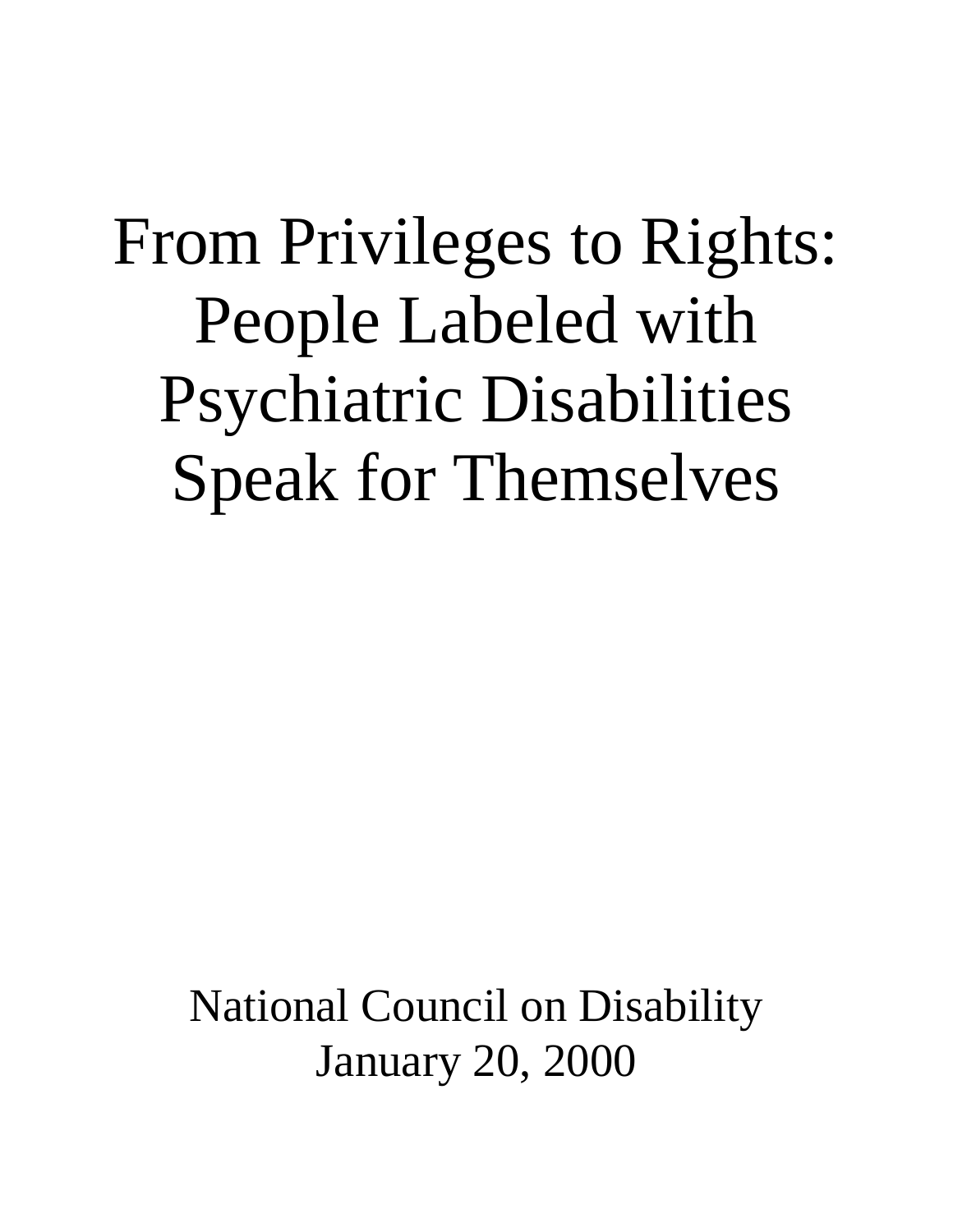**National Council on Disability 1331 F Street, NW, Suite 1050 Washington, DC 20004**

**From Privileges to Rights: People Labeled with Psychiatric Disabilities Speak for Themselves**

**This report is also available in braille and large print, on diskette and audiocassette, and on the Internet at the National Council on Disability's award-winning Web page (http://www.ncd.gov/publications/publications.html).**

**Publication date: January 20, 2000**

**202-272-2004 Voice 202-272-2074 TTY 202-272-2022 Fax**

**The views contained in this document do not necessarily represent those of the Administration because this document has not been subjected to the A-19 Executive Branch review process.**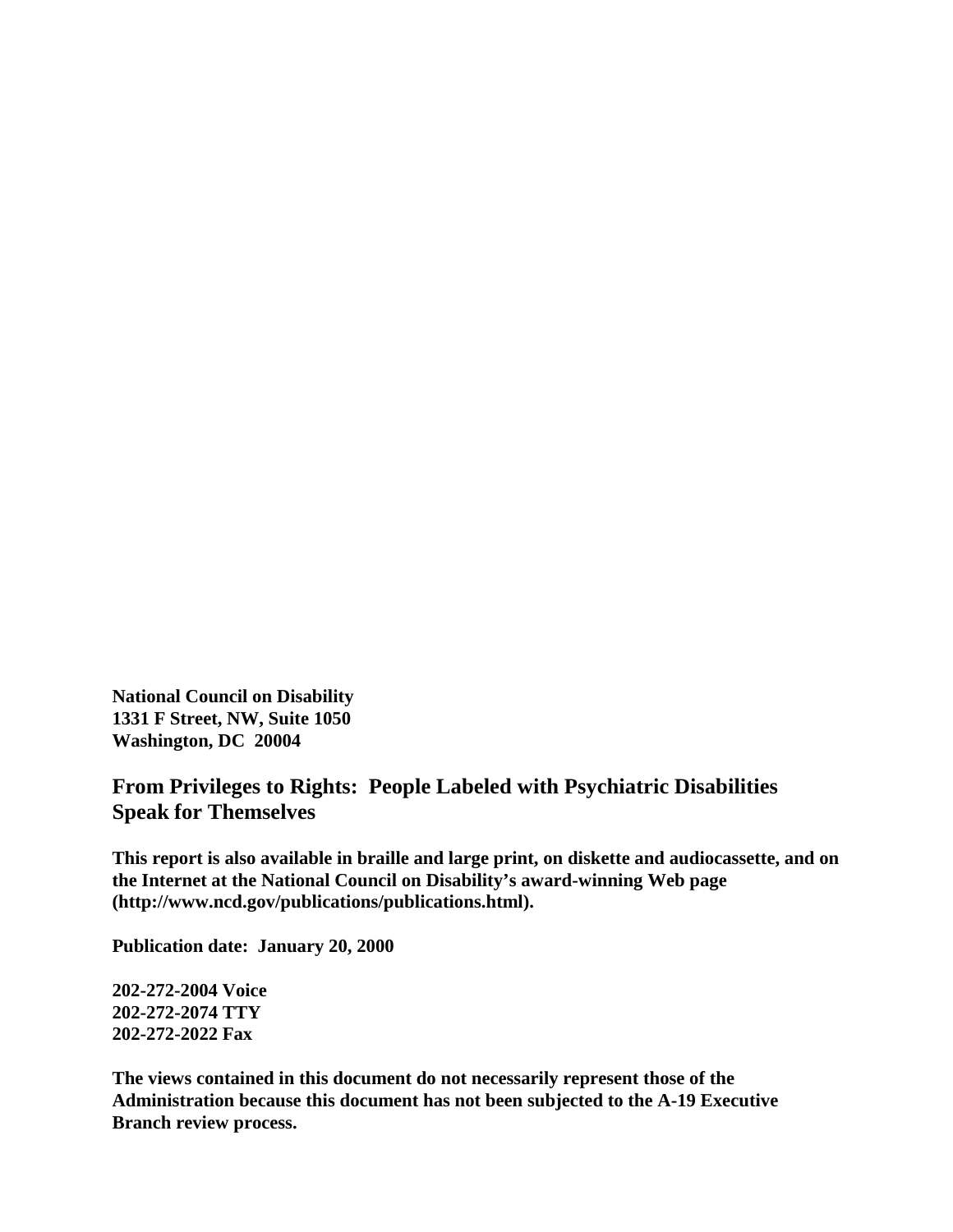## **Letter of Transmittal**

January 20, 2000

The President The White House Washington, DC 20500

Dear Mr. President:

I am pleased to submit the National Council on Disability's (NCD) report *From Privileges to Rights: People Labeled with Psychiatric Disabilities Speak for Themselves*, which is based on the testimony of people with psychiatric disabilities who testified at an NCD hearing in 1998.

All the recommendations in this report emphasize the basic principle that people with psychiatric disabilities are, first and foremost, citizens who have the right to expect that they will be treated according to the principles of law that apply to all other citizens. All laws and policies that restrict the rights of people with psychiatric disabilities simply because of their disabilities are inharmonious with basic principles of law and justice, as well as with such landmark civil rights laws as the Americans with Disabilities Act.

We call on you, Mr. President and Congress, to address the problems described in this report, particularly by ensuring that people with psychiatric disabilities themselves are involved in a major way in making the policy changes that will enable them to claim their full citizenship rights.

We look forward to the day when the label of psychiatric disability has no more effect on people's rights than does the existence of any other disability label. Until that day, NCD believes that people with psychiatric disabilities will remain among the most underprivileged and disadvantaged of American citizens.

Sincerely,

Marca Bristo Chairperson

(The same letter of transmittal was sent to the President Pro Tempore of the U.S. Senate and the Speaker of the U.S. House of Representatives.)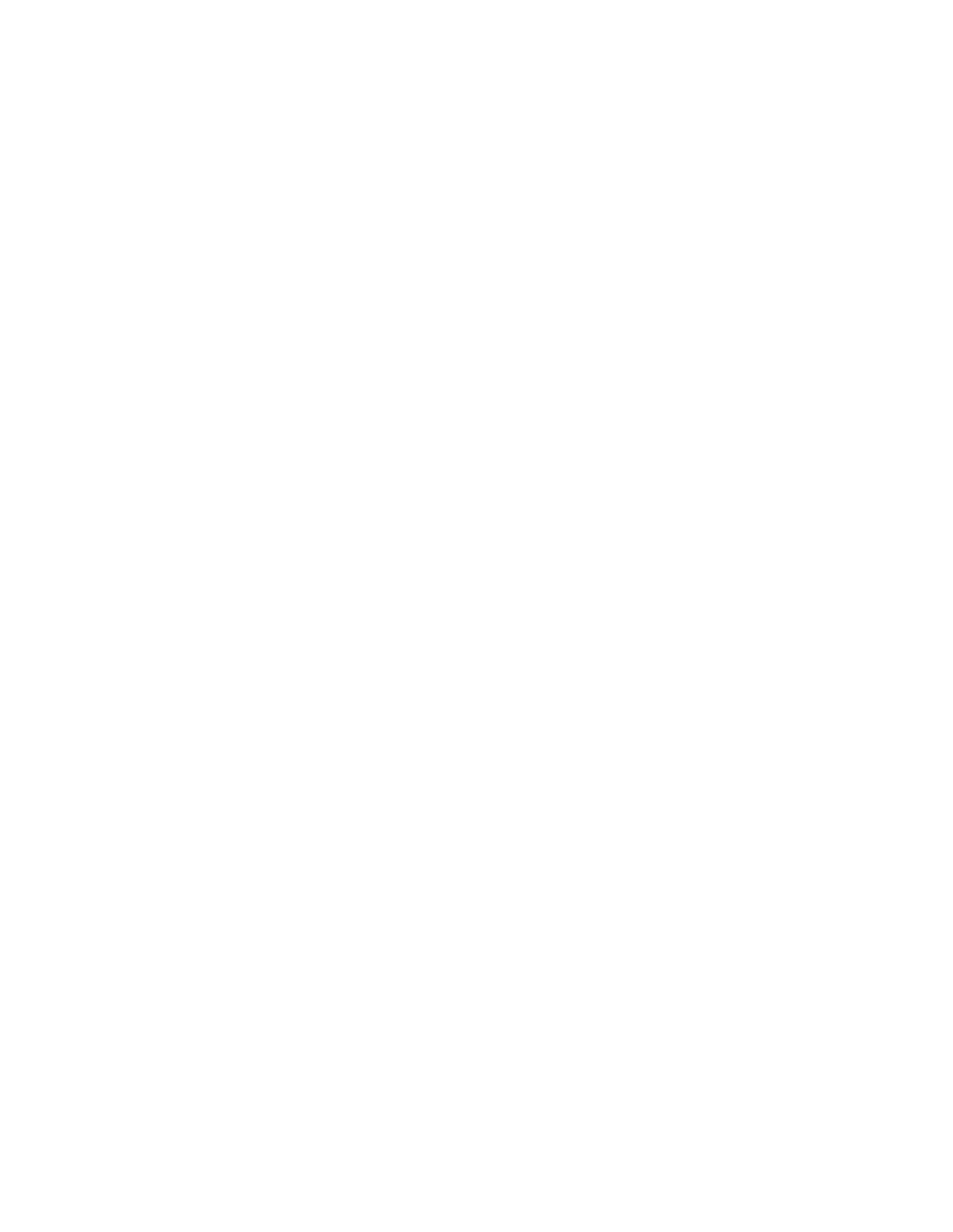## **NCD MEMBERS AND STAFF**

## **Members**

Marca Bristo, Chairperson Kate P. Wolters, First Vice Chairperson Hughey Walker, Second Vice Chairperson

> Yerker Andersson, Ph.D. Dave N. Brown John D. Kemp Audrey McCrimon Gina McDonald Bonnie O'Day, Ph.D. Lilliam Rangel-Diaz Debra Robinson Shirley W. Ryan Michael B. Unhjem Rae E. Unzicker Ela Yazzie-King

## **Staff**

Ethel D. Briggs, Executive Director Mark S. Quigley, Public Affairs Specialist Kathleen A. Blank, Attorney/Program Specialist Geraldine Drake Hawkins, Ph.D., Program Specialist Susan Madison, Fellow Allan W. Holland, Accountant Brenda Bratton, Executive Secretary Stacey S. Brown, Staff Assistant

## **Report Project Team**

Rae E. Unzicker Kate P. Wolters Debra Robinson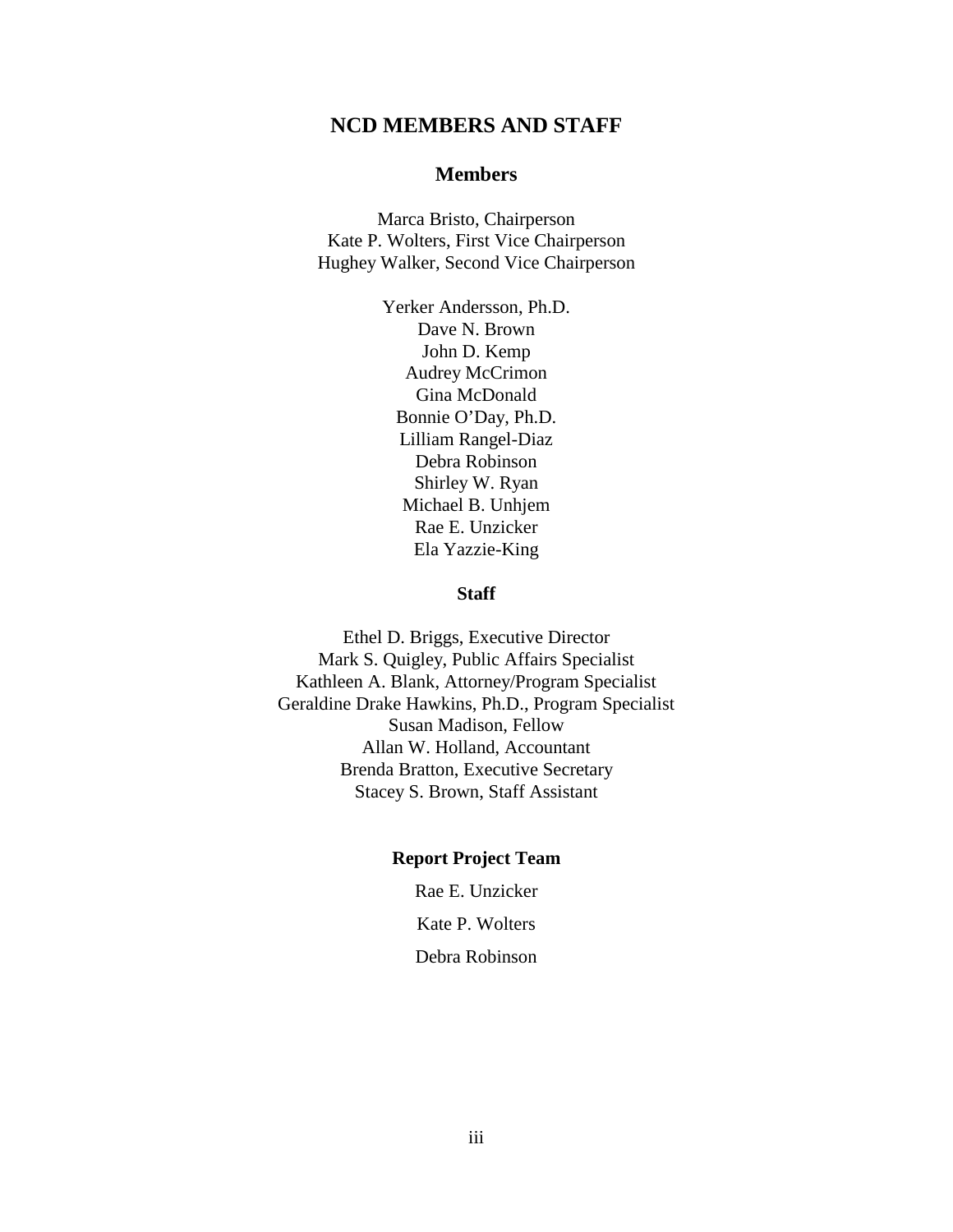## **Acknowledgments**

The National Council on Disability (NCD) wishes to express its gratitude to Leye Chrzanowski, Mike Irvin, and Judi Chamberlin for their assistance in drafting this report. NCD also wishes to thank those who testified at the Albany, New York, hearing on November 20, 1998, as well as those who submitted written and other forms of testimony.

For many people, testifying and submitting testimony was an act of real courage. NCD recognizes and acknowledges this fact.

This report is based on their testimony.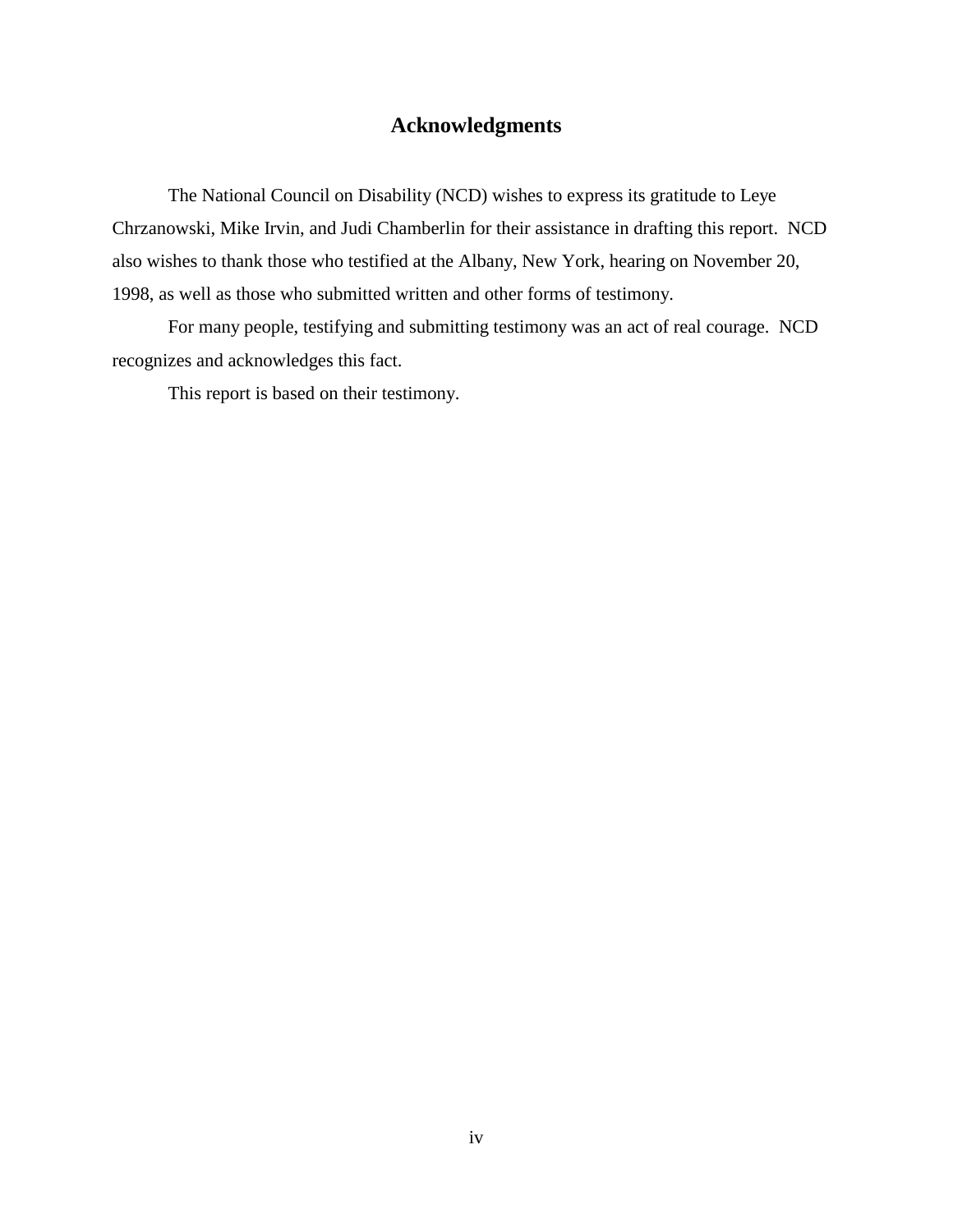# **Table of Contents**

| Chapter 1                                                                                   |
|---------------------------------------------------------------------------------------------|
| Chapter 2<br>Creating New Lives: Independent Housing, Economic Supports, Meaningful Work 31 |
| Chapter 3                                                                                   |
| Chapter 4                                                                                   |
| Chapter 5                                                                                   |
| Chapter 6                                                                                   |
|                                                                                             |
|                                                                                             |
| Appendix                                                                                    |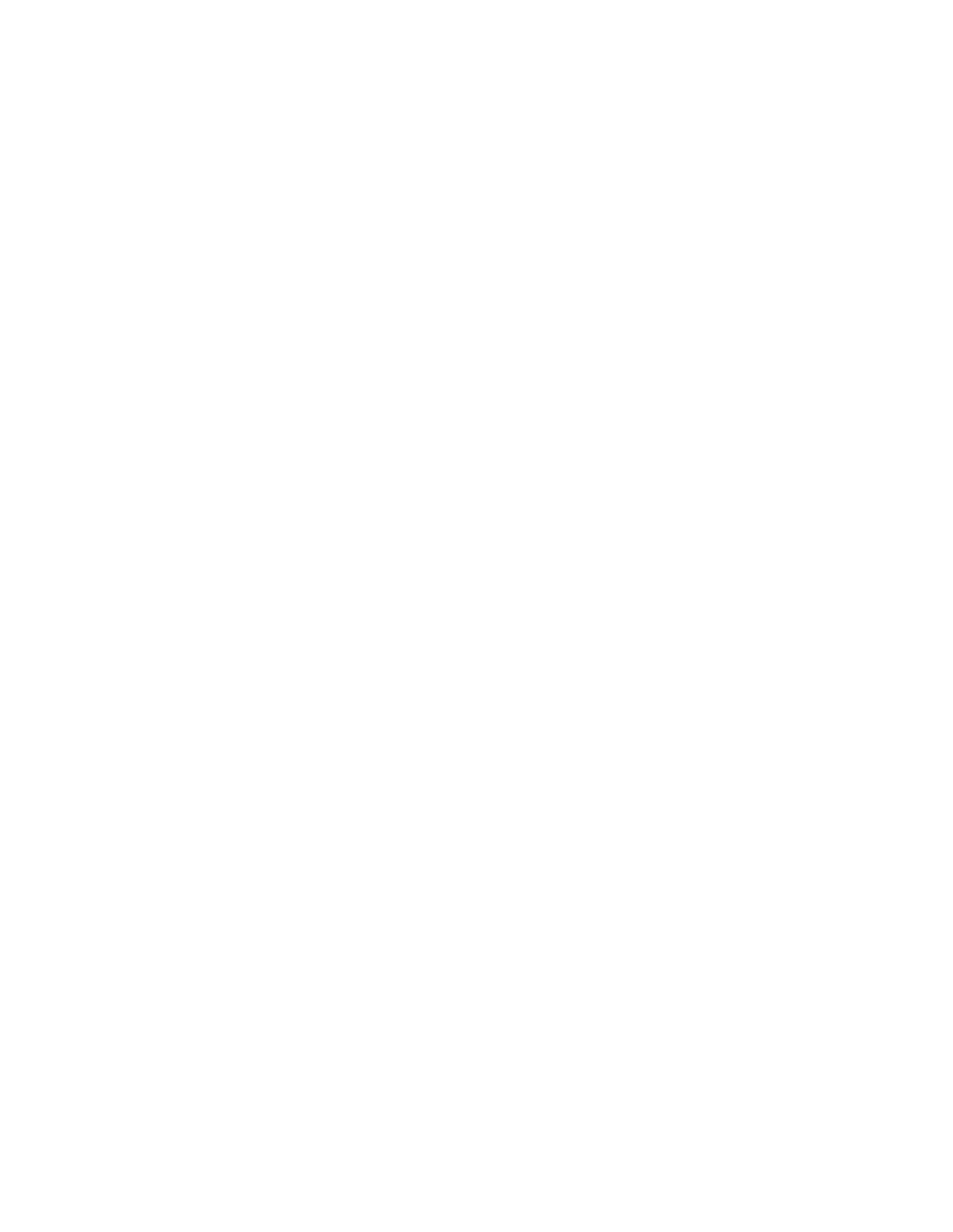## **Executive Summary**

The National Council on Disability (NCD) is an independent federal agency mandated to make recommendations to the President and Congress on disability issues. NCD generally does its work in a cross-disability manner, emphasizing that people with disabilities should be the ones who make the major decisions about their lives. NCD endorses and supports the principles of independent living, which has achieved the success it has because it is rooted in two unwavering principles: self-determination and consumer direction.

People with psychiatric disabilities are routinely deprived of their rights in a way no other disability group has been. In order to learn more about the problems of psychiatric disability, NCD conducted a hearing specifically on this topic. At the hearing, held in Albany, New York, in November 1998, NCD heard testimony from mental health professionals, lawyers, advocates, and relatives of people with psychiatric disabilities. However, unlike most investigations on the topic of psychiatric disability, the primary participants in this hearing were people with psychiatric disabilities themselves, who testified passionately and eloquently both about the mistreatment they had experienced or witnessed, and their proposals for real and viable change. NCD heard testimony graphically describing how people with psychiatric disabilities have been beaten, shocked, isolated, incarcerated, restricted, raped, deprived of food and bathroom privileges, and physically and psychologically abused in institutions and in their communities. The testimony pointed to the inescapable fact that people with psychiatric disabilities are systematically and routinely deprived of their rights, and treated as less than full citizens or full human beings.

*Forced treatment and abuse aren't synonymous with healing. When persons are admitted in a general hospital for any other problems—stroke, cancer, broken hip, X rays, tests—these persons wouldn't dream of allowing the doctors, nurses, or nursing aides to lock them up, shock them up, tie them up, or drug them up, and the staff wouldn't do it to them. Those patients are treated with compassion, caring, respect, and dignity, and persons who have serious enough emotional/mental problems need to be treated the same.* (Bernice E. Loschen)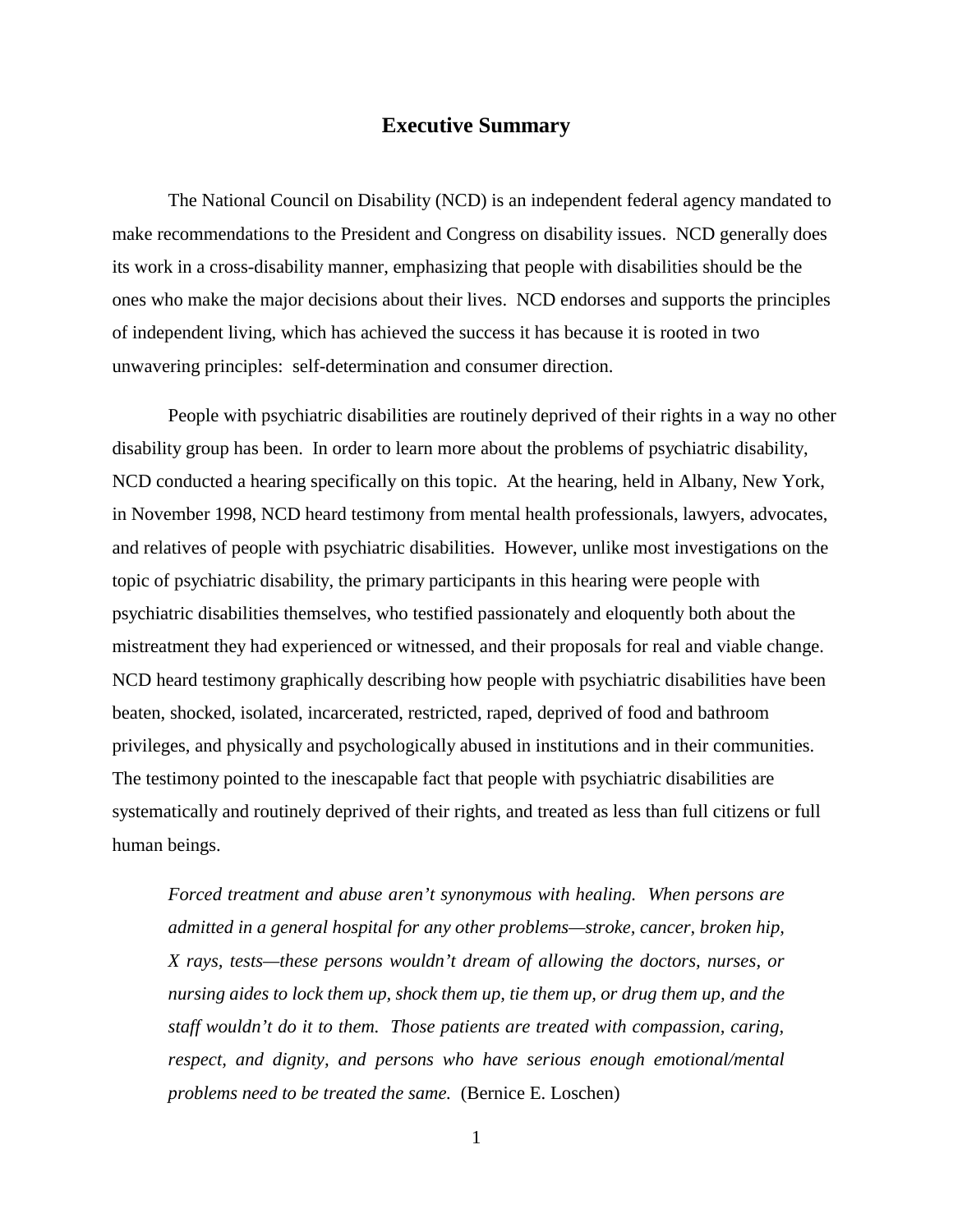*Finally, it is important to realize how cruelly this system preys on the worst fears and vulnerabilities of people in crisis. They isolate you from the rest of the world, and they become your only reference point. When they accuse someone of being treatment resistant, they are accusing them of not wanting to change their lives. I was told that this was the end of the line for me. If this didn't work, nothing would, and if I left, I would very likely kill myself. During the entire length of my treatment, they did nothing constructive for me, and they hurt me deeply.* (Diana Rickard)

Joe Young of the New Jersey P&A testified about abuses he has witnessed in mental institutions.

*Among the more egregious concerns: the administration of medication, often without consulting the resident, likely without informed consent, frequently with limited understanding of the likely effect on this particular individual, including possible long-term side effects, and often for reasons of control rather than treatment; the absence not just of regular effective treatment programs, but of any purposeful activity (residents can still be seen sleeping in hallways and in the dayroom when bedrooms are locked); the arbitrary (and often dangerous) application of restraints, seclusion, and isolation; and the continued warehousing of individuals for months, if not years, after the expiration of any determination of [danger].* (Joe Young)

Diana Rickard testified about the degrading extent of the denial of basic human rights while she was institutionalized.

*The unit structure is based on privileges and punishments, which are referred to as consequences, since they maintain these are not punitive. [The structure] will not allow any kind of privacy whatsoever, and everything is a potential treatment issue, including nail-biting and not making one's bed. They maintain control through humiliation and fear of humiliation.* (Diana Rickard)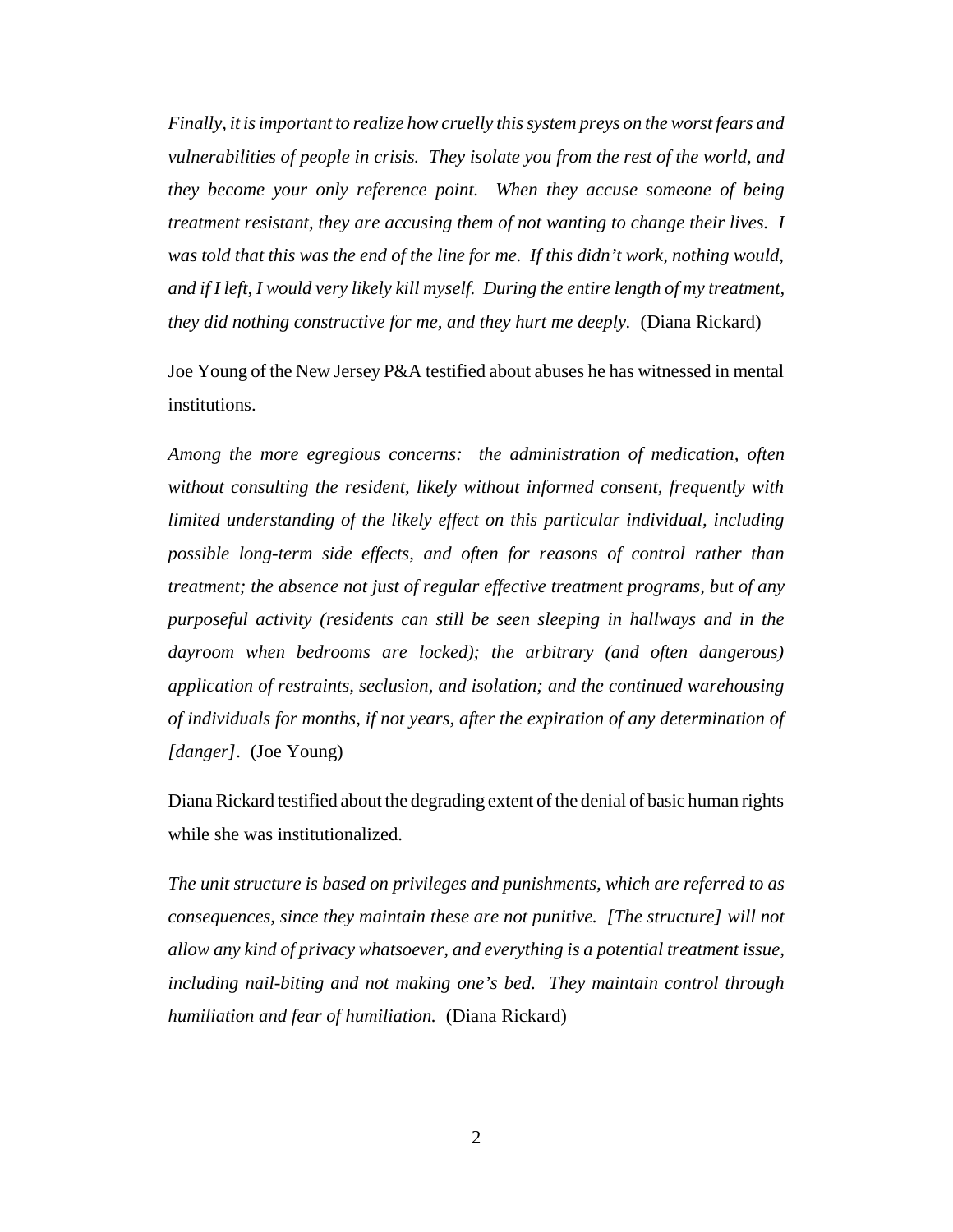NCD heard many reports of the routine use and overuse of psychiatric drugs, often against people's will.

*When I was in a psychiatric facility, because I questioned conditions, I was dragged into solitary confinement and held down on a bare mattress, forcibly injected with powerful psychiatric drugs, and held in solitary confinement. And I found since then that this is routine, that this is happening all over the—all over the psychiatric system. Usually forced psychiatric drugging occurs behind institutional walls, but in the last few years coerced drugging is now out in the community. Thirty-six U.S. states and the District of Columbia have involuntary outpatient commitment laws, which allow people to be court ordered to take their psychiatric drugs against their expressed wishes, even if they're living at home.* (David Oaks)

*Even though most people with psychiatric disabilities are capable of participating in the decisions affecting their own care, they are often subjected to forced treatment. Given appropriate supports and full protection of their civil rights, the great majority of people with psychiatric disabilities are quite able not only to participate in their own health care but to become fully productive and creative members of mainstream society. But those simple supports and protections are rarely provided. Millions of people with psychiatric disabilities exist as virtual outcasts. This massive discrimination costs our nation uncounted billions of dollars in obsolete services and lost productivity. More important, in the land of liberty and justice for all, it is morally intolerable.* (Justin Dart, April 20, 1999)

Based on the testimony it received, NCD has concluded that the manner in which American society treats people with psychiatric disabilities constitutes a national emergency and a national disgrace. Because people with psychiatric disabilities are routinely deprived of their most fundamental rights, NCD believes that drastic change is necessary in a number of systems that deal with this population. Changes must be made not only in the mental health system, but in the criminal and civil justice systems, housing, income supports, education, job training, and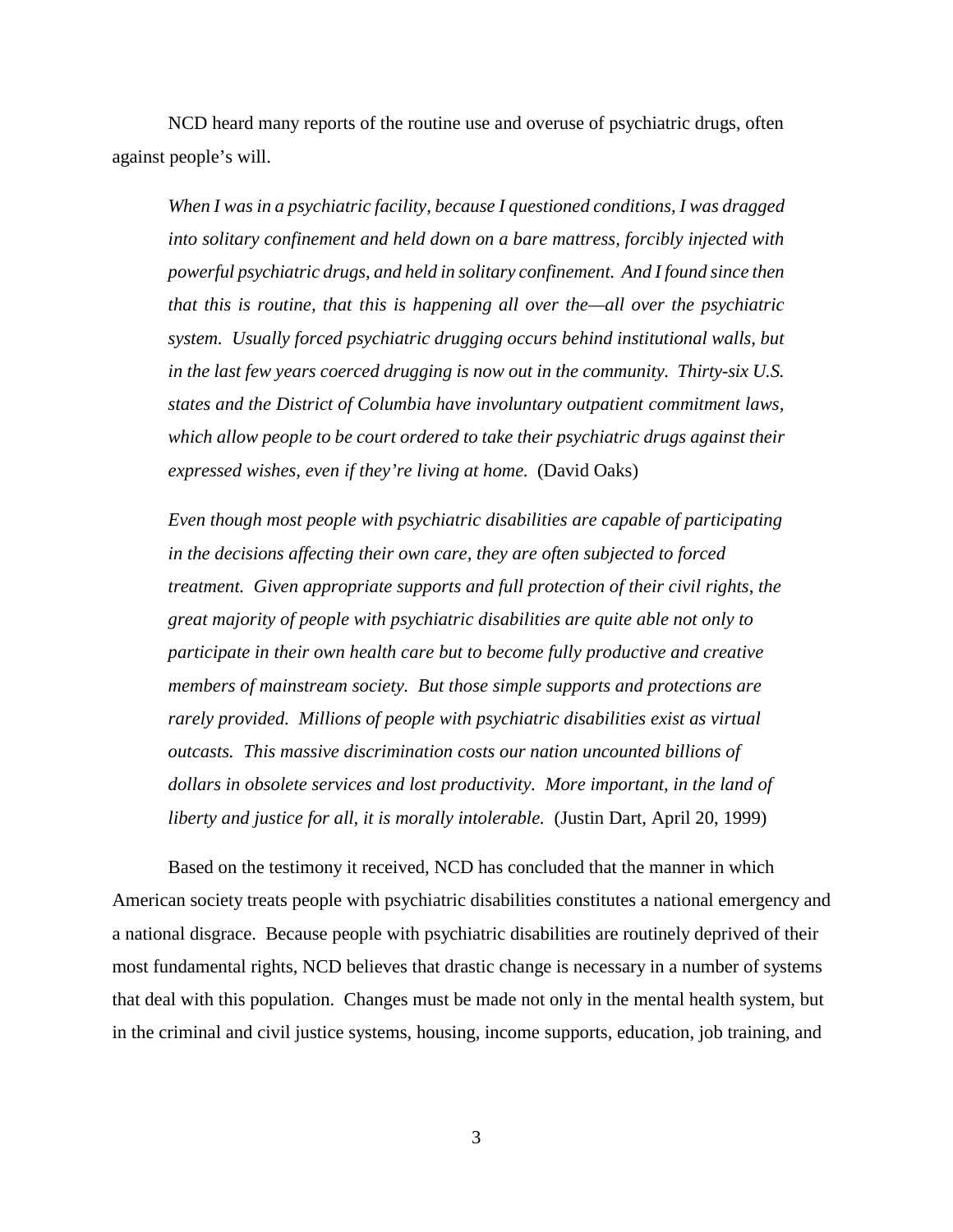many others, so that people with psychiatric disabilities are guaranteed their fundamental rights as American citizens.

NCD has also concluded that one of the reasons public policy concerning psychiatric disability is so different from that concerning other disabilities is the systematic exclusion of people with psychiatric disabilities from policymaking. It is rare that people with psychiatric disabilities are heard in public-policy forums, and when they are, it is usually in token numbers. NCD's hearing was unique because it focused its attention on the direct experiences of people with psychiatric disabilities themselves, and their calls for fundamental change.

The foremost change that is needed, as referred to by speaker after speaker, is the elimination of coercion from the provision of mental health services. Involuntary commitment and forced treatment, which often go unquestioned in discussions of mental health policy, were described again and again as being among the most painful and difficult experiences of people's lives. In addition, coercion was repeatedly noted as being a barrier to seeking out voluntary treatment, since people knew that once they entered the treatment system they could be coerced or involuntarily committed at any point. At a time when American citizens are being urged to do away with the stigma of mental illness and to voluntarily seek treatment for emotional difficulties, it becomes particularly important to ensure that people are able to do so without surrendering their fundamental rights.

Therefore, NCD recommends that the use of involuntary treatments, such as forced drugging and inpatient and outpatient commitment laws, should be viewed as inherently suspect and as incompatible with the principles of self-determination. Public policy should be directed toward establishing a totally voluntary mental health system.

NCD also recommends that aversive treatments, which involve the infliction of pain or the restriction of movement for purposes of changing behavior, should be banned, since they are also incompatible with self-determination principles. Practices that would often be illegal if administered to people without disabilities are routinely used on people with psychiatric disabilities in the name of "treatment." Such practices should shock the consciences of all Americans.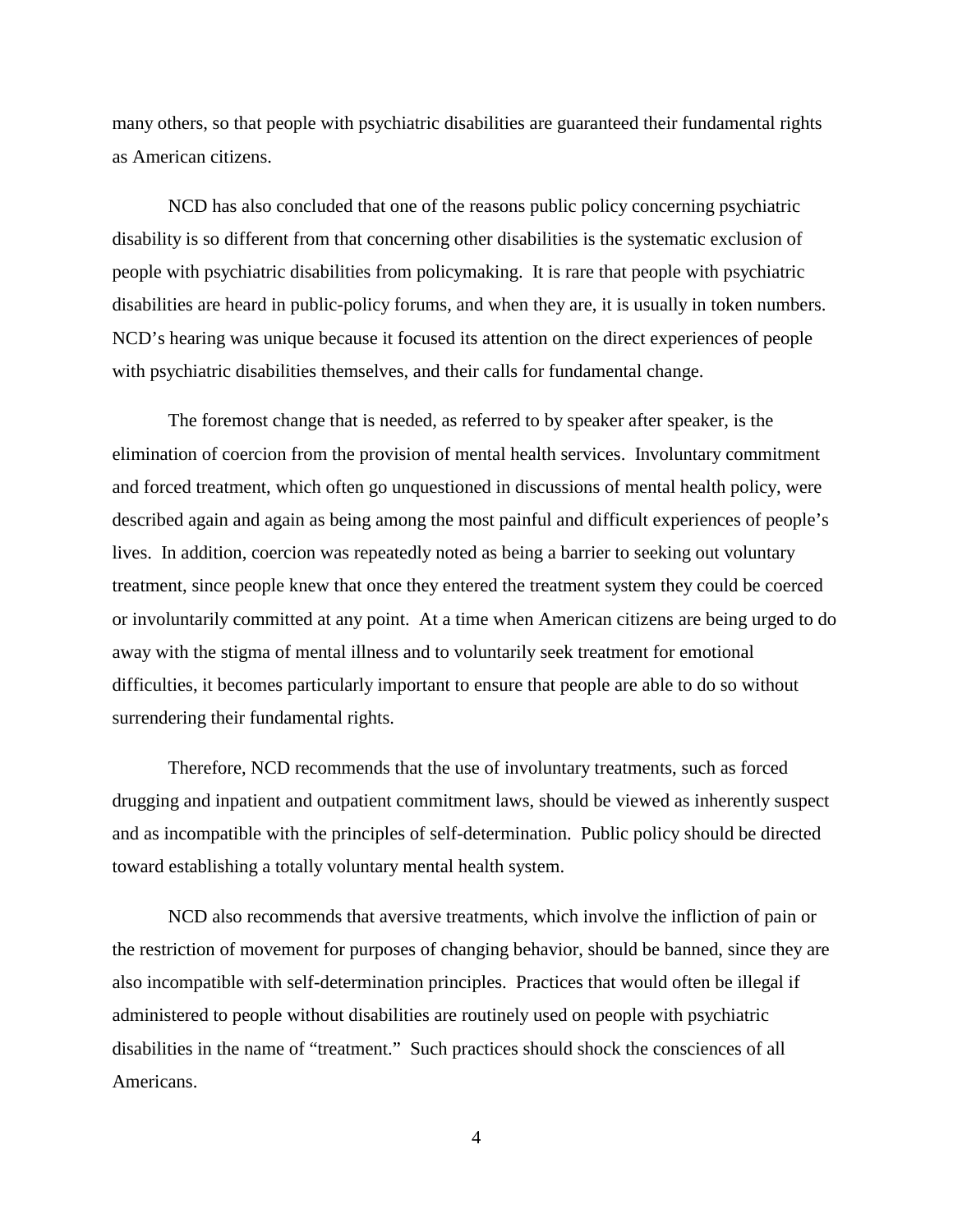All of the recommendations in NCD's report follow the same basic principles: that people with psychiatric disabilities are, first and foremost, citizens who have the right to expect that they will be treated according to the principles of law that apply to all other citizens. All laws and policies that restrict the rights of people with psychiatric disabilities solely because of their disabilities are at odds with basic principles of law and justice, as well as with such landmark civil rights laws as the Americans with Disabilities Act (ADA).

NCD calls on the President and Congress to address the problems described in its report, particularly by ensuring that people with psychiatric disabilities themselves are involved in a major way in making the policy changes that will enable them to claim their full citizenship rights. NCD also calls on the media to address the problems described herein, and to avoid the negative stereotyping that has often typified public discussions of mental illness.

NCD looks forward to the day when the label of psychiatric disability has no more effect on people's rights than does any other disability label. Until that day, NCD believes that people with psychiatric disabilities will remain among the most underprivileged and disadvantaged of American citizens.

The recommendations that follow center on the importance of self-determination, dignity, and choice as the cornerstone of public policy for people in this highly disempowered population. As Congress stated when it passed ADA, disability is a natural part of the human experience that in no way should limit the ability of people to make choices, pursue meaningful careers, live independently, and participate fully in all aspects of American society. NCD believes that these recommendations, if implemented, would help to ensure that the public policy goals articulated in ADA become a reality for people labeled with psychiatric disabilities in the United States.

## **Core Recommendations**

Therefore, NCD has developed 10 core recommendations in this report. These policy recommendations should be viewed from the context of the larger report, which follows. These deeply held core beliefs form, however, a dynamic backdrop to highlight the human and civil rights of people who have experienced the mental health system, people who should be viewed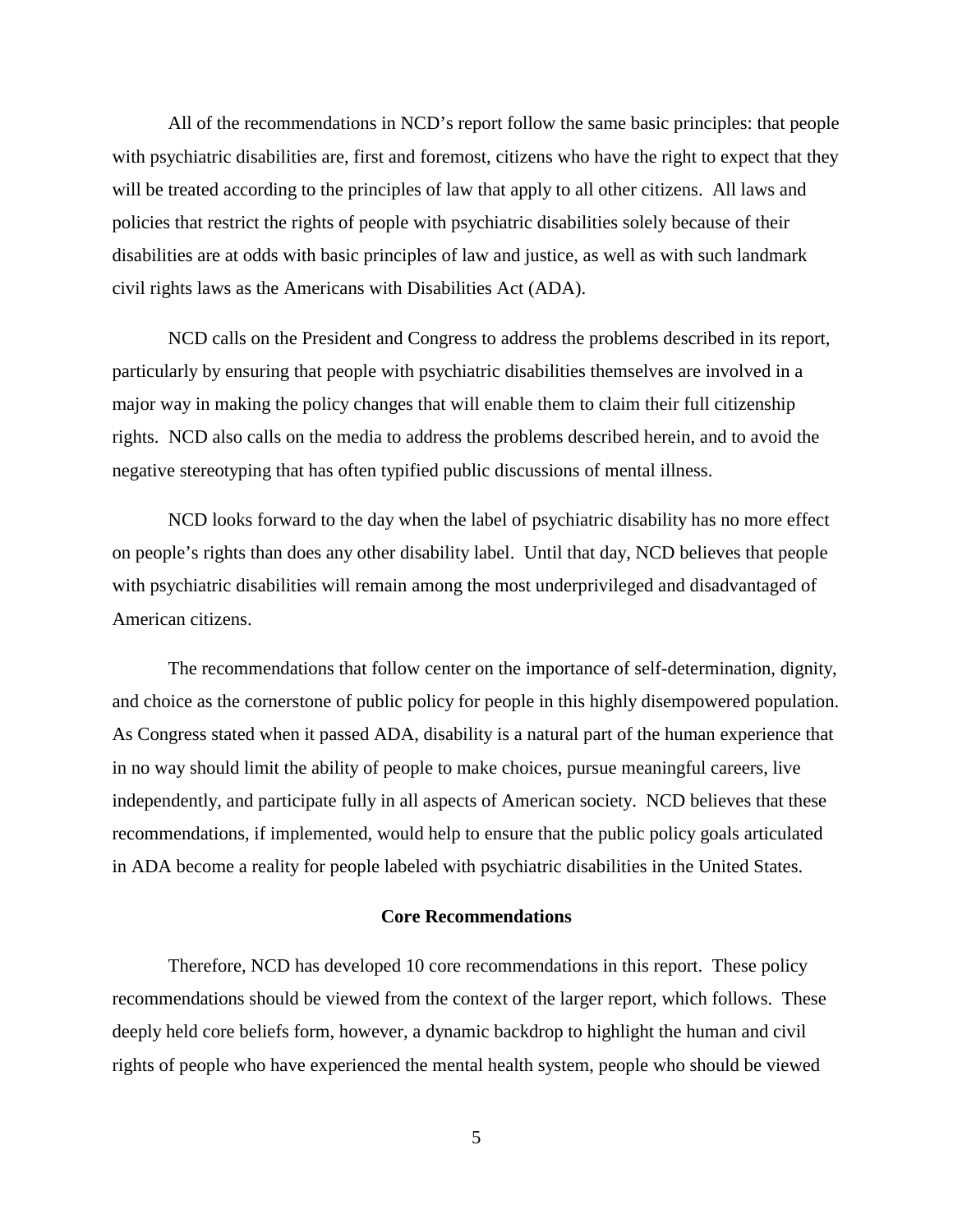as the true experts on their experiences, beliefs, and values, which should be used as a guiding force for changing public policy related to these issues in America.

**1. Laws that allow the use of involuntary treatments such as forced drugging and inpatient and outpatient commitment should be viewed as inherently suspect, because they are incompatible with the principle of self-determination. Public policy needs to move in the direction of a totally voluntary community-based mental health system that safeguards human dignity and respects individual autonomy.** 

**2. People labeled with psychiatric disabilities should have a major role in the direction and control of programs and services designed for their benefit. This central role must be played by people labeled with psychiatric disabilities themselves, and should not be confused with the roles that family members, professional advocates, and others often play when "consumer" input is sought.**

**3. Mental health treatment should be about healing, not punishment. Accordingly, the use of aversive treatments, including physical and chemical restraints, seclusion, and similar techniques that restrict freedom of movement, should be banned. Also, public policy should move toward the elimination of electro-convulsive therapy and psycho surgery as unproven and inherently inhumane procedures. Effective humane alternatives to these techniques exist now and should be promoted.**

**4. Federal research and demonstration resources should place a higher priority on the development of culturally appropriate alternatives to the medical and biochemical approaches to treatment of people labeled with psychiatric disabilities, including self-help, peer support, and other consumer/survivor-driven alternatives to the traditional mental health system.**

**5. Eligibility for services in the community should never be contingent on participation in treatment programs. People labeled with psychiatric disabilities should be able to select from a menu of independently available services and programs, including mental health services, housing, vocational training, and job placement, and should be free to reject any**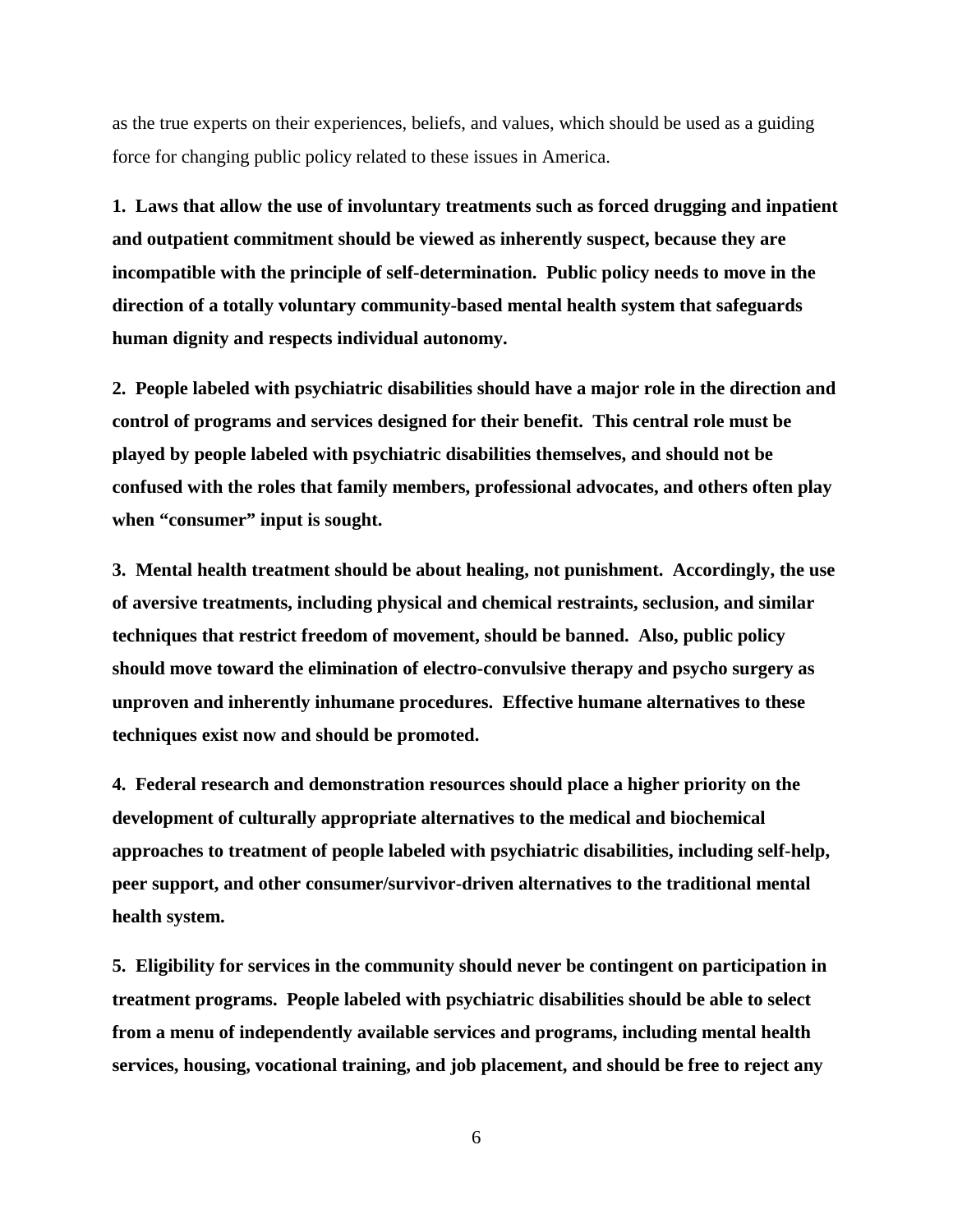**service or program. Moreover, in part in response to the Supreme Court's decision in** *Olmstead v. L C.***, State and federal governments should work with people labeled with psychiatric disabilities and others receiving publicly-funded care in institutions to expand culturally appropriate home- and community-based supports so that people are able to leave institutional care and, if they choose, access an effective, flexible, consumer/survivor-driven system of supports and services in the community.**

**6. Employment and training and vocational rehabilitation programs must account for the wide range of abilities, skills, knowledge, and experience of people labeled with psychiatric disabilities by administering programs that are highly individualized and responsive to the abilities, preferences, and personal goals of program participants.**

**7. Federal income support programs like Supplemental Security Income and Social Security Disability Insurance should provide flexible and work-friendly support options so that people with episodic or unpredictable disabilities are not required to participate in the current "all or nothing" federal disability benefit system, often at the expense of pursuing their employment goals.**

**8. To assure that parity laws do not make it easier to force people into accepting "treatments" they do not want, it is critical that these laws define parity only in terms of voluntary treatments and services.**

**9. Government civil rights enforcement agencies and publicly-funded advocacy organizations should work more closely together and with adequate funding to implement effectively critical existing laws like the Americans with Disabilities Act, Fair Housing Act, Civil Rights of Institutionalized Persons Act, Protection and Advocacy for Individuals with Mental Illness Act, and Individuals with Disabilities Education Act, giving people labeled with psychiatric disabilities a central role in setting the priorities for enforcement and implementation of these laws.**

**10. Federal, state, and local governments, including education, health care, social services, juvenile justice, and civil rights enforcement agencies, must work together to reduce the**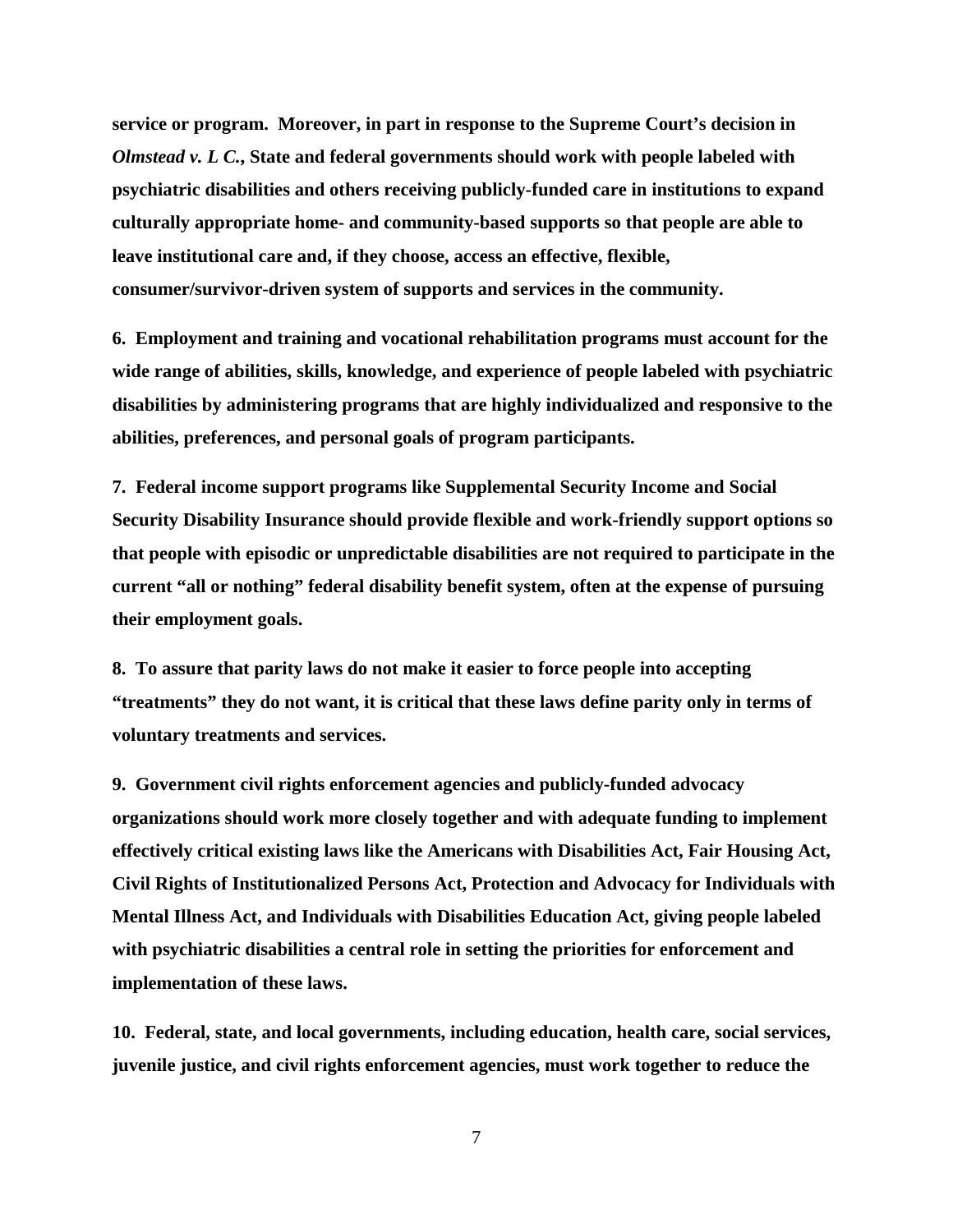**placement of children and young adults with disabilities, particularly those labeled seriously emotionally disturbed, in correctional facilities and other segregated settings. These placements are often harmful, inconsistent with the federally-protected right to a free and appropriate public education, and unnecessary if timely, coordinated, family-centered supports and services are made available in mainstream settings.**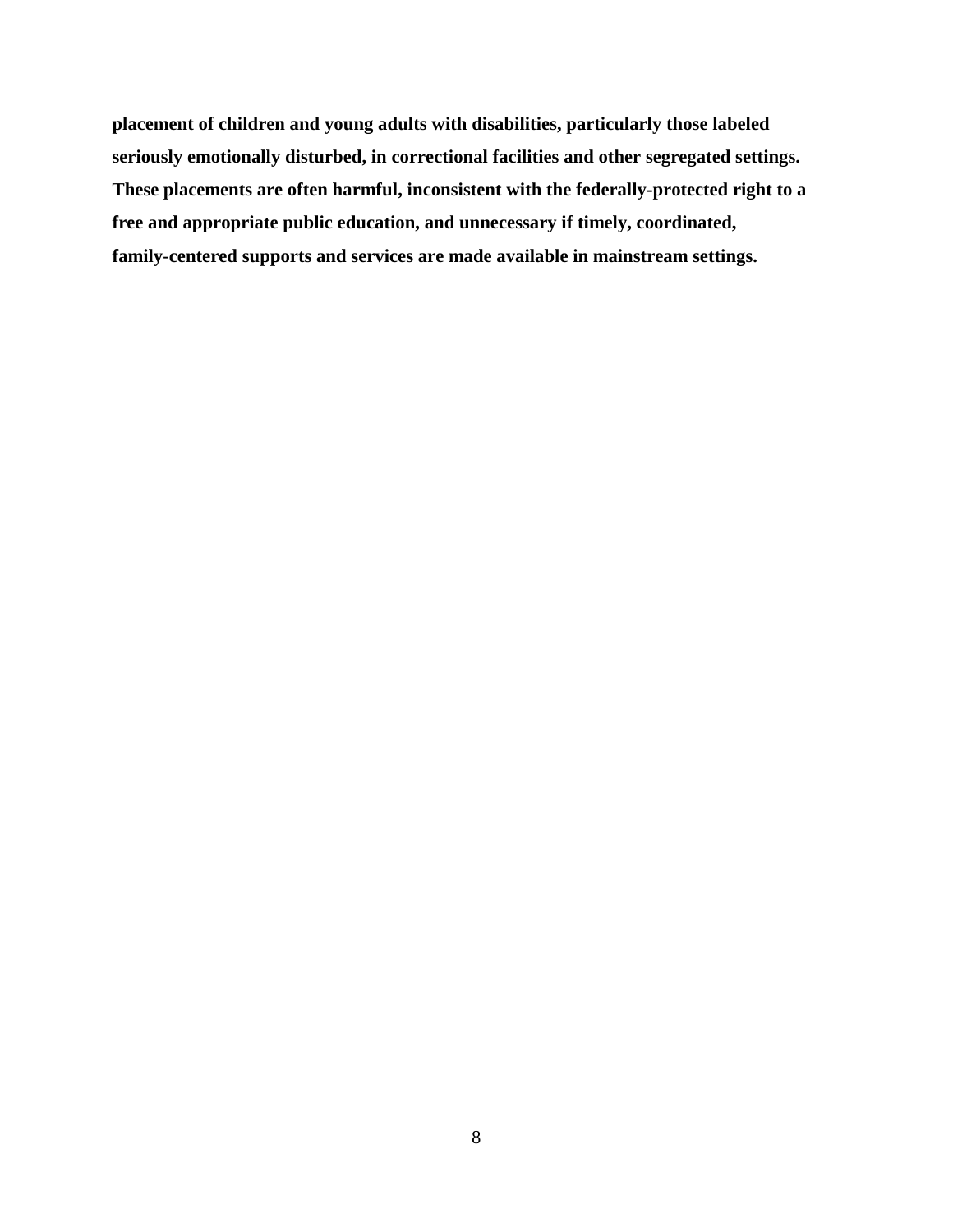# **Chapter 1 When Helping Hurts**

The independent living movement for people with physical disabilities in the United States and abroad has achieved the success it has because it is rooted in two unwavering principles: self-determination and consumer direction. This great civil rights movement has challenged the old assumptions of the medical model—dependency and incompetence—that were used to justify exclusion. The independent living movement requires that people with disabilities must have maximum control of their lives.

An indispensable element of self-determination is the concept of consumer direction. Since people with disabilities are the experts on which social priorities hinder or enhance their own progress, the disability rights movement advocates that people with disabilities should control the organizations that serve and/or represent them. To ensure complete autonomy over their lives, people with disabilities should have ultimate control in allocating resources that support their independence.

The independent living movement has also challenged the role of the medical profession in controlling the lives of people with disabilities. For too long, medical professionals have assumed the right to make decisions for people with disabilities that go far beyond questions of medical treatment. People with disabilities have demanded that they be partners with medical professionals concerning their medical care, and that doctors and others should not be involved in deciding nonmedical aspects of their lives, such as where and how they live or work.

In addition to medical professions, many other individuals and groups have claimed the right to make decisions on behalf of people with disabilities. Family members, educators, legislators, and members of various helping professions have been among the groups that claimed they knew what people with disabilities wanted and needed. The growth of the independent living movement is based on the overriding concept that it is people with disabilities themselves who must make the decisions about how to live, just as other citizens do.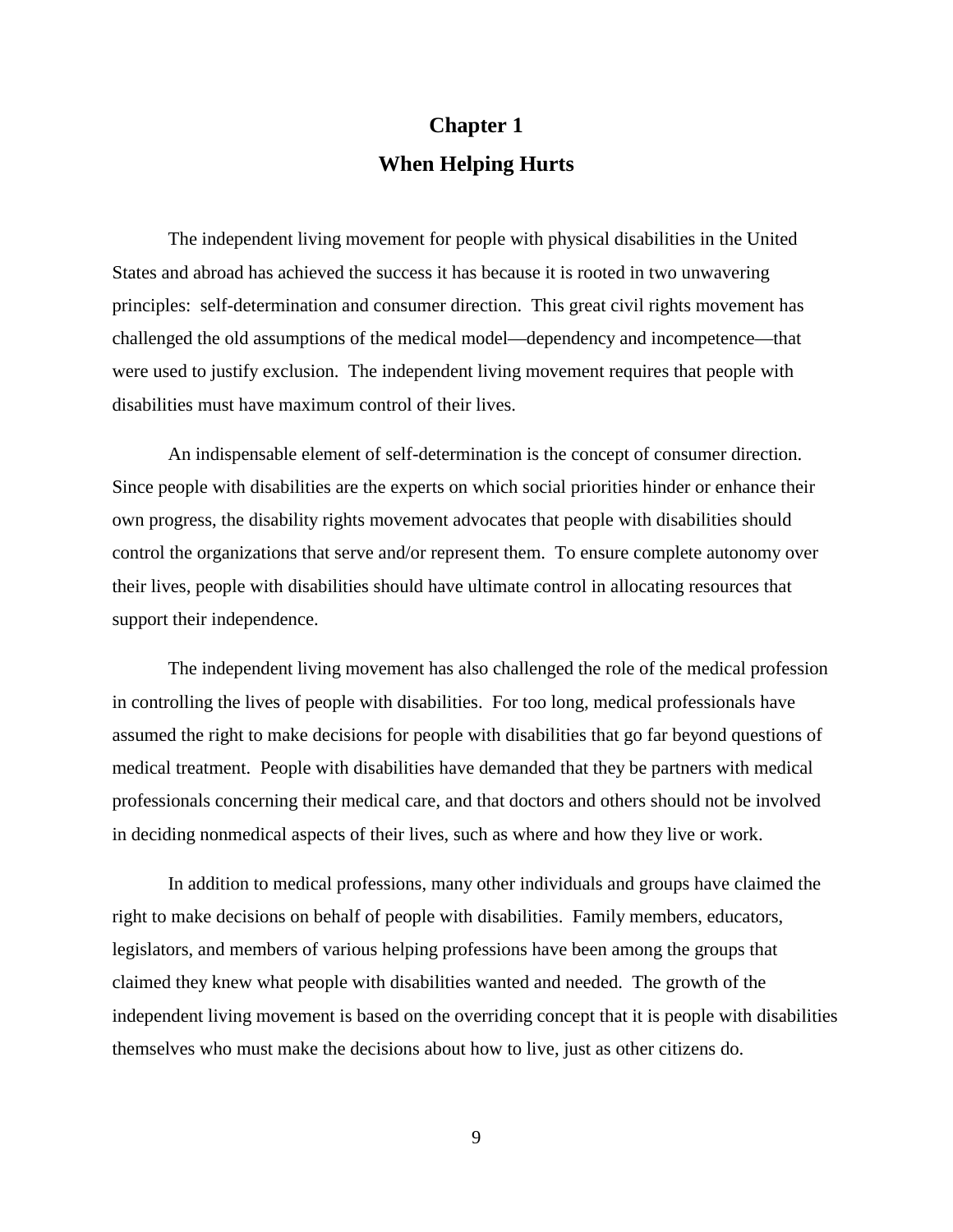The wisdom of the philosophy of consumer control is now so widely accepted that federal funding of independent living centers is tied to the requirement that their decision-making boards be composed of a majority of people with disabilities. However, even with the significant strides the independent living movement has made, people with disabilities still do not control most of the organizations that provide services to them.

Our nation has declared with resounding statements, particularly the Americans with Disabilities Act (ADA), that the humanity of people with disabilities is to be respected and defended and that they, like all Americans, deserve the freedom and support to go as far as their desires and abilities will take them. Sadly, our nation has forsaken such ideals for people with psychiatric disabilities. The disability rights and independent living movements have in most cases failed to defend with equal passion the rights and humanity of people with psychiatric disabilities. While discrimination and abuse toward people with physical disabilities stirs indignation, at the same time we barely notice that people with psychiatric disabilities endure both on a daily basis. Unfortunately, like most Americans, the disability rights and independent living movements are still too quick to accept powerful demonizing stereotypes that people with psychiatric disabilities are crazy, dangerous, stupid, and evil. Recognizing and eliminating these prejudices will empower people with psychiatric disabilities to achieve the same self-determination now available to many of their peers with physical disabilities, and to build a strong, unified cross-disability movement.

Misconceptions about dangerousness are among the justifications that allow the maltreatment and abuse of people with psychiatric disabilities. With the exception of people with psychiatric disabilities themselves, few people question such routine practices as involuntary commitment, forced drugging, segregation both in institutions and community programs, and the routine use of restraint and seclusion. In order to learn more about the problems of psychiatric disability, the National Council on Disability (NCD) conducted a hearing specifically on this topic. At the hearing, held in Albany, New York, in November 1998, NCD heard testimony from mental health professionals, lawyers, advocates, and relatives of people with psychiatric disabilities. However, unlike most investigations on the topic of psychiatric disability, the primary participants in this hearing were people with psychiatric disabilities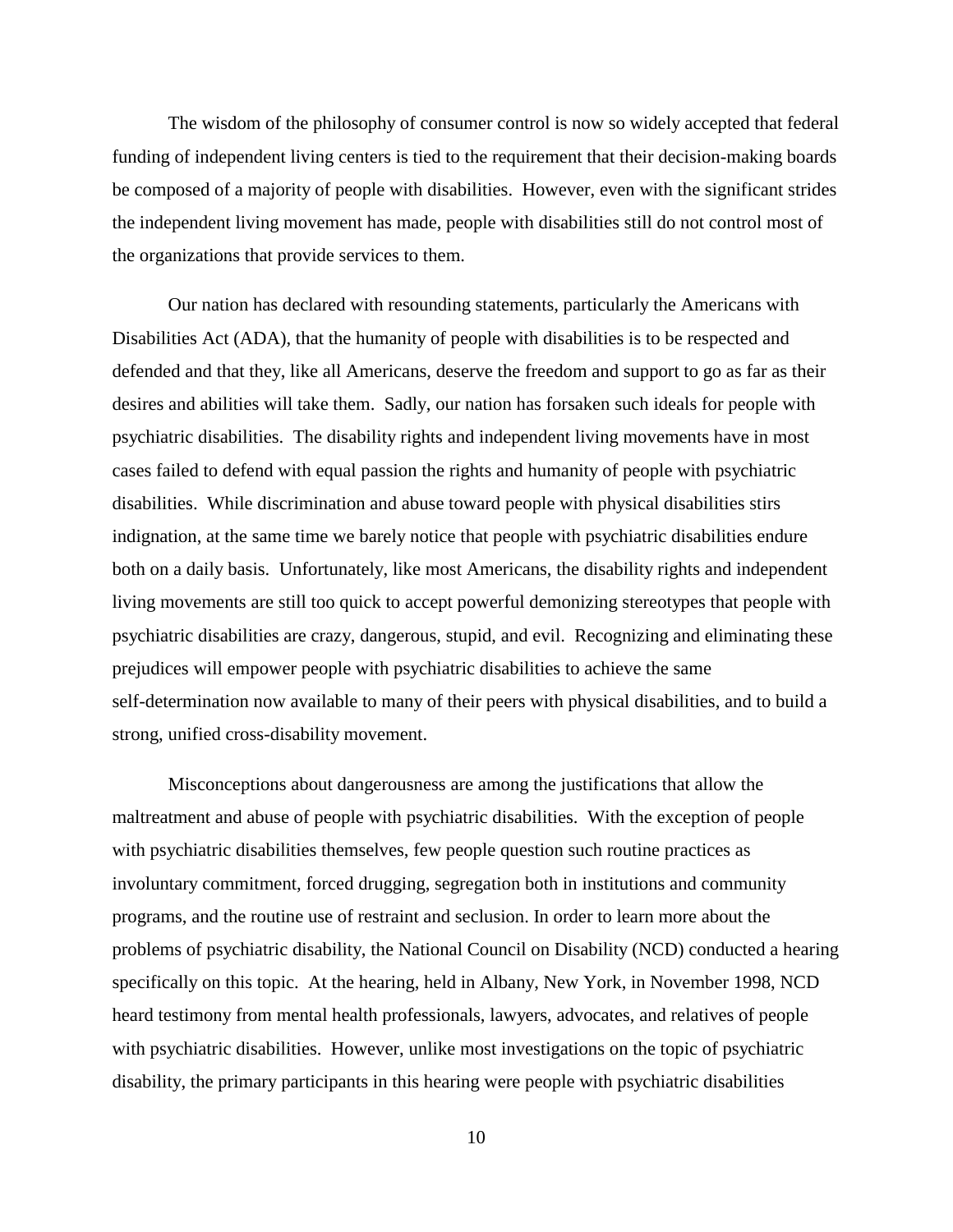themselves, who testified passionately and eloquently both about the mistreatment they had experienced or witnessed, and their proposals for real and viable change. NCD heard testimony graphically describing how people with psychiatric disabilities have been beaten, shocked, isolated, incarcerated, restricted, raped, deprived of access to food and bathroom facilities, and physically and psychologically abused in institutions and in their communities. The testimony pointed to the inescapable fact that people with psychiatric disabilities are systematically and routinely deprived of their rights and treated as less than full citizens or full human beings.

People with psychiatric disabilities are the only Americans who can have their freedom taken away and be institutionalized or incarcerated without being convicted of a crime and with minimal or no respect for their due process rights. They are the only Americans who can routinely be forced to submit to medical treatments against their will. When people with psychiatric disabilities die in facilities that are supposed to serve and protect them, their deaths are rarely investigated, and even when they are, criminal charges are rarely filed. This not happening in some Third World country. This is happening every day in the United States, and such practices are generally ignored or defended by mental health professionals, political leadership, and the media.

Involuntary treatment is extremely rare outside the psychiatric system, allowable only in such cases as unconsciousness or the inability to communicate. People with psychiatric disabilities, on the other hand, even when they vigorously protest treatments they do not want, are routinely subjected to them anyway, on the justification that they "lack insight" or are unable to recognize their need for treatment because of their "mental illness." In practice, "lack of insight" becomes disagreement with the treating professional, and people who disagree are labeled "noncompliant" or "uncooperative with treatment." After years of contact with a system that routinely does not recognize their preferences or desires, many people with psychiatric disabilities become resigned to their fate and cease to protest openly. Although this is described in the psychiatric literature as "compliance," it is actually learned helplessness (also known as "internalized oppression") that is incompatible with hope and with the possibility of recovery.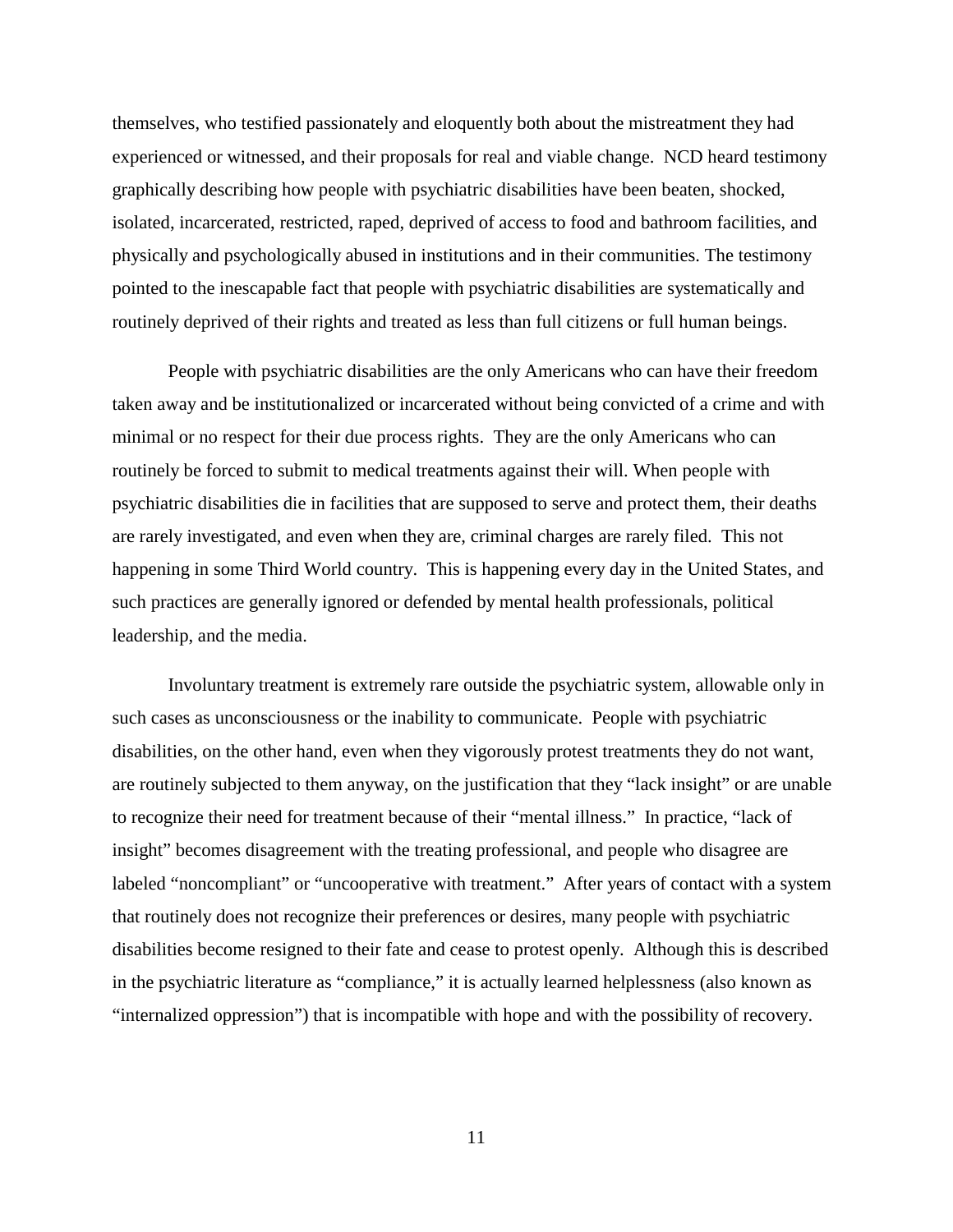Traditionally, involuntary commitment has involved the loss of liberty and confinement in a facility. However, more recently the concept of involuntary outpatient commitment (IOC) has become more widespread. IOC laws have been passed in nearly two-thirds of the states, and similar legislation has been introduced in Congress. IOC involves court-ordered treatment (almost always medication) for people who do not meet the standards for inpatient commitment (physical dangerousness to self or others). With more states enacting IOC laws, more people with psychiatric disabilities are being forced to take medications and treatments that can be painful and debilitating. At the same time, the desire of many people labeled with psychiatric disabilities for voluntary services that affect their real-life needs (such as housing, job training, and social support) seldom receive adequate funding. One of the consequences of IOC laws is that they often take money from voluntary programs that promote independence and redirect it toward ever more restrictive and punitive programs.

Antiquated public policy priorities based on the medical model play key roles in perpetuating these injustices. These policies have been shaped without any meaningful participation by people labeled with psychiatric disabilities. America must listen to the eloquent voices of people who live with psychiatric disabilities, and accept them as the real experts who can create humane and empowering public policies dedicated to the ideals of independent living—self-determination and consumer direction.

*We are locked up without due process and without knowing how long our sentence will be....We become physically disabled by the so-called treatments we are given, such as brain-damaging electroshock and psychiatric drugs. We are the scapegoats of the society....If people can say it is our fault and we are the defective ones, then they don't have to face the issues that are happening in society that are oppressing people.* (Janet Foner)

Americans with disabilities commonly confront violations of their civil rights. But the deeply entrenched prejudice, violence, and maltreatment perpetrated against people labeled with psychiatric disabilities extend beyond the realm of civil rights. Again and again, NCD heard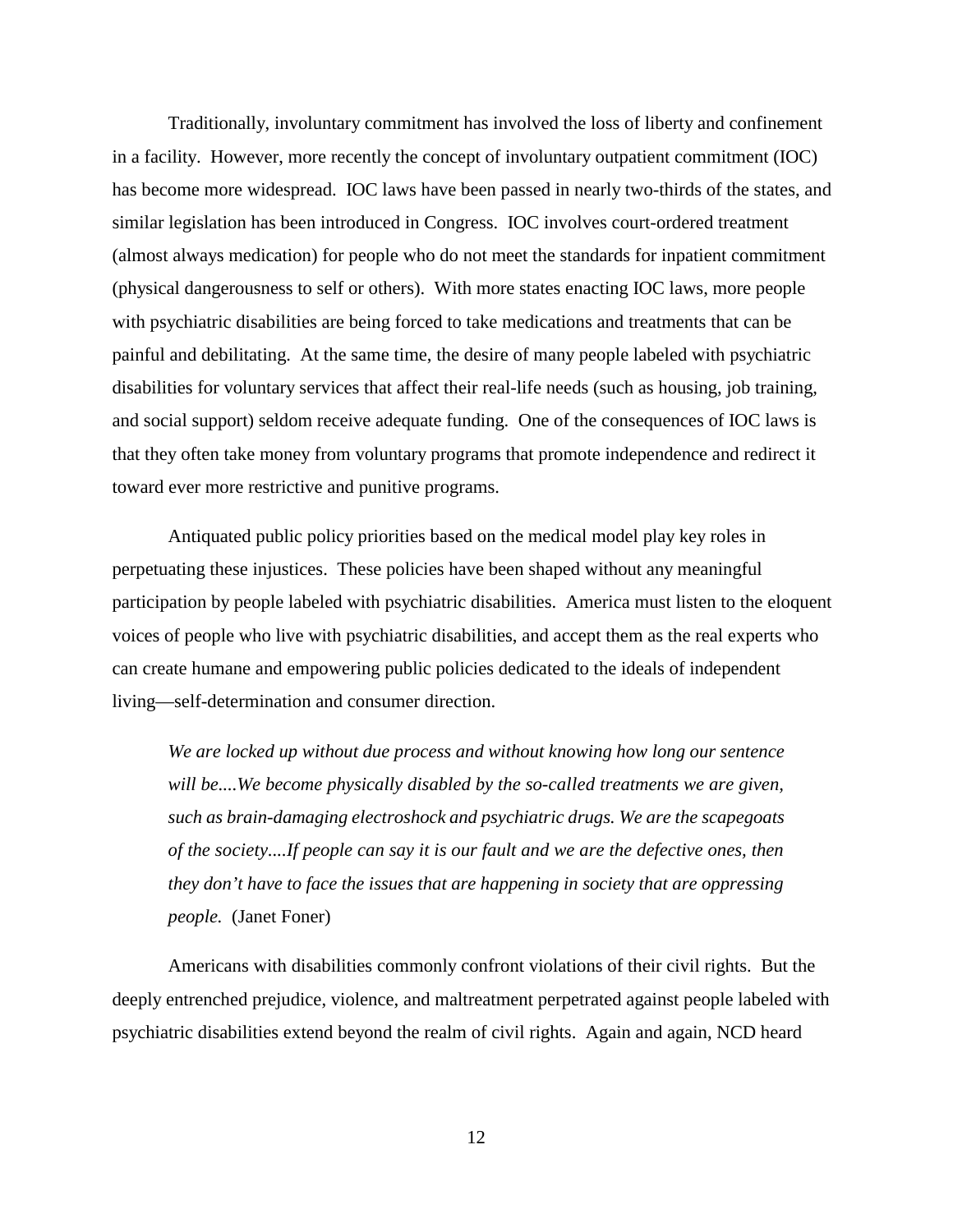moving and powerful testimony describing the deprivation of basic human rights in the name of treatment.

*I spent 15 consecutive months on Unit 5 North. This was the single most traumatic experience of my life. The treatment consisted of an unrelenting, 24-hour-a-day attack on my personal autonomy and self-esteem, which I believe only exacerbated my symptoms.* (Diana Rickard)

#### **PAIMI's Challenge**

Anyone with a psychiatric disability, in fact anyone deemed by a mental health professional or police officer with little or no training to have such a disability, can be legally deprived of their freedom simply with an order from a judge, law officer, or medical professional. The due process procedures to challenge those decisions, and the laws and agencies that are supposed to protect and defend the legal rights of people affected by such orders, are often inadequate, ineffective, underfunded, inaccessible, or disregarded. Even when people are entitled to hearings, these are usually brief, and representation by counsel is often inadequate or nonexistent. The Protection and Advocacy for Individuals with Mental Illness (PAIMI) program of the federally funded Protection and Advocacy (P&A) system is underfunded and inadequate because of statutory limitations to protect people labeled with psychiatric disabilities from abuse and neglect. Further, the PAIMI program itself, in common with other elements of the services system for people labeled with psychiatric disabilities, has little input from the people it is supposed to serve, nor do many agencies reach out to people in recovery to seek their input.

Once the system fails them and they are defined as "mentally ill," people labeled with psychiatric disabilities are isolated from and ignored by society. Joe Young, a legal advocate from New Jersey Protection and Advocacy, testified on the conditions he has observed in institutions: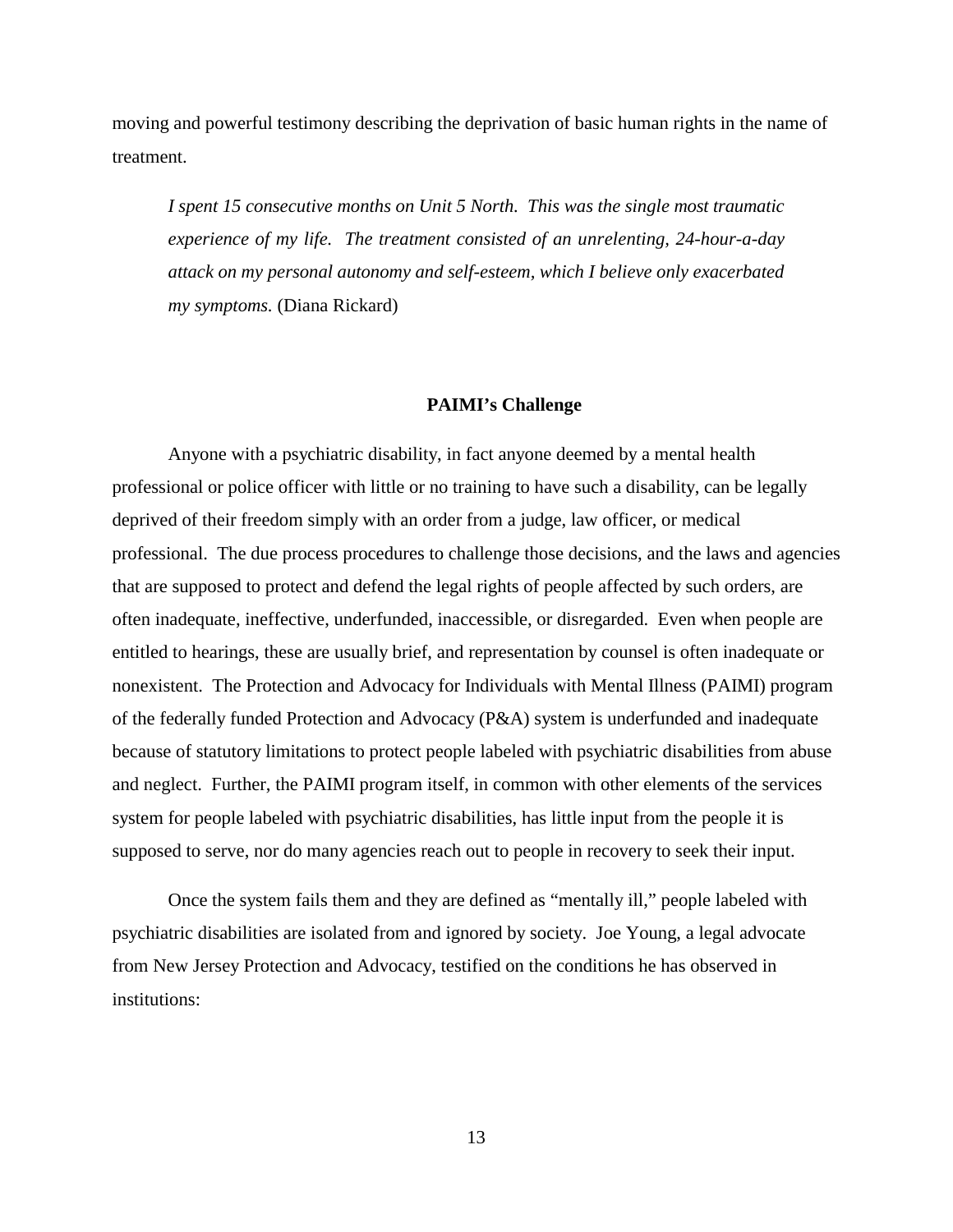*During the four years that NJP&A has sought to monitor the conditions in the state-run psychiatric hospitals, we have witnessed distressing, but I am certain not unusual, conditions that few, if any, of us would subject ourselves to voluntarily.*

Such conditions are not unique to New Jersey. When Marc Keifer entered East Bay Hospital in Richmond, California, on the evening of February 1, 1993, he was a physically healthy 38-year-old man. Less than two days later, Keifer, who carried a diagnosis of paranoid schizophrenia, died alone in an isolation room after he was restrained to a bed with leather straps, belts, and cuffs for 18 hours. A protection and advocacy investigation determined that Keifer likely died from "the undiagnosed and untreated medical condition of anticholinergic toxicity from psychiatric medications, as well as a prolonged period of improperly monitored seclusion and restraint." Such deaths are, unfortunately, not rare.

Because protection and advocacy agencies lack adequate funding and resources, many people are left helpless and defenseless, as the public affairs manager of a California protection and advocacy agency testified:

*I am very sad to say that this [investigational] unit is always extremely busy and cannot keep up with all the requests we receive to investigate individual cases of abuse and neglect of people with disabilities in California hospitals and institutions.* (Stacie Hiramoto)

P&As responded to 34,000 complaints regarding abuse and neglect in 1998, and have conducted 5,000 death investigations over the past 20 years. Cases that come to the attention of P&As represent merely the tip of the iceberg. The *American Journal of Psychiatry* reported that as many as 81 percent of women with psychiatric disabilities have been physically or sexually abused in institutions. In the general population, some 1,000 rapes occur each day, but only 300 of them are reported, according to the U.S. Office of Victims Assistance at the U.S. Department of Justice (DOJ). Likewise, the numbers of abuse and neglect complaints P&As responded to may be vastly understated as the majority of these incidents perpetrated against people with disabilities also are never reported.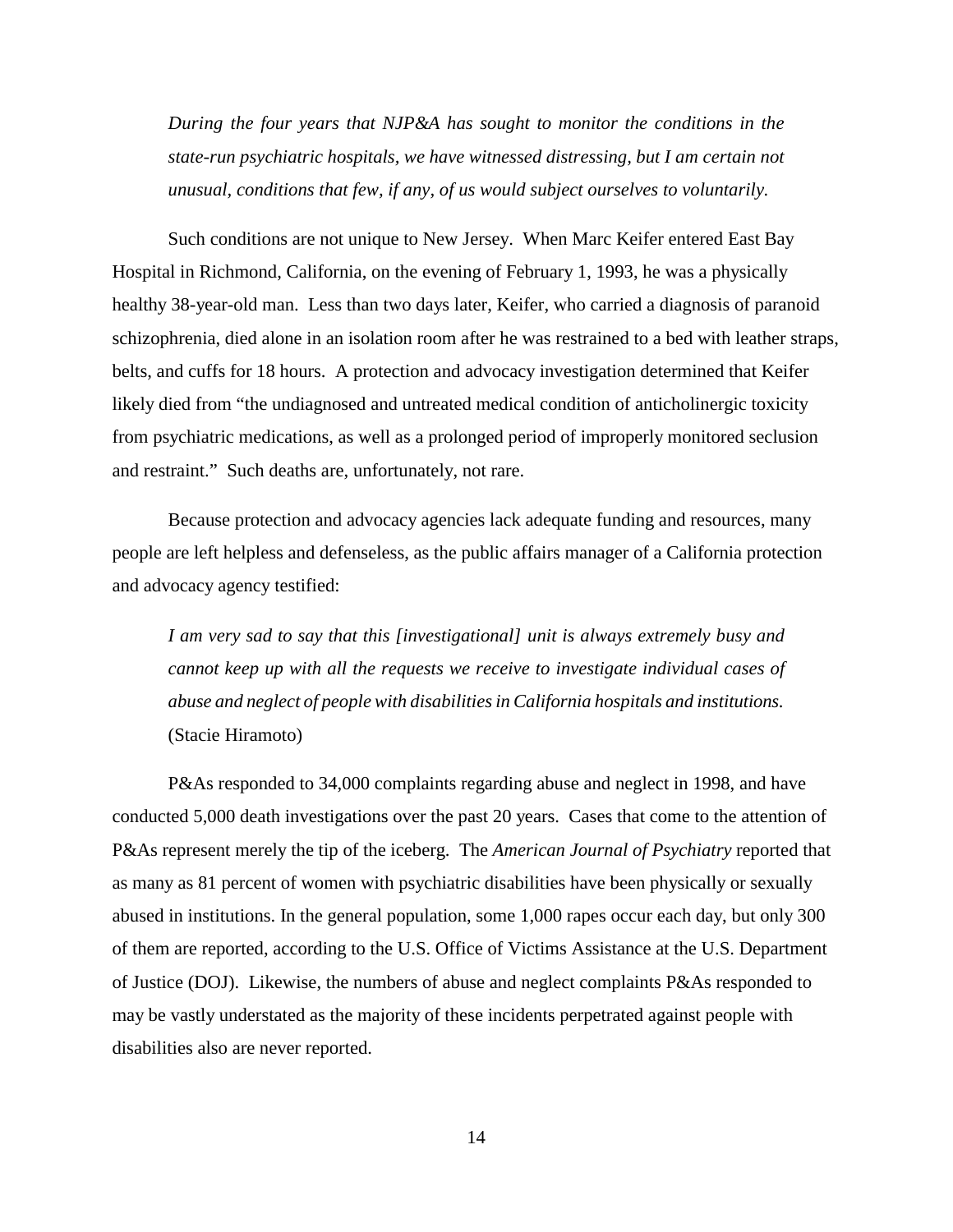*Based on my 20 years of work with the Commission, I believe too many consumer complaints or suspicions of abuse are buried with the body.* (Thomas R. Harmon, director of medical review and investigations, New York State Commission on Quality of Care)

An attorney testified that the statutory eligibility criteria for PAIMI services are too narrowly drawn. (PAIMI services are available to people labeled with psychiatric disabilities who are in institutions; or in the process of being admitted to or transported to one; or who are in a detention facility, jail, or prison; or with respect to matters that took place within 90 days of discharge from such facilities.) Since 1986, when the PAIMI law was enacted, there have been profound changes in the mental health delivery system that are not reflected in existing legislation. Nowadays, when many people labeled with psychiatric disabilities are subjected to outpatient programs that severely curtain their rights, the PAIMI's statutory limitations leave these people without the availability of legal advocacy. Several years ago, funding of legal services programs for low-income people, including people with disabilities, was severely restricted. People testifying indicated concern that P&A organizations will be similarly cut.

*I wanted to urge you to advocate to preserve that system, to expand the system, and also to ensure that it does not fall prey to the kind of destructive limitations...that have happened to the federal legal services program. Those sorts of restrictions, if placed on the P&A system, would absolutely devastate the effectiveness.* (Cliff Zucker)

Merely increasing the funding for PAIMI programs is not enough. Vigorous efforts must be made to ensure that PAIMIs are responsive to the people they serve. Current federal law requires that people labeled with psychiatric disabilities or their relatives be a majority on PAIMI advisory councils, but there is no similar requirement for their governing boards. While some advisory councils are heavily involved in oversight of the PAIMI program, others have minimal roles and may serve as a mere rubber stamp.

Further, there is an inherent conflict of interest in having federal oversight of the PAIMI program located in the Center for Mental Health Services (CMHS), which is an organization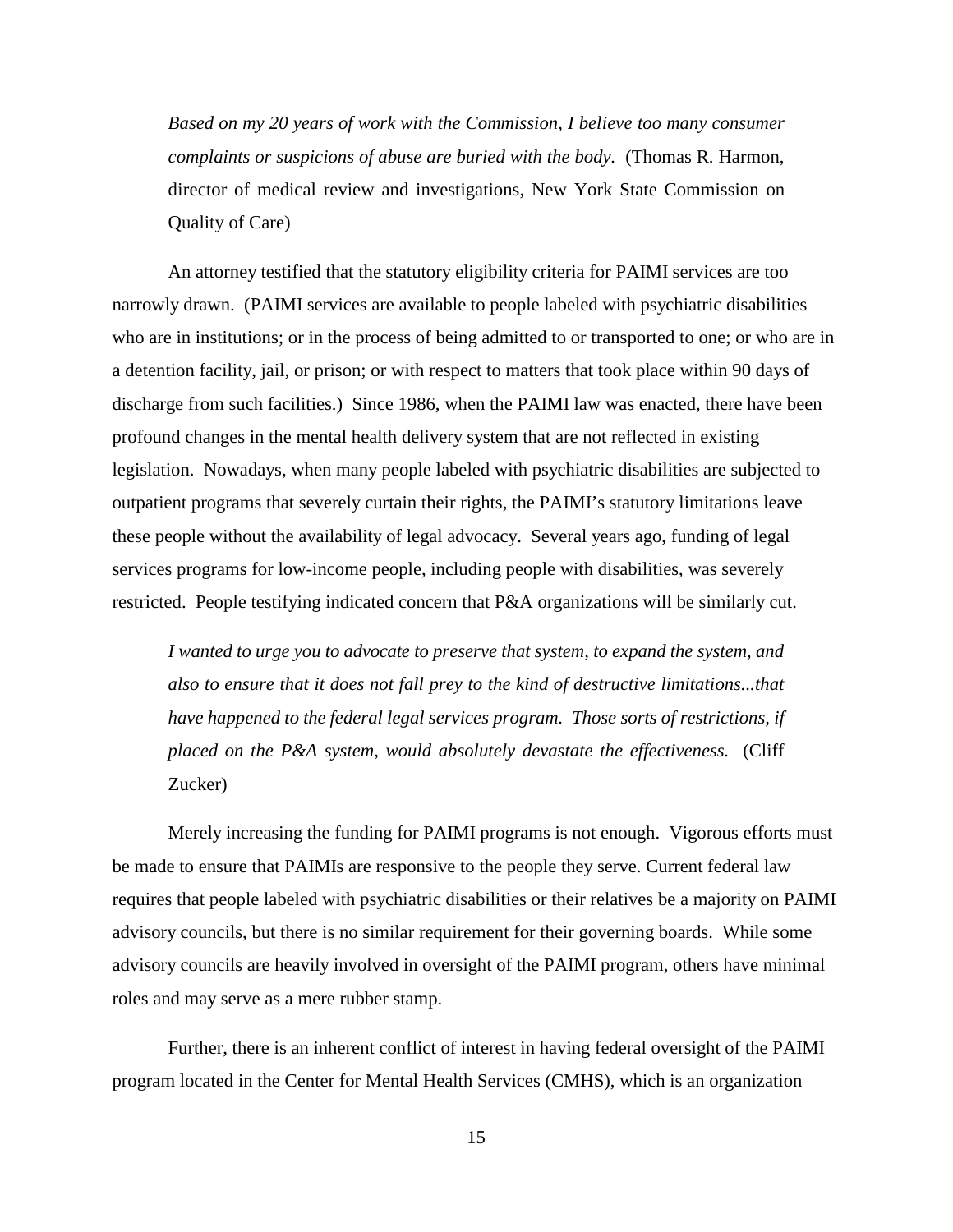primarily concerned with service delivery and not with legal or rights issues. It would make far more sense to locate federal oversight of PAIMI programs in the Office of Civil Rights of the Department of Health and Human Services, or in the Department of Justice.

Even under the watchful eye of DOJ, people die from abuse and neglect in institutions. Since 1990, DOJ has been scrutinizing Virginia's state mental hospital system, which encompasses 15 facilities that house some 3,800 people. In 1994, after the deaths of three people in one year at the Northern Virginia Mental Health Institute, DOJ initiated an investigation, and in 1996 sued the Institute and two other Virginia facilities because of inadequate care. In 1997, DOJ reached a settlement with the Institute after it agreed to make the required improvements. But in 1998, two more people died. John N. Follansbee, the former medical director of the facility, reported in the June 12, 1999, edition of *The Washington Post* that the facility is not likely to meet the improvement goals set by DOJ.

The Fall 1997 issue of a Sacramento, California, P&A newsletter reports that a woman died at the Butte County Inpatient Psychiatric Health Facility when she suffered third-degree burns over 80 percent of her body while showering with hot water. Although California regulations covered hot water temperatures in other health facilities, they did not cover the water temperature in psychiatric hospitals. This is just one more example of how people labeled with psychiatric disabilities are denied equal protection of law.

An advocate from the New York State Commission for Quality of Care testified that:

*Each year the commission receives, reviews, and, where necessary, directly investigates about 7,000 reports of abuse and over 2,000 reports of consumer deaths....We have investigated over 200 deaths where restraint or seclusion was a factor....In our casework, we've seen people die or be abused in restraint because a simple request for a second cup of coffee was denied; or a request for a sweater on a very cold day was ignored by staff.* (Thomas R. Harmon)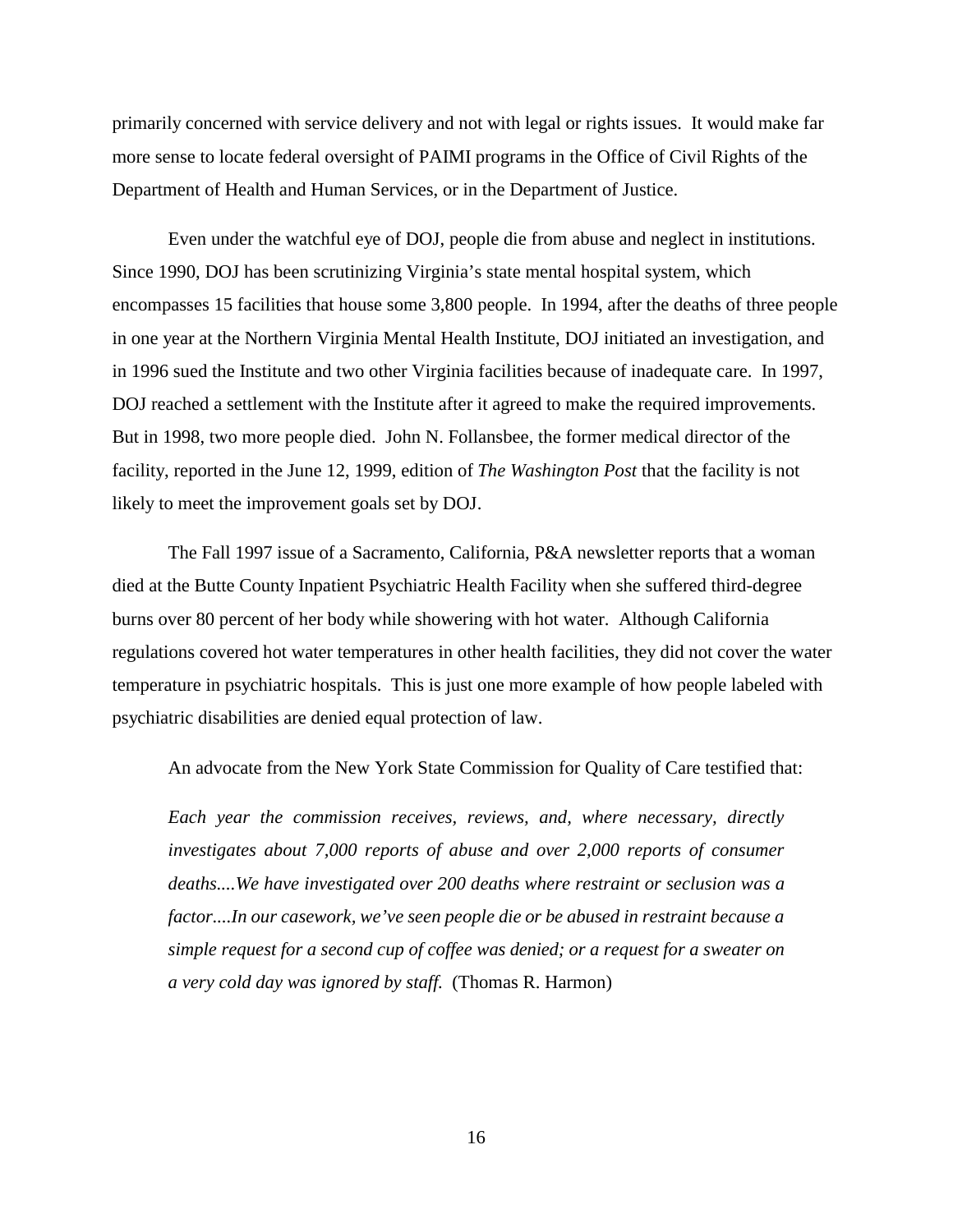One sexual abuse survivor, who was forcibly restrained while in a mental institution, continues to relive the horror through nightmares. In her testimony about the traumatizing incident, she stated:

*Eight men jumped on top of me and wrestled me to the floor. They held me face-down on the floor, restrained me, and then shot me up [with] Thorazine. I then waited in restraints for hours until they thought my behavior was appropriate to be released. I remember begging with them like a dog to release me. I was totally powerless and at their mercy.* (Marcie Kelley)

For someone who has survived sexual abuse or who is a victim of rape, restraints are especially abusive and traumatizing. However, many mental health professionals may not recognize this danger. *Victim Empowerment: Bridging the Systems—Mental Health and Victim Service Providers*, a resource manual produced with a grant from DOJ's Office for Victims of Crime, reports that, historically, mental health counselors, psychologists, and psychiatrists have not received extensive training in victimization issues. At the Erie County Rape Crisis Center in Pennsylvania, for example, approximately 25 percent of clients who were victims of sexual assault/abuse or other crimes were also receiving services at one or more mental health programs.

A 1997 report by the California P&A describes a pattern of improper seclusion and restraint use from 1994 to 1996 at Napa State Hospital (NSH), one of four state hospitals operated by the California Department of Mental Health. Incidents included:

- the death of a deaf man with a physical disability who was improperly restrained in a chair;
- the unlawful restraint of two children with hearing impairments in their beds; and
- the seclusion of a child with a hearing impairment in a closet full of soiled linens.

For more than a year and a half, one unit at the hospital repeatedly secluded patients. When the abuse was finally reported by a staff member, the shift leader successfully encouraged other staff to engage in a cover-up, and to lie to management and Napa State Hospital's (NSH's)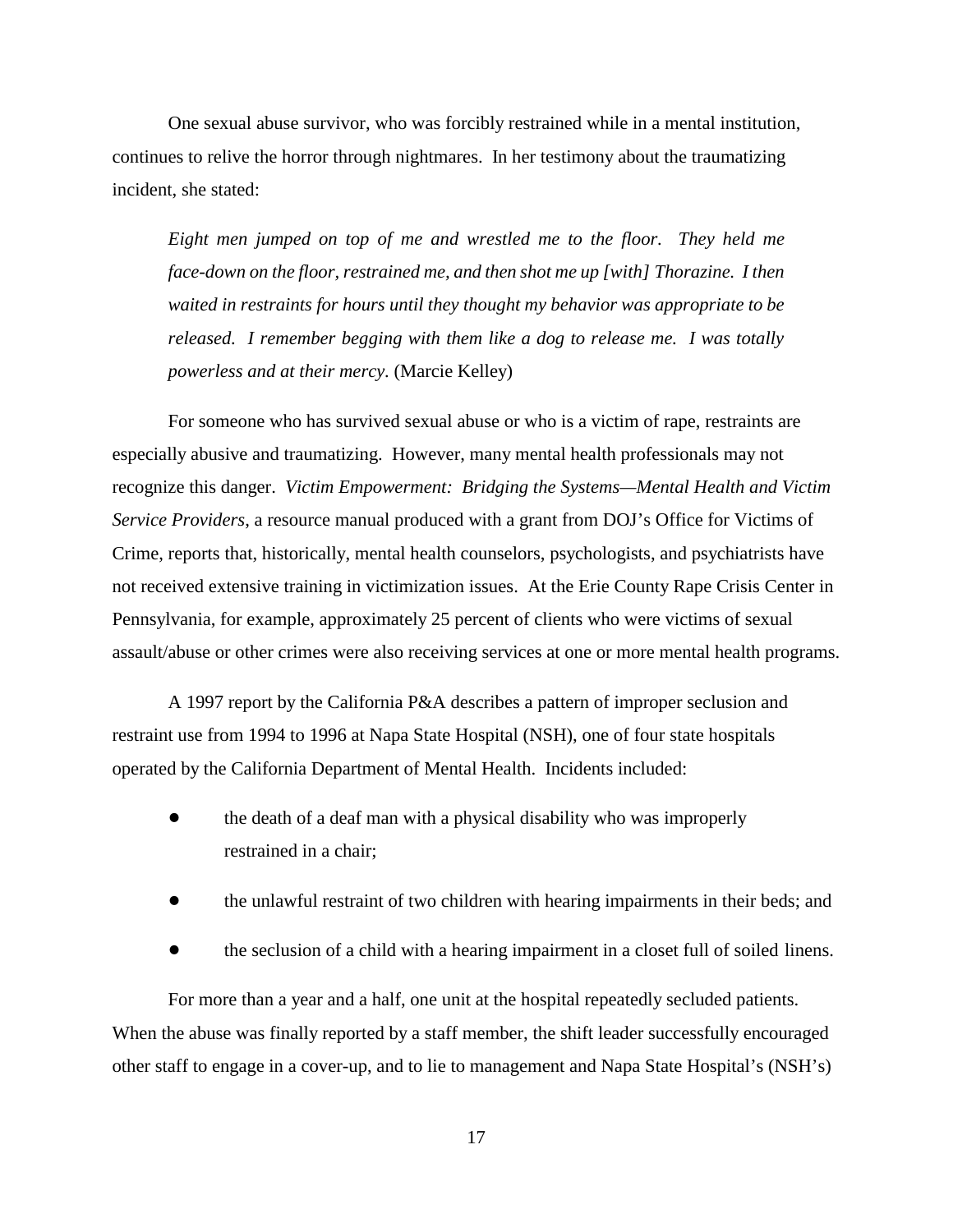senior special investigator during the institution's initial internal investigation. P&A investigators also determined that the facility's primary law enforcement officer responsible for investigating the alleged abuse failed to conduct a minimally adequate investigation into the seclusion practices on the unit. The report concluded that both felonies and misdemeanors, including assault, battery, false imprisonment, criminal conspiracy, child endangerment, and corporal punishment of a child may have been committed by NSH employees. But no criminal charges were filed.

Testimony also revealed that the quality of mental and medical services available to people labeled with psychiatric disabilities is questionable. In fact, many consumers complained that the most commonly offered treatments, such as powerful medications with adverse side effects, actually deter and frighten people labeled with psychiatric disabilities away from seeking treatment.

*The so-called side effects of many psychiatric drugs are far more noticeable than the so-called main effects. And these drugs have the potential to cause serious physical illness and even death. So, it's very logical that many people would refuse them.* (Judi Chamberlin)

*I just want to mention a few of the real hazards of psychiatric drugging. The neuroleptics like Thorazine, Haldol, Mellaril, Navane—all those I was on—and now there's also Closapine and Resperdal. All of these drugs can sometimes kill. Now, a lot of our members choose to take these drugs of their own will, and that's their choice. But coercion and force are just plain wrong. In the long run, psychiatric drugs can cause persistent brain changes, making it very, very difficult to withdraw. With the neuroleptics, it peaks at three months after quitting, you can feel crazier, socalled, than you did before you started. This is a brain disability caused by the drug, keeping these people on for life.* (David Oaks)

Many of the prescription drugs used in treatment programs do have devastating side effects. Particularly in programs that treat people by force, there are few, if any, opportunities for informed consent, discussion of alternatives, or the right to refuse treatment.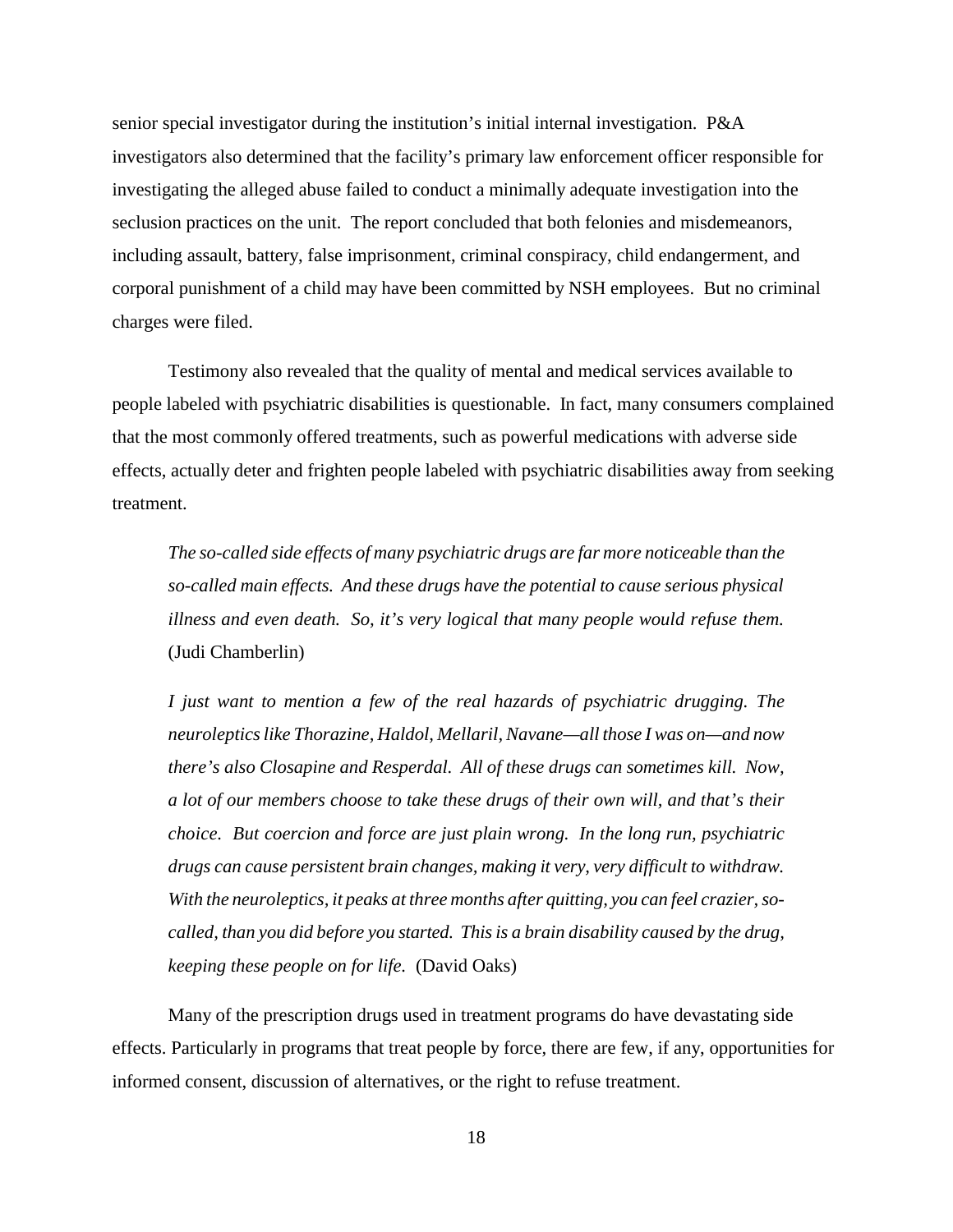Because of the number of adverse drug experiences received from health professionals and consumers, Zoloft, a frequently prescribed antidepressant, is listed as one of the top 10 ranked suspect drugs in the FDA's *1996 Adverse Drug Experience Report*. And Zoloft is only one of a multitude of drugs, all with their own sets of side effects, commonly prescribed to people labeled with psychiatric disabilities.

Much of the testimony concerned people's experiences in institutions with "treatments" that involve the administering of powerful psychiatric medications, electroconvulsive therapy, restraints, calming blankets, and isolation that were administered by their "caregivers." The fact that so many people came forward to talk about these experiences is one more indication of the ways in which such information has been excluded from the development of public policy, because NCD, unlike many other forums, specifically encouraged testimony by people labeled with psychiatric disabilities themselves.

Mental health service provider Marcie Kelley has personally experienced the adverse effects of restraints.

*As a survivor of sexual abuse, I personally have found the use of restraints on me more traumatizing than being sexually abused. Being put in restraints is a much longer, traumatic ordeal than being raped.* (Marcie Kelley)

In 1997 the *Journal of the American Geriatric Society* reported that physical restraints used on humans cause severe stress, high rates of serious accidents—including death by asphyxiation—functional decline, psychological distress, increased agitation, circulation impairment, skin breakdown, increased incontinence, decreased mobility, and even irreversible brain damage in postmenopausal women with low estrogen levels. Yet such methods continue to be used in programs for people with disabilities and are defended by many professionals as legitimate treatments. Susan Stefan, J.D., a professor of law at the University of Florida, has conducted extensive research among people with psychiatric disabilities.

*I have interviewed many, many people with psychiatric disabilities, and sent a survey to thousands of people, literally, and received hundreds of surveys back, and what*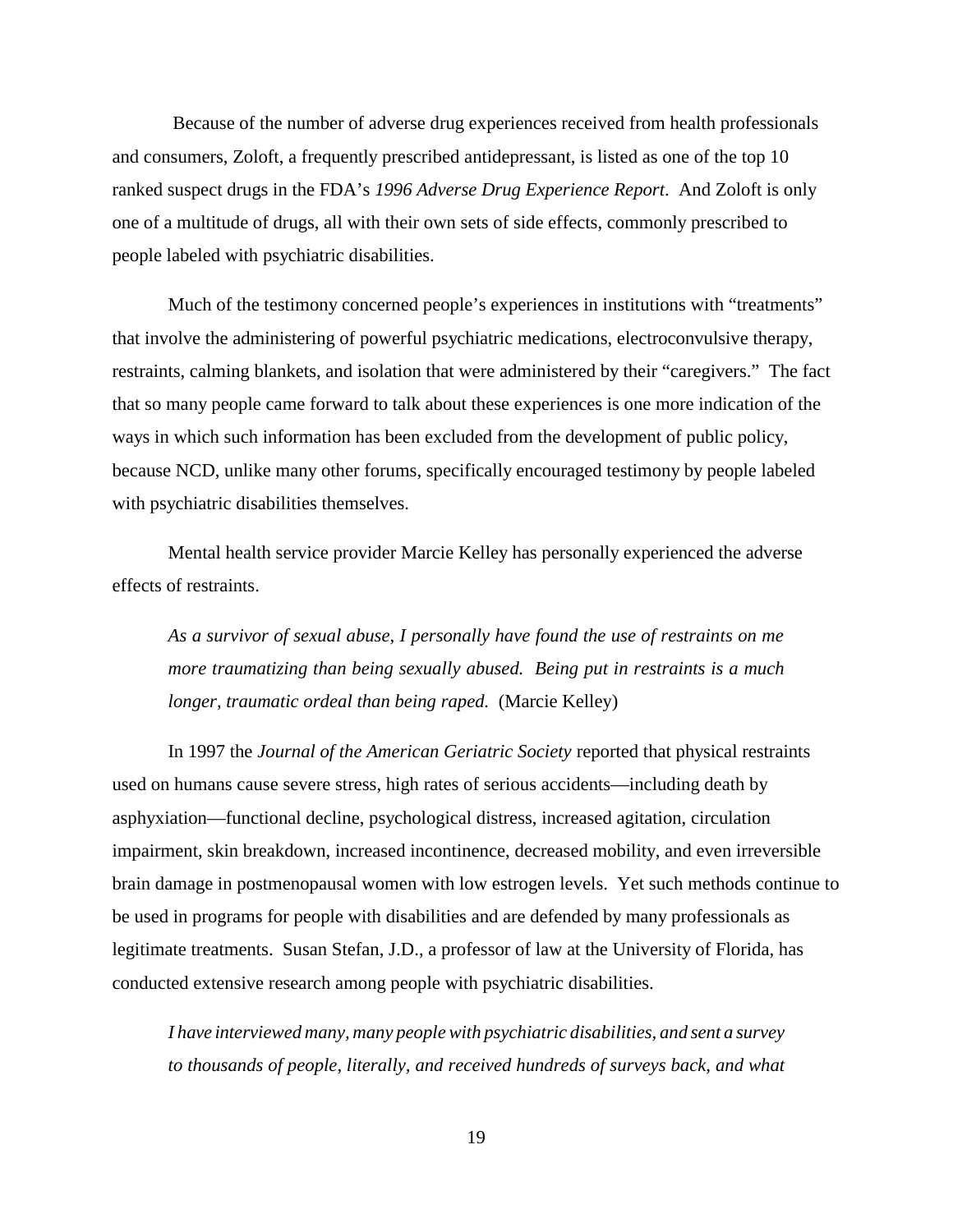*the surveys are saying and what the interviews are saying are that people are dying, being injured, and sexually assaulted in institutions. They're being ignored and overmedicated. They're dying and being damaged in restraints. When I tried to relate the individual stories that I was getting to the research and data out in the field, what I discovered is that there is no research, or that it is terribly, terribly difficult to put together, or that it is virtually useless. The voices of people with psychiatric disabilities are silenced. Their stories are dismissed as anecdotal, because of choices we [researchers] make about what information must be gathered and what information may be systematically ignored.* (Susan Stefan, J.D.)

Professor Stefan testified that restraints are a crutch for understaffed units and untrained staff, and referred to one study that attributed the near absence of violence on a psychiatric unit to never using restraint or seclusion. She also stated that it is difficult to determine the cause of death and the number of people who die in psychiatric institutions and other psychiatric residential settings because coroners' reports—except for obvious suicides—typically list the cause of death as cardiac arrest, which is questionable since many of the people who die are relatively young and have no previous history of cardiac problems.

In 1994, a 47-year-old grandmother of four was placed face-down in five-point restraints at John George Psychiatric Pavilion in San Leandro, California. Despite her claims that she could not breathe, she remained restrained face-down. Staff left her unattended and locked the door of the seclusion room. When staff returned ten minutes later, she was unresponsive and not breathing. Efforts to resuscitate her failed. The coroner determined that the cause of death was suffocation from being restrained face-down. This was the eighth seclusion or restraint death that the P&A had investigated in three years.

*Restraints seemed to be overutilized when psychiatric hospitals are understaffed and do not have time to deal with crisis situations in a civilized manner. I urge the federal government to put stricter regulations in place for the use of restraints, to investigate this form of what I consider to be torture...and to hold hospitals accountable for the murders they commit when using restraints.* (Marcie Kelley)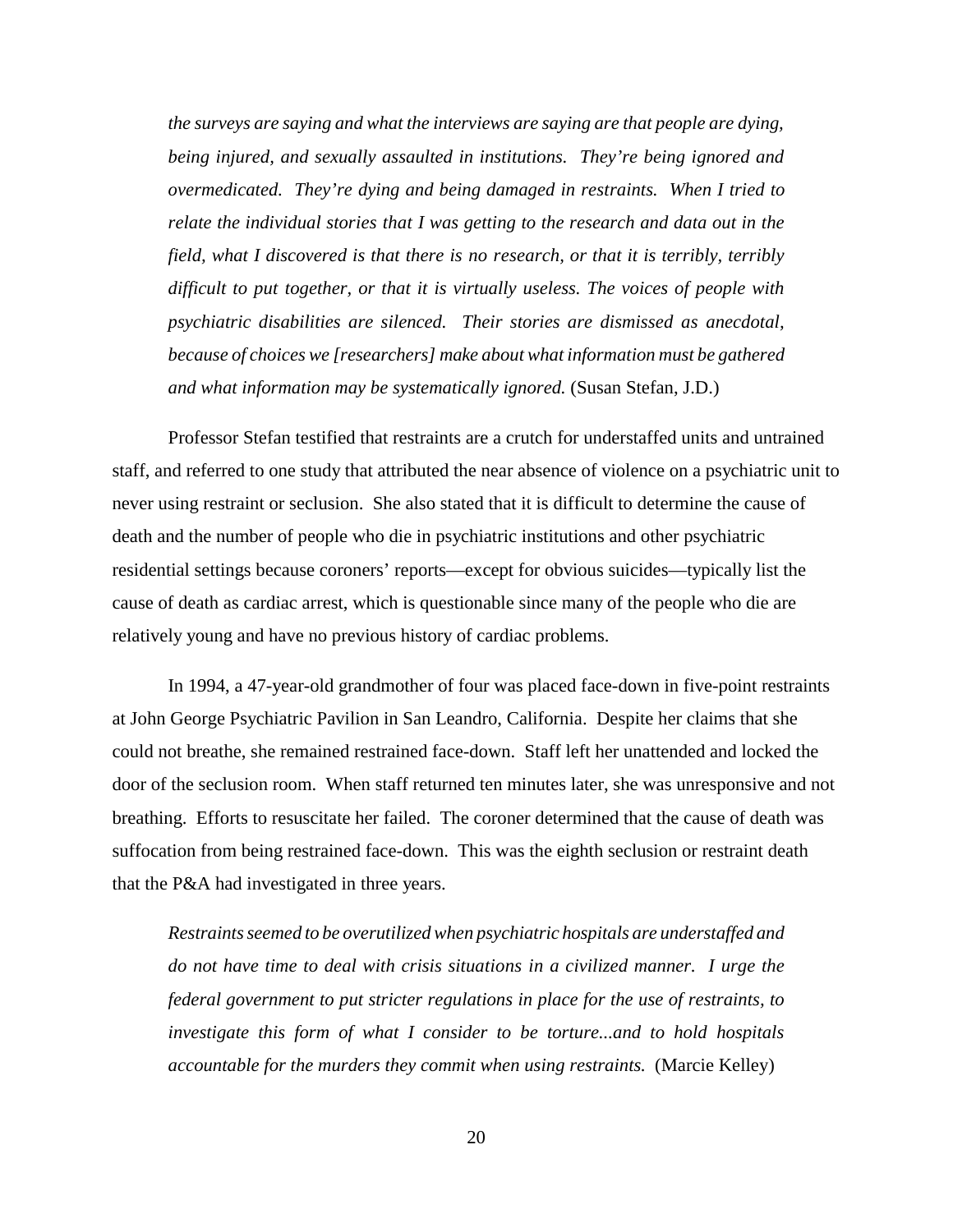Kelley also commented on *Deadly Restraints*, a series of articles published in *The Hartford Courant* from October 10–15, 1998, investigating the illegal use of restraints and other aversive therapies.

*Recent reports by the* Courant *indicate that between 50 and 150 deaths occur every year across the country due to patients being restrained. This statistic is drastically underestimated, since many deaths from restraints go unreported or are covered up by hospital staff.* (Marcie Kelley)

Unfortunately, medical examiners rarely connect the circumstances of a death to restraints illegally used by hospital staff, which further complicates investigation and prosecution. As a result of the *Courant*'s series, Congress held hearings and legislation was introduced on the use of restraints. The Health Care Financing Administration (HCFA) recently announced new patient protection standards as a condition for participating in the Medicare and Medicaid programs. Psychiatric hospitals are covered by the new standards, which include the right to be free from restraints and seclusion in any form when used as a means of coercion, discipline, convenience, or retaliation. Nonetheless, if past history is any indication, restraints will continue to be used whenever staff members decide they are necessary, and patients will continue to have little recourse, since restraints are still considered a legitimate form of treatment.

The HCFA has regulations restricting restraint use in intermediate care facilities for people with developmental disabilities and in nursing homes, but in testimony before Congress, William J. Scanlon, the director of the General Accounting Office's (GAO) Health Financing and Public Health Issues within the Health, Education, and Human Services Division, reported that despite such regulations, more than one in four nursing homes nationwide have serious and often repeated deficiencies that result in immediate jeopardy and harm to residents.

*In brief, we found that neither complaint investigations nor enforcement practices are being used effectively to ensure adequate care for nursing home residents. As a result, allegations or incidents of serious problems, such as inadequate prevention of pressure sores, failure to prevent accidents, and failure to assess residents' needs and provide appropriate care, often go uninvestigated and uncorrected. Our work*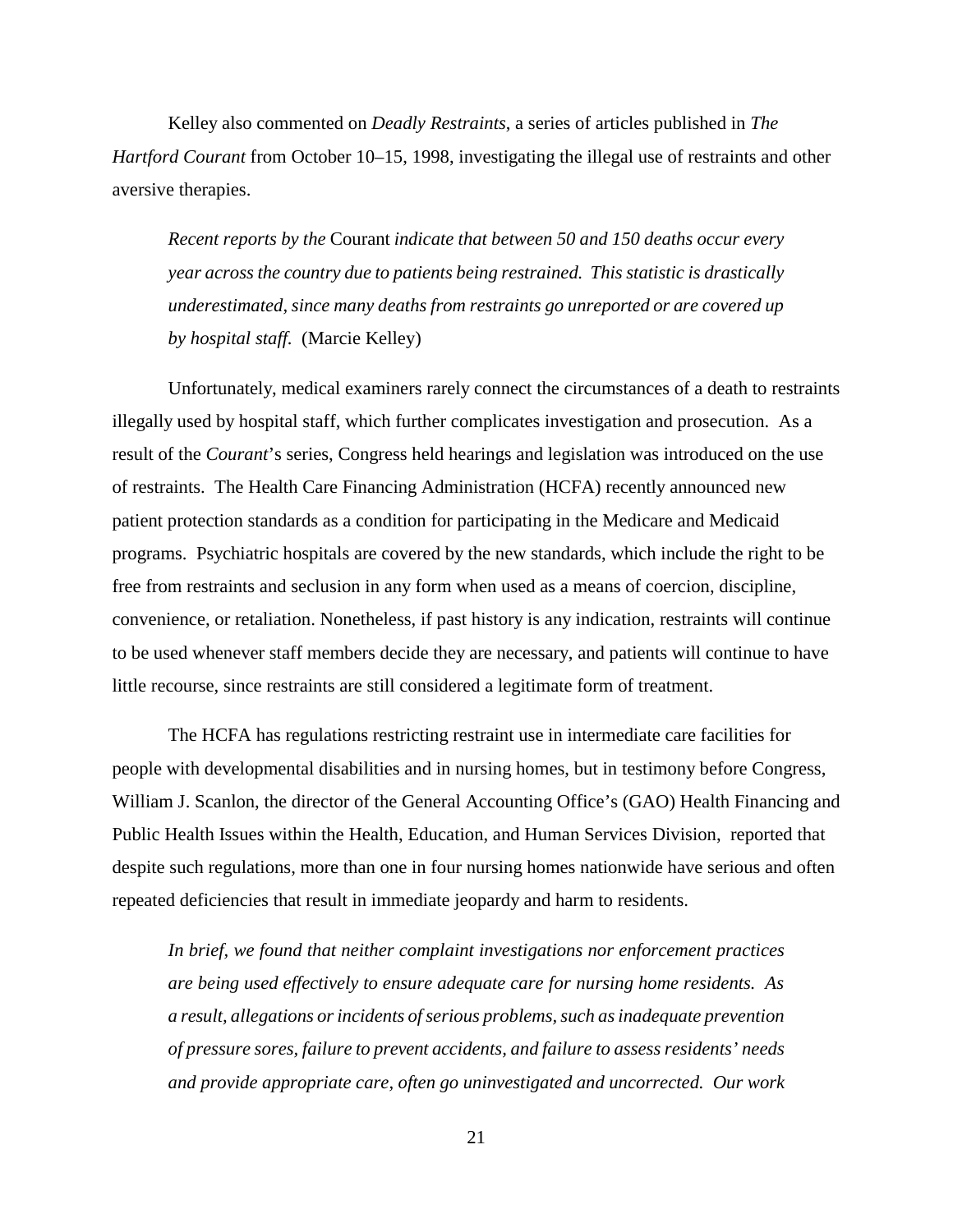*in selected states reveals that, for serious complaints alleging harm to residents, the combination of inadequate state practices and limited HCFA guidance and oversight have resulted in policies or practices that may limit the number of complaints filed; serious complaints alleging harmful situations not being investigated promptly; and* incomplete reporting on nursing homes' compliance history. (Congressional testimony of William Scanlon, March 22, 1999, Nursing Homes: Stronger Complaint and Enforcement Needed to Better Assure Adequate Care, GAO/T-HEHS-99-89, March 22, 1999)

If such abuses can go on in facilities where regulation supposedly exists, it is clear that the lesser regulation of psychiatric facilities results in even more abuse and neglect than exists in nursing homes.

Problems with overdrugging and restraints were not the only issues raised by the hearing. Other attendees testified about the devastating effects of electroconvulsive therapy (ECT). Sharon Frieler, a person with a psychiatric disability and a member of a PAIMI advisory council, spoke of witnessing the toll ECT had taken on others.

*You lose parts of your life, your memories. I, myself, personally, am against ECT treatments because it is only a band-aid for the person's problems. In many cases, it destroys parts of your life; it does not enhance life.* (Sharon Frieler)

In March 1998, the U.S. Department of Health and Human Services released the *Electroconvulsive Therapy Background Paper* prepared by Research-Able, Inc., a Vienna, Virginia, contractor for the U.S. Center for Mental Health Services (CMHS), a component of the Substance Abuse and Mental Health Services Administration (SAMHSA). This 17-page background paper commissioned by CMHS summarized current knowledge, consumer and public views, relevant laws, and research priorities regarding ETC. The report indicated that 43 states regulate the use of ECT, but despite these state laws, "physicians and facilities comply neither with the letter nor the spirit of the laws, nor with professional guidelines." As is typical, people with direct experience of ECT had little opportunity to develop or comment on the report; if they had been given the opportunity for meaningful input, the report would have been far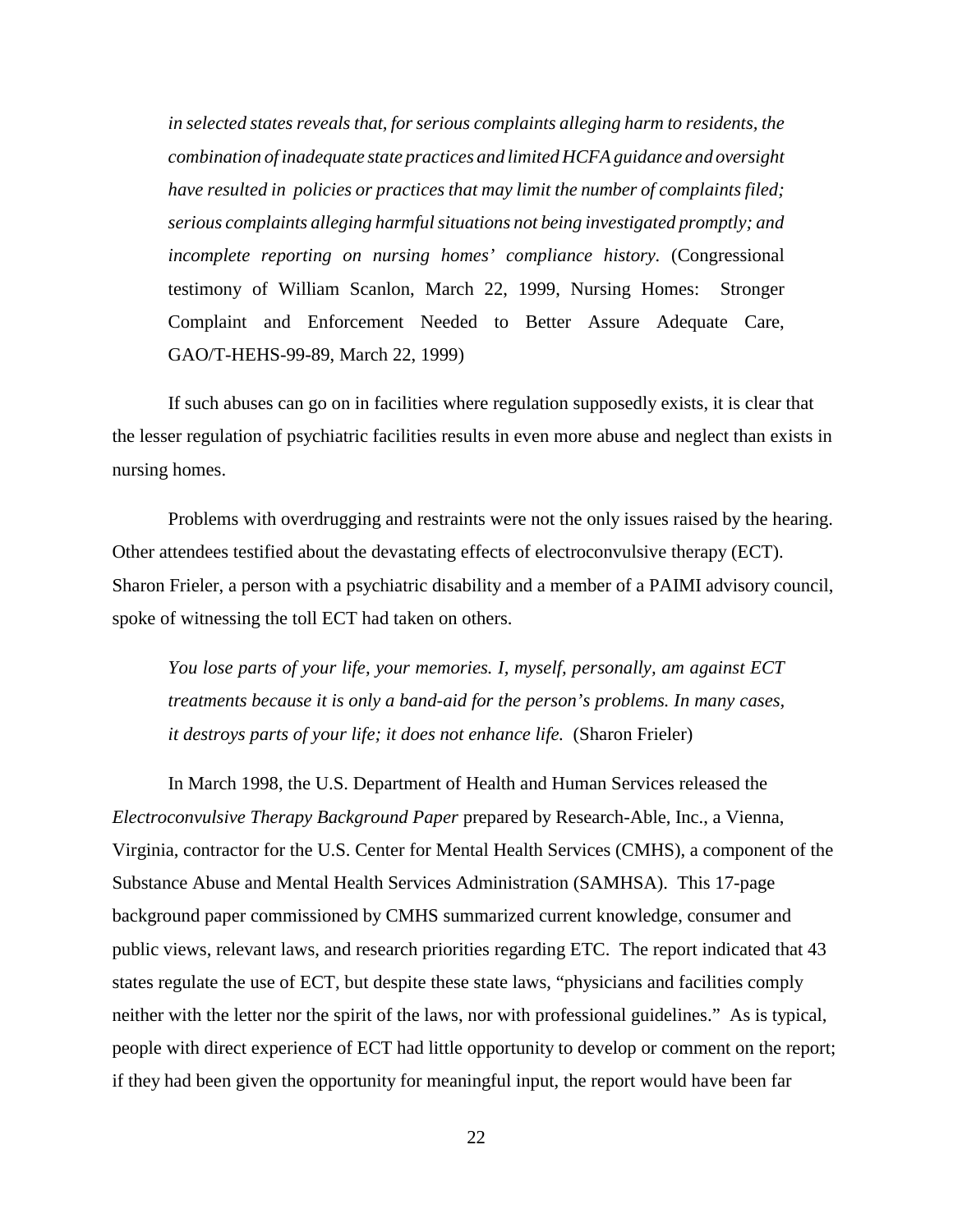different. Few subjects within psychiatry arouse such controversy as ECT; the NCD hearing was one of the few opportunities shock recipients have had to testify publicly to a government body about their experiences.

Again and again, NCD heard testimony that graphically illustrated the overall loss of rights experienced by people labeled with psychiatric disabilities. The Wisconsin Coalition for Advocacy, for example, conducted in-depth interviews at a psychiatric hospital in Madison and uncovered:

- coercion to obtain patients' consent;
- failure to honor the requests of people who refused treatment;
- failure to provide patients with sufficient information about the procedure to allow them to make an informed decision; and
- absence of consent for a procedure to treat people who were mentally unable to give consent.

Forced drugging both inside and outside institutions was the source of some of the most painful memories for many speakers. Steven Schwartz, J.D., the director of the Center for Public Representation in Massachusetts, urged careful scrutiny of the efficacy and advisability of the increased and widespread use of outpatient civil commitment and forced treatment. He noted that involuntary treatment laws are in response to the handful of individuals with mental disabilities who have committed acts of violence.

Forced drugging does not occur only within the confines of institutions. Many people testified that involuntary outpatient commitment (IOC) or assertive community treatment (ACT) programs make it possible for people labeled with psychiatric disabilities living in community settings to be required by courts to take medications or risk being institutionalized. According to testimony, some 36 states and the District of Columbia have enacted outpatient commitment laws. The overwhelming majority of those who testified are against such forced treatment.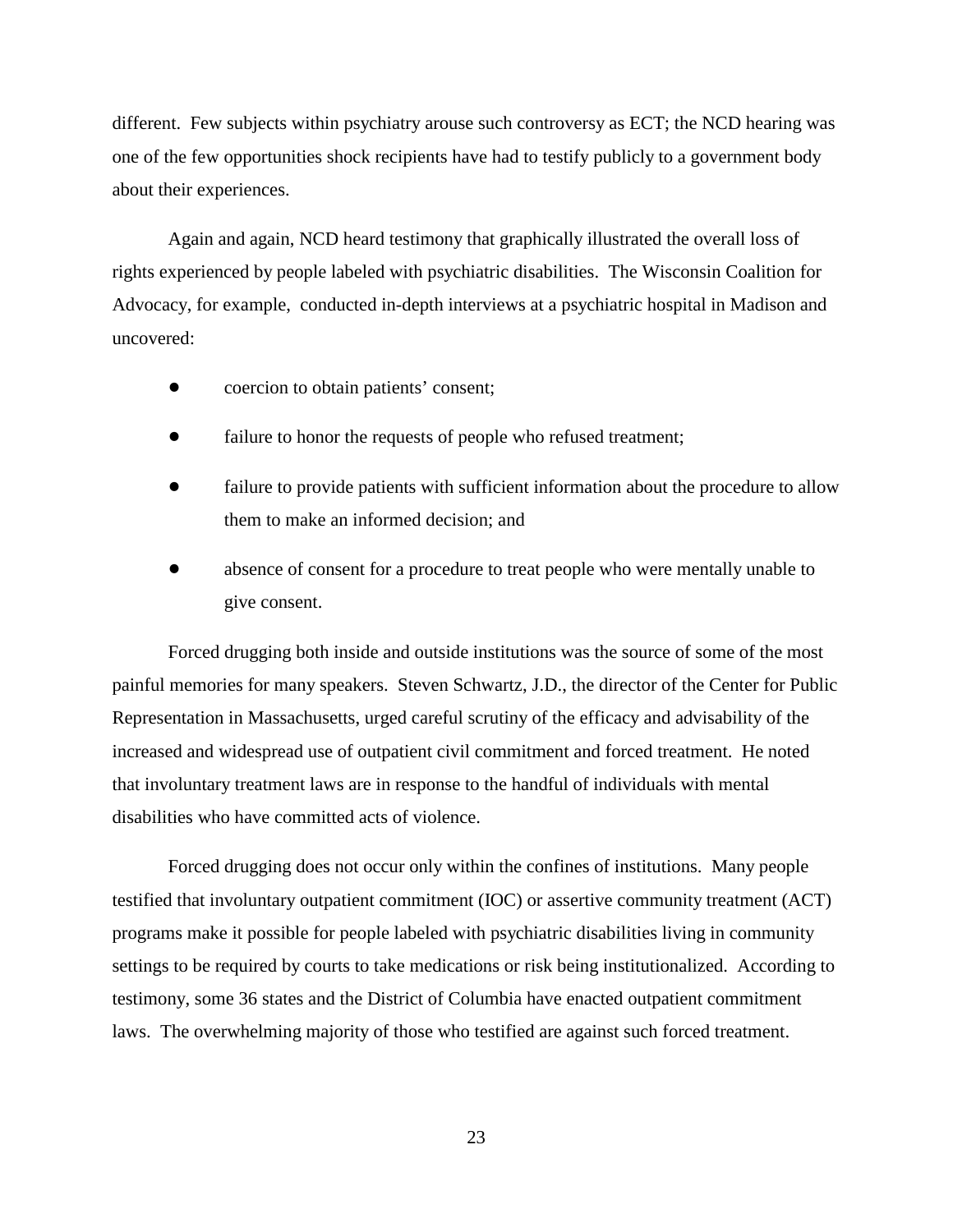Joseph Walsh, the coordinator for the Broom County, Recipient Affairs Office in Binghampton, New York, testified that IOC is due to the hysterical reaction to a few very dramatic and highly publicized incidents. Negative media reports incite public fear of and retribution for millions of people labeled with psychiatric disabilities who are law-abiding citizens. Walsh stated that anyone in New York with a psychiatric diagnosis is faced with the prospect of compliance with a judge's order, at the behest of a psychiatrist, to take their medicine, or else.

Nor was he the only person to testify as to the negative effects of IOC:

*Society is so invested in its search for magic bullet pharmaceuticals that it ignores the innate ability of the individual to effect their own recovery from psychological distress.* (Angela M. Cerio)

In contrast, written testimony provided by Mary T. Zdanowicz, Esq., the executive director of the Treatment Advocacy Center (TAC), expressed concern that laws enacted "to prevent the use of assisted treatment unless individuals present an imminent danger to themselves or others" have a deadly outcome that is evident in media headlines about "violent episodes involving individuals with untreated psychiatric disabilities." In fact, TAC has compiled a database of 400 such incidents. TAC promotes programs for assertive community treatment programs and a repeal of the Medicaid Institutions for Mental Illness exclusion, which prevents Medicaid reimbursement for people between the ages of 21 and 64 who are otherwise eligible for inpatient treatment if a facility has 16 or more beds.

TAC's written testimony endorsing the use of assertive community treatment programs also urged that federal funding priorities be rearranged to encourage states to use commitment standards based on severity of psychiatric disability rather than threat of dangerousness, and to implement outpatient commitment laws. Rael Jean Isaac, who co-authored *Toward Rational Commitment Laws* with D. J. Jaffe, a board member of the National Alliance for the Mentally Ill (NAMI), wrote, "I strongly support involuntary intervention in the case of individuals too sick to know they are sick—which comprises a large portion of the seriously mentally ill."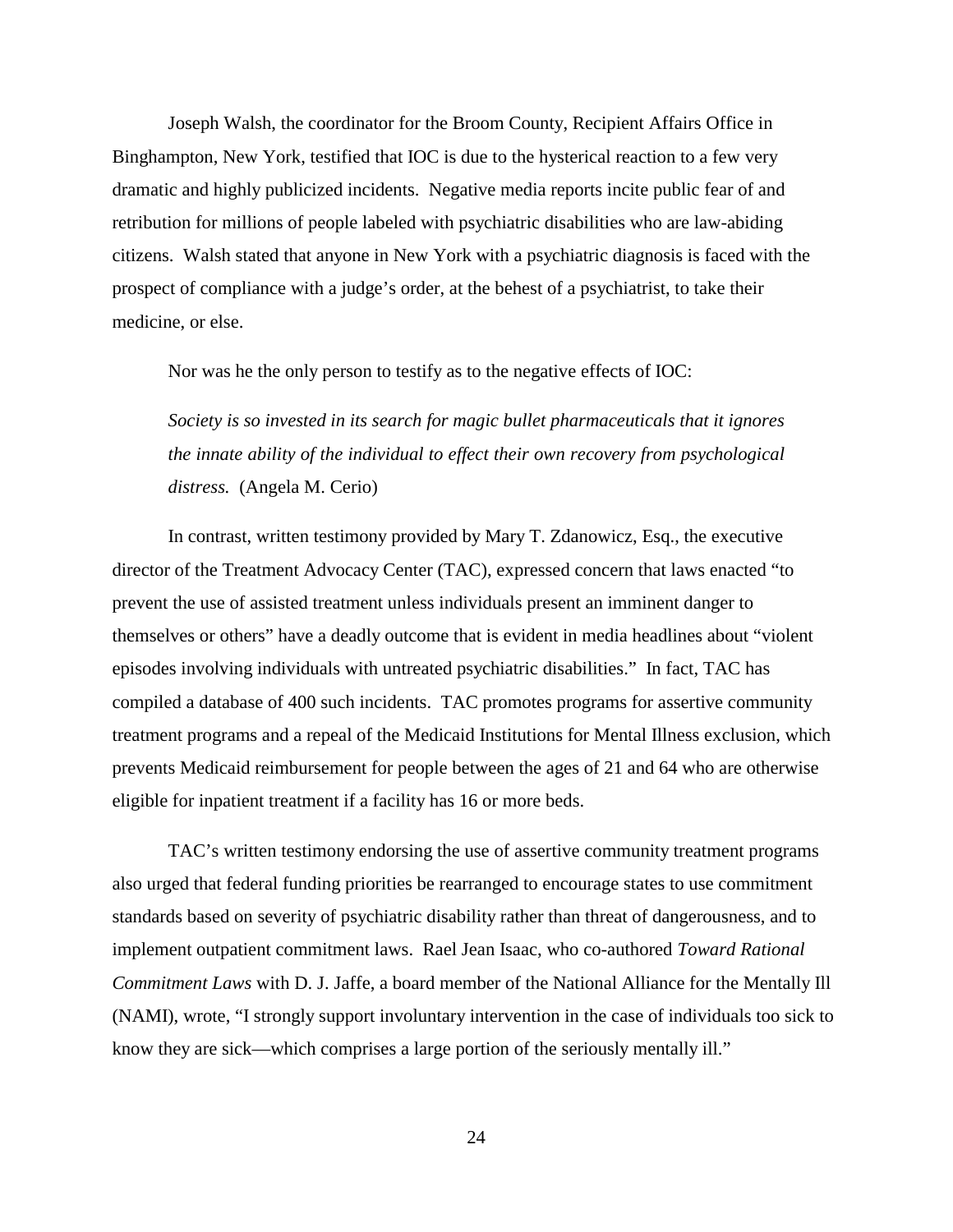One mental health administrator described TAC as a well-funded organization that uses double-speak, such as referring to outpatient commitment as "assisted treatment," to appeal to the public's ignorance about people with psychiatric labels.

*[TAC] argues that people who reject mental health services are too "sick" to have "insight" into our conditions, and thus must be forced to accept treatment. For many people [with psychiatric disabilities], rejecting these services is a rational reaction to their negative experiences in the mental health system.* (Darby Penney)

Steven Schwartz, J.D., of the Center for Public Representation framed his argument against forced treatment in these terms:

*Massive deprivations of liberty to possibly prevent a small number of incidents should not be countenanced under our system. Legislatures in states that have rejected abandoning civil liberties in the name of treatment, the softening of civil commitment standards, and the imposition of more forced treatment are under pressure to enact laws that make forced treatment easier. There is substantial literature from which to argue forced treatment does not work.* (Steven Schwartz,  $J.D.$ 

The overwhelming amount of testimony concerned the harmfulness of involuntary interventions on people's sense of dignity and self-worth, and, further, contended that such interventions were seldom helpful in assisting people either with their immediate problems or with their long-range ability to improve their lives. NCD heard numerous eloquent pleas for services that were responsive and respectful, and which allowed recipients the same rights and freedoms other citizens take for granted. It is important to keep in mind that the hearing was one of the rare opportunities for people labeled with psychiatric disabilities themselves to be the major voice in a government-sponsored inquiry into mental health issues. It is common for mental health policy discussions never to mention words such as "involuntariness" or "force," because these topics are seldom addressed except by people who have suffered because of them. In fact, there seems to be a tacit acceptance among policymakers and the media that people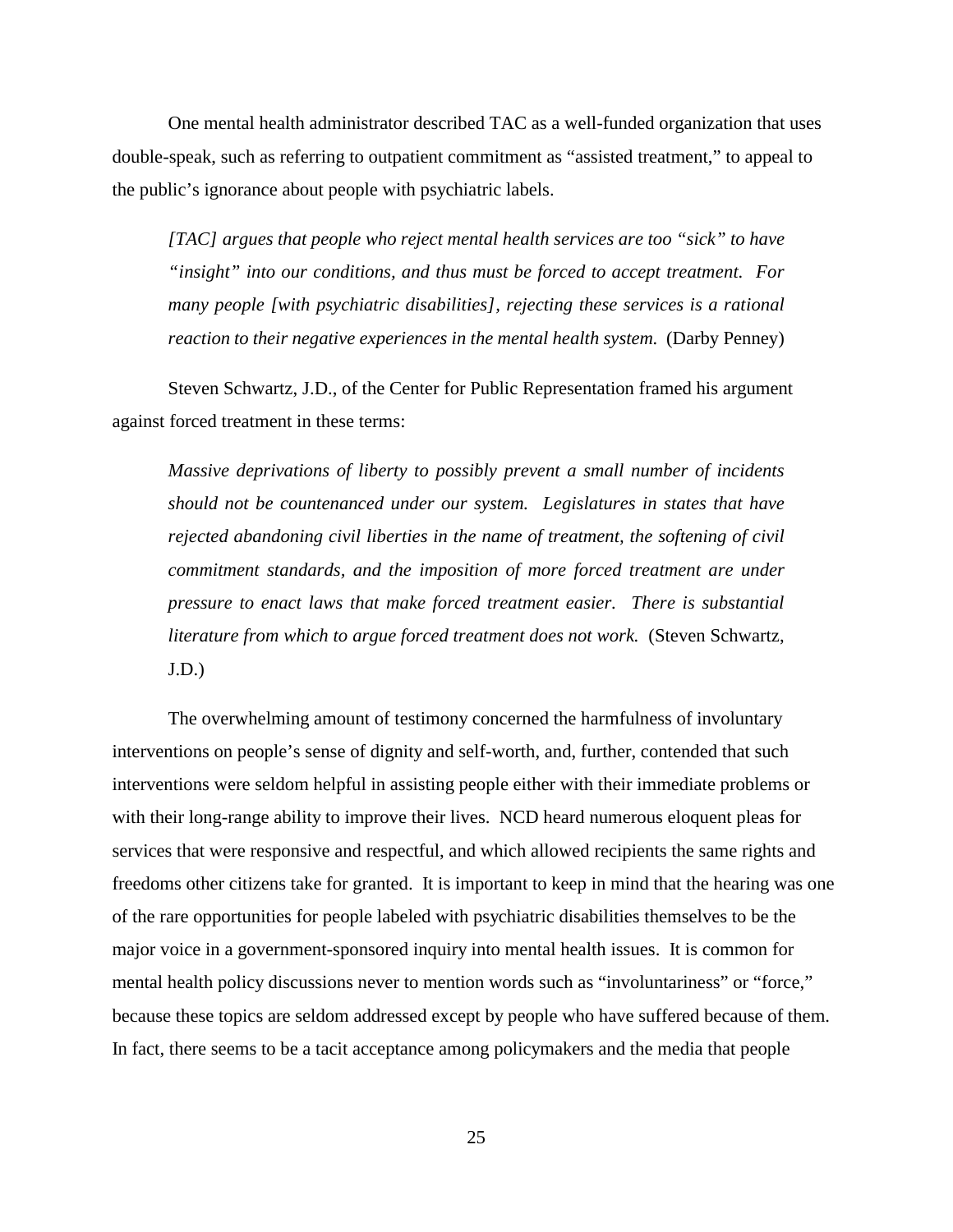labeled with psychiatric disabilities "need" to be forced "for their own good," and the question of whether such force belongs in a system of medical treatment rarely is systematically examined.

*I'm executive director of the National Empowerment Center, a board-certified psychiatrist, and a person with a history of a psychiatric disability. I want to point out, first of all, the importance of people having choice and having a say in voluntary services. As a person who recovered from schizophrenia, I find that the most important elements are having a trusting relationship with somebody who cares about you and can understand you and get to know you, and make it worthwhile for you to return to the community and to some productive role. It's also important that people have resources, have education, jobs, and that these not be under coercive conditions.* (Daniel Fisher)

The independent living movement's demand for self-determination in crafting policy and making decisions on all levels was also frequently echoed.

*It's just really important to be recognized as another group that is demanding the same thing that people with physical disabilities are asking for, that racial minorities and ethnic minorities and sexual minorities are asking for, and it's the right to speak for ourselves, to represent our own interests, and to be regarded as credible experts on what it is that we need.* (Judi Chamberlin)

*The first point is that we speak for ourselves.* (David Oaks)

The overwhelming majority of those testifying were against forced treatment. They echoed feelings of abandonment, helplessness, and vulnerability, and called for a total ban of all involuntary treatment and outpatient commitment laws. They also related many stories showing that involuntary treatments are often used when people are not dangerous to themselves or others but only bothersome to relatives or neighbors.

But the popularity of outpatient commitment and other laws that force treatments on people labeled with psychiatric disabilities both inside and outside institutions shows a growing hostility toward these very real sentiments. It is essential that Congress and policymakers hear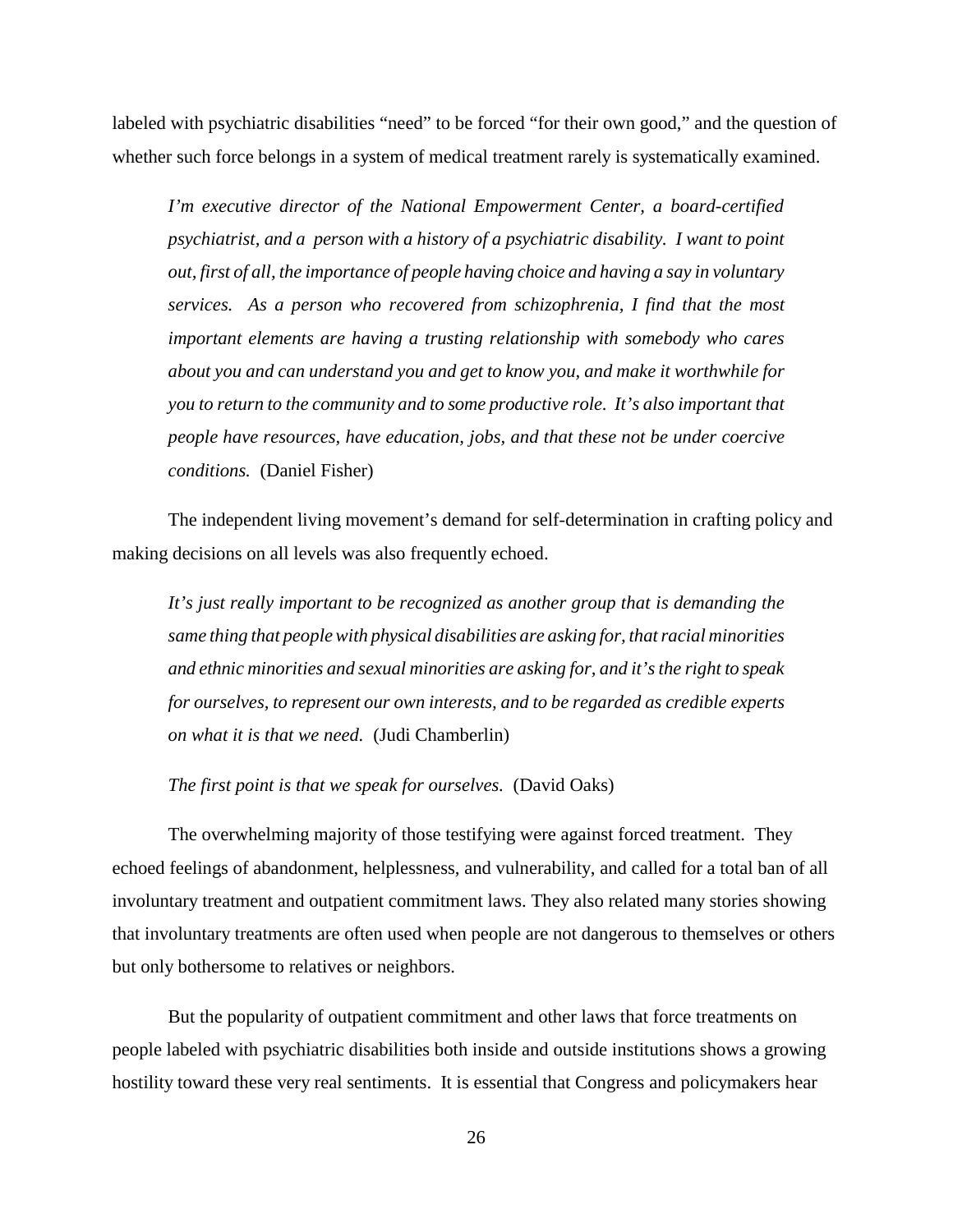from those who are victimized and view the need for such laws with deep skepticism. Quite often, forced treatments are the easy way out. They debilitate people who want to enjoy life and who can be productive if the time is taken to work with them to design proper treatment courses, which usually include assistance with housing, income supports, and other real-life needs. Forced treatments should have to meet a heavy burden of proof that they are indeed the absolute last resort. They represent the worst violations of the right to self-determination.

Self-determination is vital for more than just symbolic reasons. Detached, ivory tower policymaking based on input from experts, and that excludes participation from people labeled with psychiatric disabilities themselves, results in wasteful and ineffective one-size-fits-all public policy that doesn't efficiently meet the needs of those it is intended to serve.

NCD has developed and endorsed a wide array of public policy resolutions and recommendations. Most of them relate to the 10 core recommendations. Much of the body of the larger report lead to the development of those 10 critical recommendations.

#### **Public Policy Recommendations**

**Government civil rights enforcement agencies and publicly funded advocacy organizations should work more closely together and with adequate funding to implement effectively critical existing laws such as the Americans with Disabilities Act, Fair Housing Act, Civil Rights of Institutionalized Persons Act, Protection and Advocacy for Individuals with Mental Illness Act, and Individuals with Disabilities Education Act, giving people labeled with psychiatric disabilities a central role in setting the priorities for enforcement and implementation of these laws.** 

**Congress should increase DOJ funding to investigate and monitor institutions under the provisions of the Civil Rights of Institutionalized Persons Act of 1980 (CRIPA). When a pattern of abuse and patient rights violations occur, DOJ should promptly investigate and, if warranted, prosecute. Negotiated agreements to improve conditions are worthless if the provisions of such agreements are not monitored to ensure compliance.**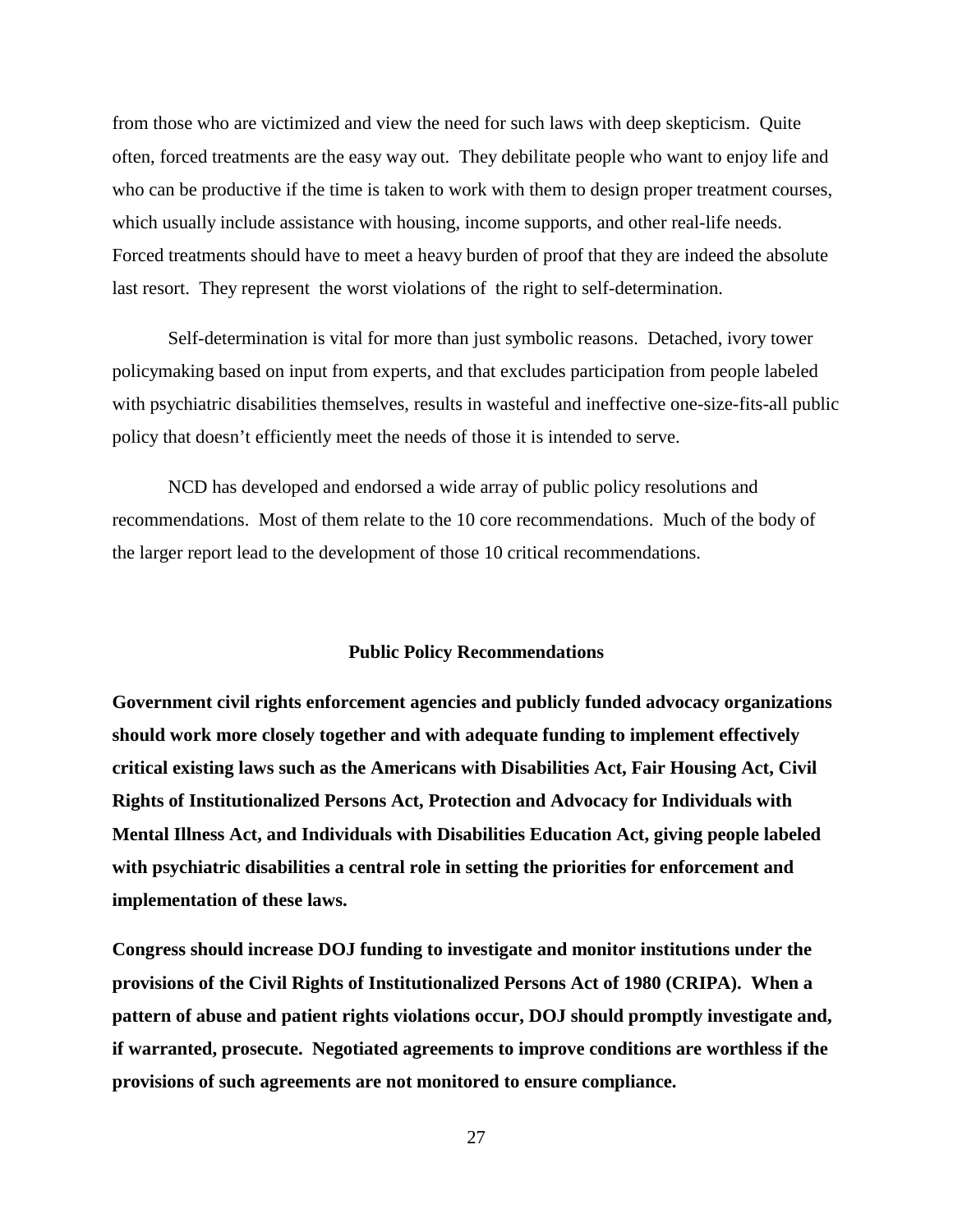**Congress should expand the scope of jurisdiction of protection and advocacy organizations and increase and maintain sufficient funding for P&As. P&As have a congressional mandate to investigate incidents of abuse and neglect; however, P&As often have difficulty accessing facilities or records, despite their mandate. Congress should also mandate that people labeled with psychiatric disabilities sit in representative numbers on the governing boards of P&A agencies, not just on advisory councils. The number of people labeled with psychiatric disabilities should be proportionate to the amount of funding for the PAIMI program within the overall P&A budget.**

**Incidents of deaths, abuse, and other crimes occurring in institutions should be quickly investigated by local police and expert criminal investigators who are independent of institutions. In-house investigations conducted by inexperienced personnel can compromise future criminal and civil litigation.** 

**With the elimination of state funding for prison legal service agencies, it is essential that protection and advocacy services are available to people labeled with psychiatric disabilities in correctional facilities. Congress should increase funding for protection and advocacy organizations to accommodate the increased workload. Current funding levels do not adequately cover enforcement of laws that protect the rights of people with disabilities.**

In March 1999, when he introduced H.R. 1313, the Patient Freedom From Restraint Act, Representative Pete Stark (D-CA) said:

*Documentation of these cases is an essential mechanism for protecting the rights and liberties of the patients.*

People testifying who were subjected to aversive treatments, as well as advocates, attorneys, and others, were so compelling and united on this issue that they command credibility. Congress should ban restraints and other "therapies" such as wet/cold therapy and calming blankets that restrict people's freedom of movement, by linking their use to withholding Medicaid and Medicare reimbursement to providers using such methods unless their efficacy can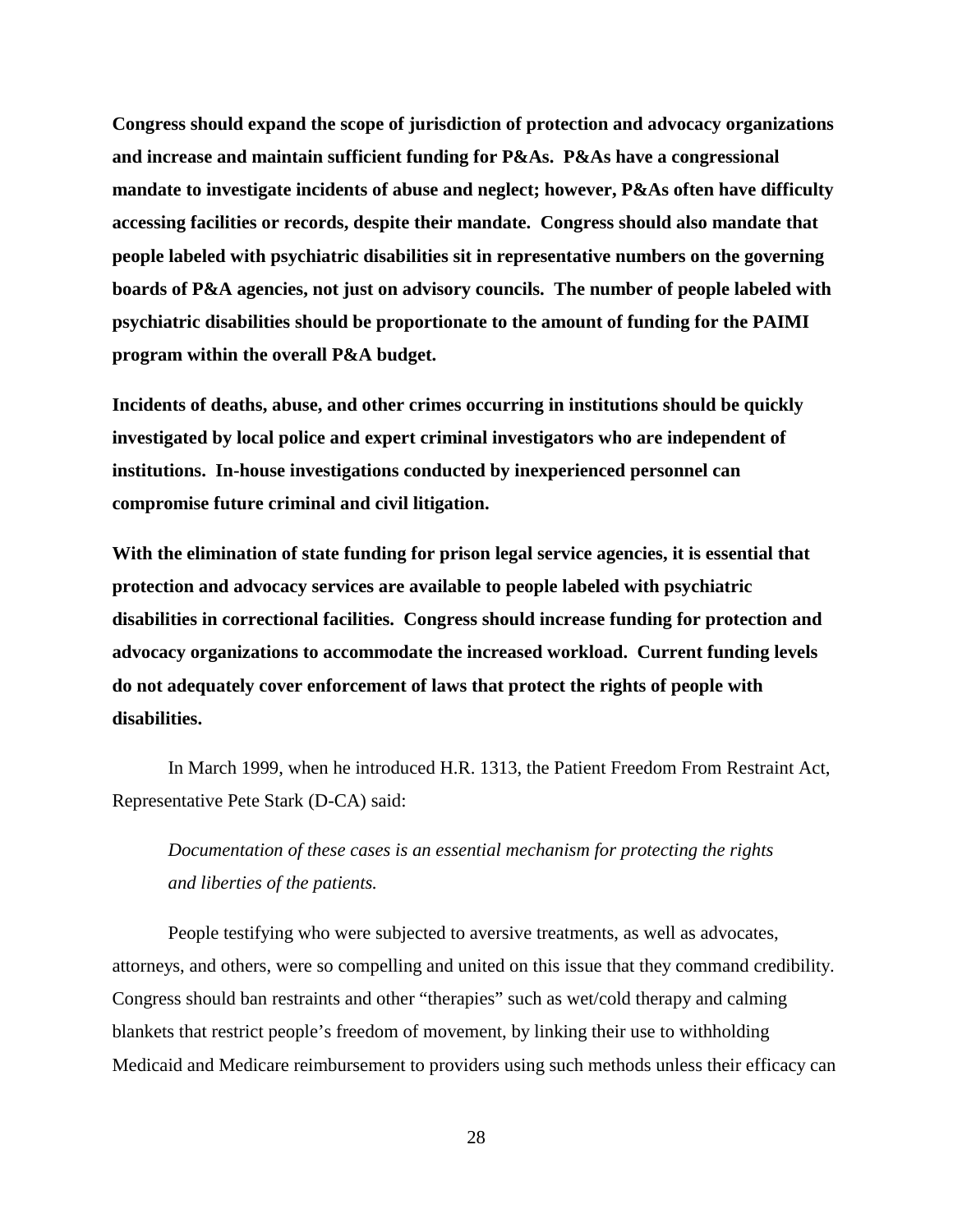be proven through independent research in which people labeled with psychiatric disabilities play a major role. The culture surrounding the use of restraints, isolation, and other aversive therapies must change. Staff should view these methods as treatment failures. Evidence demonstrates that use of restraints and seclusion can be drastically reduced and replaced by effective alternatives when there is a management commitment to do so. Simply restricting the use of restraints may not be sufficient, as systems may simply move to different forms of restraint (such as chemical restraints) or continue their use "informally."

Even proponents of electroconvulsive therapy (ECT or shock treatment) admit that it is a highly controversial procedure. Many of those who have been subjected to it consider it to have been extremely physically and emotionally damaging, and many believe that it has had longlasting adverse effects, particularly on memory. The stories of those who testified as to the harmfulness of ECT in their own lives were heart-rending, especially since many witnesses were given the procedure without full informed consent, including information about the risks of longterm memory loss.

Nonetheless, neither congressional hearings nor other government proceedings have ever heard from shock survivors and other opponents of shock in representative numbers. More often, the proponents of shock have either authored the reports or had major involvement in writing them, often without disclosing conflicts of interest (such as financial involvement with the manufacturers of shock machines), while opponents of shock treatment have been excluded from the process.

The principles of self-determination dictate that recipients of mental health services should play a major role in the deliberations concerning every issue that impacts their lives.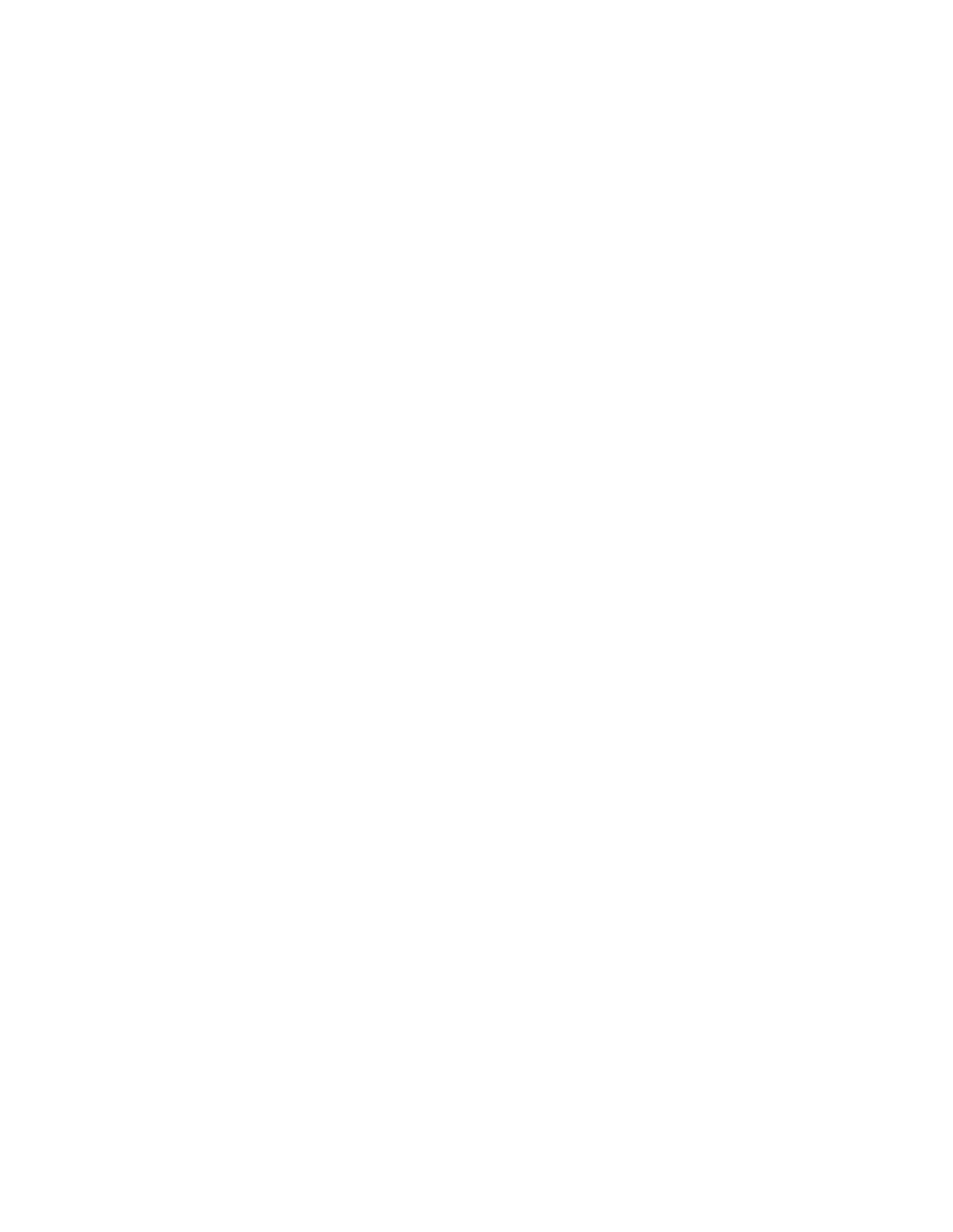## **Chapter 2**

# **Creating New Lives: Independent Housing, Economic Supports, Meaningful Work**

The success of the independent living movement in America is due to the authentic resonance of a philosophy of self-determination, in which people with disabilities find strength, support, inspiration, and expertise among their peers. People labeled with psychiatric disabilities place an equally high value on self-determination and interaction with their peers; however, they rarely achieve either.

*We want to be able to decide for ourselves where we live, how we spend our time, and if we decide that we need some kind of help or assistance in our lives, it should be up to us to say...what kind of assistance we need. And very often...what people desire is not psychiatric assistance but peer support—help from other people who have gone through the same kinds of experience that they have, and who have a gut-level knowledge of what it's like.* (Judi Chamberlin)

A one-day census of inpatient clients conducted by SAMHSA in 1994 reports 236,110 people labeled with psychiatric disabilities were receiving 24-hour hospital and residential treatment—a marked decrease from the 471,452 people who received services at similar facilities in 1969, when deinstitutionalization of people labeled with psychiatric disabilities first began. Unfortunately, during the following decades, as more and more people labeled with psychiatric disabilities left institutions or remained in their communities, federal, state, and local governments failed and continue to fail to provide the needed community-based services, and virtually all of the community services that were provided continued the paternalistic practices of the large institutions they replaced.

*Mental Health, United States, 1998,* published by the Center for Mental Health Services (CMHS), estimates between 10 and 13 million people in the entire U.S. adult population had a serious mental illness in 1990—the last year such data were collected. (These numbers do not reflect people who were homeless or institutionalized.) Despite such large numbers of people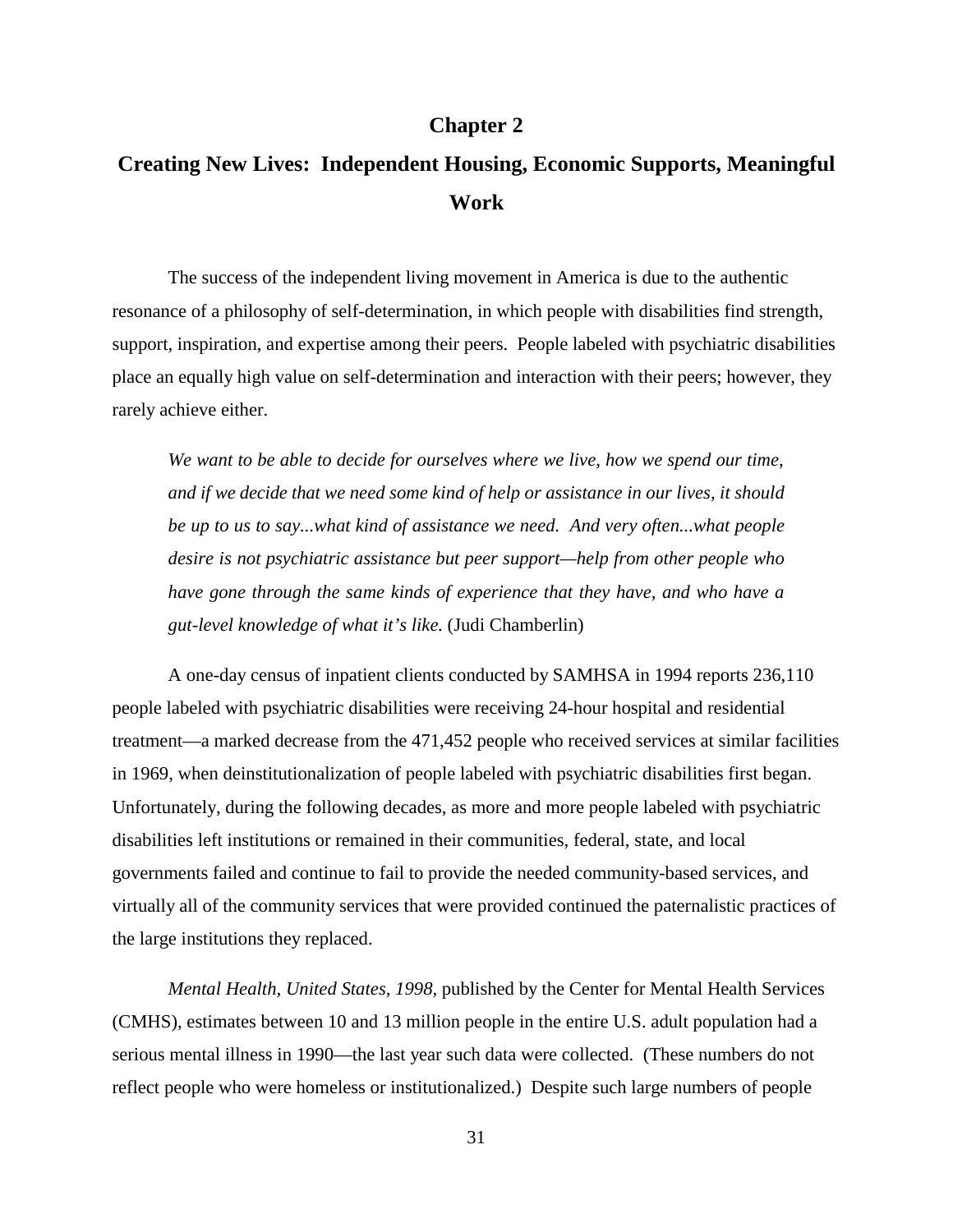labeled with psychiatric disabilities, the GAO reports that in fiscal year 1996, SAMHSA block grants to state and local governments totaled only \$275 million for mental health services (the vast majority of mental health services funding comes from state and country governments). State and federal funding shortfalls have created gaps and shortages in treatment, housing, and vocational and other services. Further, only a tiny fraction of these funds has gone toward consumer-controlled, peer-run services.

Because of the very real stigma of a psychiatric label and the discrimination encountered by people labeled with psychiatric disabilities, many people with psychiatric diagnoses prefer to hide their status wherever possible. Simply by virtue of their diagnosis or label, people labeled with psychiatric disabilities are perceived as second-class citizens, murderers, people to be feared, people too incompetent to make their own decisions, malingerers, and many other stereotypes.

*The single greatest need in search of redress is the prejudice and discrimination suffered by people living with mental illnesses. We are discovering that prejudice and discrimination exist everywhere. They exist in the general society, in our system of medical care, justice, and prison systems; even in our electoral system.* (Joseph Glazer)

*One of the things I've heard the most from consumers is, "We don't want to be schizophrenic or borderline or whatever. That is a diagnosis. That's not me. I am a human being. I don't want to be identified as a borderline."* (Dennis Morrisey)

*In reality, people with mental disabilities are no more violent than the average citizen. The MacArthur Violence Risk Assessment Study, released in 1998, found that, in the absence of alcohol or substance abuse, people with mental disabilities are "no more likely to be violent than were other people living in their neighborhoods." Said John Monahan, one of the study's authors: "The best epidemiological evidence indicates that major mental disorder accounts for, at most, 3 percent of the violence in American society."* (Treatment by Force Is an Attack on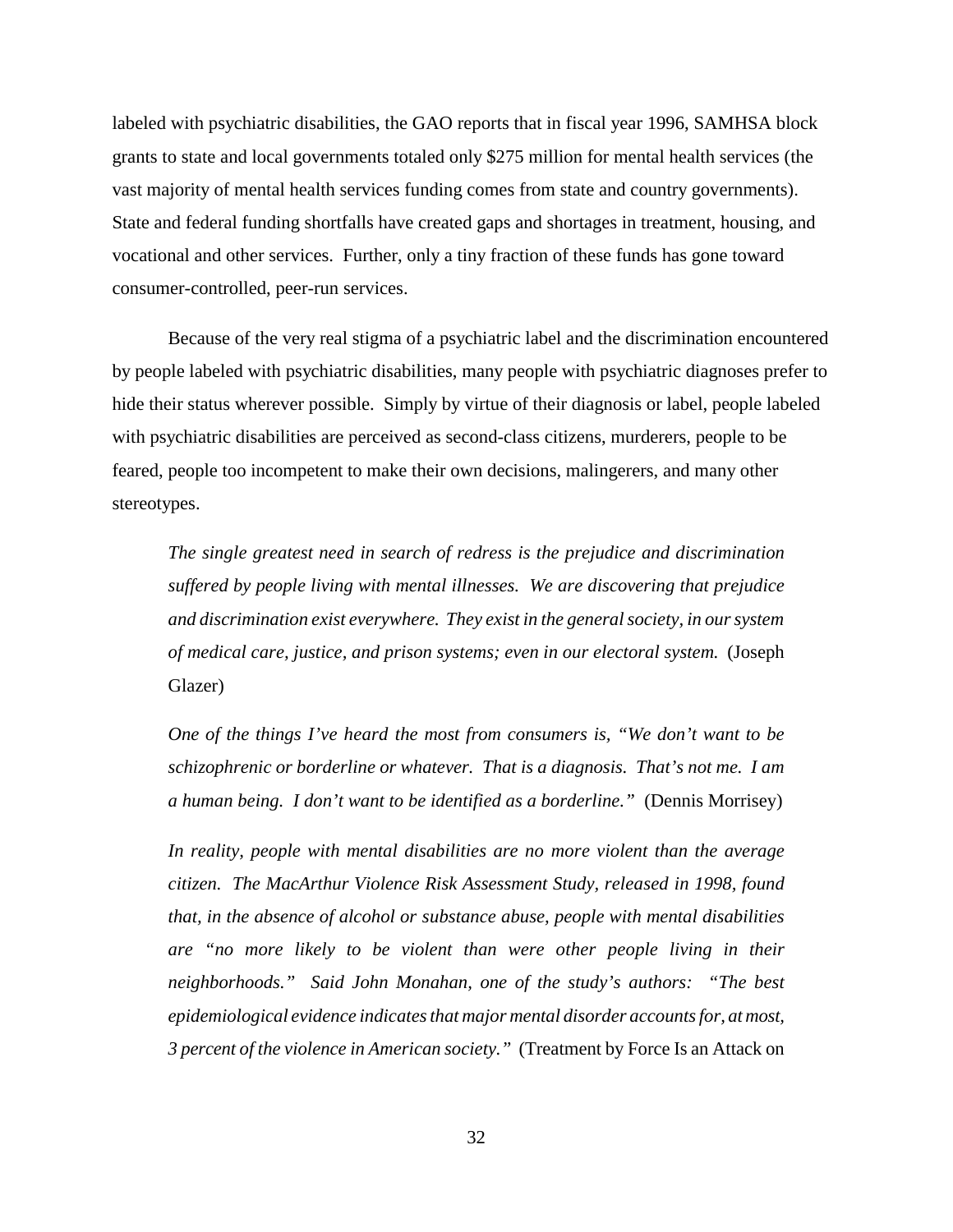Rights Perspective by Sally Zinman, executive director of the California Network of Mental Health Clients, *San Jose Mercury News,* June 20, 1999.)

Debbie Whittle is an example of someone who sought treatment from private sources and never received a label.

*I experienced early trauma, to which I had a set of coping strategies, including disassociation, fantasizing, self-blame, self-hatred. I was afraid of confrontation and rage. I had difficulty expressing anger, yet I cried very easily. I had very low self-esteem, although I looked pretty good and fairly competent on the outside....I never knew what that diagnosis was, if there was one. That is so important. I can't stress that enough. I was never told that my coping strategies were bad or wrong. I was never given the feeling that my attempts to seek help were because there was something wrong with me.*

Whittle reiterates the important distinction of living without a psychiatric label and obtaining help from outside the public health system.

*What does this story have to do with a hearing on psychiatric disabilities? Everything. Although I consider myself a trauma survivor, I do not consider myself a psychiatric survivor. Why? Because no one ever labeled me that way. I can't help but wonder how different my story would be if I had presented myself to a mental health center. My history is not that different from the majority of folks with psychiatric labels. I can't help but wonder how different most of their stories would be if they had never received a psychiatric label, but were given a chance to heal their losses and traumas without the shame of pathology.* (Debbie Whittle)

The lack of self-determination for people labeled with psychiatric disabilities is most apparent in the area of treatment, because unlike a person with cancer, an individual with a psychiatric disability is rarely offered treatment choices. Instead, treatment decisions are made by psychiatrists, social workers, family members, or others without their knowledge or their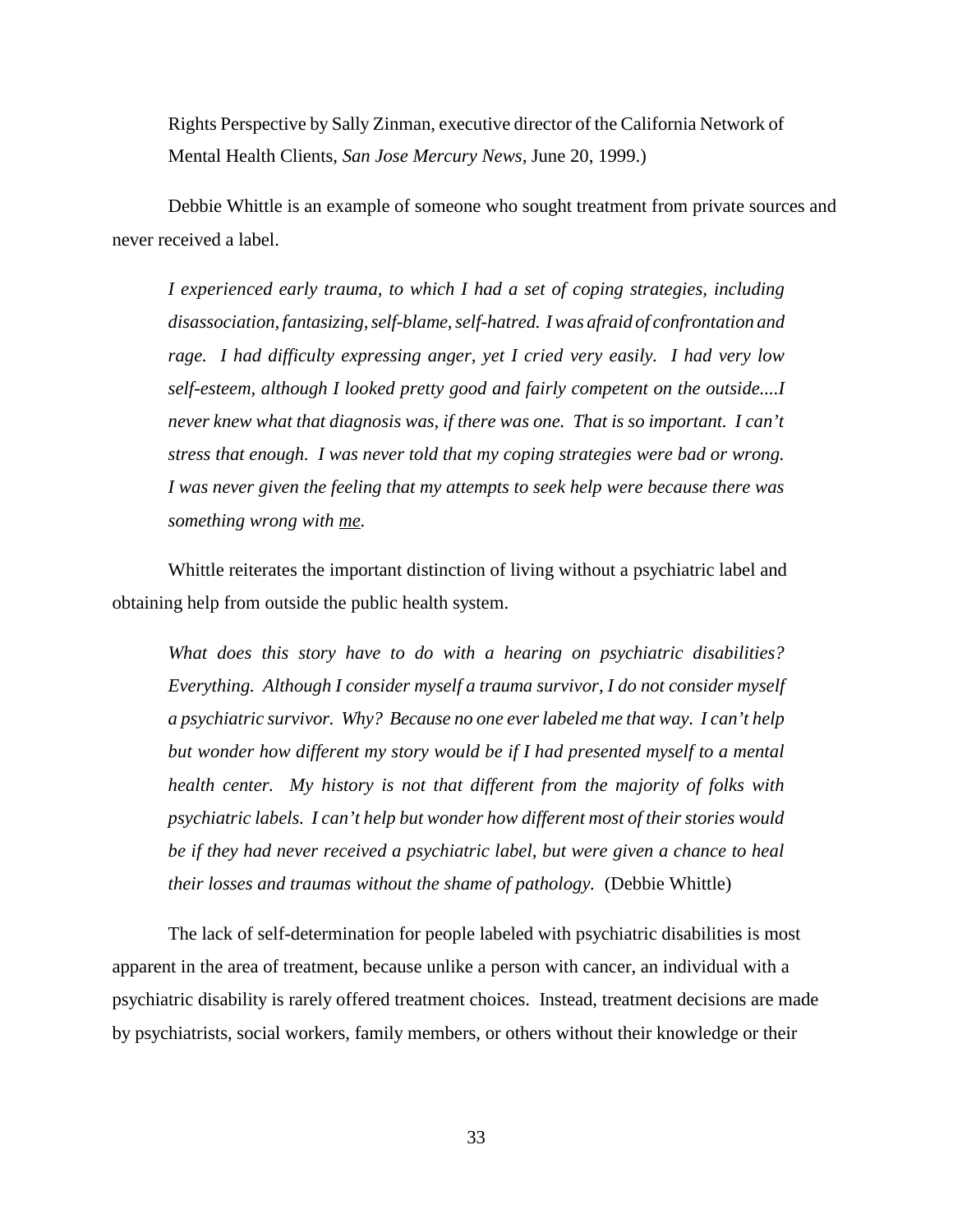consent, and they can be deprived of their civil rights at a moment's notice should they not accept the offered treatment "voluntarily."

*As long as we have involuntary commitment laws and forced treatment laws, we are not free citizens. It's really a form of legalized discrimination, and I see that these laws are ultimately incompatible with the Americans with Disabilities Act.* (Judi Chamberlin)

Many people testified that forced involuntary treatments, in addition to depriving individuals of their rights, also caused physical and mental injuries, and even death. Although one advocate and survivor, Darby Penney, last received involuntary drug treatment in an institution more than 20 years ago, she says it still has an impact on her life. Today, she is very conscious of not doing anything that others would consider "crazy enough to lock me up." She says the psychiatric drugs she received left her with physical disabilities.

According to testimony, people labeled with psychiatric disabilities may be held financially liable for their forced treatment, when insurance refuses to cover it or when they lack insurance.

Penney testified that it is illogical for a system with limited and dwindling resources to force people into treatment. She stated that forcing services on people who do not want them takes scarce resources away from people who do, and reported on an evaluation conducted at Bellevue Hospital in New York City, which indicated that there is no difference in outcomes between people who were subjected to outpatient commitment and control groups.

*If the programs are good, people will come. It's possible for states to make people offers that they won't refuse on a voluntary basis. In Massachusetts, we have no outpatient commitment. We have no involuntary care in our community and are able to provide the care, particularly when the states are willing to invest in the support services, on that voluntary basis, in a way that consumers and psychiatric survivors are willing to participate.* (Steven Schwartz, J.D.)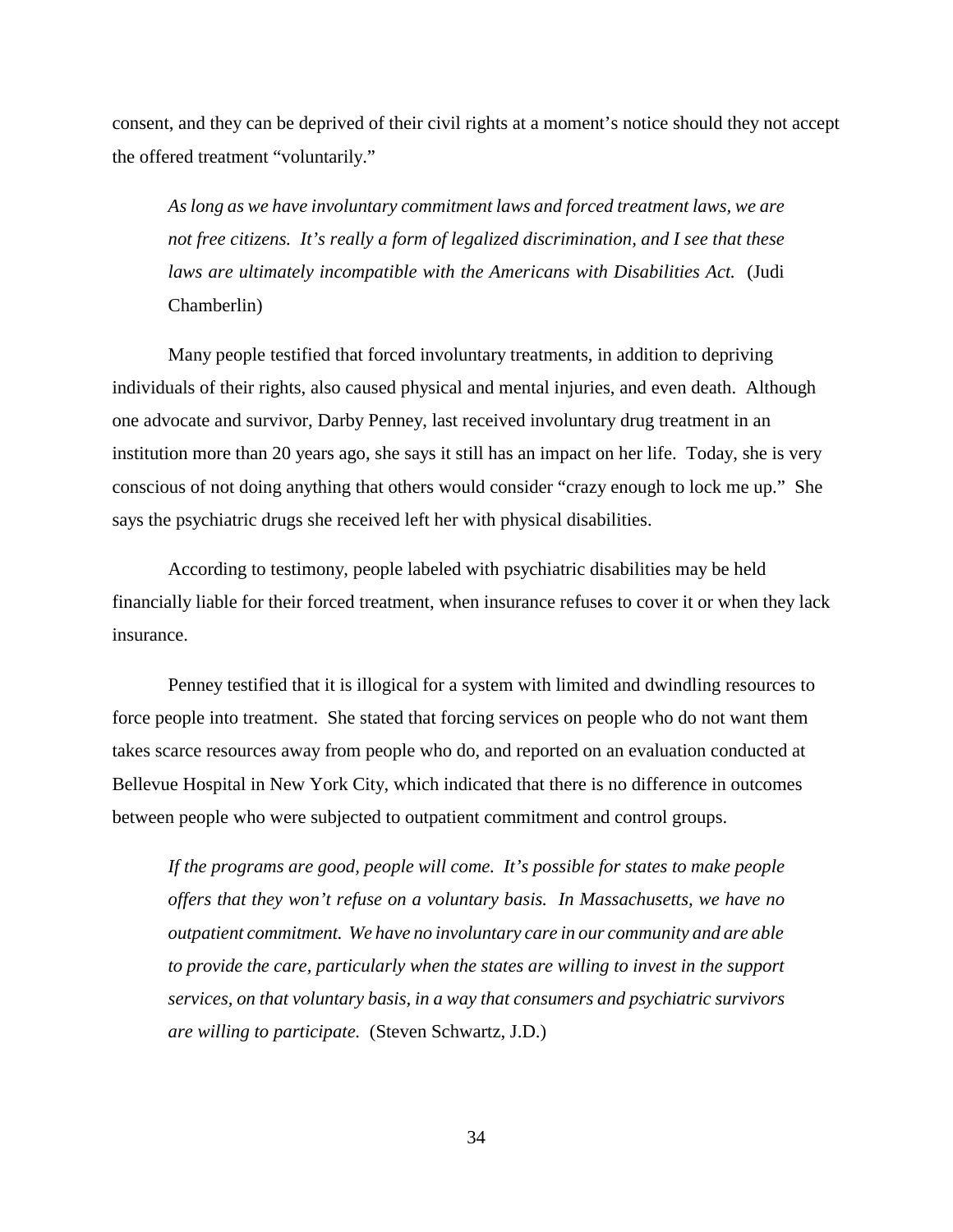Because people labeled with psychiatric disabilities encounter shortages of voluntary treatment options, a lack of affordable housing, and insufficient or inappropriate community-based services, many remain in hospitals or jails, or are homeless. John Rio, a housing advocate from the Corporation for Supportive Housing (CSH) in Manhattan, New York, testified:

*One of the things, from my experiences in the field of mental health, is that a lot of people are in hospitals and in jails and held there unnecessarily, or released into the community without adequate community-based services. At CSH, we think that integrated services can be provided through supportive housing; and one strategy is to try to...pose a solution to this kind of a problem. Unfortunately, we don't have enough, and we need more help with changing policies that support the growth of supportive housing and integrated community services.* (John Rio)

People in institutions are particularly vulnerable. They are isolated from peer support networks and also from legal advocates.

### *They isolate you and they become your only reference point.* (Diana Rickard)

Once people are institutionalized, they may remain in there long after treatment has ended and they are ready for discharge. For example, testimony revealed that in New Jersey, of the approximately 2,000 people institutionalized in five state-run psychiatric hospitals, about 45 to 50 percent of them have been determined to no longer meet any standard of dangerousness, but they continue to be confined because not enough community services are available.

In June 1999, the Supreme Court issued an important decision in *Olmstead v. L.C.*, which tested the strength of Title II of ADA. The case concerned two women with psychiatric disabilities who asked to receive services in their communities instead of institutions. The Court ruled that when a professional determines that a person with a disability can live in the community effectively, he or she *must* be offered this choice. To do otherwise is discrimination. There are several caveats in the Court's decision, however. Individuals cannot self-determine where they receive services, and they can receive community-based services *only* if such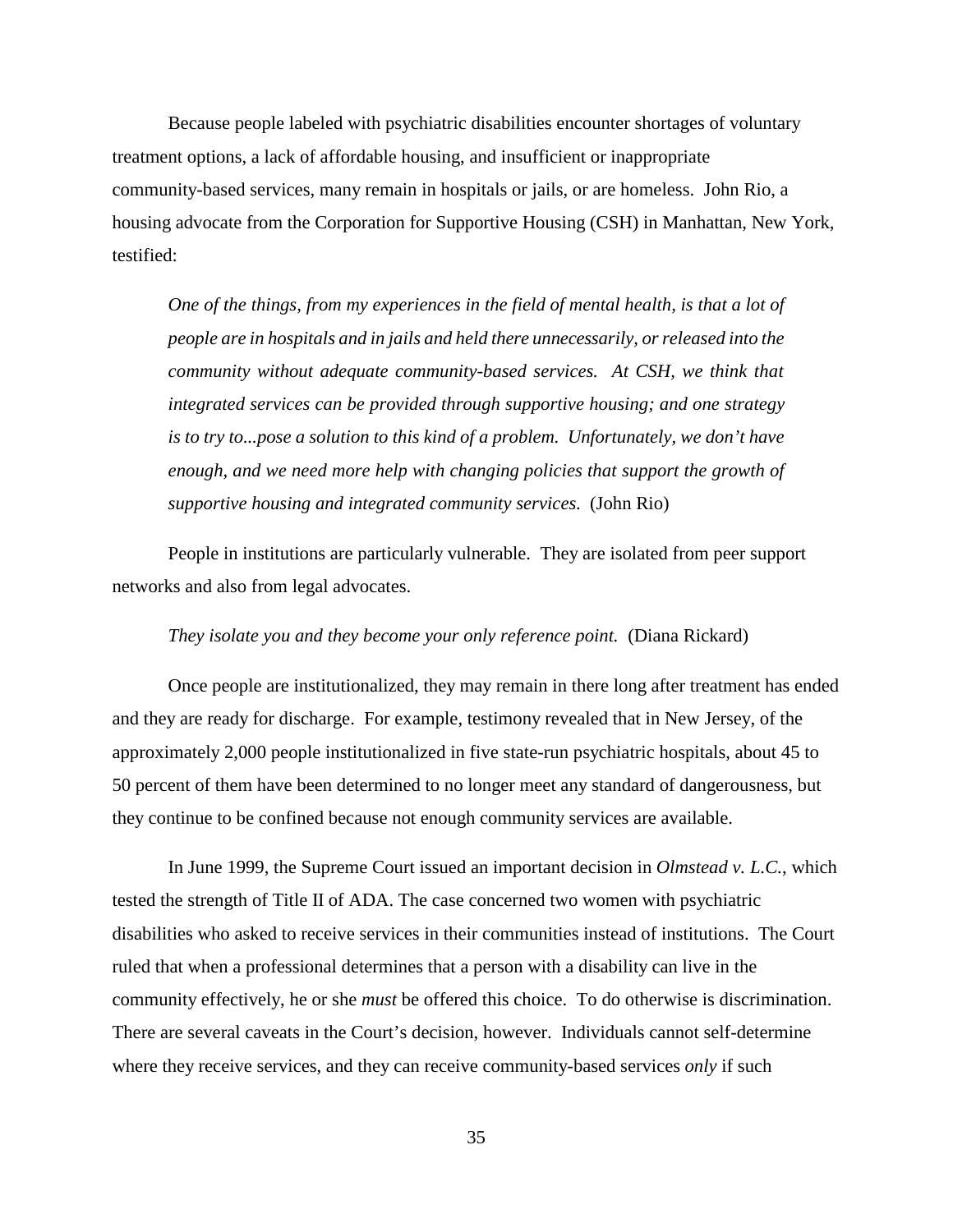alternatives exist. Currently, adequate community-based alternatives simply do not exist in sufficient numbers to allow all people who might qualify under the Olmstead rationale to leave institutions. This problem may be exacerbated in the future since some states have submitted lawsuits challenging Congress's legal authority to mandate that states comply with Title II of ADA.

A lack of affordable housing is another barrier to the community integration of people labeled with psychiatric disabilities. A federal law some people cited as exacerbating the shortage of housing for people labeled with psychiatric disabilities was the Housing and Community Development Act of 1992. Among other things, this law allows public housing authorities to designate for use exclusively by elderly people units that were previously available to both elderly people and to younger people with disabilities. Thus, younger persons with disabilities are no longer eligible to move into these federally funded buildings. Roy Neville, a housing advocate, testified:

*Mentally ill people got cut out of apartments and public housing projects that the elderly want for their own. That's discrimination.* (Roy Neville)

Neville testified that HUD has attempted to compensate for these cuts by increasing the number of rent supplement programs that provide vouchers and certificates for people with disabilities to obtain housing, but notes:

*The public housing agencies don't apply for [these programs], because the application process is too complex.* (Roy Neville)

*Impact of Designated Public Housing on Persons With Disabilities*, a 1998 GAO report, however, concluded that the 1992 law has "had little impact" on the availability of public housing for people with disabilities. But it also noted:

*It is too soon to determine the extent to which the Section 8 rental certificates and vouchers set aside for persons with disabilities have helped meet this population's needs.* (Impact of Designated Public Housing on Persons With Disabilities, GAO/RCED-98-160, June 1998)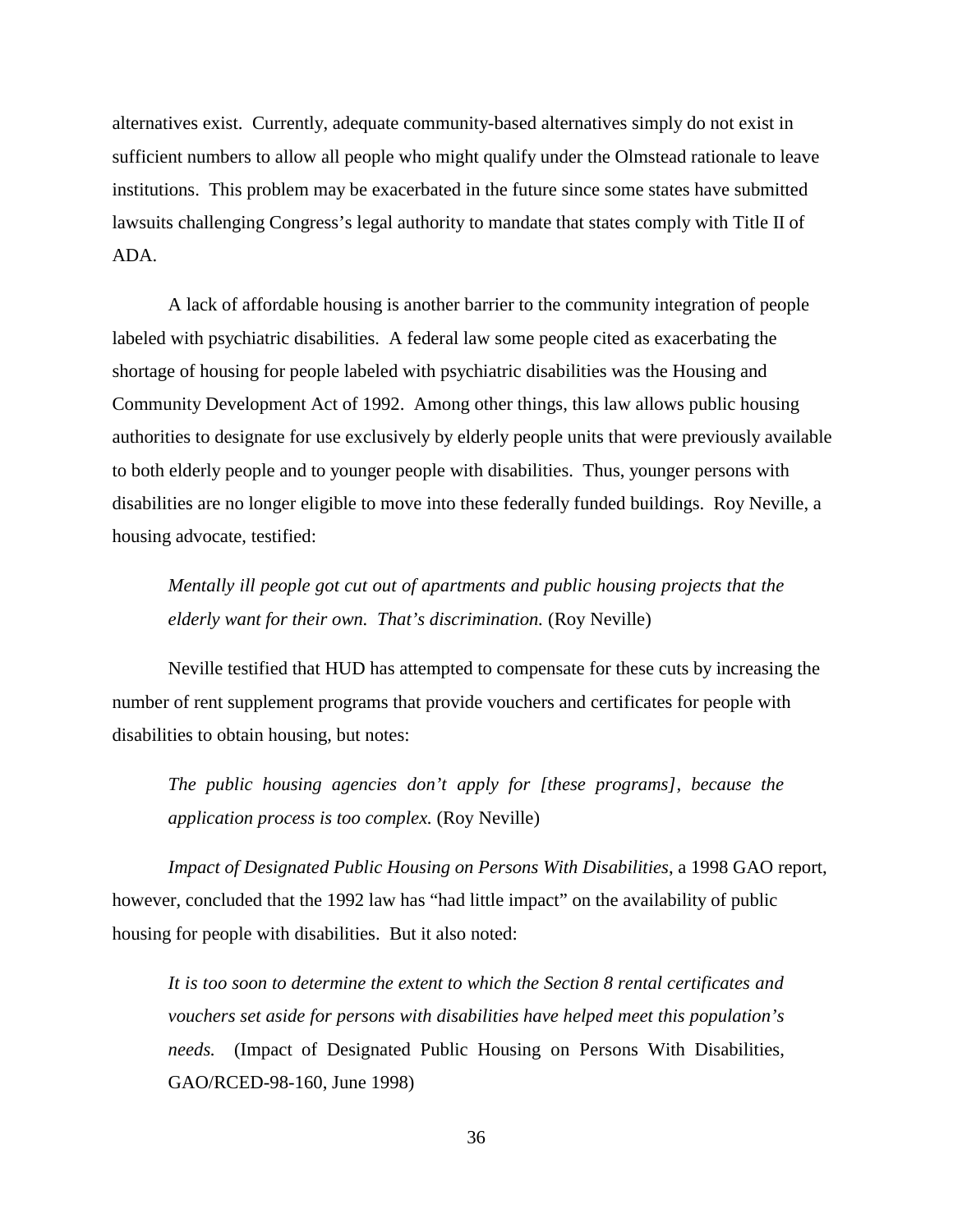At the time of the GAO review, an Anaheim, California, housing authority had not yet issued any of the 150 vouchers it had received from a mainstream housing program. The housing authority indicated that it expected that all 150 vouchers eventually would be used, however, and it planned to apply for more vouchers since it had 1,500 persons with disabilities on its waiting list. Apparently, this problem extends beyond Anaheim, as Neville testified:

*Last summer, over 7,000 Section 8 new certificates and vouchers for people with disabilities were available to communities in New York State, but public housing authorities [failed] to apply for them. We need incentives to make these units available.* (Roy Neville)

Ruth Lowenkran, a legal advocate for the Disability Law Center in Albany, noted that other forces are at work to weaken the protections of the Fair Housing Amendments Act of 1988 (FHAA):

*There are constant pushes in Congress to eviscerate the protections of the Fair Housing Act, and to narrow the scope of persons protected, and narrow it [to] eliminate the protections for persons with psychiatric disabilities.* (Ruth Lowenkran)

An example is H.R. 3206, the Fair Housing Amendments Act of 1998, which, if enacted, would have repealed civil rights protections for people with disabilities and subjected them to renewed discrimination by zoning officials and hostile neighbors. The bill also would have permitted local governments to completely zone out group homes and other community living arrangements. Disability advocates succeeded in fending off this threat. However, there was much testimony indicating that this is a constant battle.

The executive director of the New York State Alliance for the Mentally Ill, Glen Liebman, testified that his organization surveyed its membership on housing. It found that the majority of adult children living with their parents wanted to leave home, but there were no housing options available for them.

*We have 143,000 people in New York state with a serious mental illness who use some kind of mental health services. Out of that number, there are 20,000 in some*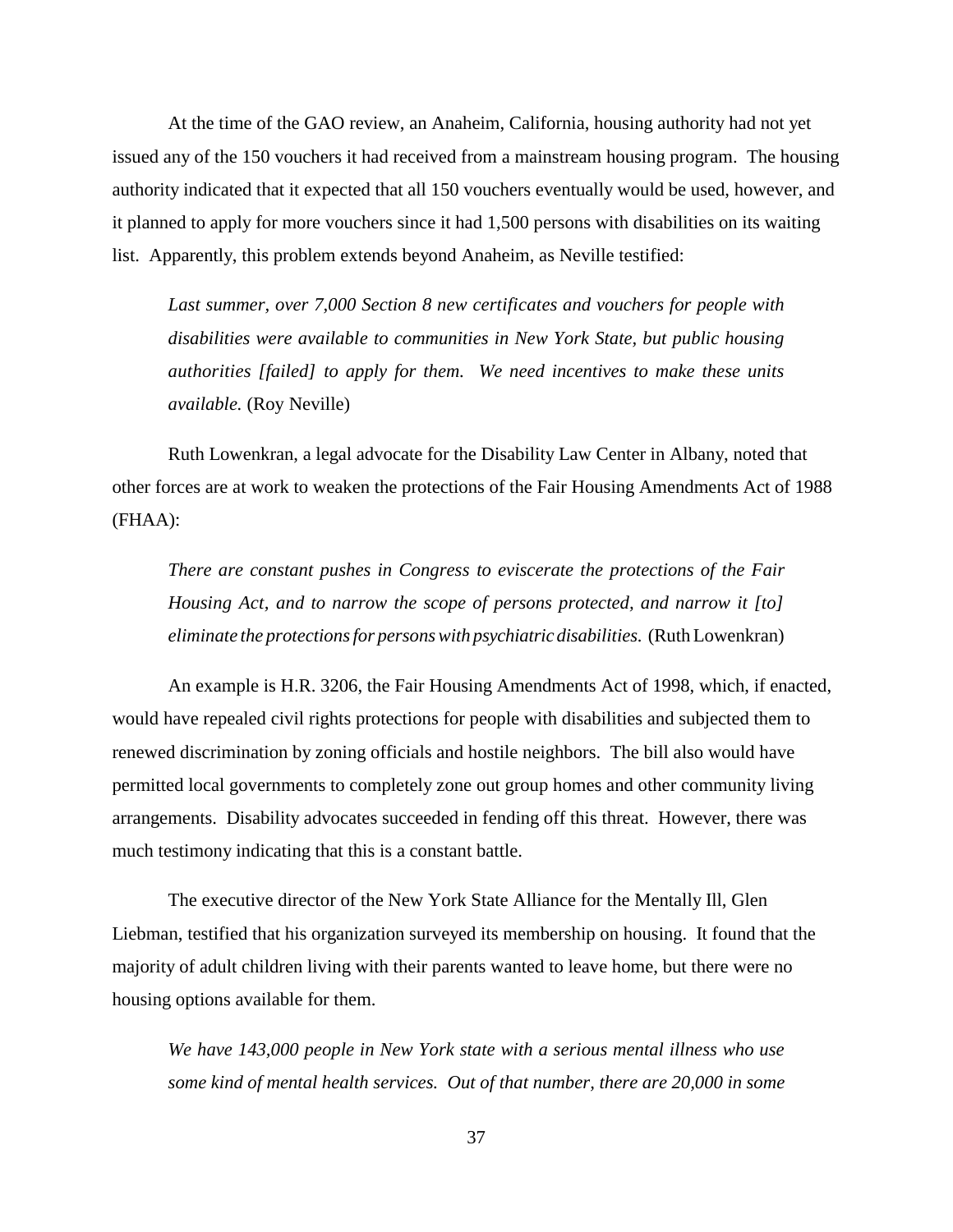*kind of state-supported housing, there are about 6,500 people in state psychiatric hospital beds, and another 11,000 in adult homes. Even if you acknowledge that there are 10,000 people with mental illness in the shelter system, this still means that less than a third of mental health recipients are in housing outside the family.* (Glen Liebman)

One result of the lack of affordable housing is the prevalence of homelessness among people labeled with psychiatric disabilities.

*Where's everyone else? The bottom line is, either they're living still at home with their family, they're in prison, they're homeless, or they're in a shelter.* (Glen Liebman)

The National Resource Center on Homelessness and Mental Illness reports an estimated 600,000 people are homeless in the United States on any given night. Approximately 200,000 of these individuals have serious mental illnesses, such as schizophrenia, bipolar disorder, or major depression, and at least 50 percent of homeless people with serious mental illnesses also abuse alcohol, drugs, or both. Lucy Kim, who is now the administrative coordinator for the Center for Urban Community Services, received Social Security benefits for seven years and testified about her periods of homelessness during that time.

*Two of...the seven years, this last span that I was disabled, were spent living in a welfare hotel. And, during that time, I experienced depression, apathy, fear, substance abuse.* (Lucy Kim)

Several factors are cited as the primary contributors to homelessness in people labeled with psychiatric disabilities, but blatant discrimination is the most prevalent. Testimony consistently revealed that people labeled with psychiatric disabilities are treated separately and unequally.

*In Schenectady, a tenant was being forced out because he made noise in his apartment, and his behavior bothered another tenant.* (Roy Neville)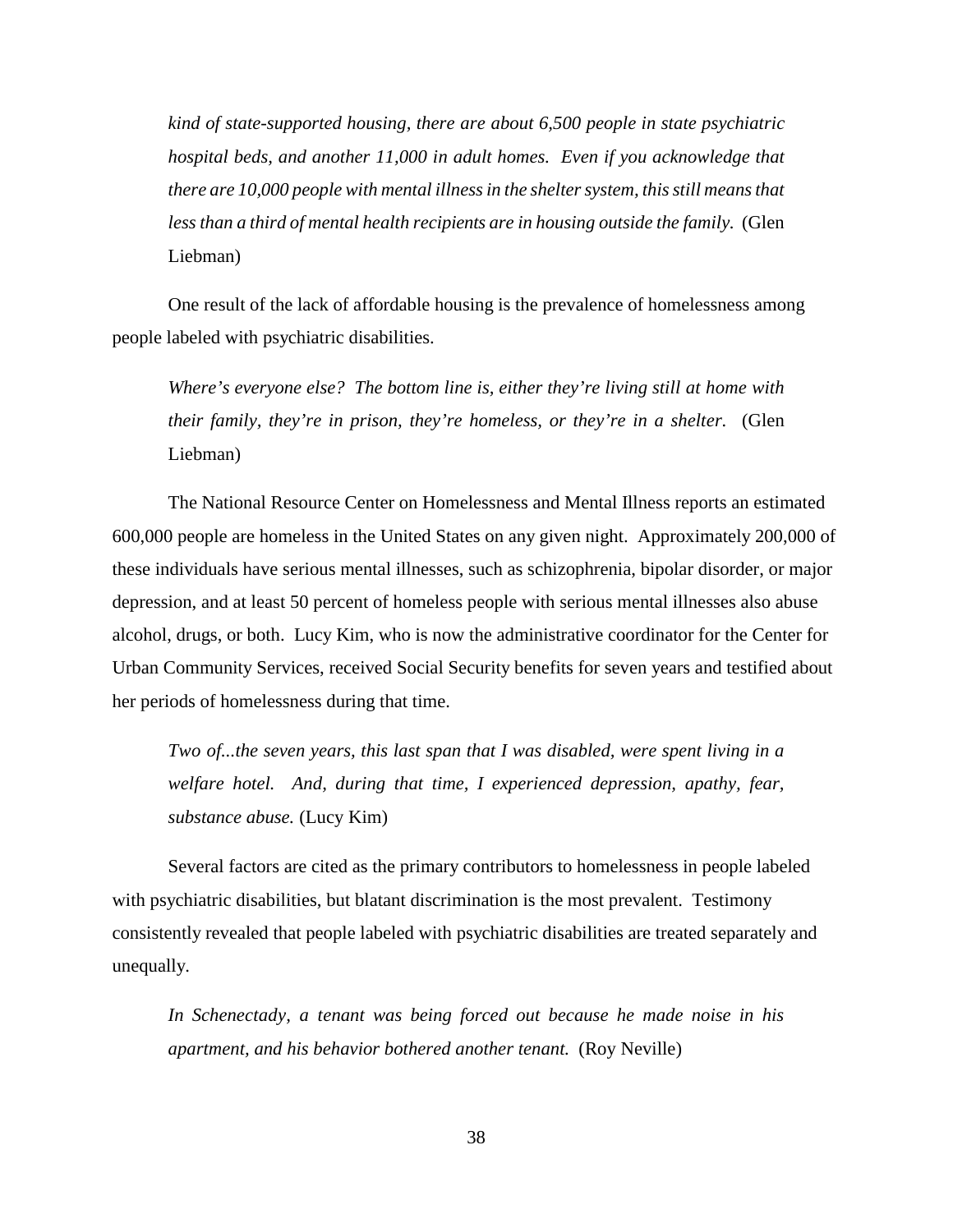*People with mental disabilities are being scapegoated as violent, dangerous [people who] shouldn't be allowed to live in integrated settings with other people. Again, [that is] in spite of the fact that statistically, we're no more likely to commit crimes than anyone else.* (Judi Chamberlin)

Also, many people labeled with psychiatric disabilities are institutionalized simply because crisis centers, homeless programs, and emergency shelters are inaccessible or illequipped to deal with them. Further, they find it difficult to access permanent housing because of pervasive discrimination. Even with the current FHAA protections in place, landlords and local officials either are unfamiliar with the antidiscrimination provisions of the law as they apply to people labeled with psychiatric disabilities, or they simply ignore them.

*Currently the provisions of the federal Fair Housing Amendments Act of 1988 provide good protection against housing discrimination for people with disabilities. Unfortunately, many local jurisdictions and local governments are unaware of this law or are trying to overturn it.* (Stacie Hiramoto)

Testimony also revealed that mandatory participation in programs and services, such as substance abuse programs or more often "medication compliance," is frequently required by people labeled with psychiatric disabilities as a condition to obtain housing or other services.

*There should be an unbundling of treatment from housing. Many people choose homelessness rather than submit to psychiatric treatment in enforced spaces.* (Daniel Fisher)

The confusing array of government programs is difficult for people labeled with psychiatric disabilities to navigate. In 1996, the GAO reported that all people with disabilities received services through 130 different programs, 19 federal agencies, and a multitude of public and private agencies at the state and local levels, all with varying eligibility criteria.

People labeled with psychiatric disabilities can receive benefits from a variety of federal, state, and private programs such as Medicaid, Medicare, Social Security Disability Income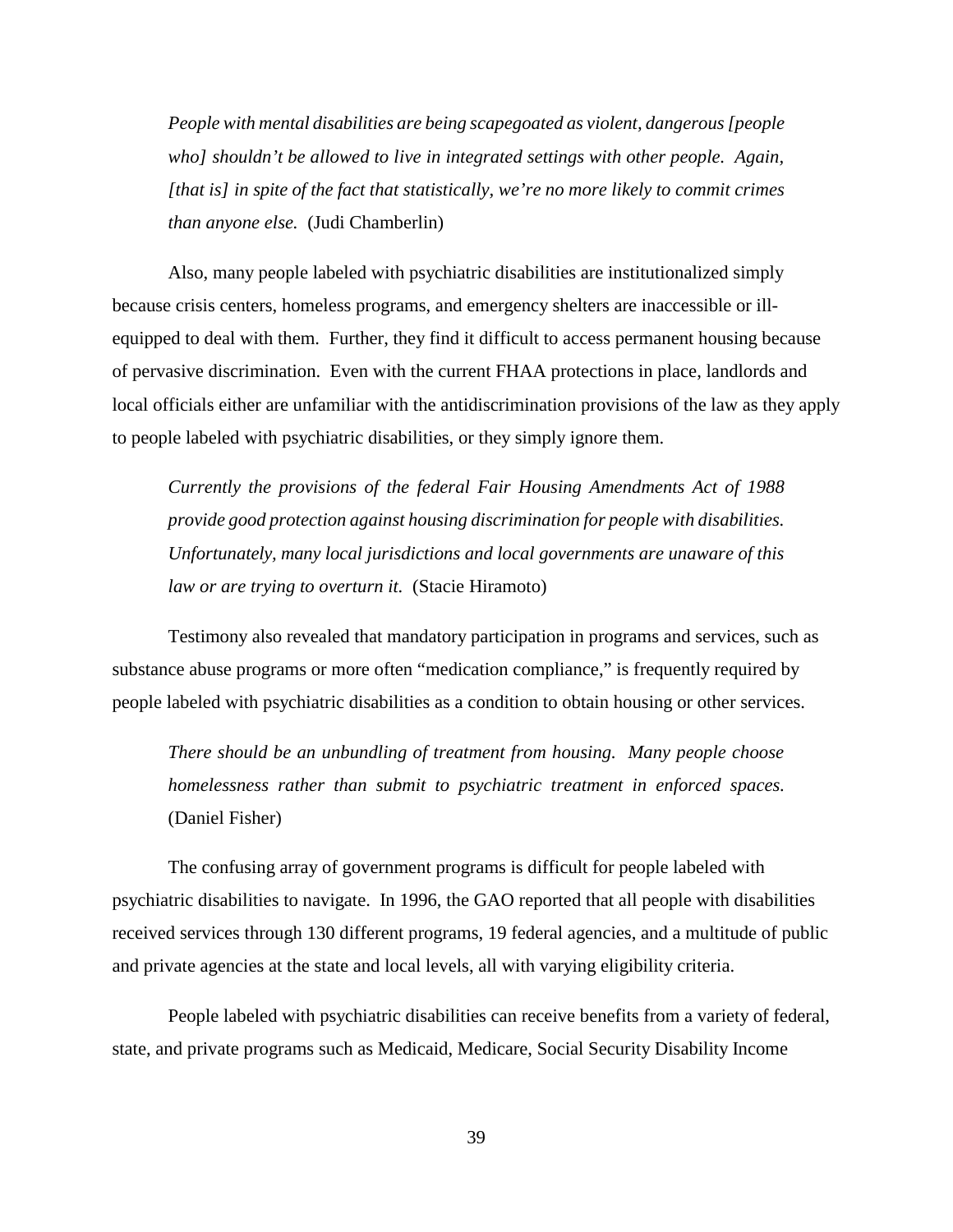(SSDI), Supplemental Security Income (SSI), various veterans benefit programs, food stamps, workers' compensation, unemployment insurance, private disability insurance, and others.

In many existing federally funded income support programs, eligibility requirements differ. An individual may be eligible for services from one program and ineligible for another, simply because a different definition of disability is applied or because the individual carries a dual diagnosis. As a result, individuals are required to endure a series of application processes.

*One of the most contentious aspects of disability research is also the most basic—the definition of disability. Different federal programs use different operational definitions of disability, as do researchers, advocacy groups, and other interested parties.* (People with Disabilities: Federal Programs Could Work Together More Efficiently to Promote Employment, GAO/HEHS-96-126)

Testimony also revealed that eligibility criteria are frequently confusing and more stringent for people labeled with psychiatric disabilities than for people with other disabilities. As of December 1997, some 1.1 million people received SSDI benefits, and another 1.2 million received SSI benefits for mental disorders. However, testimony revealed that when people labeled with psychiatric disabilities apply for SSDI or SSI benefits, they face frequent denials, long waits, or stressful appeals. They also encounter a higher rate of denial for initial benefits. In 1997, GAO reported that 39 percent of people with mental illness were initially denied Social Security benefits—a much higher percentage than for other people with disabilities.

Jessica Wolfe testified that her initial claim for Social Security benefits was denied, and she has waited two years for an appeal hearing. Meanwhile, she has no money for therapy, has depleted the family's savings, and she buys food with credit cards.

*I understand that there will be a psychological evaluator at the hearing to give testimony about whether my symptoms are severe enough to prevent me from working [at] any job. You know something? According to them it doesn't matter that I cannot make a living....My best hope is getting SSDI, and I am scared I will not get it.* (Jessica Wolfe)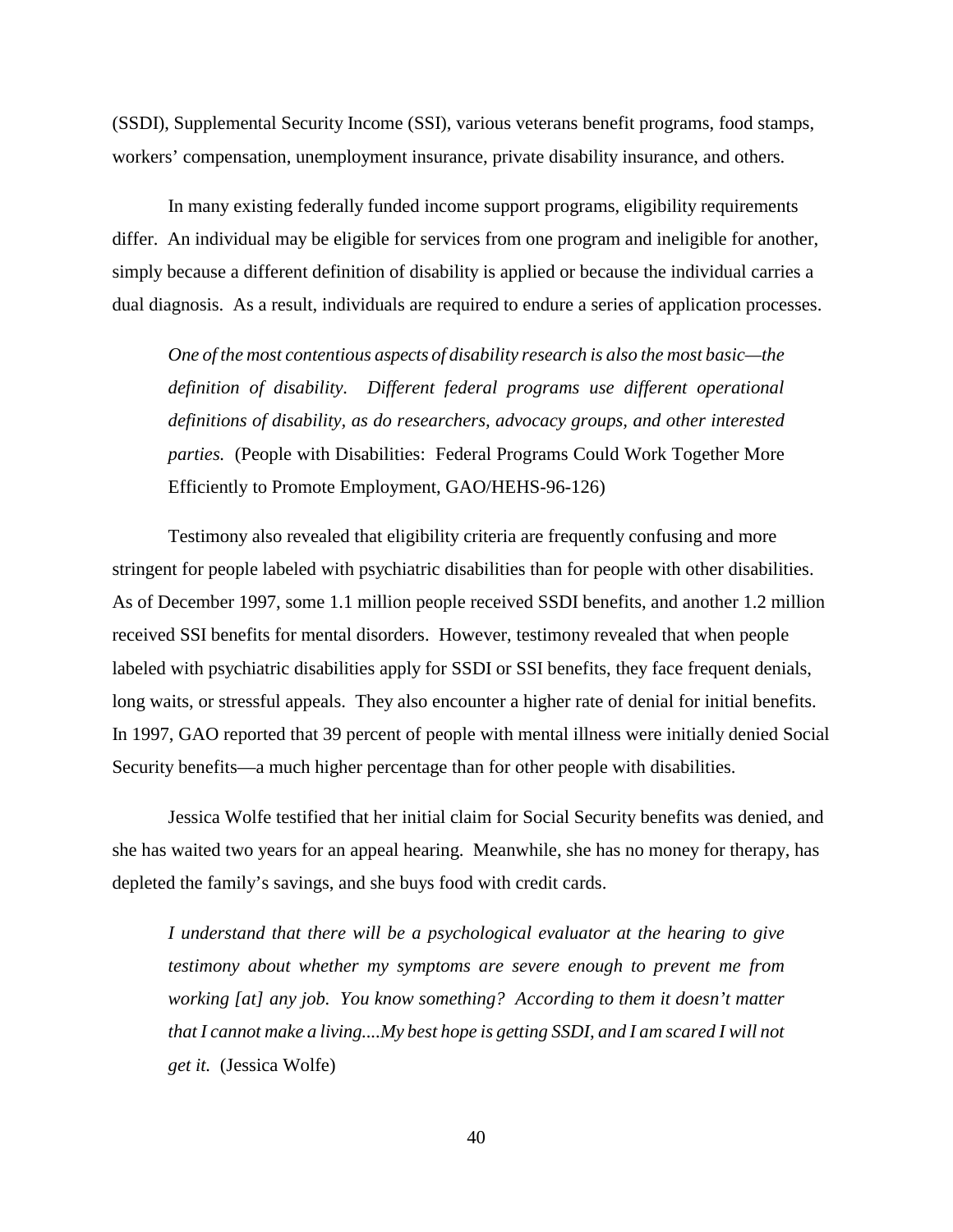*As my consumers and my people get to the point where their mental illness prevents them from working, the first hurdle they face is that the applications that they have to fill out for disability and SSI have nothing to do with mental illness.* (Dennis Morrisey)

According to GAO, differences in assessments of functional capacity, different procedures, and weaknesses in quality reviews contributed to the Social Security Administration's (SSA) inconsistent decisions. In 1994, SSA began implementation of a disability redesign process that, among other things, will eventually streamline the claims and appeals process. It is expected to be fully implemented in FY 2001.

Roy Neville expressed concern that many people who have psychiatric disabilities but do not have a long-standing diagnosis of severe mental illness are ineligible for SSI or have been dropped from SSI rolls, and are left without financial or other supports.

*These people drop out of the safety net...and [are] made to get into the welfare-to-work requirements. They're being cut out of food stamps and child care, job training, and emergency food. And some of them are mothers with children. The number of poor people who visit food pantries in New York is rising rapidly. And there needs to be a safety net for these people who have mental disabilities in the welfare-to-work program.* (Roy Neville)

Employer-sponsored short- and long-term disability insurance plans frequently discriminate against people labeled with psychiatric disabilities. NCD heard testimony from a former employee of a Fortune 500 company who received almost six months of short-term disability payments from her employer of three years. But before she was eligible for long-term disability benefits, she was notified that her benefits would end. A few days later, her employment was terminated. She currently receives SSDI, but believes that she would not have been denied long-term disability benefits if her disability were not psychiatric. She has filed a lawsuit based on discriminatory treatment. This case is not an isolated example but is typical of long-term disability insurance practice of unequal benefits for psychiatric versus physical disabilities.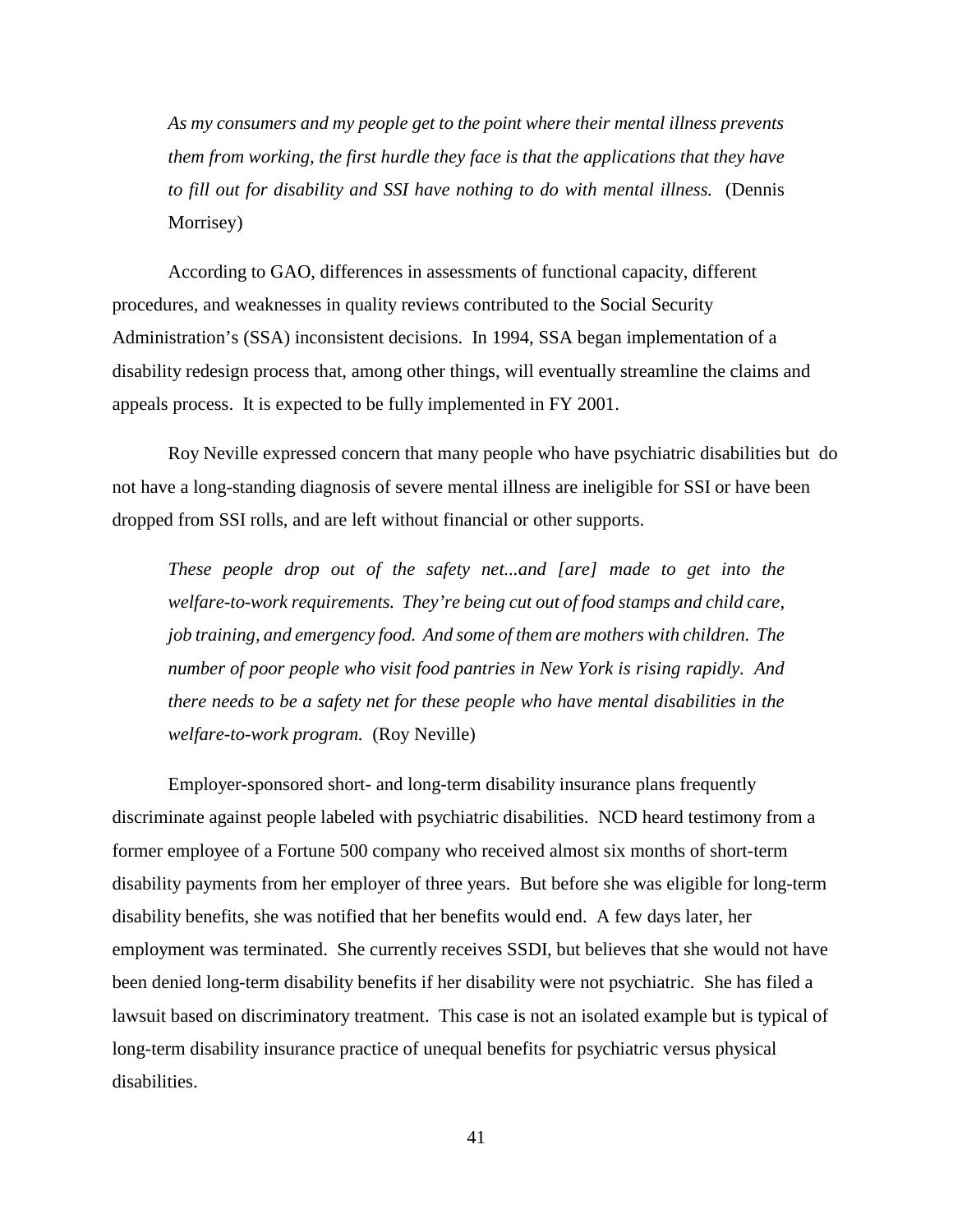People labeled with psychiatric disabilities who attempt to return to work face numerous hurdles. State-federal vocational rehabilitation (VR) programs, which are directed by the Rehabilitation Services Administration (RSA) and which deliver services through state and privately operated agencies that provide education or training, have not been notably successful in assisting people labeled with psychiatric disabilities.

*GAO did find that states purchased more services for clients with physical than with mental disabilities, more for clients with severe than with non-severe disabilities, and more for white clients than for black, Hispanic, or American Indian clients.* (Vocational Rehabilitation: Evidence for Federal Program's Effectiveness Is Mixed, GAO, August 1993)

It appears little has changed in the ensuing years. Bernice Loschen testified to NCD that:

*People labeled with psychiatric disabilities need to be given equal treatment services as everyone else, so they'll have a fair chance to get the advocacy help that they need to get a job, [the same] as any other client of [VR], as persons who use wheelchairs, who are blind, and who are deaf—and this isn't happening now. These persons deserve [the same] dignity and respect as anyone else does.* (Bernice Loschen)

John Rio, of the Corporation for Supportive Housing in New York City, testified that new strategies are needed to place people labeled with psychiatric disabilities in worthwhile careers.

*Individuals with psychiatric disabilities have a right to employment opportunities and the services necessary to participate in America's workforce. While many areas of the country enjoy a healthier economy, our clients are not participating to the fullest extent possible. We think we need to see more involvement from the private sector, particularly in employer-based training strategies. These strategies are important because we need to help clients not just get an entry-level job but to start on a path of employment that will lead to livable wage careers.* (John Rio)

Rio testified that seven years ago the National Advisory Mental Health Council, in coordination with the federal Interdepartmental Task Force on Homelessness and Severe Mental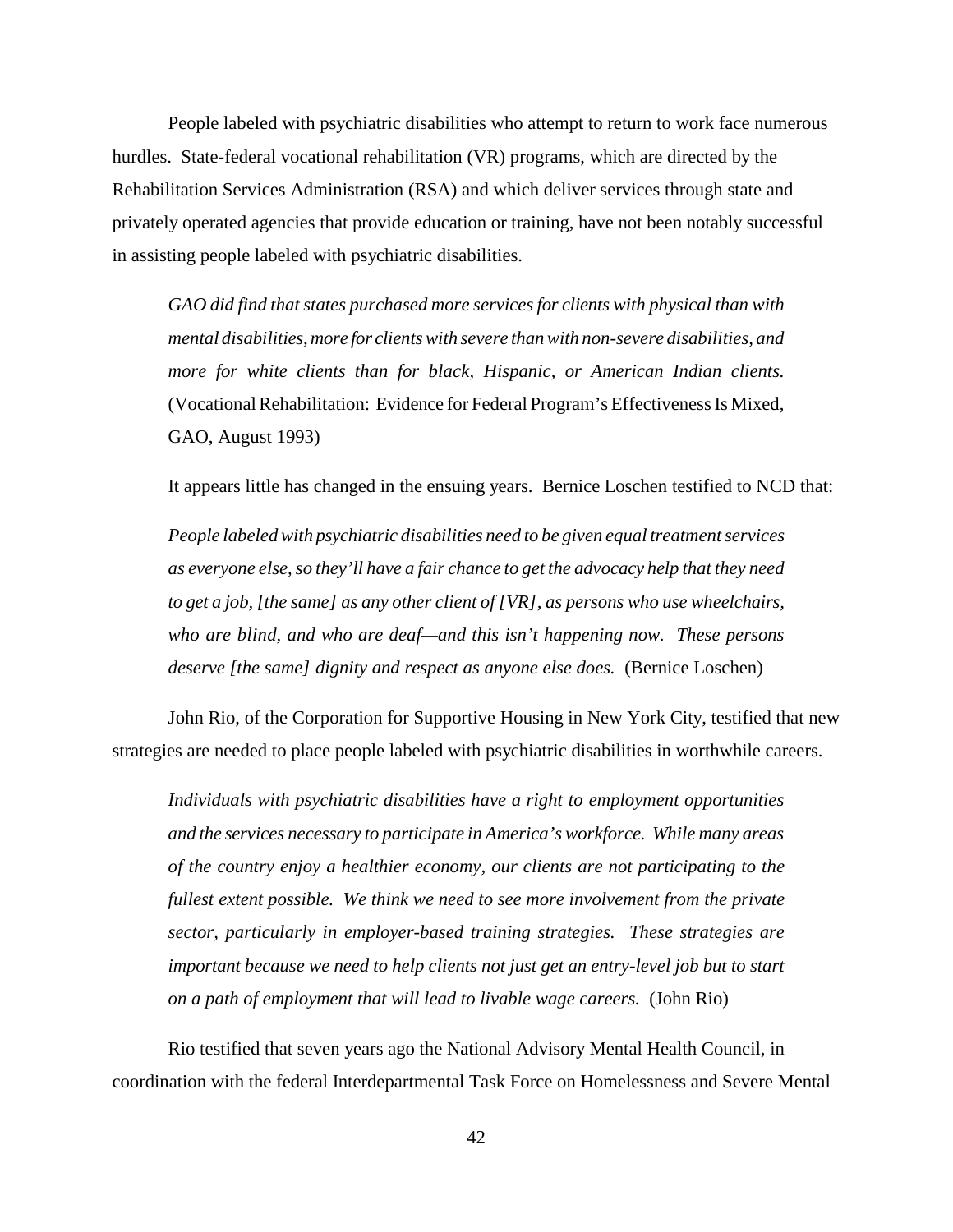Illness, held hearings in Chicago and published its findings and recommendations. He notes that although some improvements occurred in the service delivery systems, most cases continue to "fall short of the mark." In fact, he stated, a number of recommendations resulting from those hearings still need to be addressed, including:

- greater coordination between federal, state, and local programs serving people labeled with psychiatric disabilities;
- expanding anti-stigma activities to dispel harmful misconceptions, especially among employers; and
- creating a wide variety of permanent housing options with supportive services that include employment opportunities.

Rio noted that the Balanced Budget Act of 1997 offered a provision for states to buy into Medicaid by adding a category for people with disabilities who are working. He says, however, only Oregon has successfully made this option available, "but not without great difficulty from the Health Care Financing Administration (HCFA)."

He testified that he is encouraged, however, that nearly half of SSA's 12 demonstration projects to test effective strategies for coordinating state workforce systems to help people with disabilities return to work and decrease their reliance on public supports have elected to focus their projects on people labeled with psychiatric disabilities, and stated further that other states should consider waiver-based work incentives that are not funded in the SSA demonstration projects. He did perceive a shortcoming, however.

*As you know, the key to these projects is likely to rest in waiver-based work incentives. And guess what? These waivers will need to be [approved by] HCFA. We expect this will be an extraordinary challenge for states...the states need a partner in HCFA that shares the goal of helping people with disabilities work or work more. This is a matter of public policy.* (John Rio)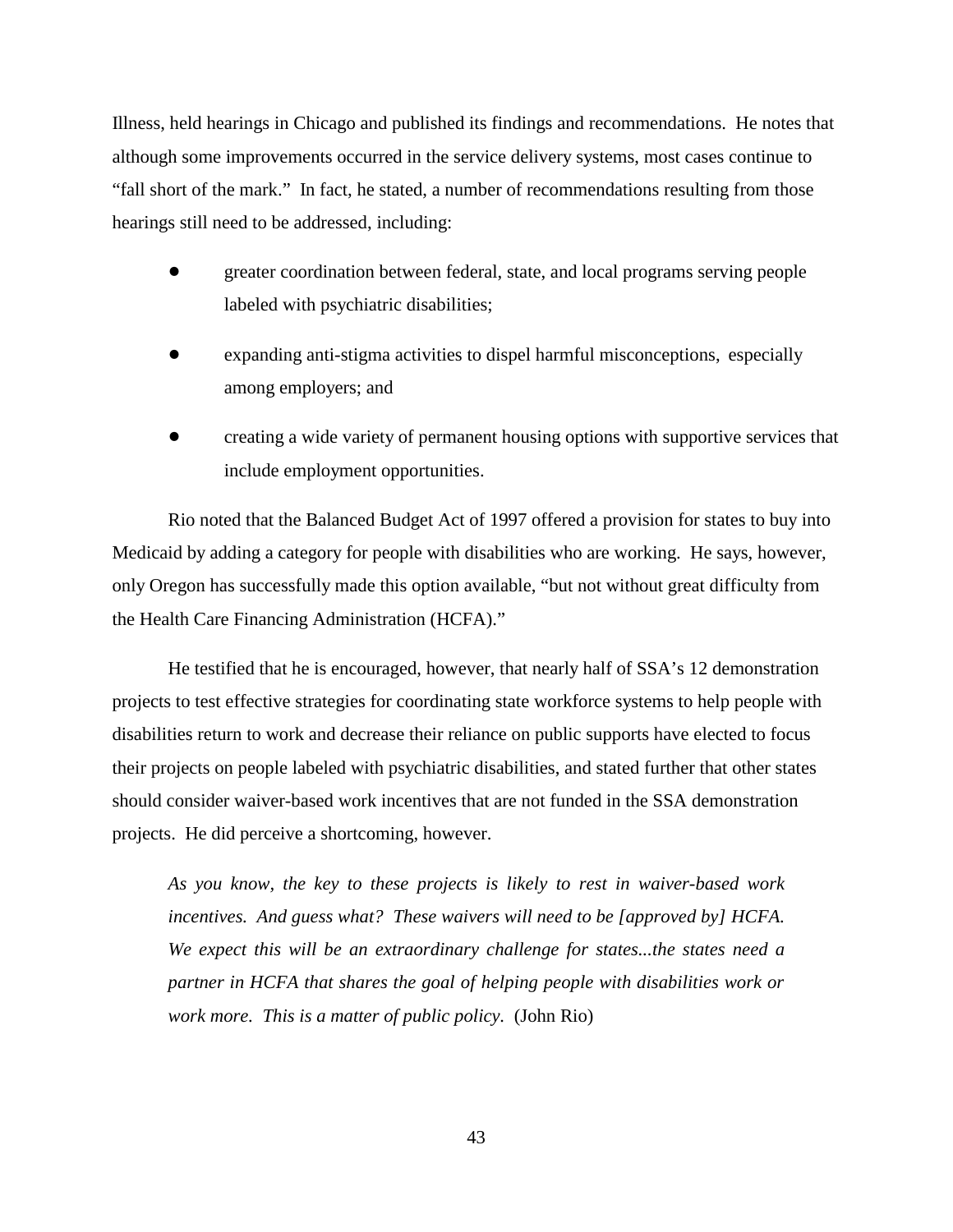Many people reported that vocational outcomes are more successful in community programs that offer a number of services, such as housing, training, and health care. An example is Next Step: Jobs, an employment initiative funded by the Rockefeller Foundation in 1995, in which 21 nonprofit supportive housing agencies partnered with the Corporation for Supportive Housing in New York to increase the rates of employment among people in supportive housing who faced multiple barriers to employment. The project demonstrated that supportive housing offered a basic, critical ingredient for positive vocational outcomes—that is, continuous case management, permanent housing, and a culture supportive of working tenants. However, it is important to note that such a model is unacceptable to many people labeled with psychiatric disabilities who want to work but will not attend programs that require them to accept other services they do not want.

In addition, the National Institute on Disability and Rehabilitation Research (NIDRR) has funded several studies that evaluate model employment programs, such as *Outcomes and Career Achievements of Persons with Professional Qualifications Who Have Severe Psychiatric Disabilities: The Minnesota Mainstream Experience*. In sharp contrast to the widely held belief that people labeled with psychiatric disabilities cannot work, or can work only at menial jobs, there are a number of program models showing that people labeled with psychiatric disabilities can obtain and retain employment if they have the supports they want. It is essential that such supports are not "one size fits all," but are individually chosen according to what the individual in question finds helpful.

Peer support is an important component of successful community reintegration; however, it is often unavailable. Several people testified that a lack of peer support for people labeled with psychiatric disabilities contributes to their isolation from other people labeled with psychiatric disabilities as well as other segments of the disability community.

*We need to find a way to have HCFA...fund the extraordinarily important consumer-run services which play a vital role in helping people to emerge from the mental health system and not remain a mental patient for life.* (Daniel Fisher)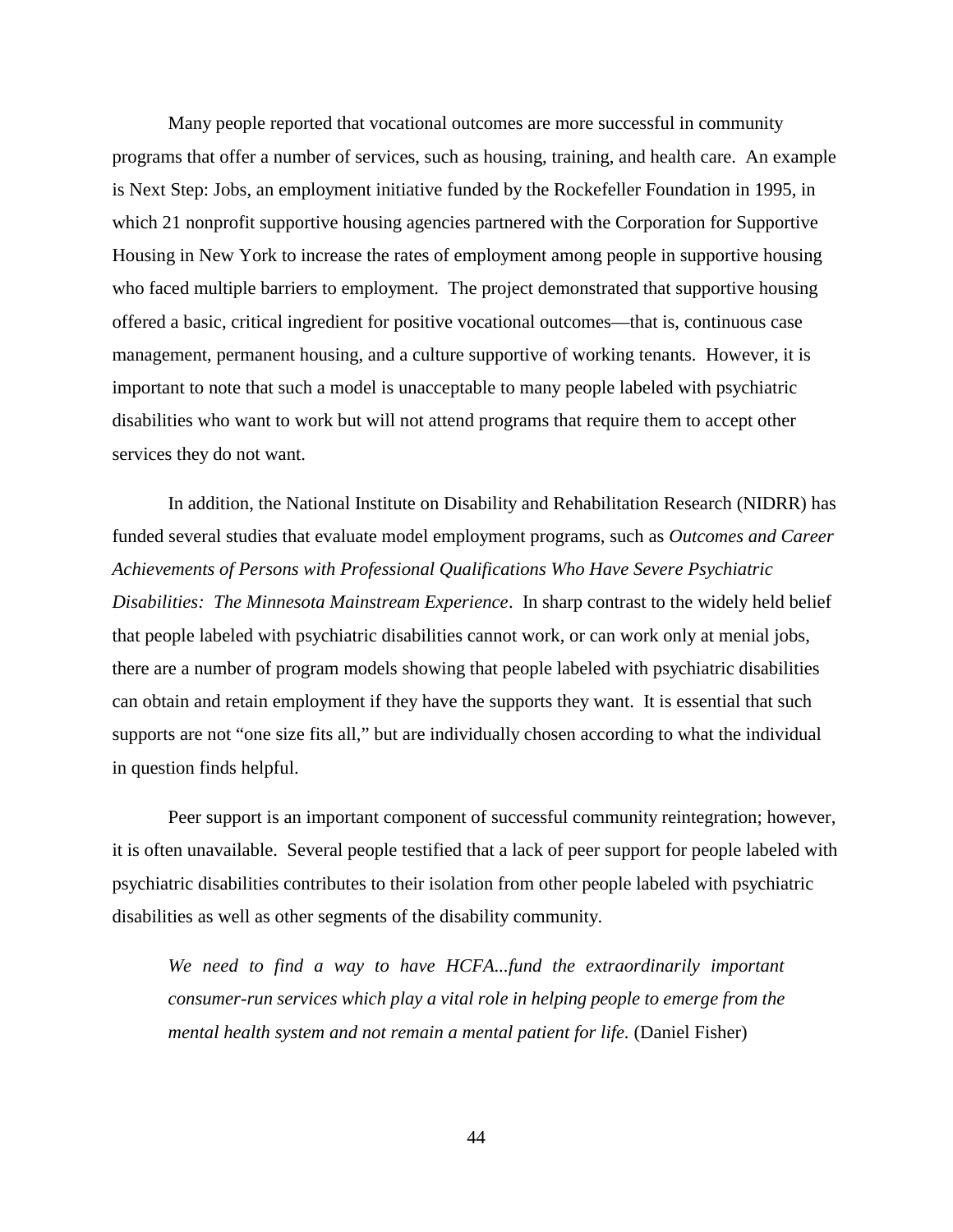#### **Public Policy Recommendations**

**It is crucial to ensure that people labeled with psychiatric disabilities have control over programs and services that directly affect them.**

**People labeled with psychiatric disabilities should be fairly represented on boards of all agencies and programs that provide services to this population and that receive federal funds. In addition, programs that serve all disabilities need to ensure that consumer representation on their boards includes those with psychiatric disabilities.**

**Congress should establish an oversight group composed of people with disabilities—including significant numbers of people labeled with psychiatric disabilities—to advise SSA and Congress on the effectiveness of SSA policies and procedures, as well as the future of its various programs, including SSDI, SSI, Medicare, and Medicaid.**

**User-managed peer support programs controlled by people labeled with psychiatric disabilities should be supported with increased federal funding. Public policy should encourage self-help approaches as the best way to promote self-determination.**

**Medicare and Medicaid waivers should be expanded to support peer-run programs. HCFA rules should be revised to provide broad latitude and financial incentives for such services, in line with self-determination approaches for those with physical and cognitive disabilities.**

**Congress should fund additional community-based programs to eliminate "warehousing" of people labeled with psychiatric disabilities in institutions. The fact that large numbers of people labeled with psychiatric disabilities who want to live in the community are unable to do so because there is insufficient funding for community programs should be considered a policy failure. The institutional bias in funding must be addressed in ways that encourage community living and self-determination.**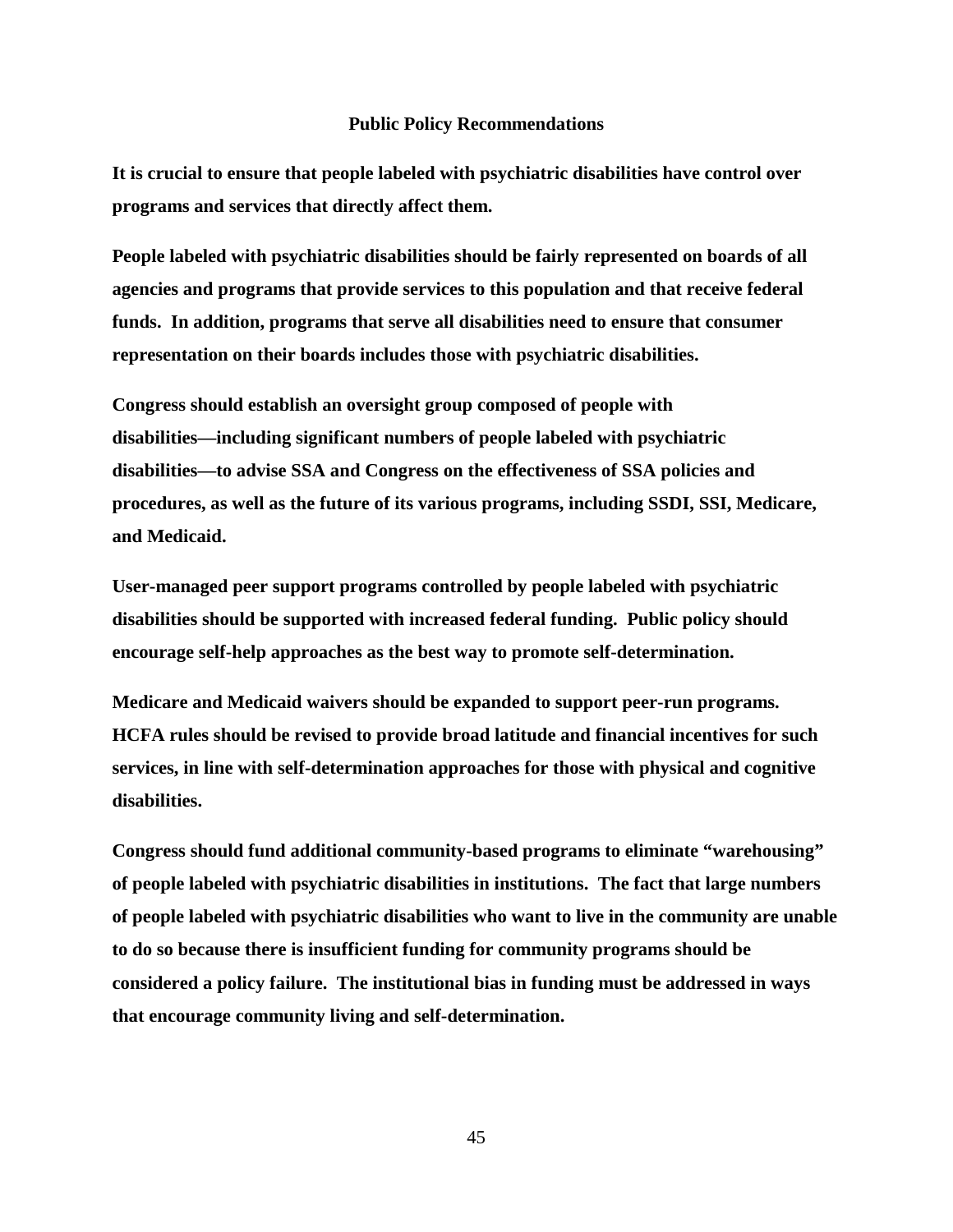**People labeled with psychiatric disabilities should be offered a menu of available services and programs to choose from, including mental health services, peer support, housing, vocational training, and employment. People labeled with psychiatric disabilities should be free to reject any or all services, and should be able to access those that they want without being required to participate in others.**

**HUD 811 regulations already contain a prohibition against mandatory services for projects supported by these funds. This should be expanded to cover all federally funded housing programs, including local and private housing programs for people with disabilities that receive federal funds. The responsibilities of tenants with disabilities should be no greater than those of all other public housing tenants—paying rent, maintaining a clean home, and so on.**

**HUD should increase affordable housing for people labeled with psychiatric disabilities and combine all of its housing programs for people with disabilities—regardless of disability or chronic health condition.** 

Using a cross-disability approach to disability would offer efficient and equitable delivery of services. Finally, segregating people by their disabilities into specific housing and other federal programs is discriminatory, creates barriers to services, and divides the disability community, as well as creating "disability ghettoes."

Testimony consistently revealed that homelessness and the lack of affordable housing for people labeled with psychiatric disabilities are major concerns, an indication that existing HUD funding levels do not meet the demand.

**Congress, therefore, should increase HUD funding for integrated, community-based housing for people with disabilities to include financial incentives for entities providing supportive services.**

While Homeless Assistance Programs (HAP) and Housing Opportunities for Persons with AIDS (HOPA), saw significant increases in funding, HUD's FY 2000 budget provides only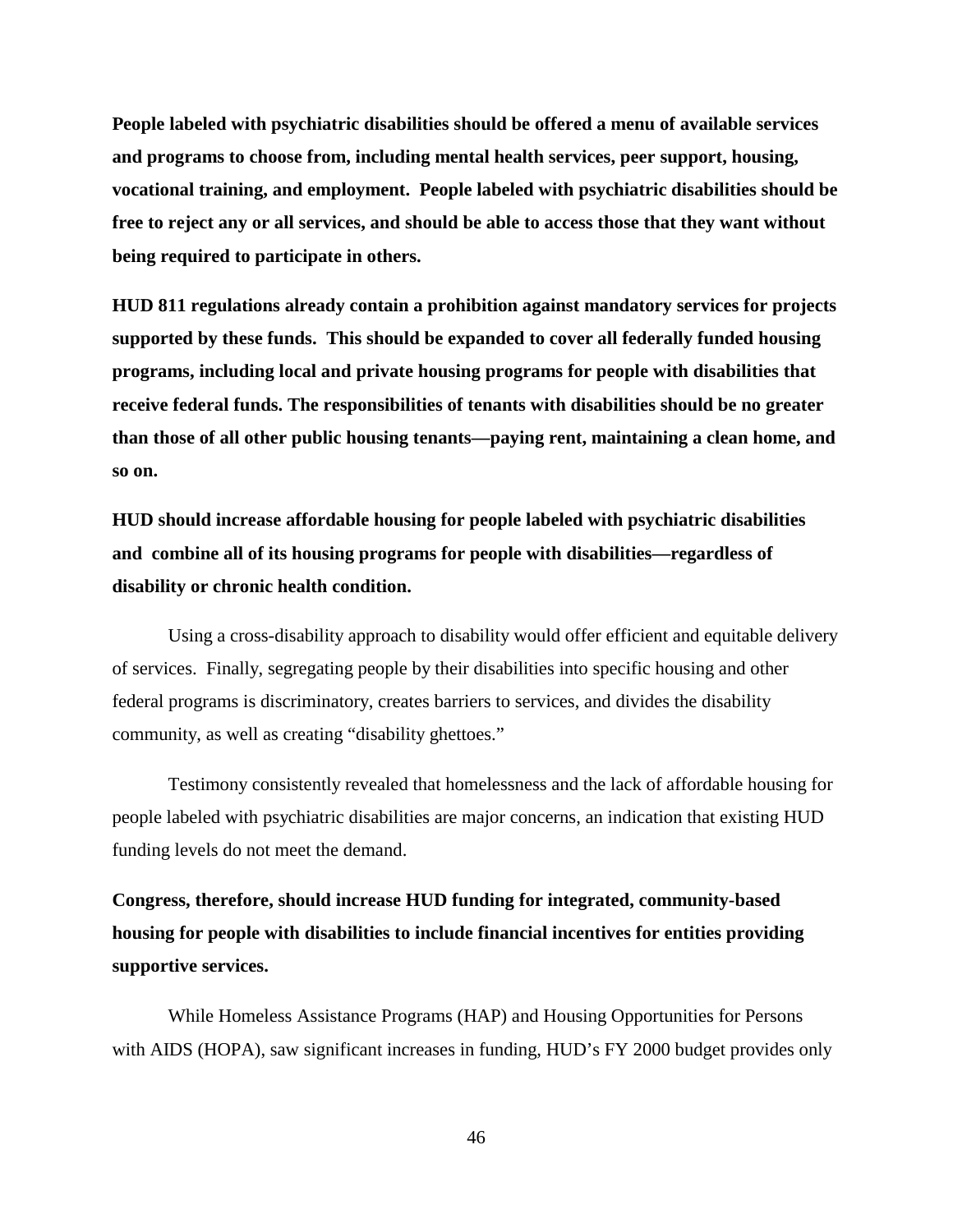\$194 million for Section 811 housing for people with disabilities—no increase from HUD's FY 1999 or 1998 budgets.

**HUD should exert tighter oversight over the distribution of Section 8 vouchers and certificates to eliminate the backlog of people waiting for housing.** 

**HUD should assign Section 8 voucher certificates to all people who leave institutions, residential facilities, and nursing homes, as well as people eligible for Medicaid home and community-based waivers.** 

This would eliminate some of the warehousing that was discussed in testimony and offer a safety net for people who are in transition from institutions to communities.

# **HUD should establish a guaranteed loan program targeted at all people with disabilities so that they can own their own homes.**

Funding for such a program could be obtained by eliminating or reducing HUD's 232 program, which provides low-interest loans to owners of nursing homes and assisted-living facilities.

# **HUD should ensure that priority is given to qualified consumer-run disability organizations, such as independent living centers, to administer the agency's housing programs for people with disabilities.**

On March 8, 1999, HUD announced the availability of \$48.5 million for new tenant-based rental subsidies for people with disabilities—including people with severe mental illnesses—through the Mainstream Housing Opportunities for Persons with Disabilities Program. For the first time, this funding was made available to nonprofit disability organizations, as well as to public housing agencies (PHAs) deemed qualified to administer the program. Qualified agencies operated and controlled by people with disabilities should administer housing programs for people with disabilities. Nonprofit organizations that are not controlled by people with disabilities should not be eligible.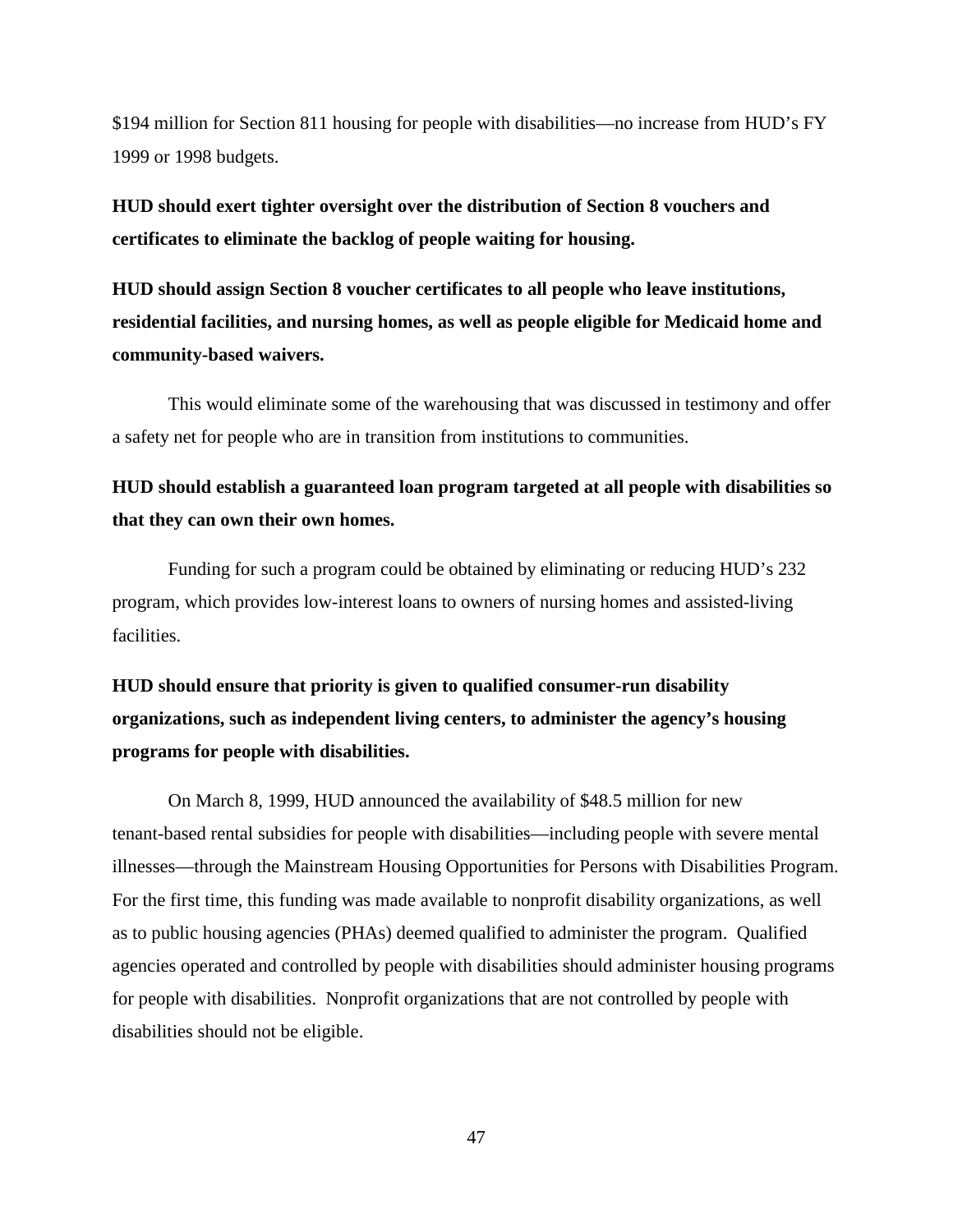**Congress and the administration should continue to block further attempts to designate elderly-only housing and all attempts to remove or reduce the anti-discrimination protections of the FHAA.** 

**Congress should authorize an independent evaluation of all HUD programs and services for people with disabilities, to ensure compliance with existing laws, as well as efficiency and accessibility of HUD operations and federally funded HUD programs and services.** 

The evaluation should include recommendations for improvements and equitable methods of service delivery.

One of the few legal recourses left to victims of disability-based discrimination in housing is the FHAA. Excluding people labeled with psychiatric disabilities from housing is tantamount to endorsing discrimination based on stereotypes that would not be tolerated against any other segment of the population.

**Therefore, HUD should launch a comprehensive and sophisticated nationwide audit to test and evaluate disability-based housing discrimination in urban, suburban, and rural communities around the nation, similar to the audit announced by HUD in November 1998 to combat discrimination against other minorities.**

**HUD should initiate an awareness and training program that educates people with disabilities, as well as local housing officials, landlords, and others receiving federal funds, about the protections afforded people with psychiatric and other disabilities under the provisions of the FHAA. Recipients of HUD funds, including local housing authorities, should be required to attend mandatory training and demonstrate a minimum level of FHAA-disability-related competency and awareness before HUD funds are released to them.** 

**Also, local independent living centers or similar client-run groups should be contracted to conduct voluntary awareness training for realtors, leasing agents, and others who do not receive federal funds but who would benefit from such training.**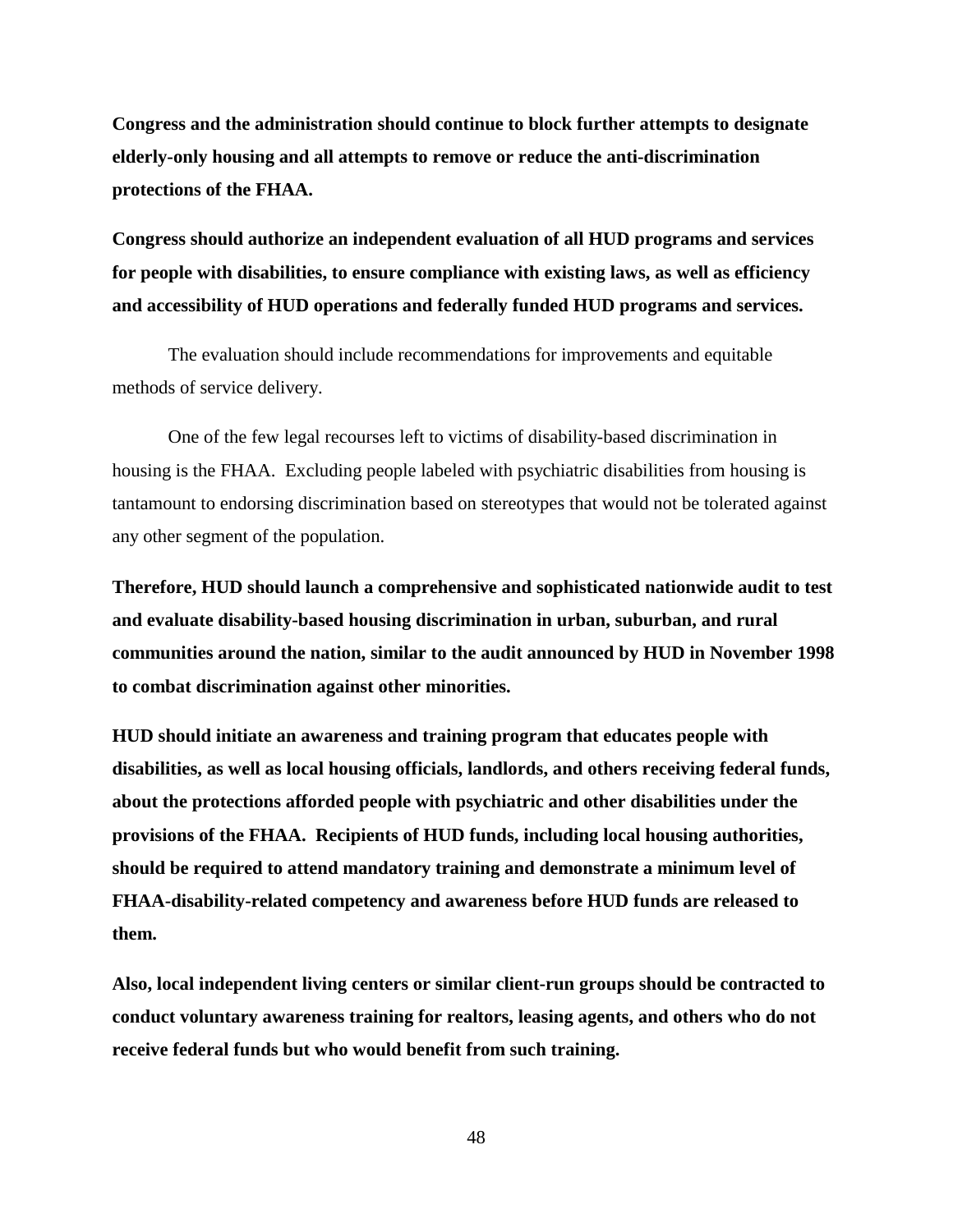**DOJ and HUD should enforce vigorously the provisions of both the Rehabilitation Act and FHAA, and aggressively pursue legal action in instances where people with disabilities are denied access to federally funded programs and services or encounter housing discrimination. These actions would send a message that the laws are strong and that discrimination will not be tolerated.**

**Increase a wide array of employment opportunities geared to utilize the interests, skills, talents, and expressed wishes of people labeled with psychiatric disabilities.**

**The successful components of employment demonstration programs should be implemented while the identified weaknesses should be addressed. Information about successful programs should be disseminated and shared among agencies, task forces, committees, and others concerned with employment of people with psychiatric disabilities, and directly with people with disabilities themselves.**

**HCFA should revise existing regulations to make it easier for states to apply for Medicaid waivers under the Balanced Budget Act of 1997 for people with disabilities who return to work.**

**The employment experiences of people labeled with psychiatric disabilities and their interactions with training providers and the state-federal vocational rehabilitation systems should be included in the development of any employment training programs.** 

**SSA should implement a disability determination policy that is consistent and fair. Disability determination specialists should receive ongoing training on the new policies and how they may apply to people labeled with psychiatric disabilities.** 

**Congress should mandate that SSA and other federal agencies, as well as state, local, and private agencies receiving federal funds, review applications and other documents to ensure that the information contained in them is applicable, accessible, and does not violate the rights of people labeled with psychiatric disabilities.**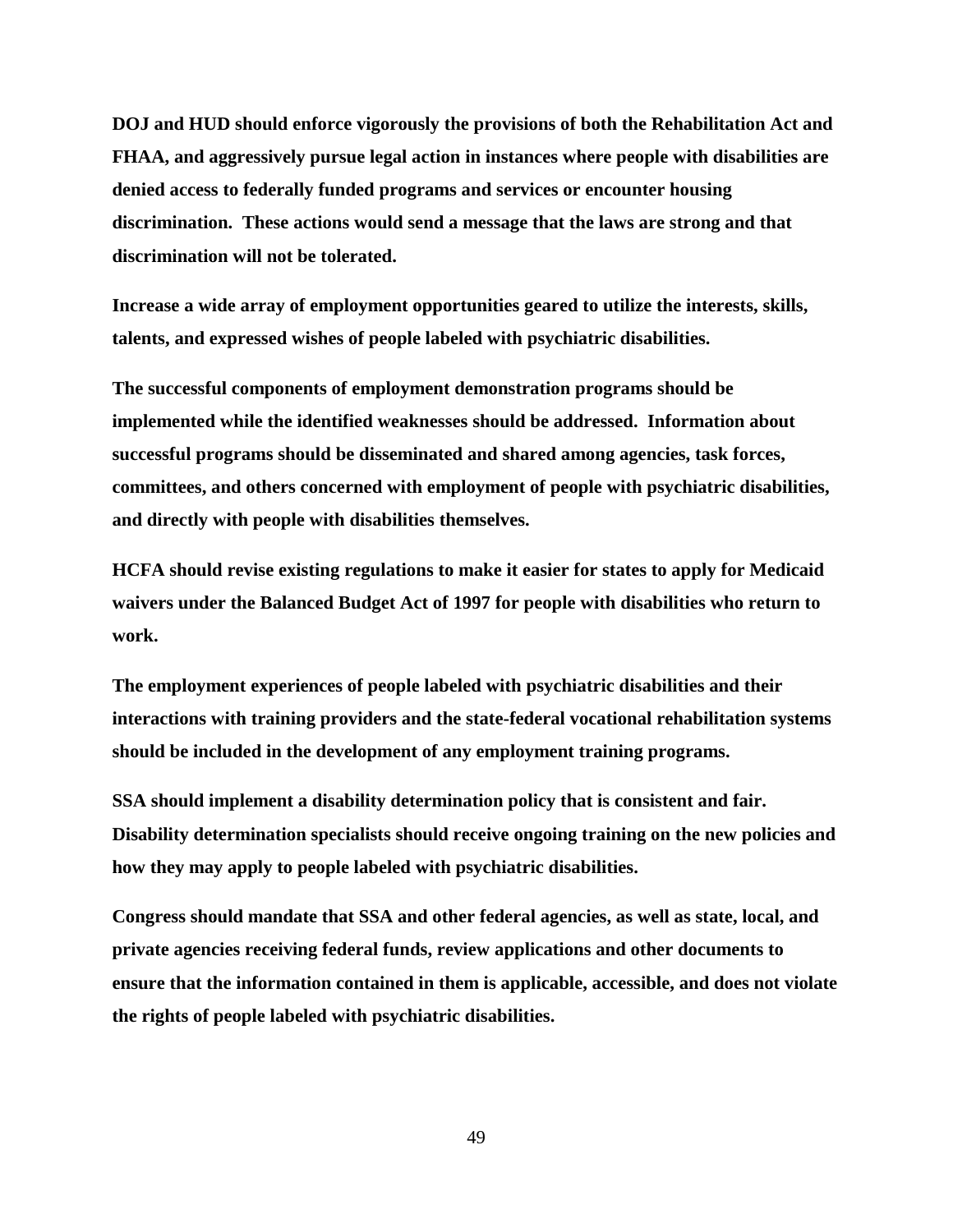**Congress should allocate additional funding to accelerate implementation of SSA's disability redesign policy and eliminate the existing backlog in SSA appeals.**

**Congress should enact legislation that ensures that welfare-to-work programs do not deny people with less severe psychiatric disabilities access to income and other supports and should implement a policy that provides short-term income supports.**

**Congress should enact mental parity laws for short- and long-term public and private disability insurance plans.**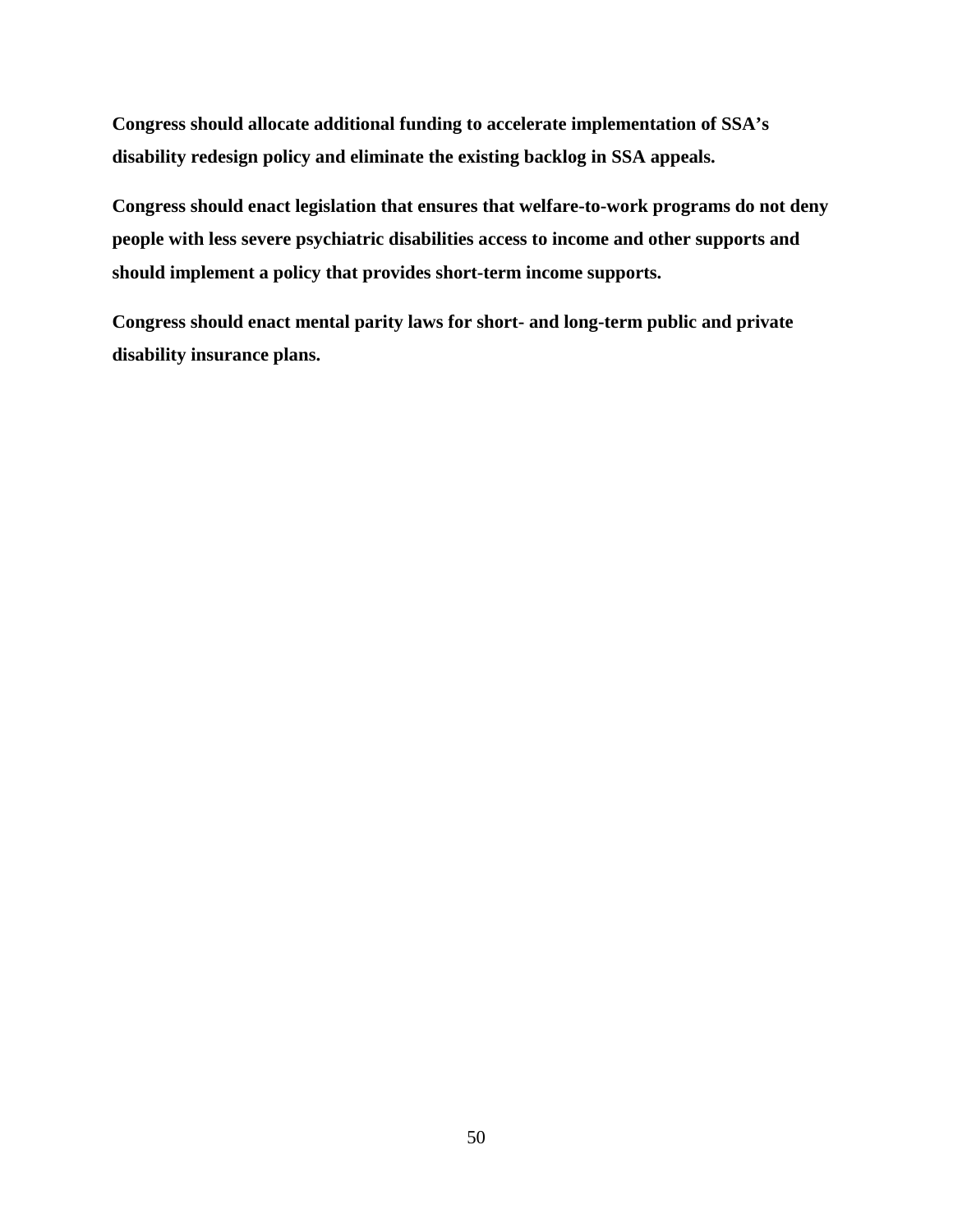### **Chapter 3**

### **Patients' Rights: Parity, Alternatives, Inclusion**

Because the mental health system has historically been designed and implemented without the participation of people labeled with psychiatric disabilities, there are numerous examples of the ways in which the system does not meet people's self-defined needs.

*People labeled with psychiatric disabilities should be at major policy decisionmaking meetings. We are excluded systematically, we don't have the rich lobbyists, we don't have the pipeline into Washington. The policy wonks are the ones that are making all these decisions about us and for us, and we need to find a way to get our people represented in a genuine, participatory fashion, in housing decisions, Social Security decisions, and HCFA health care decisions.* (Daniel Fisher)

NCD heard a great deal of testimony concerning people's frustrations with a system that consistently forces them to accept services they do not want while denying them access to or coverage for those things they find helpful.

*In order to recover, one needs to find peer support, and in order to do so, one needs to have alternative healing techniques, one has to have access to those kinds of people and treatments that one can control oneself, and not perpetually have to be dependent on medication and doctors, and a psychiatric system that does not necessarily have our best interests at heart.* (Daniel Fisher)

Parity in insurance coverage for psychiatric disabilities, meaning coverage equivalent to that for physical illness, has been promoted on the state and federal level as a major route toward improving access to mental health care. According to testimony, the most blatant discrimination may be found in the very health care system that is intended to serve people labeled with psychiatric disabilities. A lack of mental health benefit parity prevents people labeled with psychiatric disabilities from seeking and obtaining quality, affordable treatment, delays their recovery, and may even exacerbate their disabilities.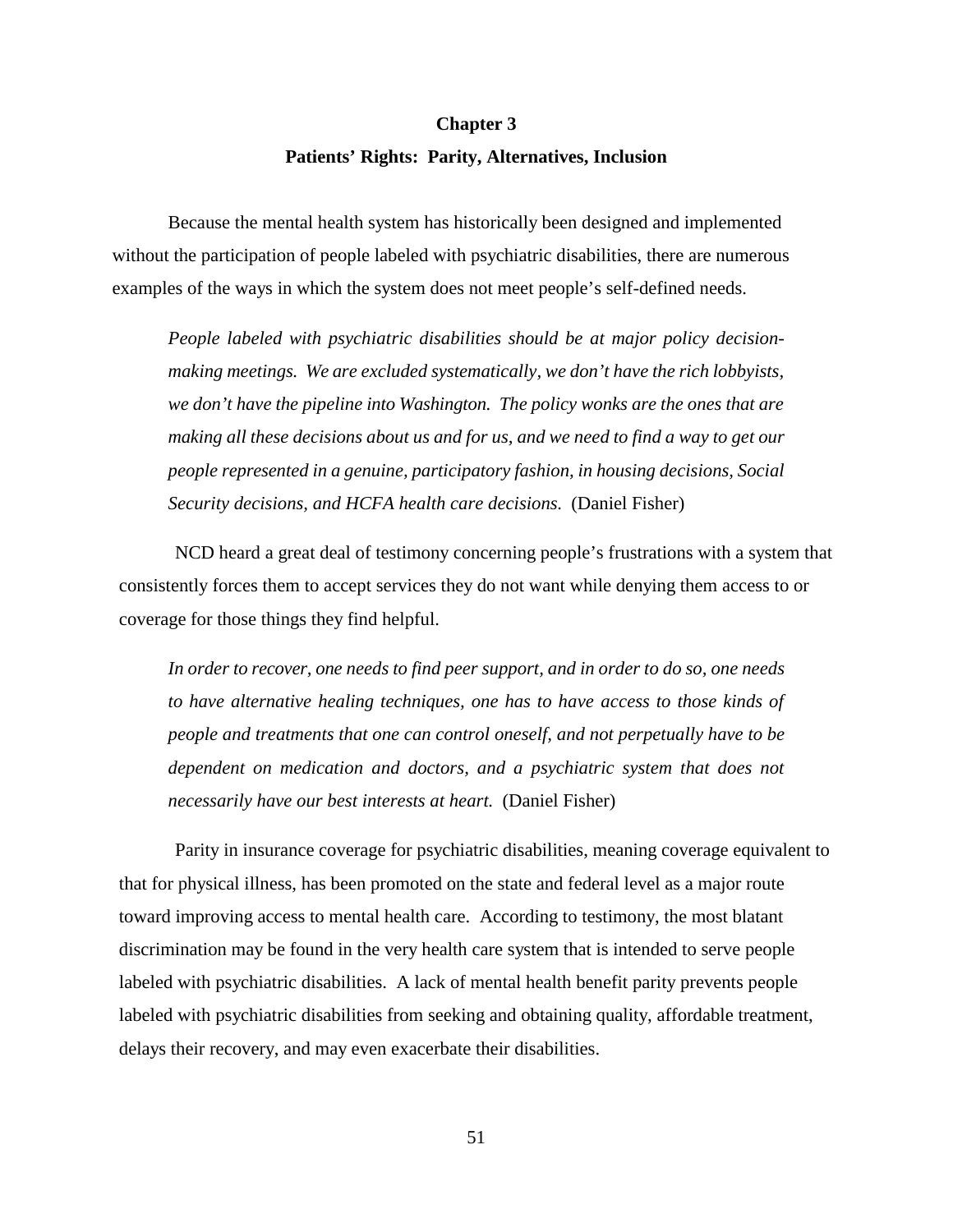*It cost the insurance companies and the system a bundle, because my problems, in fact, were so multiplied rather than diminished by my entrance into the mental health system.* (Mary Wimberger Auslander)

While many people labeled with psychiatric disabilities are denied even basic treatment options, health care plans cover treatments for physical conditions with far fewer restrictions and exclusions. Joseph Glazer, president and CEO of the Mental Health Association in New York State, testified about the difficulties this causes for people seeking treatment.

*It would be unthinkable for our health care system to tell a person, "Yes, you need a kidney transplant, and there is actually one available right now. But we're going to make you wait six months, doing painful treatment and dialysis every day, even though we know that it will be cheaper and more effective in the long run to do the transplant now." It sounds absurd, but that happens to people living with mental illnesses every day.* (Joseph Glazer)

Glazer further testified that the inherent structure of the existing system, driven by providers and the insurance industry, is self-limiting because people cannot pursue their own wellness. He testified that barriers to the most effective treatments exist. For example, before some insurance companies will approve newer, more effective drugs, people labeled with psychiatric disabilities are required to demonstrate that older, side-effect-laden pharmaceuticals are ineffective or cause adverse reactions.

*For a person living with kidney disease, complete and thorough treatment is always an option. For a person living with mental illness, artificial restrictions are imposed nearly every step of the way.* (Joseph Glazer)

Disproportionately large copayments and deductibles for people labeled with psychiatric disabilities pose barriers to voluntary treatment. For example, one person with major depression, as well as posttraumatic stress and borderline personality disorders, testified that she receives mental health benefits through her husband's employer. Although she cannot afford to stop her therapy or her medication, she reports the financial burden may soon leave her no other choice,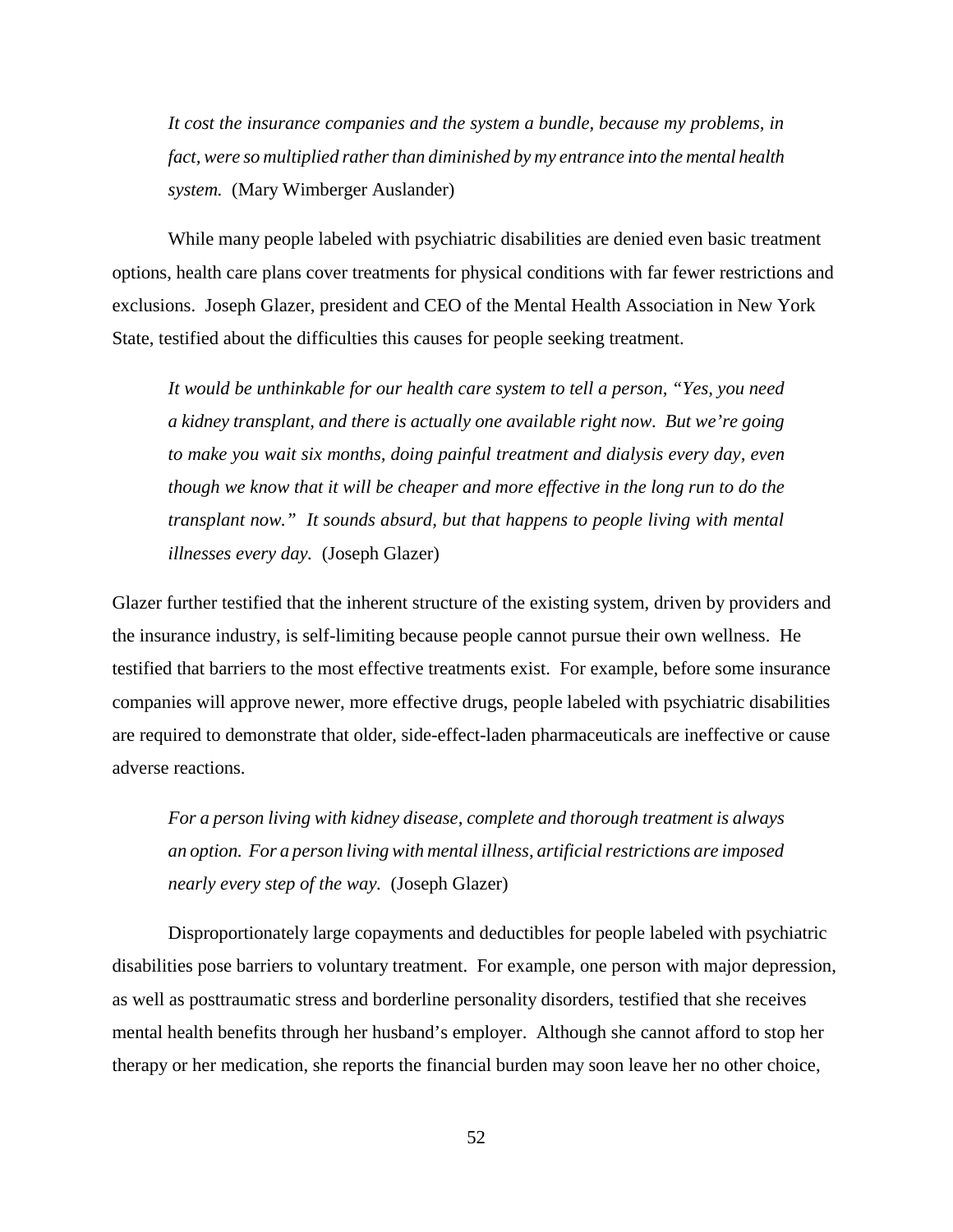since her existing mental health benefits are limited and her out-of-pocket expenses are high. She also cannot obtain affordable supplemental mental health insurance to help defray some of the cost of treatment. While a plethora of supplemental insurance plans exist to cover physical conditions, company policies offering supplemental insurance for mental conditions are almost nonexistent. When supplemental health insurance policies do cover mental health benefits, the annual limits may be as low as \$500—much lower than supplemental benefits covering physical health conditions.

*The lack of mental health parity laws add up to nothing less than societally sanctioned torture.* (Joseph Glazer)

As a result of the limits imposed by restricted mental health benefits, people labeled with psychiatric disabilities cannot control their own lives, are denied the opportunity to make informed choices about treatment, and are forced into unwanted treatments.

There is, however, another side to the question of parity, one that has seldom been aired in the public policy discussions on this issue.

*Another issue are the so-called insurance parity laws, which promote only one kind of parity. Parity means equality, and if we want to promote equality on the payment side, it's got to come hand-in-hand with equality on the rights side. So, any so-called parity laws are not really equal unless they say that the medical treatment should be offered on the same basis for these diagnoses as anything else, where you cannot be forced. A diagnosis of cancer or heart disease or anything else doesn't carry with it the power to commit and force treatment and neither should any mental health treatment, and if insurance parity as currently written goes into effect, it's just going to be a cover for a lot more forced treatment.* (Judi Chamberlin)

*We believe that healing and recovery are possible only in an atmosphere in which we control our own lives and make free and informed choices about treatment.* (Darby Penney)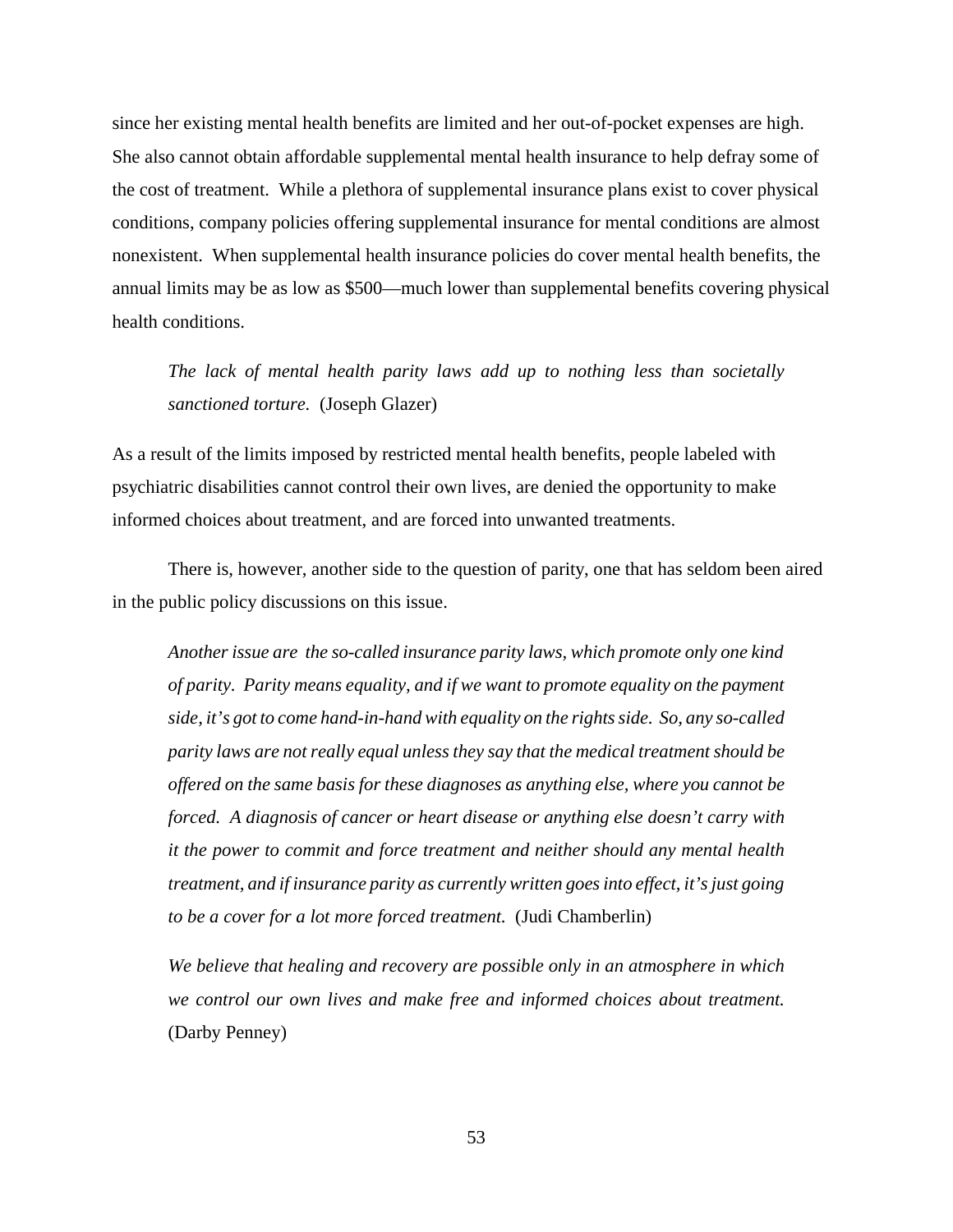The Mental Health Parity Act (MHPA) of 1996 (P.L. 104-204) required that, beginning in 1998, limited mental health parity—elimination of annual and lifetime dollar limits for mental health care—be made available for all U.S. group health plans that already offer mental health benefits and serve more than 50 employees. However, the law has flaws. The law exempts employers with 50 or fewer employees and those who can demonstrate an increase of 1 percent or greater in total annual health premium costs as a result of mental health parity. Under MHPA, the "sunset" provision mandates that the requirements of the law will cease to apply to benefits for services furnished by an employer on or after September 31, 2001. This law overrides the Employment Retirement Income Security Act (ERISA) exclusions that had exempted from state-level parity legislation at least one-third of the population covered by self-insured employers.

According to testimony, one of New York State's largest managed care insurers responded to the parity law by simply eliminating dollar caps on mental health services and replacing them with annual and lifetime visit caps. A mental health administrator testified that this benefit limitation is additionally grievous to youths between the ages of 18 and 21, who are most commonly diagnosed with schizophrenia and many forms of depression during this time of their lives.

### *They just did the math and circumvented the law.* (Joseph Glazer)

But because the public policy debate on parity has not involved people labeled with psychiatric disabilities in meaningful ways, the question of forced treatment has not been addressed in existing or proposed mental health parity laws. Using the cover of mental health parity to pay for treatments that are not sought or wanted by their recipients will simply make such laws a vehicle to further legitimize and fund involuntary treatment, which is incompatible with self-determination principles. In addition, mental health parity laws could lead to even greater medicalizing of people's problems, because they would fund drugs, electroshock, and hospitalization, when what is often needed are such nonmedical services as improved housing and peer support.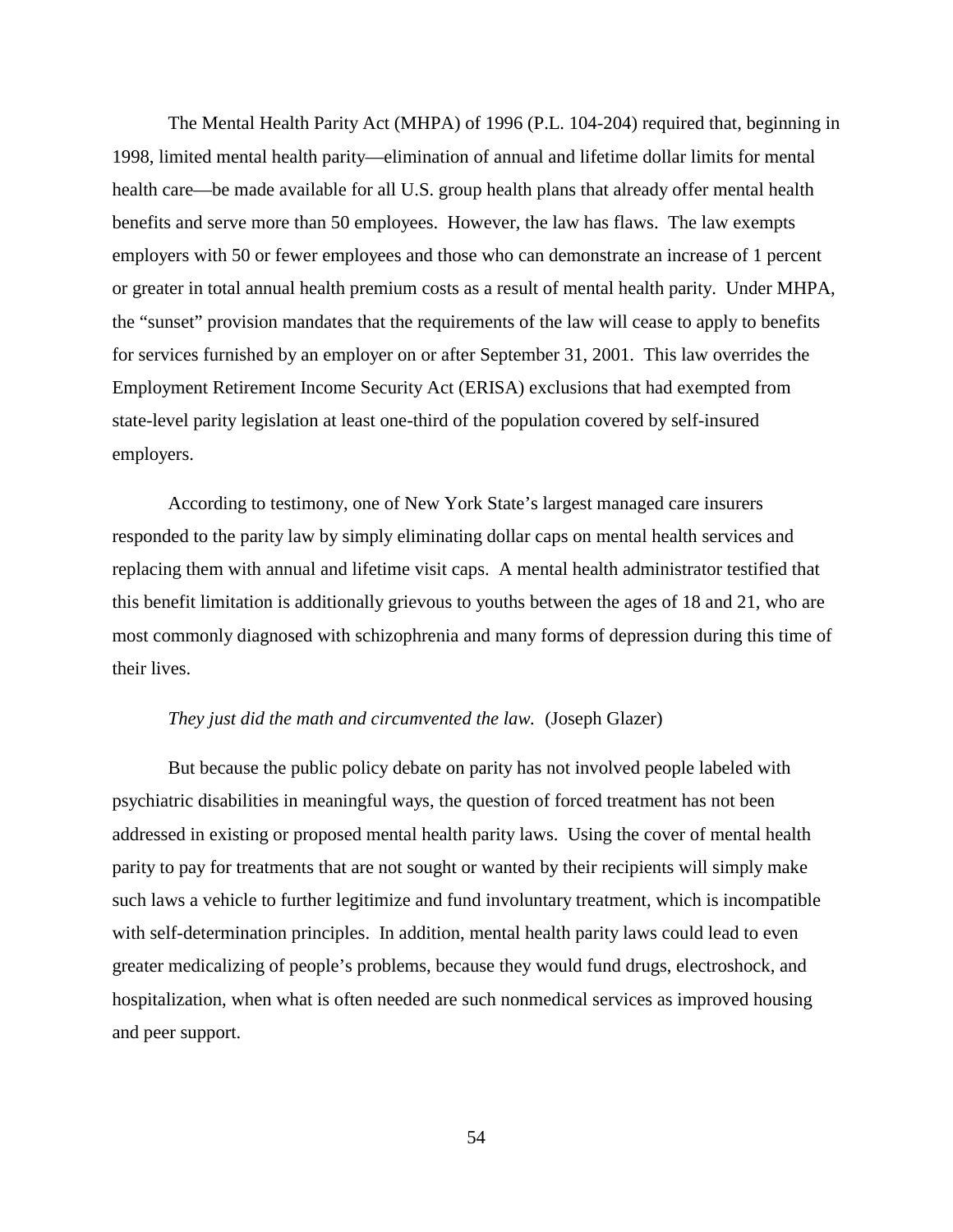States that have instituted parity laws are turning to managed mental health care to save money. According to *Parity in Financing Mental Health Services: Managed Care Effects on Cost, Access, and Quality*, a 1998 report by the National Advisory Mental Health Council (NAMHC), implementing parity in systems already using managed care results in an increase of less than 1 percent in total health care costs during a one-year period. NAMHC also reports that in systems not using managed care, introducing parity with managed care results in a 30 to 50 percent reduction in total mental health costs. The report notes, however, that considerable variability has been observed in access and other measures of quality across managed behavioral health plans, raising concern about the quality and outcome of mental health care in some plans. In some instances, managed mental health services also have resulted in limited mental health access, decreased work performance, increased absenteeism, and greater use of medical services. Despite its cost-effectiveness, NAMHC reports that only 15 states had enacted mental health parity laws in 1998.

It is important to note that this report, typical of public policy discussion in this area, does not even mention involuntary treatment, despite the emphasis put on forced treatment in much of the testimony heard by NCD.

*The results of a major survey of employer-provided health plans was published in 1998 by the Hay Group, an independent benefits consulting firm. The Hay Report showed a major decline in benefits in the past decade: Employer-provided mental health benefits decreased 54 percent, while benefits for general health decreased only 7 percent. Even before this erosion occurred, mental health benefits made up only 6 percent of total medical benefits paid by employers. Today, that has been cut in half—it is down to 3 percent. The number of plans restricting hospitalization for mental disorders increased by 20 percent.* (Senator Paul Wellstone (D-MN), Congressional Record, April 14, 1999.)

On June 7, 1999, the U.S. Office of Personnel Management (OPM) notified all of its 285 participating health plans that they must offer full mental health and substance abuse parity to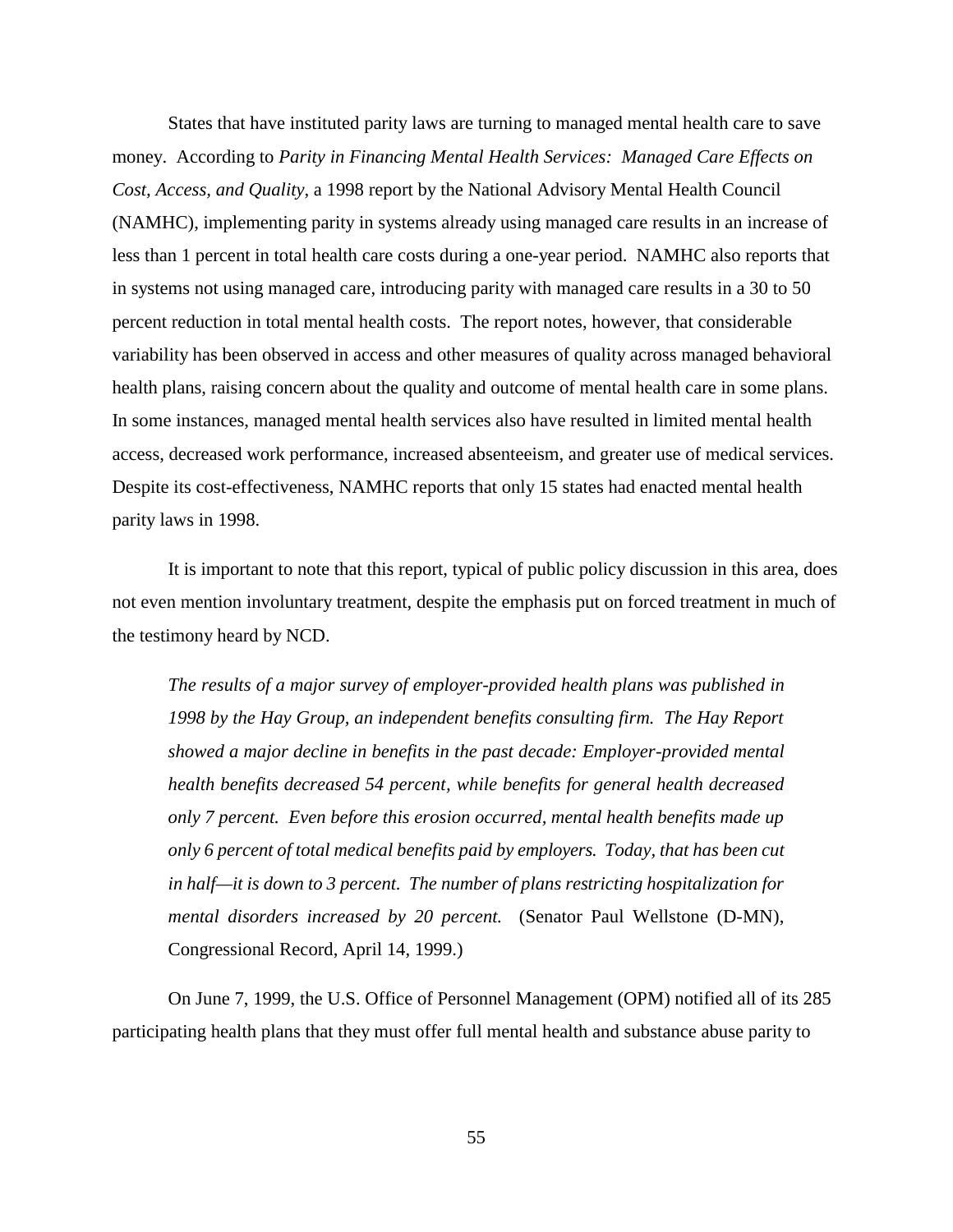continue to participate. OPM surveys revealed that health benefit parity would add minimal cost to existing premiums and would increase employee productivity.

Testimony also pointed to problems faced by people labeled with psychiatric disabilities when they return to work and need continued insurance coverage. At the time of the hearings, people labeled with psychiatric disabilities who received Medicaid lost those health benefits if they returned to the workforce, but benefits to Medicare recipients continued for three years after they returned to work. Medicare recipients also have restrictions placed on mental health benefits. Inpatient mental health benefits, for example, have a lifetime cap of 190 days. Beneficiaries also are responsible for 20 percent of the inpatient hospital charge, as well as the deductible for each stay. Medicare coverage for outpatient mental health services is limited to 50 percent of the Medicare allowable charge; however, there is no lifetime cap for outpatient therapy. Medicaid mental health benefits vary from state to state.

The President signed into law the work incentives legislation that includes provisions that allow people to continue Medicaid and Medicare benefits for a period of six years after they return to work. An employer who offers health care benefits should include mental health parity. Unless mental health parity legislation for voluntary treatment is enacted nationwide, at the end of six years many people labeled with psychiatric disabilities will face the same dilemma they face today—a lack of coverage for voluntary treatment and a disincentive to work.

Furthermore, parity alone does not guarantee access to mental health care. With limited available health care dollars, many providers are turning to managed care organizations (MCOs) to provide cost-effective mental health services. Unfortunately, this move is often at the expense of, and detrimental to, the well-being of people labeled with psychiatric disabilities. As an example, an MCO may require "treatment" by a psychiatrist when a client needs and wants therapy or consulting by a non-psychiatric mental health professional.

Arthur Springer developed an anxiety disorder secondary to his physical disability, but he did not obtain competent treatment for his psychiatric disability until six years later, and only after numerous agencies denied him or created insurmountable barriers. He testified that the long process aggravated *both* his physical and his mental health conditions, and is concerned that it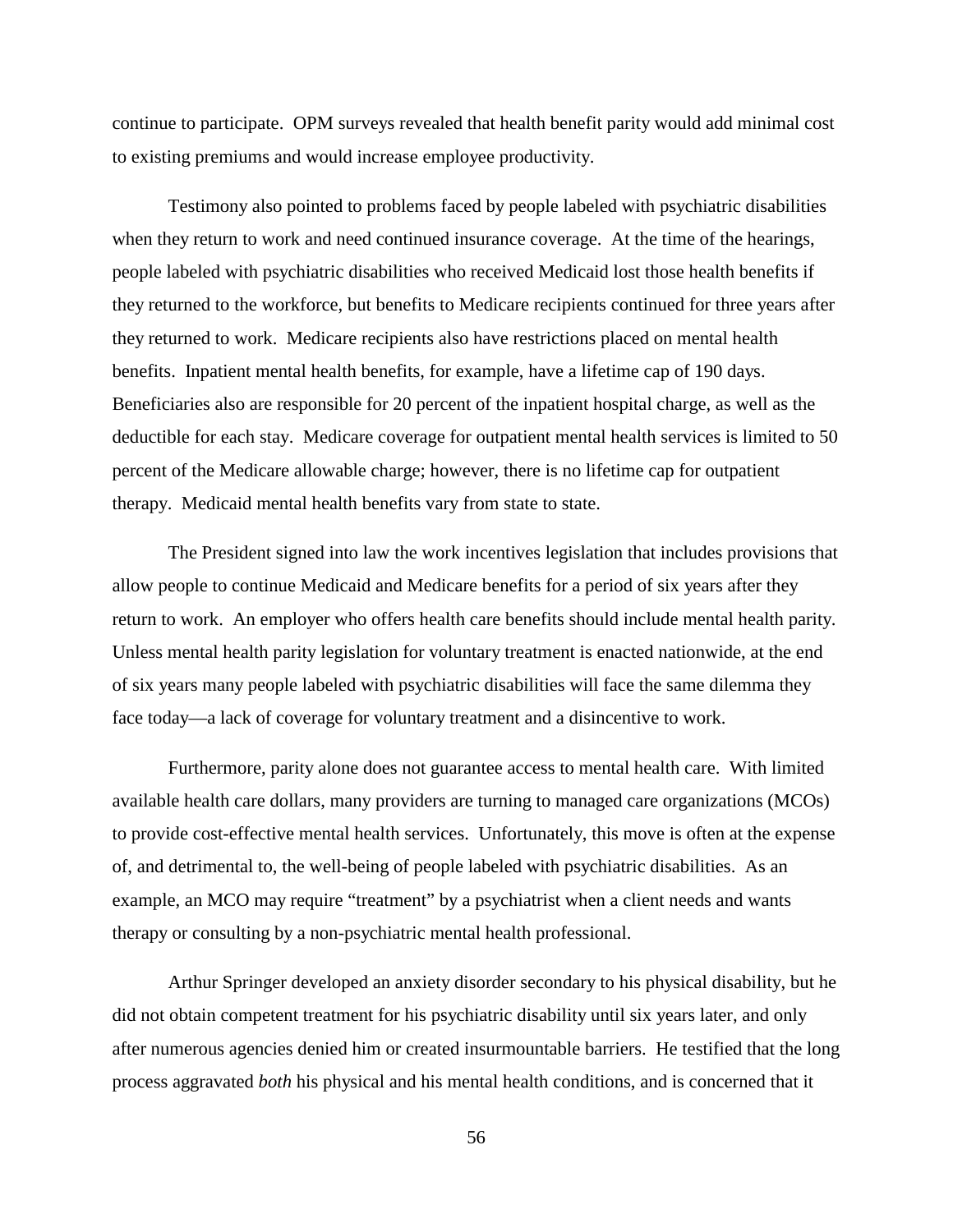will become more difficult for others to obtain preventive services if Medicaid continues to shift to compulsory managed care.

*I have been in two widely publicized Medicaid managed care plans since 1991, and it is because of that personal experience, corroborated over and over again by the experiences of many other people that I have met, that I am against managed care for people with chronic, disabling, or rare conditions, until the federal government and the health insurance and HMO industry can explain to me how managed care is safe and effective for me and all others like me. The second issue is the deeply disturbing doctrine of so-called special needs as a rationale for preferential status and services in Medicaid managed care for a few providers. In New York, the state and HCFA propose to create so-called special needs plans for people with HIV/AIDS and serious and persistent mental illness. No one disagrees with the idea that both these groups need a variety of services from people who are qualified to serve them. The issue is the government's refusal to guarantee equitable services, proportionate to need, for all other Medicaid recipients with acute, chronic, disabling, or rare conditions that require something other than so-called primary care.* (Arthur Springer)

*The most eye-opening discrimination is that found in the very health care system that is intended to serve people living with mental illnesses. The inherent structure of our system, driven by providers and the insurance industry, starts by steering us away from nonmedical options for treatment. By design, it is self-limiting in the kinds of things people can pursue in seeking their own wellness. In practice, under managed care, it has become even more limited, particularly on the mental health side of the managed cost ledger. We know that restrictions on access to the best and most successful medications is practiced, based on cost, and that benefits for nondrug therapies are greatly limited.* (Joseph Glazer)

The director of the Mental Health Legal Advisors Committee (MHLAC), an agency of the Massachusetts Supreme Judicial Court, testified that more states are contracting with private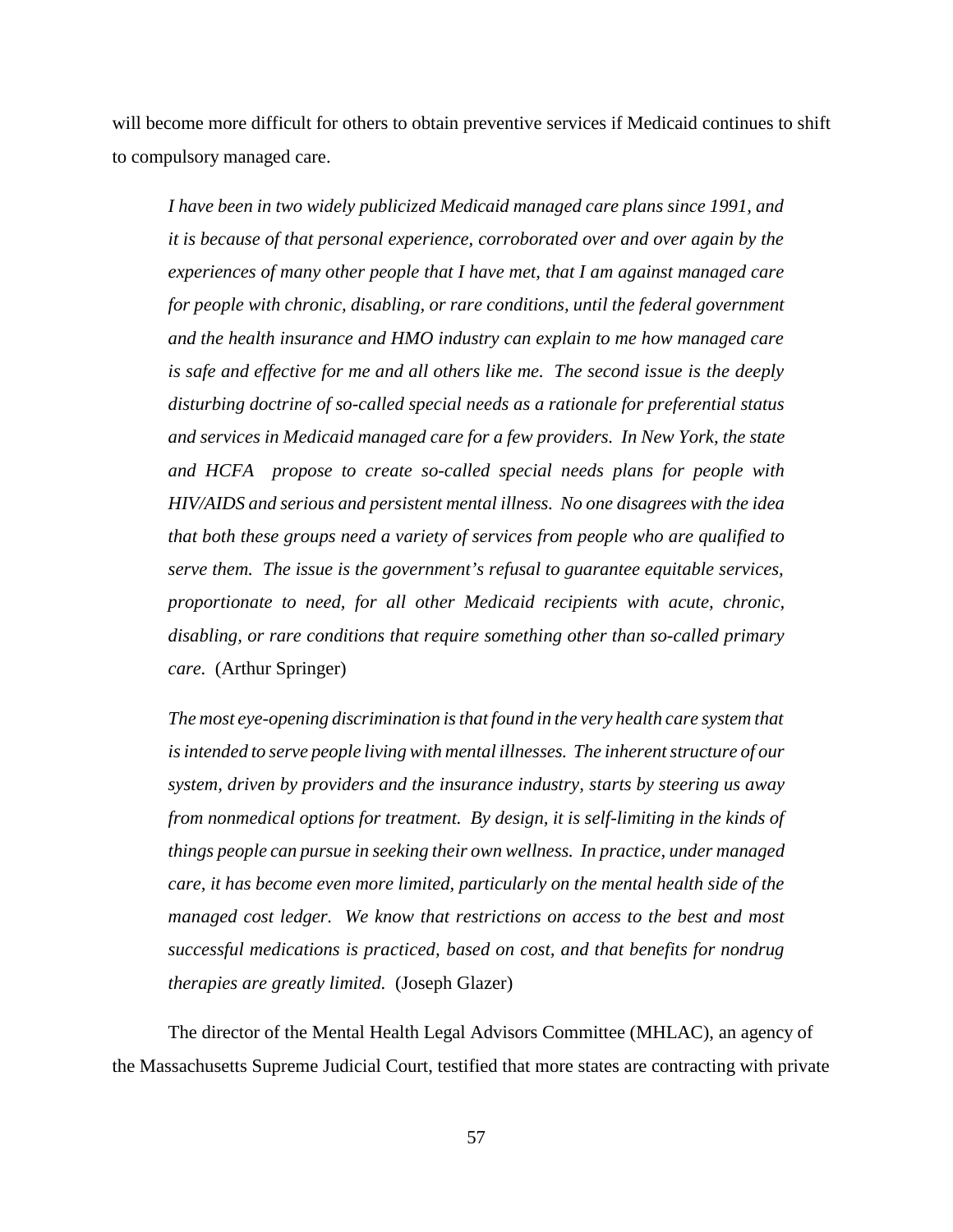MCOs to provide Medicaid services because of financial incentives inherent in a for-profit, capitated, closed-network system.

*In Massachusetts, services are cut based on financial, not clinical, considerations. The amount of therapy each individual receives has been slashed, and greater reliance has been placed on medication services (medications are not paid for by the managed care company). A 15-minute medication session once a month is much less expensive than weekly therapy.* (Frank Laski)

Laski further testified that the quality of care is also affected since managed care has put financial pressures on providers, who have cut staffing or employed less educated staff and foregone staff training.

*Hurried interaction and even human rights abuses are facilitated by a system with too few staff who can take the time to listen to a client's needs and respond appropriately.* (Frank Laski)

According to MHLAC, although some providers in closed, managed care networks would like to, they cannot directly or indirectly criticize the treatment decisions made by MCOs. If providers disagree with the treatment decisions imposed by MCOs, few appeal because they fear retribution, in the form of cuts in referrals or other limitations on services. Providers also are cautious about recommending too many services for their clients.

*Under a managed care system, it is very difficult—very, very difficult—for persons with mental illness to look to clinicians or others who are caring for them to be their advocates for their service needs, because they're caught up in the same issues.* (Frank Laski)

Unfortunately, many MCOs are operating with little or no oversight. Testimony from Laski illustrated the problems in Massachusetts, one of the states that has gone furthest in turning Medicaid-funded mental health services over to MCOs. He testified that Massachusetts has been unwilling or unable to effectively monitor the impact of privately managed care. One MCO operating in Massachusetts, for example, received an award for keeping seven-day recidivism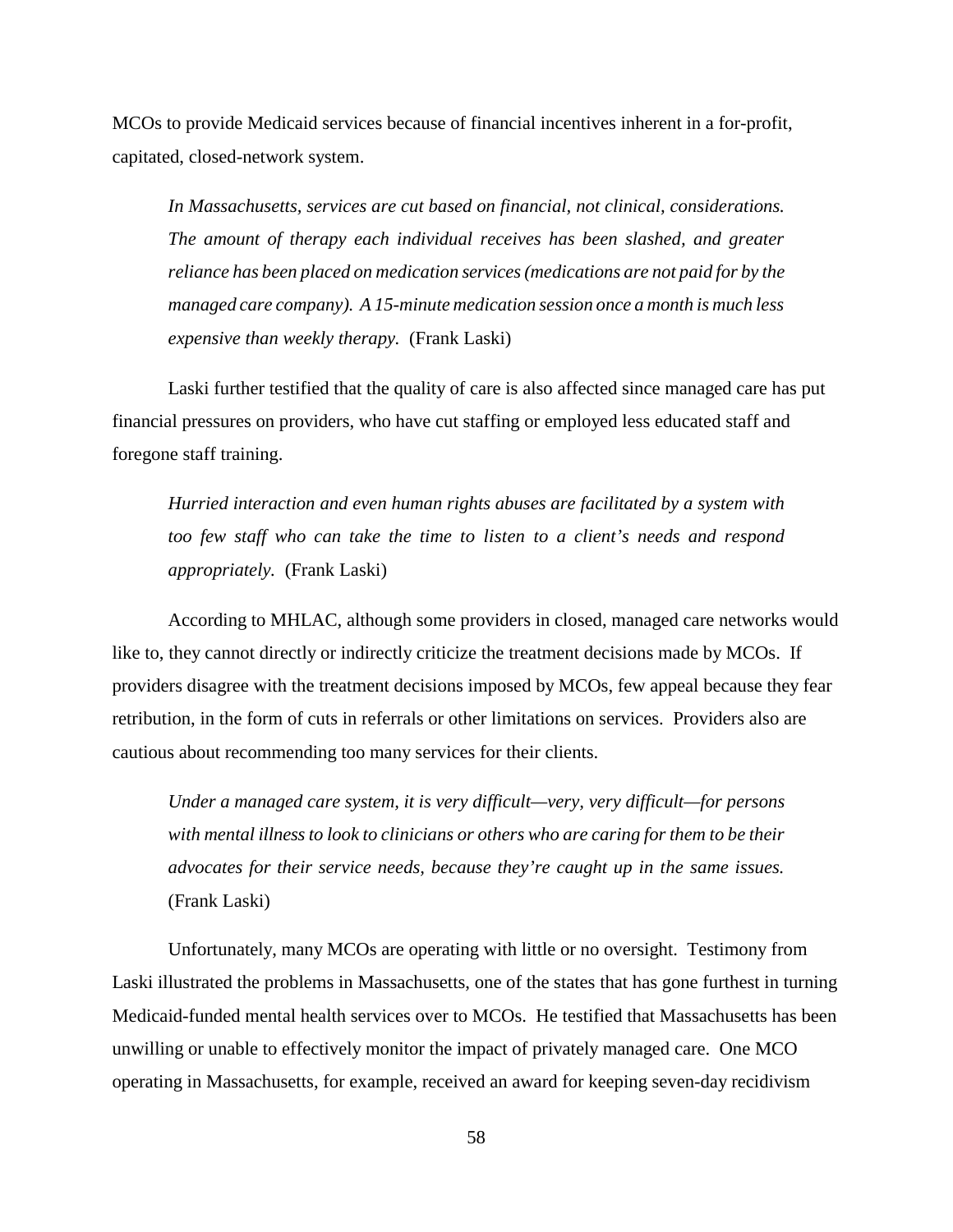rates at or below 5 percent. MHLAC reports further investigation revealed that recidivism rates were not measured by readmissions for the same diagnosis, and doctors admitted changing diagnoses to reflect lower recidivism rates.

*In this age of public scrutiny as to how tax dollars are spent, it is befuddling how little the Commonwealth knows about the performance of its Medicare contractors.* (Frank Laski)

Laski referred to an independent study of the privatization of Massachusetts Medicaid mental health management performed in 1993 in Massachusetts that failed to fully address such basic issues as access to services. The absence of this information precipitated the Massachusetts legislature to require quarterly reports from the state's Division of Medical Assistance (DMA). However, no consumer satisfaction survey has ever been performed. MHLAC also reports that the Commonwealth had to increase bonuses because it reduced the amount of money the company could retain if it cut services.

*The result is that services continue to be cut—no private company would risk loss or forego the opportunity to make two million dollars—and the Commonwealth awards the MCO for performing already promised services.* (Frank Laski)

Glen Liebman, the executive director of New York State National Alliance for the Mentally Ill, testified that he consistently hears from members of his organization that Medicaid managed care plans lack coordination and accountability. His greatest fear is that many of these "special needs" plans "cherry-pick" by only treating healthier people and dropping people with more severe conditions.

Ann Mathes testified that fighting for benefits adds additional stress to the lives of people labeled with psychiatric disabilities. She was surprised when the Medicare carrier for Minnesota changed its policy and informed her psychologist that services exceeding 20 sessions during 1997 would be denied. After much stress and many letters and telephone calls to the local Medicare carrier and HCFA, her therapy sessions were finally covered.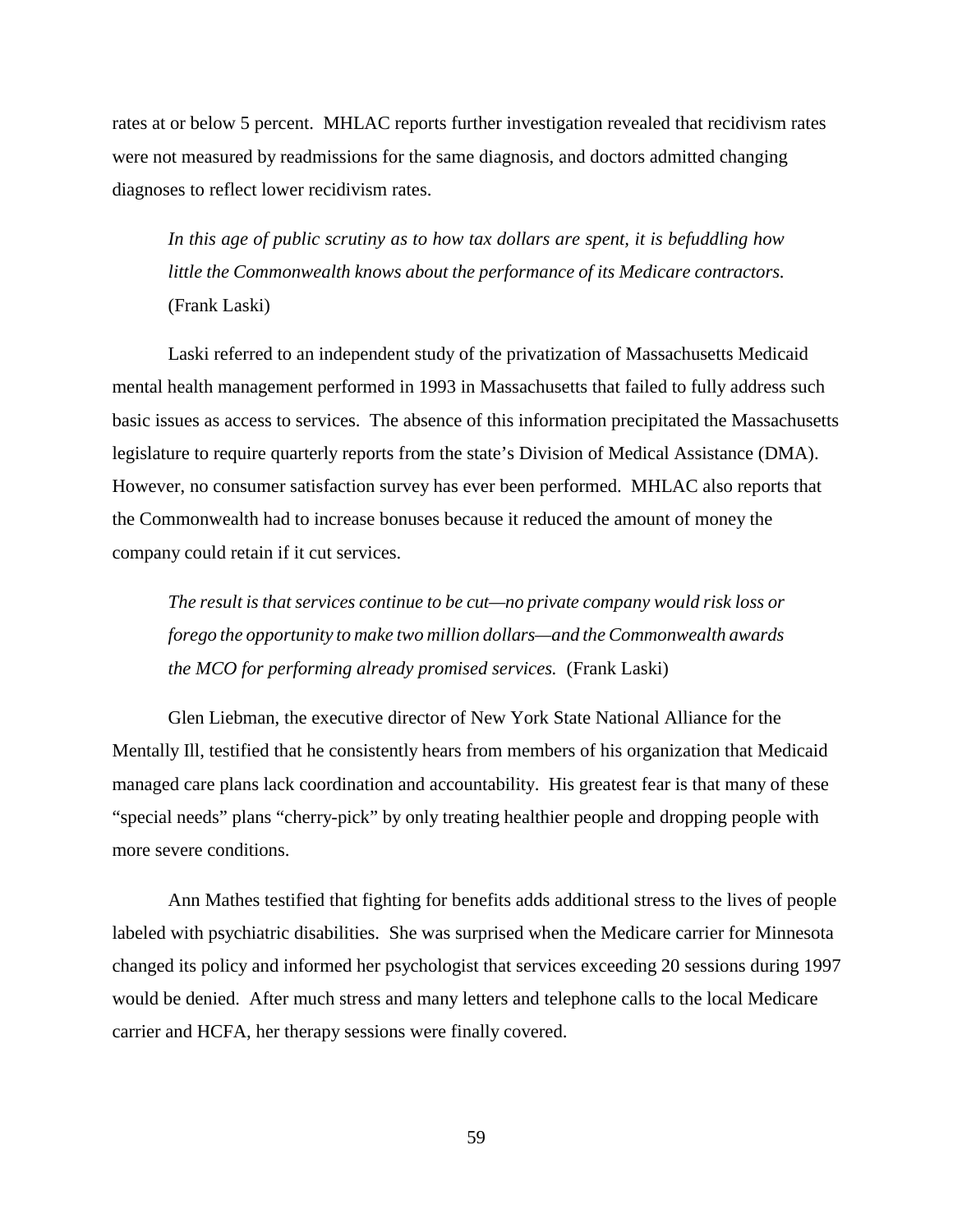Mary Wimberger Auslander, a psychiatric survivor and mental health professional, testified that she was involuntarily committed to institutions for seven or eight months over a period of nine years. These intermittent hospitalizations only lasted as long as her insurance benefits covered them, and were both expensive and ineffective. As a result, she testified that the months in the institutions cost her at least an entire decade of her life.

*I learned primarily that the last place you can go to have a nervous breakdown is a psychiatric ward.* (Mary Wimberger Auslander)

Auslander also testified that because our society has a complete lack of tolerance for difference and staunchly denies the effects of poverty, the mental health system has become the repository for the victims of these attitudes. She also stated that as long as such attitudes prevail and their shortcomings and the consequences are ignored, a coercive, destructive, discriminatory, and lethal system of mental health care will continue. She testified that although more humane treatments are coming to the fore, the use of electroconvulsive therapy (ECT) is increasing because it is one of the treatments some insurance companies will reimburse.

Sharon Frieler, a member of the South Dakota PAIMI advisory council, testified about the effect on her cousin of ECT treatment.

*My own cousin in Nebraska underwent many, many different treatments of ECT over a period of time. And what happens, in many cases, you lose parts of your life, your memories. And today, after years of treatments and being with psychiatrists, she is still depressed. She is still looking for those lost years.* (Sharon Frieler)

Further, ECT continues to be given against the expressed wishes of individuals.

*The Center for Mental Health Services of the Federal Government did a review on the subject of electroshock human rights violations. It acknowledges that there are instances of illegal, forced electroshock against the expressed wishes of the subject. And we feel that's a real litmus test about empowerment. If the Federal Government is for empowerment of people with psychiatric labels, it will ban forced electroshock.* (David Oaks)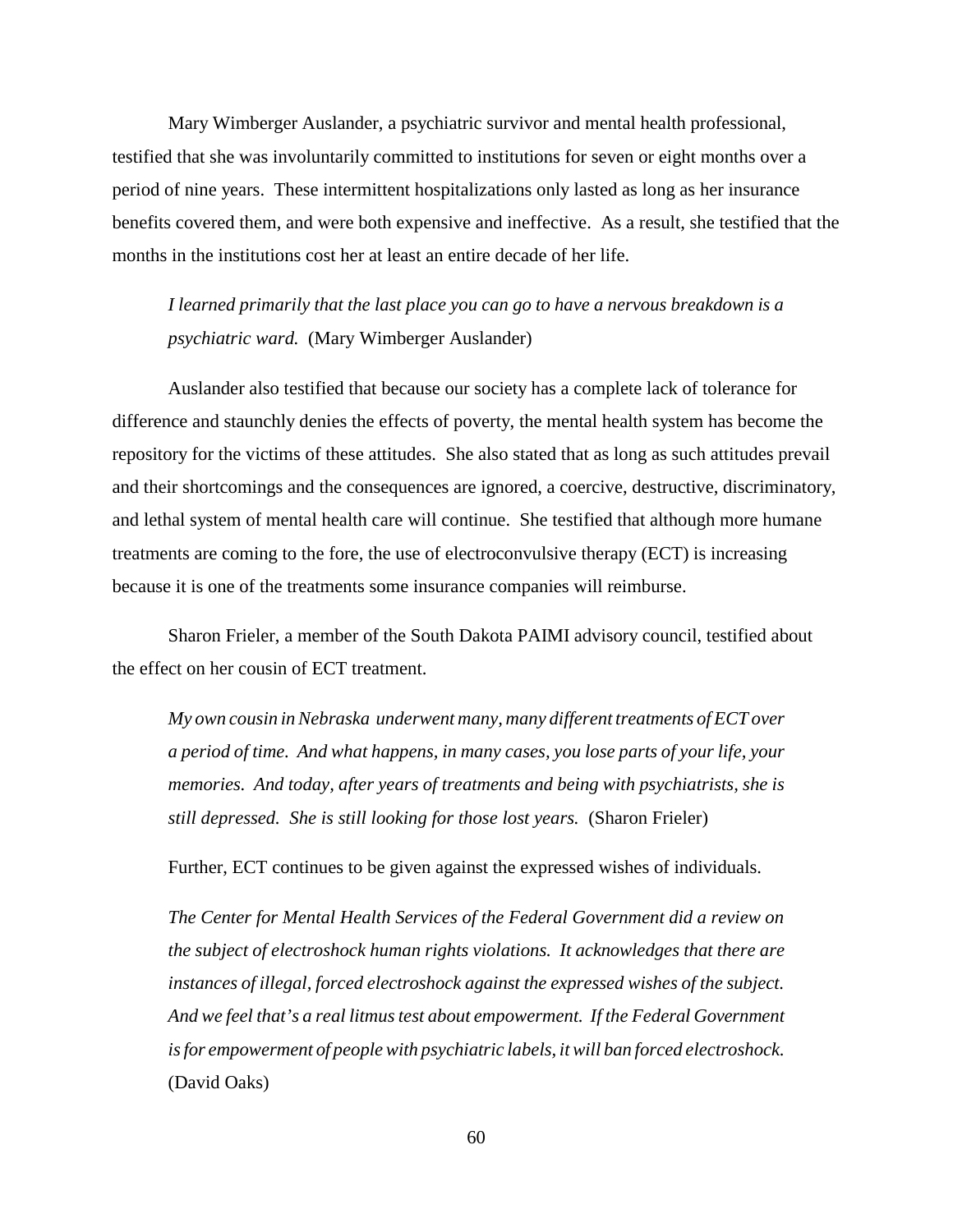One method of increasing self-determination in psychiatric care is the use of advance directives (sometimes known as "living wills"). Through an advance directive, people can specify in advance what kinds of care they want, or don't want, at some future time in which they may be deemed incompetent to make treatment decisions. While originally envisioned as applying primarily to end-of-life care, advance directives also have applicability to people labeled with psychiatric disabilities, who are usually legally competent but who may experience periods when they are considered not to be. Xenia Williams, a mental health advocate from Vermont, testified concerning the use of advance directives for psychiatric care and the problems that she had experienced in attempting to implement the provisions of an advance directive in which she was named the substitute decision maker.

*Since 1995, I have been an agent under a durable power of attorney for health care in the state of Vermont for [my friend]. She has not had her durable power of attorney honored by Vermont State Hospital or the Brattleborough Retreat, both of which receive federal monies. This is contrary to the Vermont statute for durable powers of attorney for health care and the federal Patients' Self-Determination Act, and it's discriminatory under ADA. People labeled with psychiatric disabilities should have their advance directives respected, the same as people who have lost capacity to make their own health care decisions because they were in a car crash and are in a coma. If you execute an advance directive, you should have the same rights to have it honored if your loss of capacity to make your own decisions is due to psychiatric situations as well as for other reasons of losing capacity. I'm a coplaintiff with my friend in a lawsuit against Vermont State Hospital, to try to get enforcement of her advance directive. She has been discriminated against in being barred from having visitors at times. I have not been consulted about her care. They won't consult me; they just throw her back in the hospital, and then they feed her all kinds of drugs that are not good for her. They won't respect her wishes about which drugs she wants to take, and when, and other things that greatly affect her care. So, she's not getting her rights respected there.* (Xenia Williams)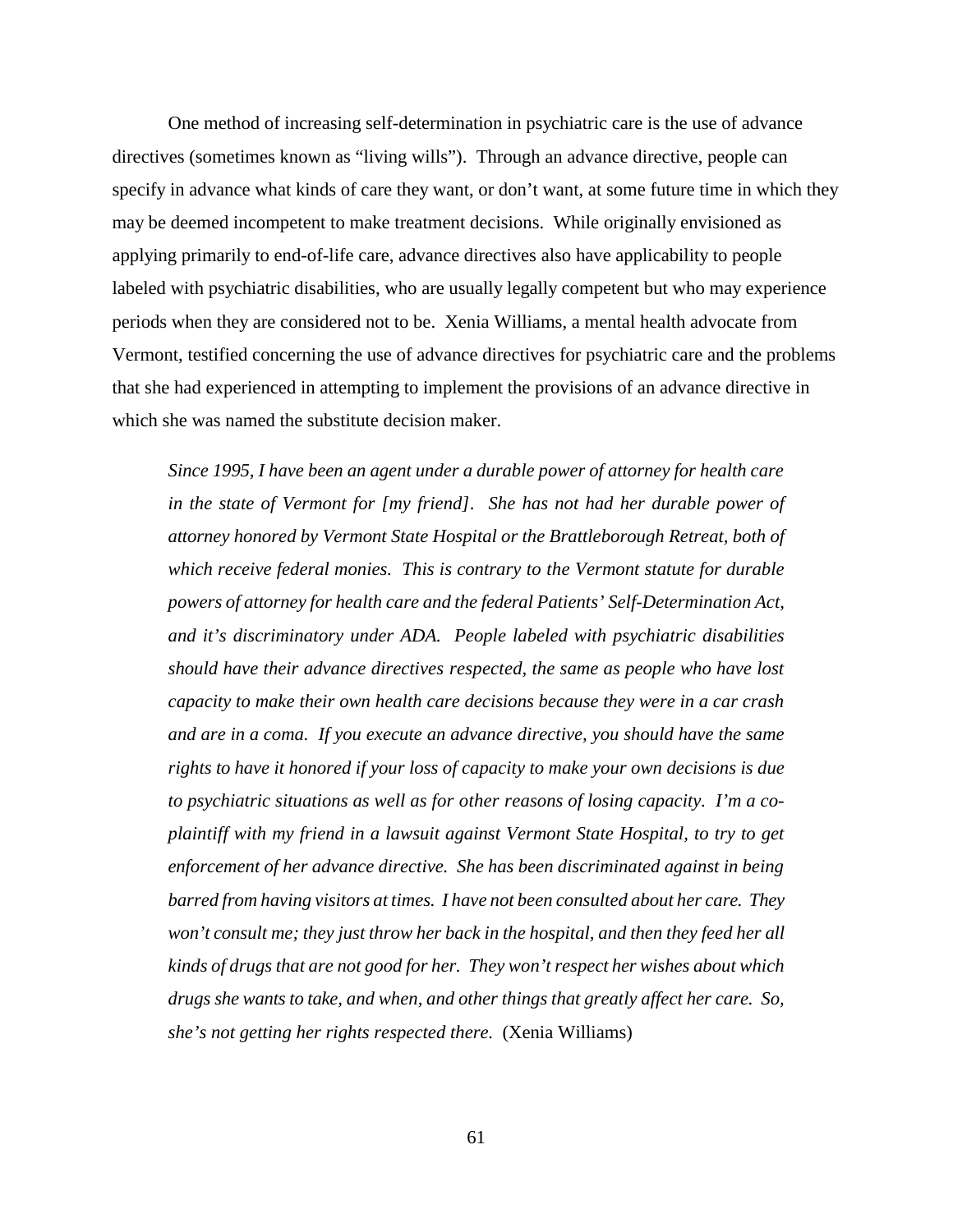Advance directives cannot necessarily prevent the administration of treatments people may choose not to have. A person may write an advance directive explicitly rejecting any form of psychiatric treatment, yet in every state such an individual can still be involuntarily committed.

People labeled with psychiatric disabilities often have other health problems that, when ignored, can lead to permanent disability and even death.William Brooks, the supervising attorney of the Mental Disability Law Clinic at Toro Law Center on Long Island, testified about an elderly woman who was left unattended in the bathroom of a state institution. When she fell off the toilet, the attendants did not believe that she was in pain, hoisted her up, and put her back into bed. After crying in pain all night, she was finally moved to a general medical hospital where an X ray revealed a broken hip. Since then, she has lost her ability to walk.

Anna Clege, a licensed practical nurse with 18 years of surgical experience and a native of Haiti, did not survive her stay in an institution. For Clege, language posed one barrier to her treatment. But a more dangerous barrier resulted in her death: Medical personnel ignored her physical symptoms. According to testimony from her sister, no one could communicate with Clege because no one on staff spoke her native language. On the morning following her admission, after staff heard a loud crash coming from her room, they found Clege on the floor. Although she was nonresponsive, lacked a radial pulse, and her blood pressure was inaudible, staff took no emergency measures. In fact, it was not until almost one hour after she collapsed that an EKG was administered and revealed that Clege had suffered a heart attack. Then, one hour and 10 minutes after she had collapsed, Clege was finally moved to medical emergency services, where she died 27 minutes later.

*In her community, in addition to giving professional services, she always showed great generosity and hospitality to the ones in need. Our beloved sister was always there for all of us in our family. Her death created a tremendous hole in our family that leaves us with a lot of anger and frustration.* (Marie Clege)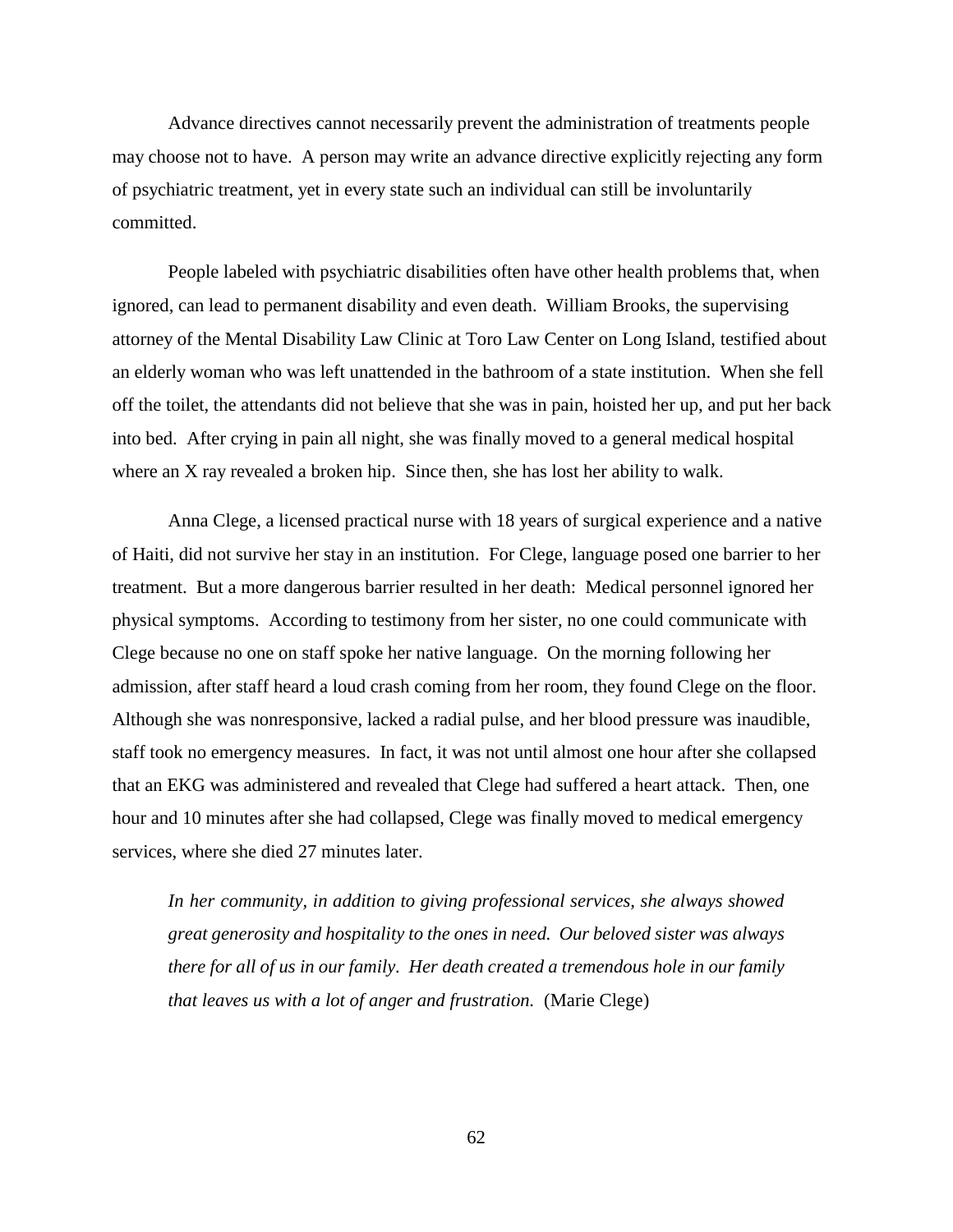#### **Public Policy Recommendations**

**Congress should enact legislation that provides health insurance parity for voluntary mental health services for people labeled with psychiatric disabilities to the same extent that voluntary physical health treatment is provided. Involuntary treatment should not be covered in insurance parity legislation, since insurance coverage for physical health conditions does not mandate involuntary treatment. Legislation also should incorporate the following provisions:**

**Prohibit limits on the number of covered hospital days and outpatient visits.**

**Eliminate copayments, coinsurance, and deductibles that are inconsistent with physical health portions of all policies.**

**Eliminate provisions in Employee Retirement Income Security Act of 1974 that protect managed care organizations from liability.**

**Amend the Mental Health Parity Act of 1996 to eliminate coverage for involuntary care and to eliminate the sunset provision.**

**Eliminate the 50-employee threshold in the Mental Health Parity Act of 1996.**

**Establish time limits for processing appeals of denied claims.**

**Prohibit all forms of capitation and risk-sharing that induce managed care organizations and providers to cut services.**

**Prohibit discrimination in supplemental health insurance policies.**

**Institute closer oversight and monitoring of MCOs, Medicare, and Medicaid.**

**Congress should pursue legislative initiatives and regulatory changes that provide closer monitoring of MCOs. These initiatives should include uniform methods for maintaining expenditure data so that managed care company performance can be compared over time**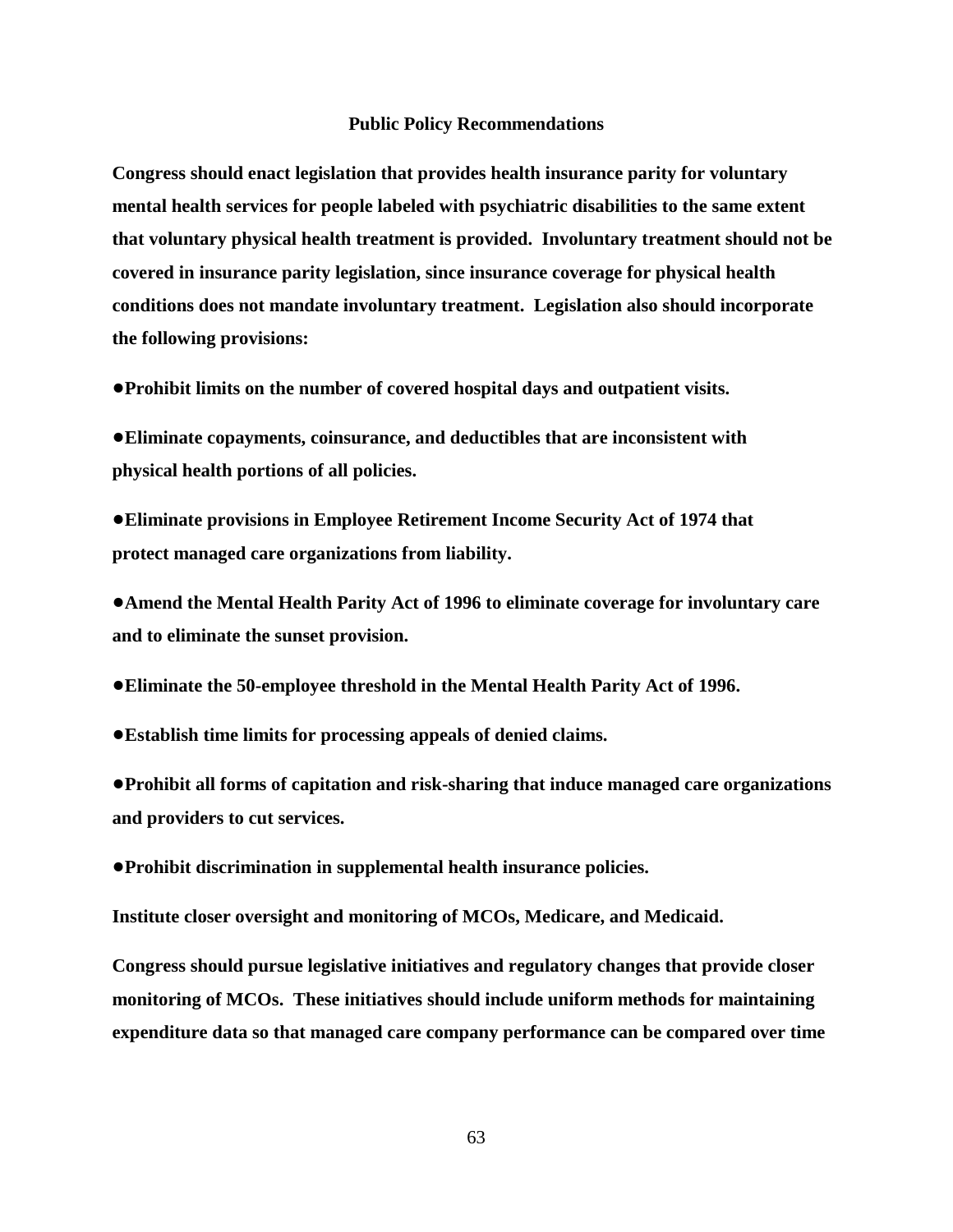**and between companies. Expenditures and other critical data should be made available to the public.**

**Congress should initiate independent evaluations of privately managed care that analyze the number of persons using each service and the amount of services each person receives—as well as analysis of administrative versus service expenditures, expenditure trends, and consumer satisfaction.**

**Congress should fund research to monitor the impact of MCOs in Medicare and Medicaid mental health plans and the relationship between public and private mental health systems under diverse types of funding.**

**HCFA should exercise greater oversight and stricter enforcement of existing regulations to ensure coordination and accountability by its Medicare and Medicaid providers, as well as equity in the Medicaid program by eliminating discriminatory "special needs" plans that penalize people with severe disabilities and chronic conditions.**

**Proactive protection of patients' rights.**

**Congress should conduct public hearings on the experiences of people labeled with psychiatric disabilities with existing treatments.**

**Congress should enact a comprehensive patients' bill of rights that protects patients in all areas of health care but especially addresses the specific issues of people labeled with psychiatric disabilities.**

**Congress should mandate that, prior to receiving treatment, patients' advance directives are adhered to and informed consent forms clearly state due process rights in understandable terms.**

**Congress also should mandate that people labeled with psychiatric disabilities receive complete and current information concerning their diagnosis, treatment, and prognosis in terms that they can understand, and that these documents are signed without coercion**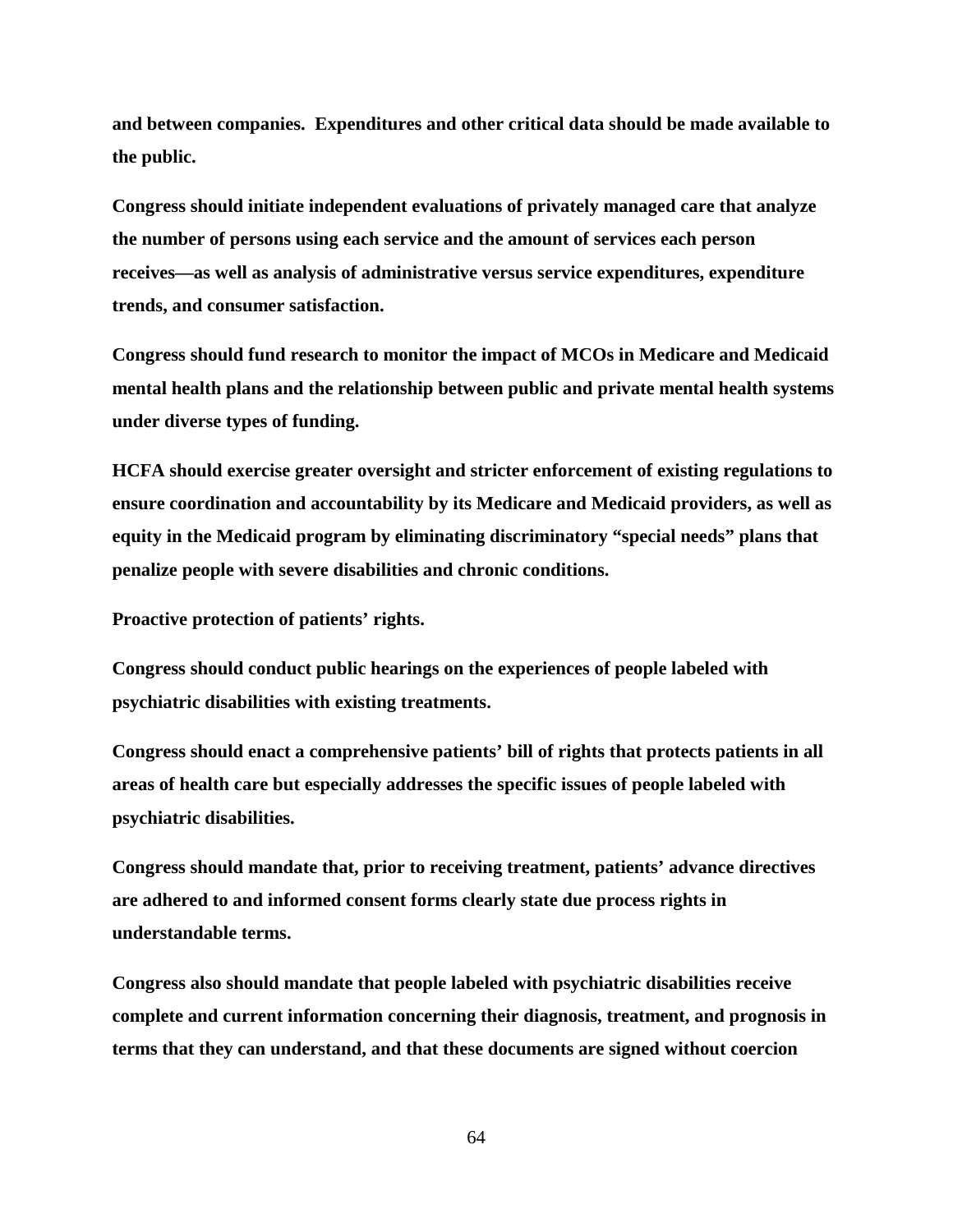**prior to receiving any treatment for a psychiatric condition at any facility that receives federal funds.** 

**Congress also should establish a mandatory reporting system for this process and impose stiff penalties on facilities that fail to comply with these provisions.** 

**Congress should further mandate that services be provided in a culturally competent manner that respects the ethnic and racial backgrounds of people labeled with psychiatric disabilities.**

Considering the number of people labeled with psychiatric disabilities, current research funding for psychiatric conditions is inadequate. Significantly more federal research dollars are spent on health conditions that affect fewer people, due in part to powerful lobbying groups that exert significant influence over how federal research money is allocated.

**Congress should allocate funding for research into safe alternative treatments for people labeled with psychiatric disabilities and ensure that people labeled with psychiatric disabilities are included in any review boards or policymaking decisions that result from research.** 

**Congress also should fund a nationwide study on the status of mental health in the United States.**

With the relaxing of FDA approval for new drugs, many drugs have received approval and have later been recalled by the FDA because of adverse reactions. In addition, much of today's drug testing is performed on adult male research subjects; therefore, it is difficult to determine the effects of such drugs on women and children. Drug testing standards should be revised to ensure that new drugs on the market are safe for use by women and children, minorities, and others.

**DOJ should enforce existing provisions of ADA to remove barriers that prevent people labeled with psychiatric disabilities from communicating with their physicians, therapists, and service providers.**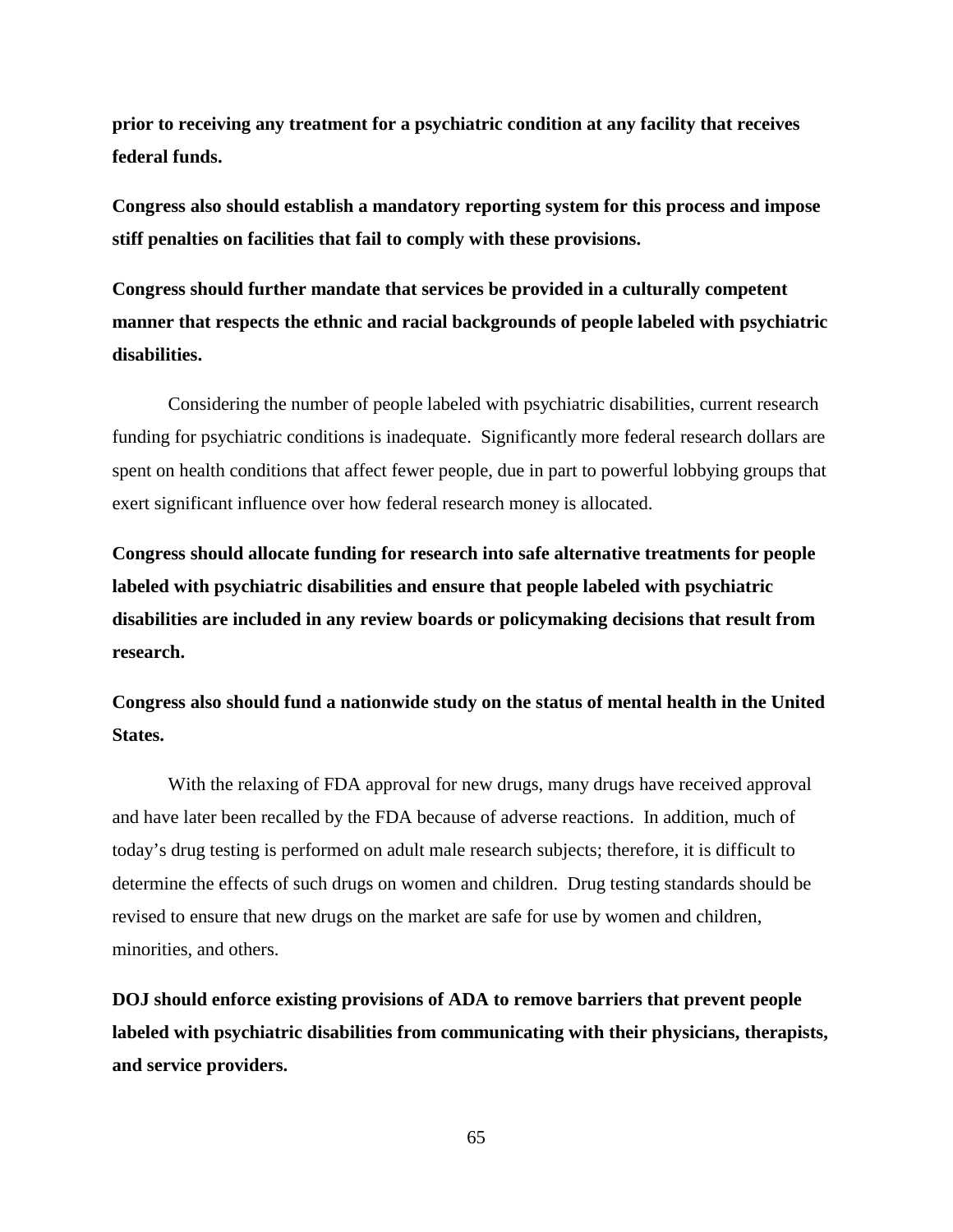**Congress should amend Medicaid and Medicare laws to ensure that health care professionals can communicate in a language that their clients understand.**

**Emergency medical training should be required for all staff who have direct contact with people labeled with psychiatric disabilities in institutions, residential treatment centers, and group homes that receive federal funds.** 

**Medical and psychiatric personnel should receive training in addressing both physical and psychiatric conditions in people with disabilities.**

The lack of culturally competent mental health services was also addressed by Sharon Frieler, a member of the South Dakota PAIMI advisory council.

*The reality is not having readily available, culturally sensitive mental health services for the Native American, the largest minority group in our state. The reality is stigma that is exceptionally difficult to deal with, in an environment where the least bit of attention drawn to yourself, or forced up, let alone being associated with particular programs, will single you out, and say, "You are crazy." So, please don't lose the sense of these shared experiences you've heard here today. Deliberate on them. Think before you make your recommendations.* (Sharon Frieler)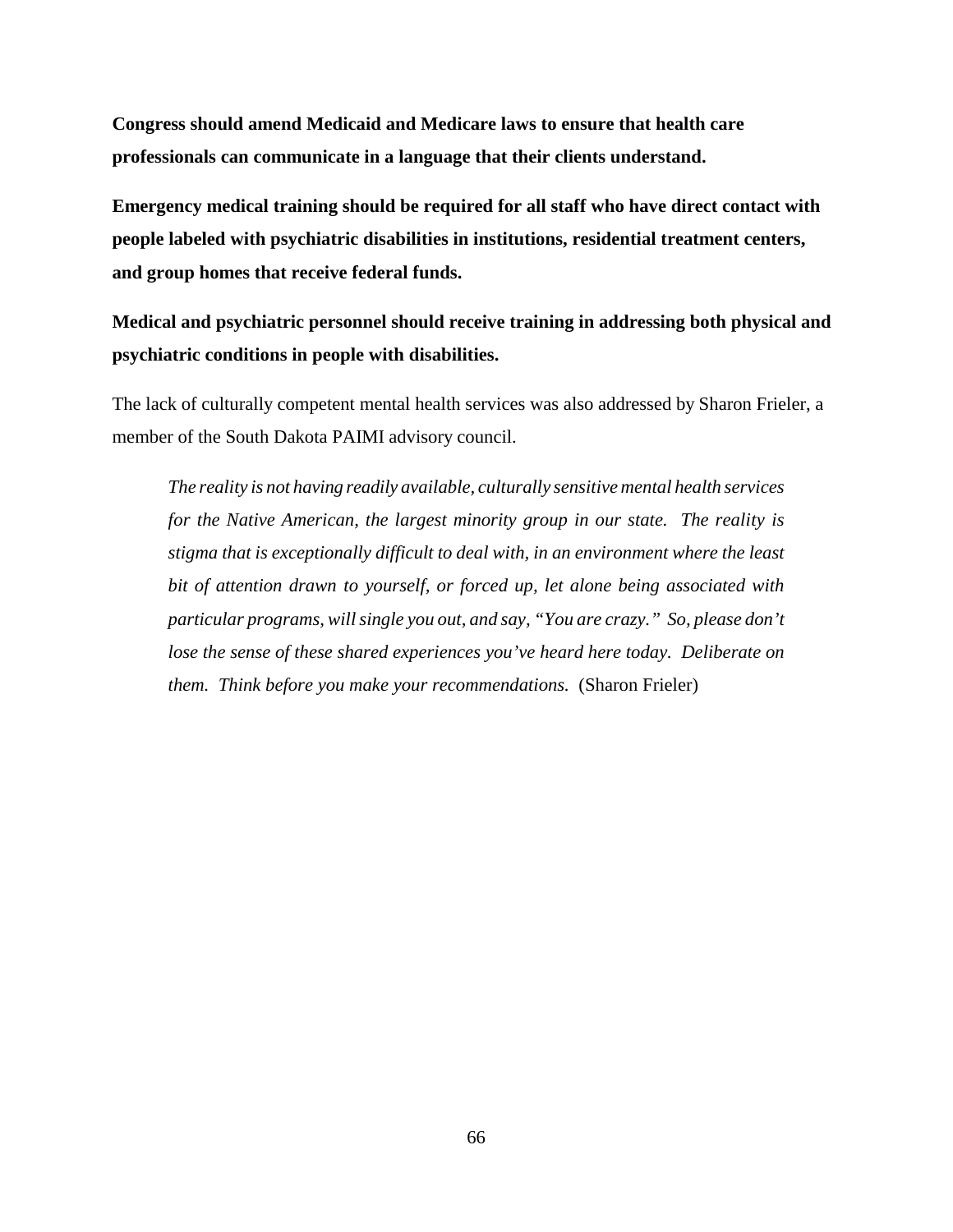# **Chapter 4 Criminal Justice**

Neither law enforcement agencies nor the judicial and correctional systems have programs and policies in place to address the particular needs of people labeled with psychiatric disabilities while at the same time ensuring that they receive equal justice under law. When they are the victims of crime, testimony revealed that people labeled with psychiatric disabilities cannot rely on law enforcement agencies to protect *them*. The judicial system also fails them. Studies have found that rates of incarceration for people labeled with psychiatric disabilities are almost double the comparable rates in the general population. While it is often assumed that people labeled with psychiatric disabilities are in prison because they are particularly violent and dangerous, in fact, large numbers of prisoners with psychiatric disabilities are in prison for crimes that would not normally result in incarceration for nondisabled people. Inmates with psychiatric disabilities serve longer sentences than other prisoners and are less likely to receive voluntary treatment for their disabilities. Treatment in penal settings almost always consists of drugs, most often without any meaningful informed consent. In fact, imprisonment may actually exacerbate the symptoms of people labeled with psychiatric disabilities.

*Law enforcement personnel often presume us to be without credibility in our complaints but assume us dangerous when complained against. Either way, our lives are held at very little worth.* (Laura Ziegler)

The Police Executive Research Forum (PERF), a national organization composed of chief executives from municipal, county, and state law enforcement agencies, offers a training curriculum and model policy that addresses police response to people labeled with psychiatric disabilities. PERF's trainer's guide, *Police Response to People with Mental Illness*, also covers the ADA and community policing approaches, including the voluntary and involuntary commitment process, arresting, and interviewing people with mental illness. However, as is typical of such training procedures, these materials were developed without input from people labeled with psychiatric disabilities. The training guide notes, "It is not the role of the police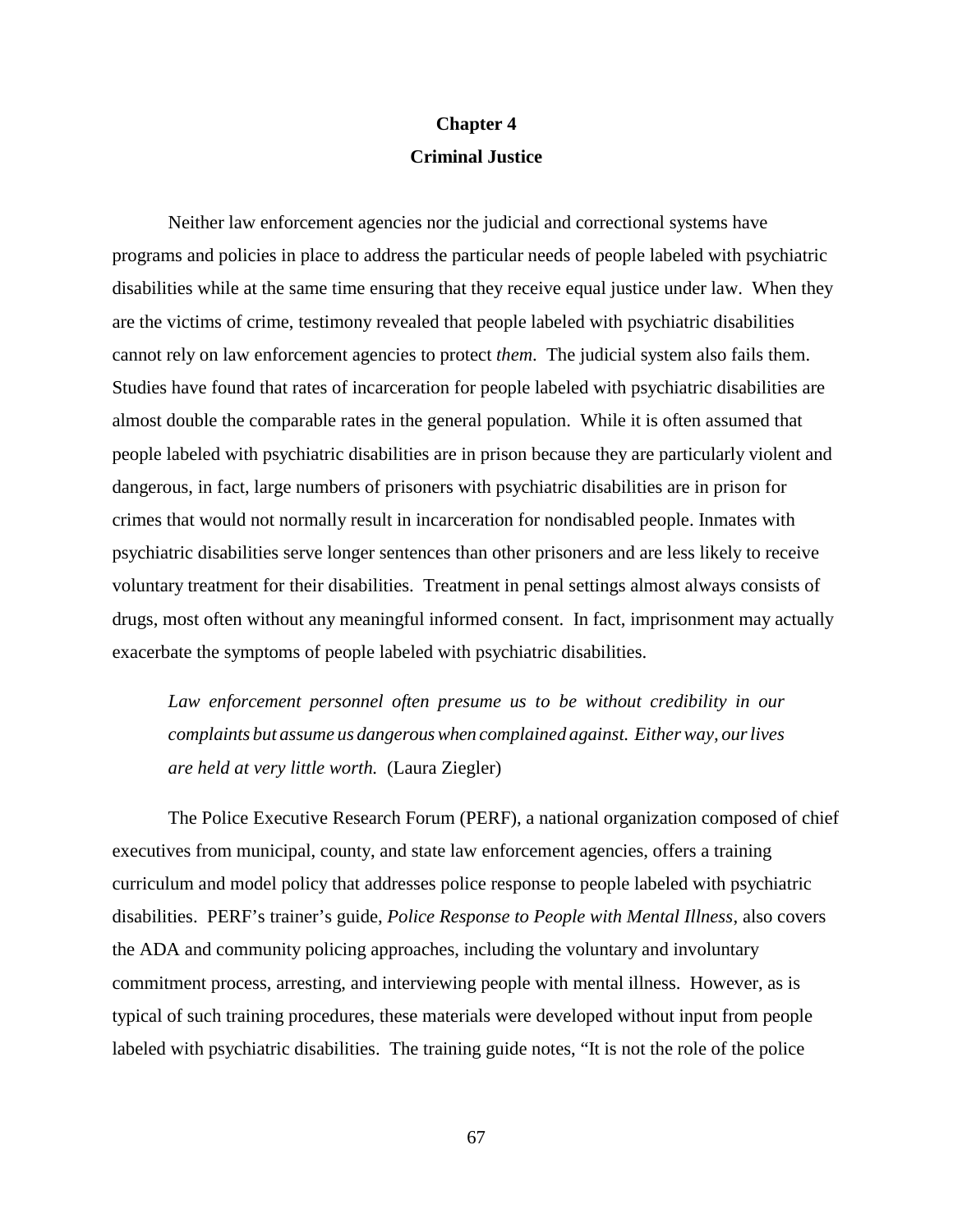officer to make the determination that a person should be committed." Testimony revealed, however, that police do not always adhere to this policy.

*One woman described being locked out by her landlord. When she called the police, he told them, "It's just some nut who didn't pay her rent." And they took her to a psychiatric ward.* (Laura Ziegler)

When a person with a psychiatric disability is a victim of crime or has witnessed a crime, police should provide the same services they provide to all victims and witnesses. Unfortunately, this is not the case, according to Ziegler, a person with a psychiatric disability who has worked as a legal advocate in several states. She testified that the management of a building where she lived routinely broke into and entered apartments of tenants, many of whom had psychiatric histories. When she complained at the local precinct, she testified that the police clearly did not consider this an issue, since the perpetrator was a mental health agency and the victims were people labeled with psychiatric disabilities, who were not to be believed. When she consulted a legal agency, she was told it was a "gray area." She says the law is clear, but invoking the disability of the victims somehow made it gray. As a result, she says, people labeled with psychiatric disabilities who lived on this New York City block, which served as a crack and heroin supermarket and where occasional gunfire could be heard at night, could not expect the ordinary level of control and safety that comes with a locked door.

The PERF training model confirms that police are frequently unclear about the rights of people labeled with psychiatric disabilities:

*Frequently, officers believe that only two dispositions are available: arrest or involuntary emergency evaluation. Although these are two formal dispositions, a number of informal dispositions also exist.* (Police Response to People with Mental Illness)

Ziegler recalled another incident in which one of her clients, who lived in an apartment run by a mental health agency, was attacked by a man who had threatened to kill her (the client) with a knife. He was not charged with any crime, an example of how people labeled with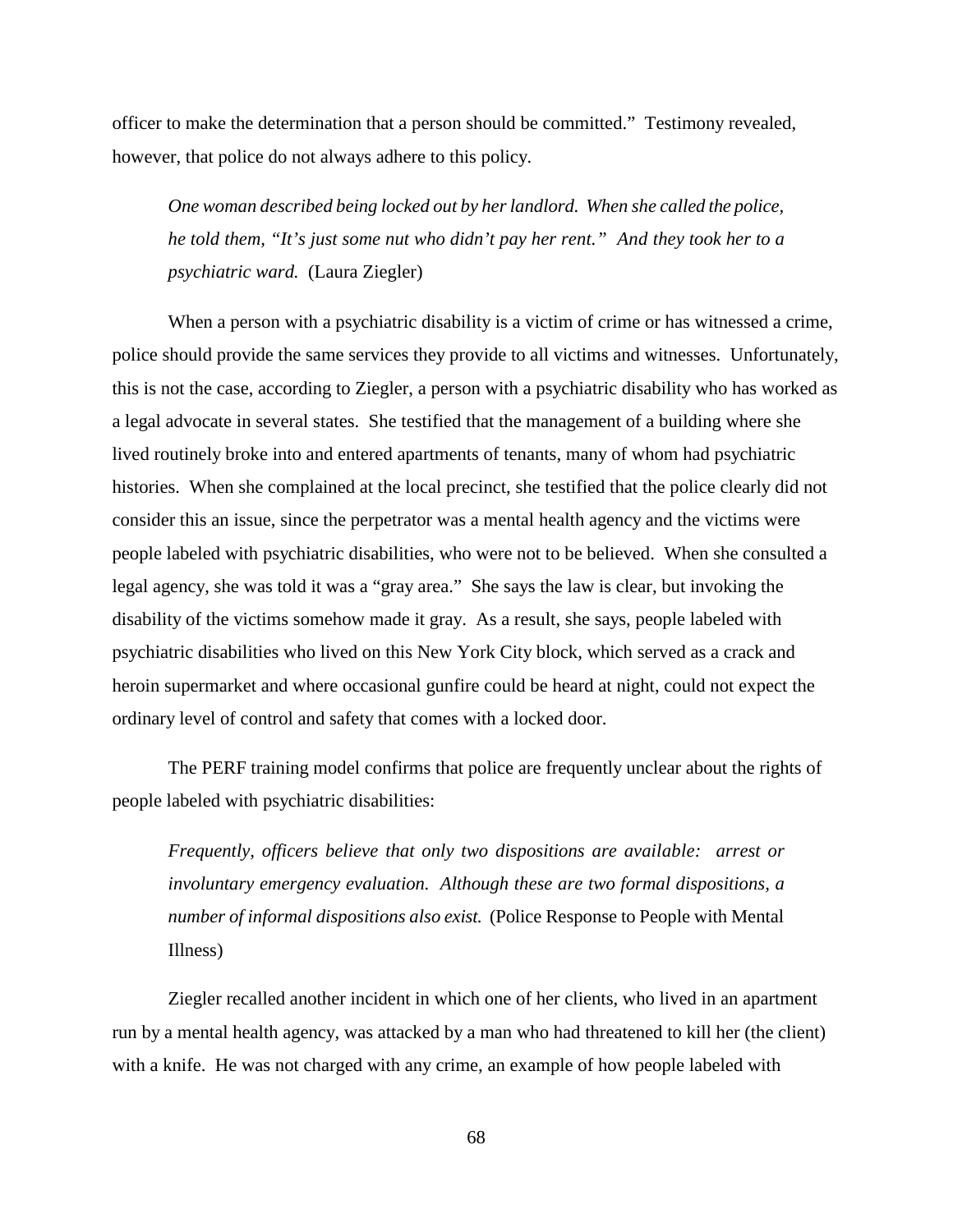psychiatric disabilities are frequently victimized both by criminals and by the criminal justice system that is supposed to protect them. When this same client, however, objected to the policy of the building's management of entering her apartment without her permission and stated that someone would get "knocked on their ass" the next time it happened, a staff person arranged for her to be psychiatrically committed because she was "violent."

 Ziegler also testified about a family who called the police because they thought their son was having a psychiatric crisis.

*When the police came, he was hit with a Tazer gun by an officer. What was he doing that invoked this response? He was crying.* (Laura Ziegler)

Betsy Pansa testified that when she called police to report her keys stolen, the policeman refused to take a report and made fun of her. When she asked him to leave her home, she was handcuffed and transported in the police car for a psychiatric evaluation.

Luz Marquez, associate director for outreach at the New York State Coalition Against Sexual Assault, testified that victims with disabilities are subject to unfair reporting requirements.

*There is a New York state law that requires people who have cognitive disabilities to have a third person witness the actual assault.* (Luz Marquez)

Ziegler graphically depicted the vulnerability of people labeled with psychiatric disabilities in institutions.

*When I was an advocate with the Long Island Protection and Advocacy Office, a client institutionalized at a state psychiatric center quoted a staff person as telling her, "You can't dial 911 in here." What would have happened if she had? The county police told me a staff person's verification would be required if a complaint came from a psychiatric ward. They did not explain how this would work if the alleged perpetrator was a staff person. On another occasion, at a conference on sexual assault and retraumatization, I questioned a panelist from the Queens D.A.'s*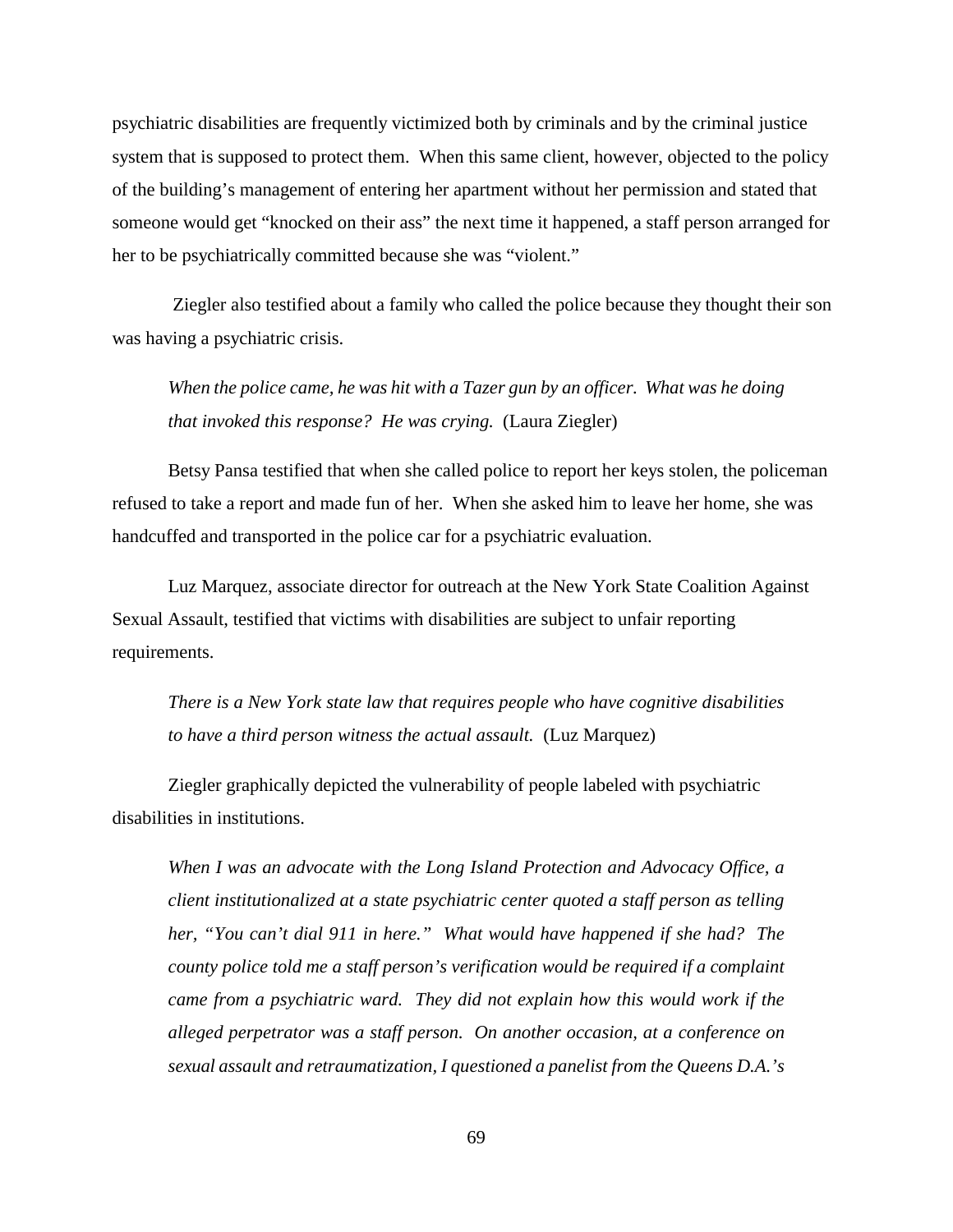*office as to how they responded to complaints of a sexual assault emanating from DD or psychiatric centers. She replied that she couldn't answer my question because they didn't have a psychiatrist on the panel. This kind of discriminatory law enforcement effectively denies basic security to people who are extremely vulnerable to crimes of violence, including violence that is called "treatment."* (Laura Ziegler)

Roy Neville, the president of the Alliance for the Mentally Ill of Schenectady, testified that jails and prison, rather than hospitals, are the new institutions for caring for mentally ill persons.

*Bail is available to mentally ill defendants less often than other defendants. More mentally ill defendants spend longer in jail detention than other prisoners. Mentally ill prisoners spend a larger portion of their sentence in prison than other prisoners, on average. They are more often denied parole than the others.* (Roy Neville)

The Center for Mental Health Services (CMHS) reports "the sheer magnitude of people with serious psychiatric disorders in jails is staggering." In July 1998, the Department of Justice's Bureau of Justice Statistics (BJS) reported that an estimated 284,800 mentally ill offenders were held in the nation's state and federal prisons and local jails in mid-1998. Another 547,800 mentally ill people were on probation in the community.

CMHS reports that on an average day, 9 percent of men and 18.5 percent of women entering local jails have a history of serious mental illness—rates two to three times higher than the general population. An estimated 700,000 new admissions annually to jails are individuals with acute and severe mental illness, compared with 731,510 people who are admitted annually to inpatient psychiatric facilities.

*The local jail persistently remains one of the community settings where people labeled with psychiatric disabilities reside, however briefly, during the course of their long illness. Most often, these are people whose only crimes are minor offenses—public nuisances associated with homelessness (in Los Angeles, over 70*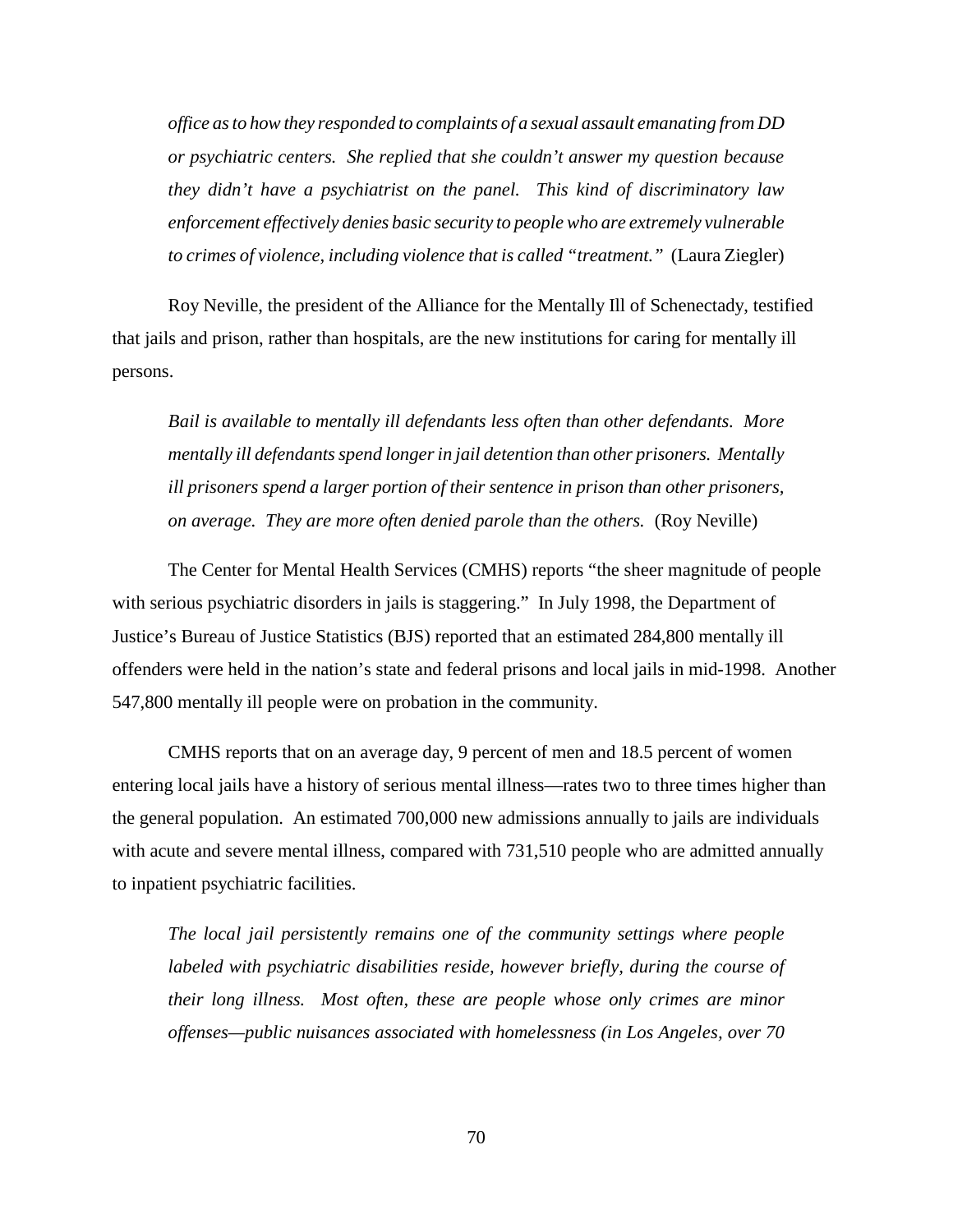*percent of people with mental illness have been arrested), or confusion, often mistaken for public drunkenness.* (Mental Health, United States, 1998, CMHS)

CMHS estimates the prevalence of serious mental illness (SMI) to be as high as 57 percent among the 1.1 million adult residents of correctional institutions. In some communities, arrests may constitute "mercy bookings" to remove people from the streets because the mental health services they need are inaccessible or unavailable because of scarce resources. Whether the people so arrested consider it an act of mercy is questionable.

BJS's *Mental Health and Treatment of Inmates and Probationers* reports that, on average, inmates with psychiatric disabilities were expected to serve 103 months in state prisons before their release—15 months longer than other inmates.

The trauma of incarceration, regardless of the length of time, may exacerbate their symptoms and put people labeled with psychiatric disabilities at risk for suicide. Between 75 and 95 percent of people who commit suicide in jails or in prisons have a mental disability, according to information provided in *Mental Health, United States, 1998*.

*In criminal courts, mentally ill persons don't receive fair treatment in this era of "let's get tough on crime." They receive an uneven defense in court from public defenders who may not understand mental illness...and are too overworked to deal with each case sufficiently. Plea bargains and trials result in jail and prison terms more severe on the average than for other defendants.* (Roy Neville)

In correctional facilities, services differ from locality to locality. In 1997, for example, the Cook County, Illinois, jail provided services to only 37 percent of men and 23.5 percent of women who needed them. Such services usually consist of administration of psychiatric drugs rather than counseling or therapy.

Cliff Zucker, the executive director of Disability Advocates, Inc., an Albany, New York, P&A organization, cited the example of a prisoner who went for days without treatment because his medical records did not accompany him when he was transferred from one correctional facility to another. It took the intervention of the P&A before the inmate received his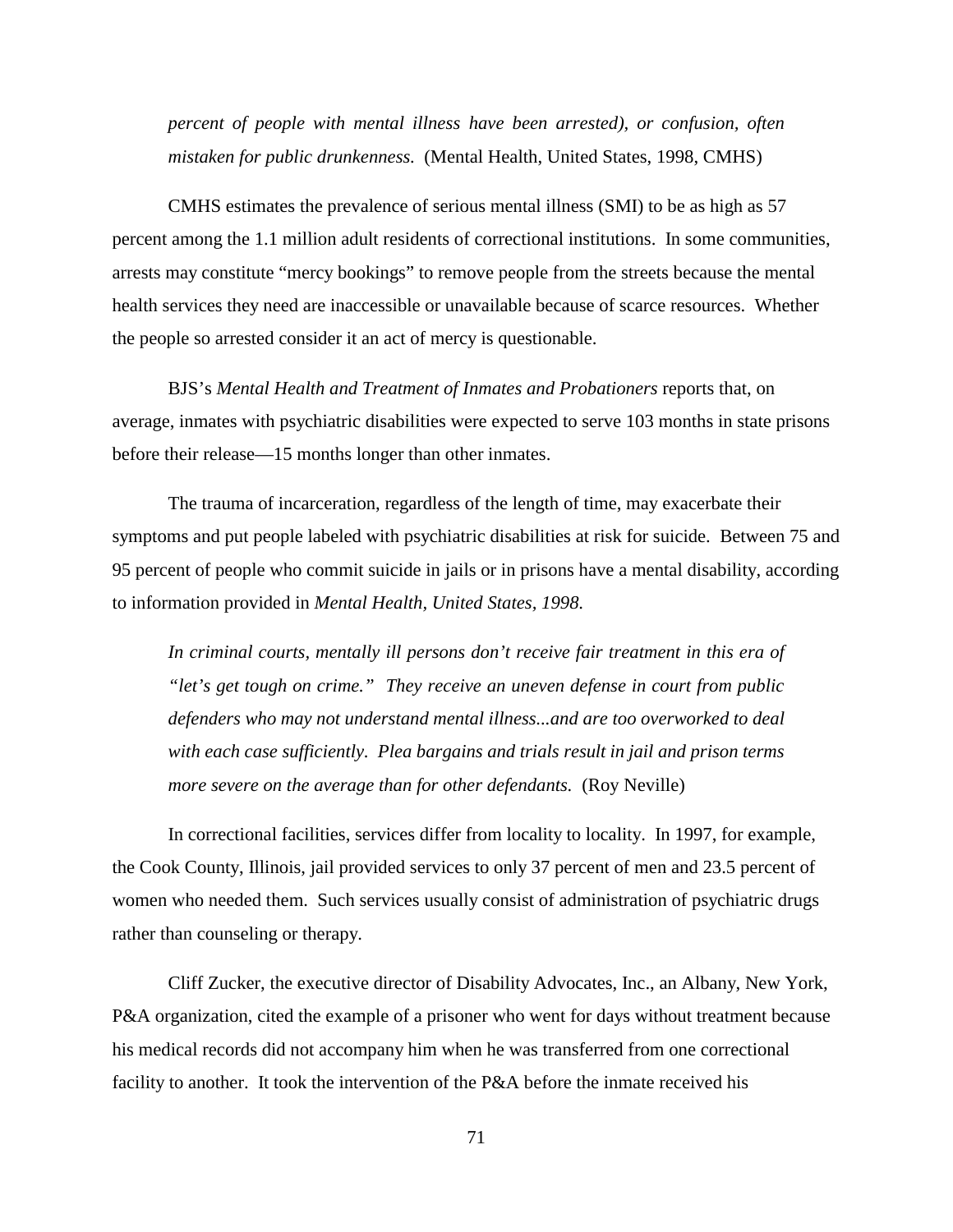medication. In the past, prisoners with mental illness received help from prisoners' legal services, but federal funding was eliminated for this program.

The problems in the criminal justice system need to be addressed systematically in ways that include the views of people labeled with psychiatric disabilities and their advocates. Excluding these viewpoints will perpetuate many of the mistakes of the past.

## **Public Policy Recommendations**

**Institute mandatory training for all personnel who work in law enforcement; the judicial, penal, parole, and probation systems; and victim assistance programs on the requirements of ADA and other laws that protect the civil and human rights of people labeled with psychiatric disabilities**.

**Mandatory training should be required for all law enforcement, criminal justice, and correctional personnel, including prison guards and probation officers, as well as people working in victim assistance programs. Training should be coordinated with PERF, DOJ's Office of Victims of Crime, and the National GAINS Center.** 

The latter, established in September 1995, provides technical assistance to states, localities, and criminal justice and provider organizations that are in the process of developing or implementing services to people with co-occurring psychiatric disabilities and substance abuse disorders at all stages of the justice system—law enforcement, jails, prisons, probation, and parole.

**DOJ should ensure that these organizations remove all physical and attitudinal barriers and that the programs are accessible to people labeled with psychiatric disabilities.**

**People labeled with psychiatric disabilities should be included in all policy and program development, decision making, and service delivery from the time of the crime through case disposition and beyond.**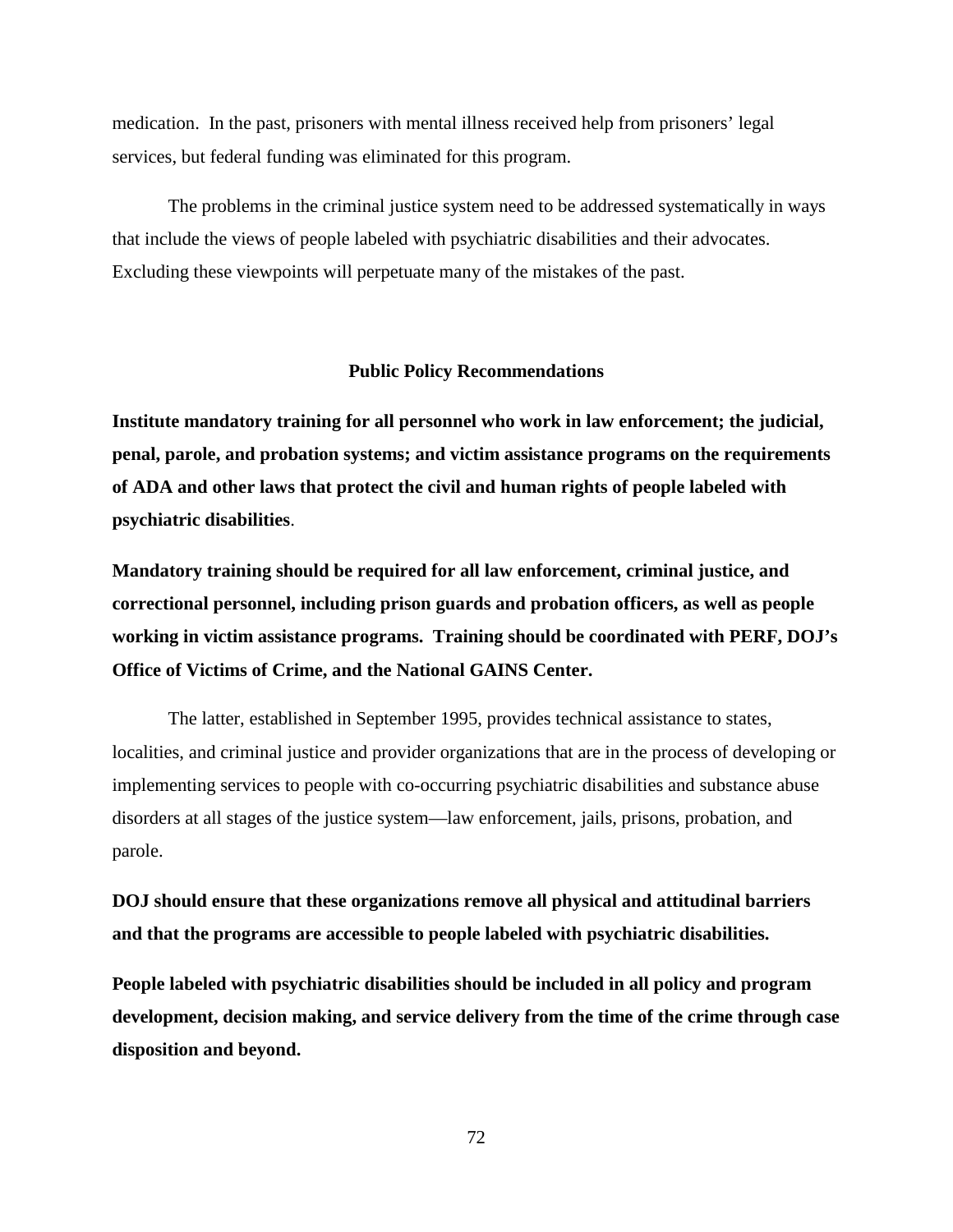**In addition, people labeled with psychiatric disabilities should be recruited and trained to become volunteers and paid staff members in criminal justice programs, especially in system-based or private victim assistance programs.**

**Increase involvement in protecting the rights of people labeled with psychiatric disabilities who are defendants in courts and inmates of state and local corrections systems.**

**People labeled with psychiatric disabilities should be an integral part of all policymaking that addresses prevention of crimes by people labeled with psychiatric disabilities and how to best meet the needs of offenders.**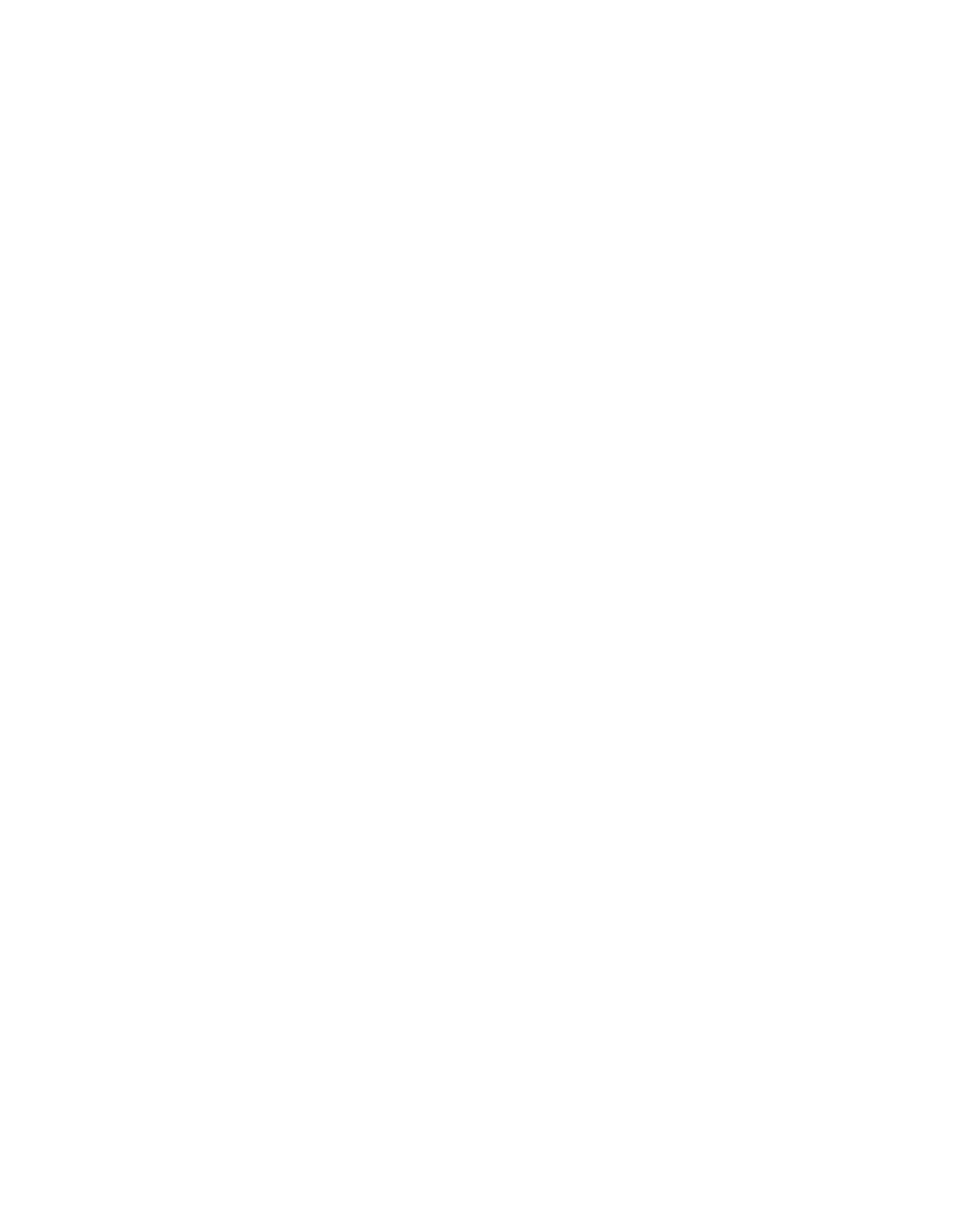#### **Chapter 5**

### **I Had to Give My Child Away Because She Has a Disability**

While only a few witnesses addressed the question of children with psychiatric disabilities, it is clear from testimony that many of the same problems affecting the adult mental health system carry over into the children's system as well. Witnesses testified to a lack of parental involvement in treatment decisions; the requirement that, in many cases, parents relinquish custody to the state in order to obtain services; poor interface between the educational and mental health systems; problems with obtaining and retaining SSI benefits; and a host of other difficulties.

The National Institute of Mental Health (NIMH) reports that 1 in 10 children and adolescents have an emotional disturbance severe enough to cause some level of impairment. In 1996, suicide was the third leading cause of death among 15- to 24-year-olds, and the fourth leading cause of death in 10- to 14-year-olds. (It should be noted that "severe emotional disturbance" is the term used by the Federal Government for those under 18; people over 18 are designated as "mentally ill.")

The number of children receiving services in private residential treatment facilities more than doubled between 1969 and 1994. Children with psychiatric disabilities are more likely than all other children with disabilities to receive educational services in residential settings or separate classrooms. They fail more courses, earn lower grade point averages, miss more days of school, and are retained at grade more than students with other disabilities. Fifty-five percent leave school before graduating.

Because eligibility for Medicaid and other public health programs differs from state to state, many children with psychiatric disabilities never receive appropriate treatment. In response, some parents even relinquish custody of their children, hoping that as wards of the state, they will receive better services and treatment. But frequently, treatment for these children—and all children with psychiatric disabilities—is provided in state and privately operated institutions, or even juvenile correctional facilities, where they may endure pain, abuse,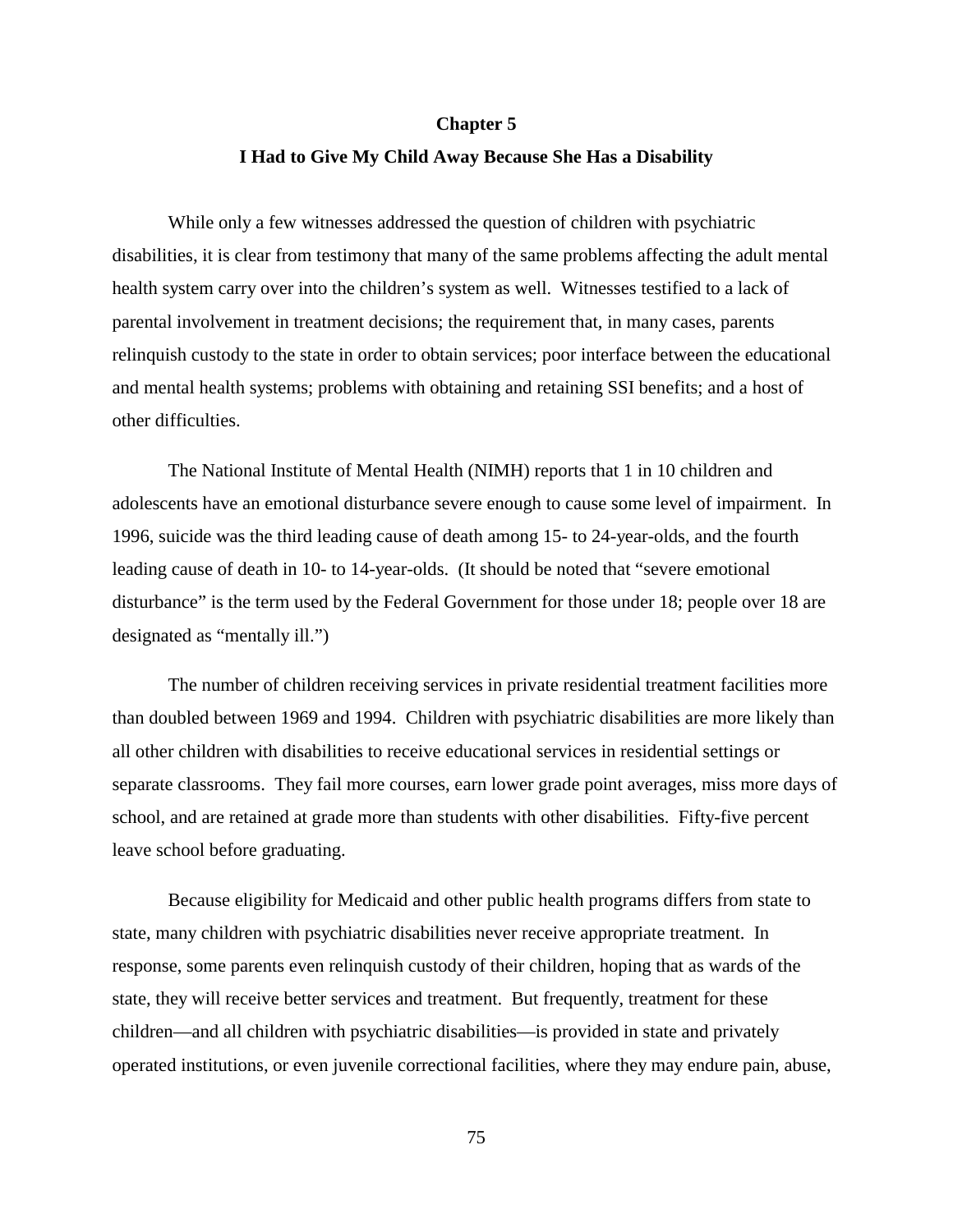and torture. The recent emphasis on sending juvenile offenders to "boot camp" programs has resulted in several underpublicized deaths in the past year alone.

BJS reports that offenders with severe emotional disorders who were incarcerated or on probation reported higher rates of prior physical and sexual abuse and higher rates of alcohol and drug abuse by a parent or guardian while they were growing up. More than 40 percent of inmates with psychiatric disabilities said their parents had abused alcohol or drugs. More than half said a parent, brother, or sister had also been in prison or jail.

At school and in their communities, children with severe emotional disturbance suffer the anguish and pain that come with the stigma of living with a psychiatric disability. For a child, this can be especially damaging.

Families of children with severe emotional disturbances often lack the financial resources to provide adequate treatment, and for parents with their own psychiatric disabilities, this can be even more difficult. Susan Mikolik testified that she, her husband, and two of their children have psychiatric disabilities. Both she and her husband are professionals who work full-time. However, Mikolik states:

*The impact that this overwhelming volume of afflictions creates on our family's functioning is devastating. The two primary areas that create additional burdens for us to deal with are financial/insurance issues and school issues.* (Susan Mikolik)

Mikolik also testified that although her son is medically qualified, he has been denied SSI benefits because of the family's income, since the formula for calculating assets does not include expenses, which can at times amount to \$500 a week for psychiatric treatment for her family.

 Carol Wilson of Family Voices, a national grassroots organization that speaks on behalf of children with special health care needs, and the parent of a child with severe emotional disturbances, testified that children with severe emotional disturbances were unfairly singled out when stricter eligibility criteria were required for SSI benefits for children with disabilities.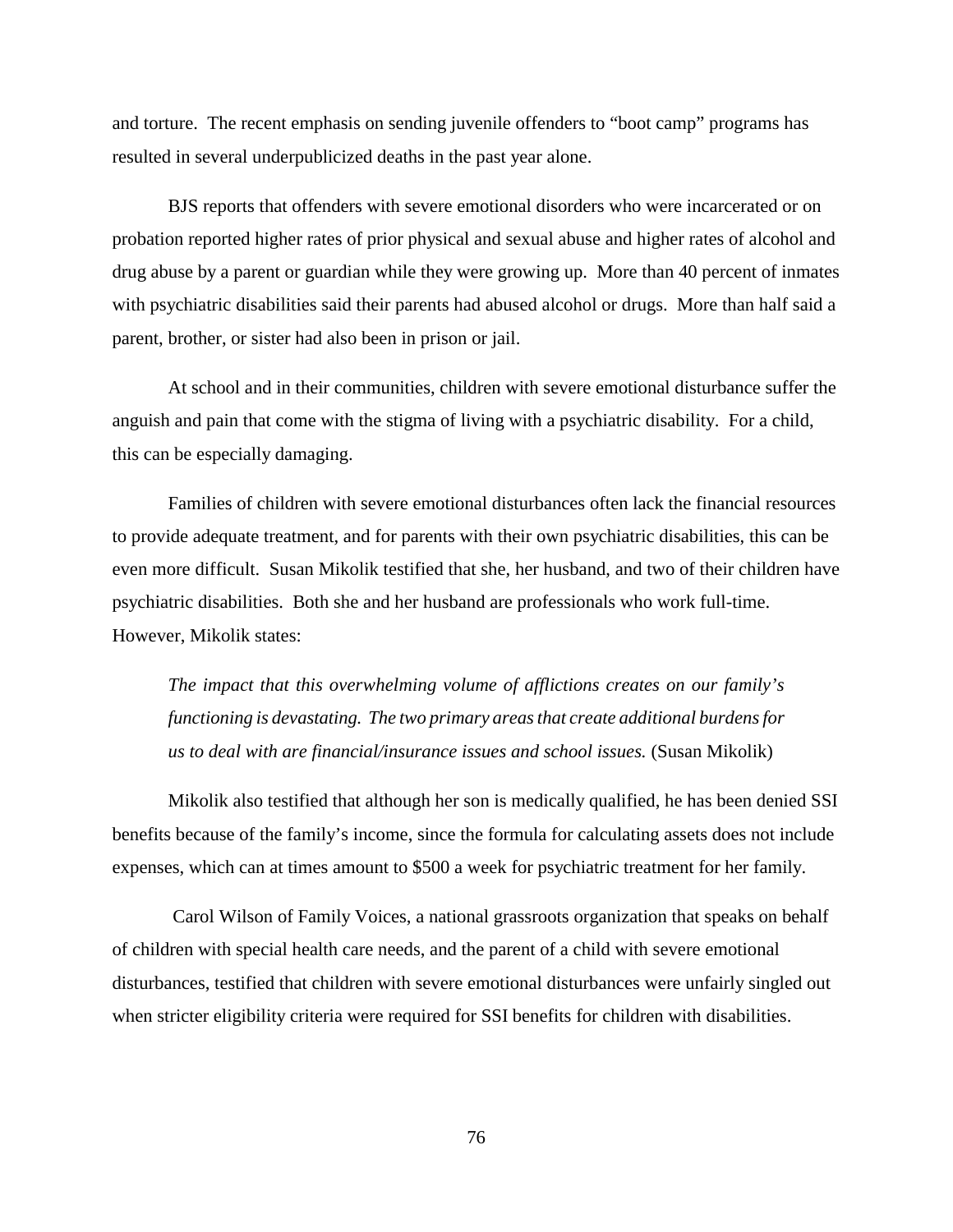*Children receiving SSI and Medicaid were cut, and all benefits ceased, and the large portion of those were children with serious emotional disturbances, because there's not a test you can run at a local hospital that's going to show you what this child has.* (Carol Wilson)

The Personal Responsibility and Work Opportunity Reconciliation Act of 1996, commonly referred to as Welfare Reform, made eligibility for childhood SSI more restrictive. After the law was enacted, SSA reviewed the existing eligibility of some 288,000 children against the new standards. In response to numerous complaints that children would be hurt by these cuts, SSA reduced the number of cases it would review and agreed to reevaluate the entire process.

SSA estimates that approximately 100,000 children eventually will lose SSI benefits as a result of Welfare Reform. Although many children lost SSI, the Balanced Budget Act of 1997 included a provision that ensured that those children would continue to remain eligible for Medicaid.

*The issues that you've heard today about managed care taking over, insurance discrimination [is] a big part of it. Managed care [is] taking over. Medicaid is a concern because managed care does not understand the early and periodic screening, diagnosis, and treatment portion, which is a mandatory Medicaid provision for children, and that these services must be provided if they're medically necessary.* (Carol Wilson)

Wilson contends that MCOs do not understand how Medicaid provisions apply to children with psychiatric disabilities. The result is a very fragmented delivery of treatment, and children with psychiatric disabilities frequently do not receive what they need.

Wilson testified, and studies confirm, that, overall, children have lost insurance at a much higher rate than adults. To offset this, the Balanced Budget Act of 1997 also created the State Children's Health Insurance Program (SCHIP) under Title XXI of the Social Security Act. SCHIP enables all states, the District of Columbia, and five territories to initiate and expand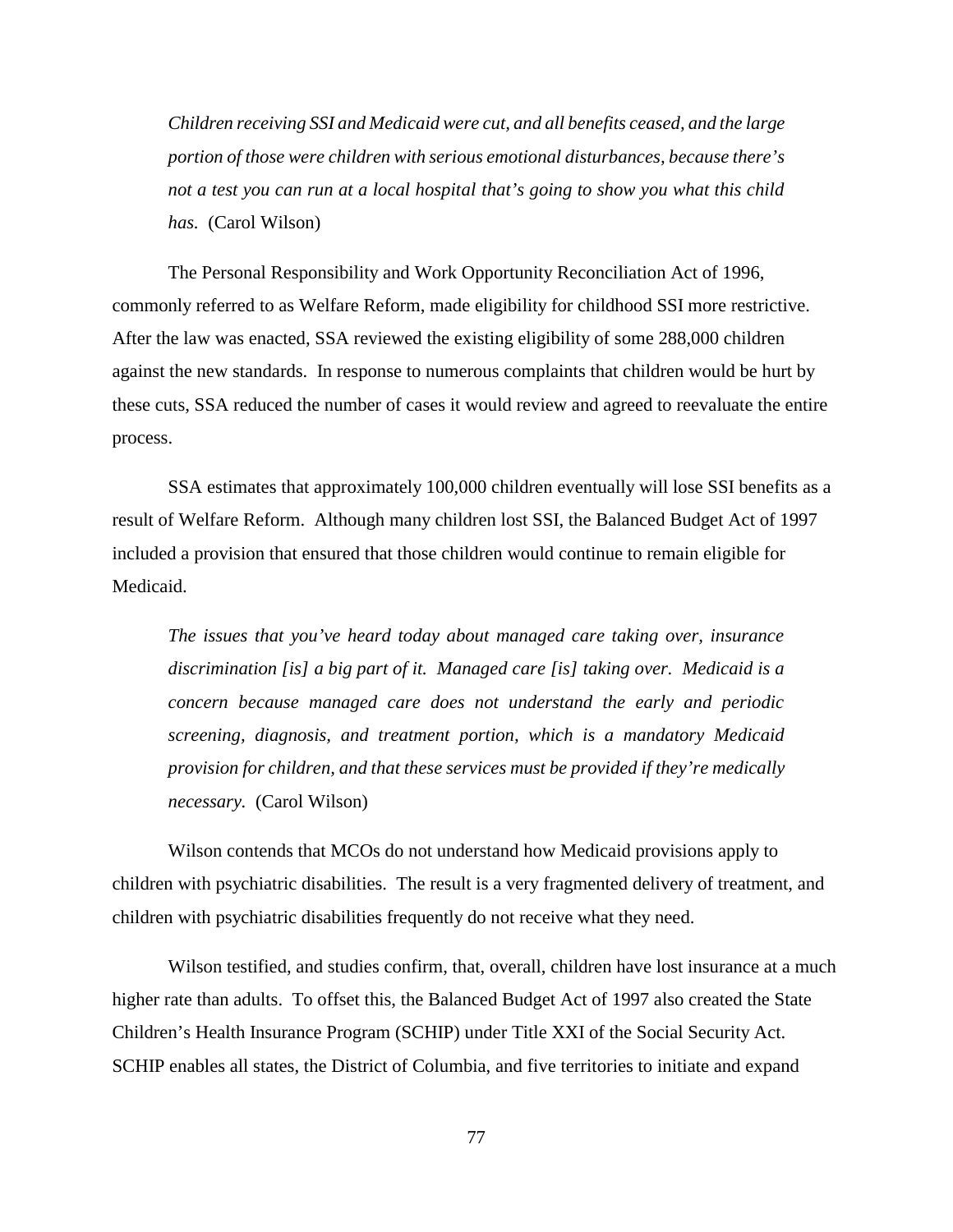health insurance coverage for uninsured children. In FY 1998, Congress allocated \$4.275 billion for the program.

*Unfortunately, not one single state has implemented mental health parity in their state children's health insurance program. And that's a concern. What happens? What is the result? Families such as mine are told to give up custody of their children to the states in order to receive mental health treatments and services, and those services usually aren't provided. The children are put in foster care; they fall through the cracks. The other option presented is to declare your child an ungovernable child and have them put in the juvenile justice system.* (Carol Wilson)

According to the GAO, as of April 1, 1999, HCFA had approved 51 state plans for SCHIP; 2 were under review; and 3 had not been submitted. Some 982,000 children were enrolled in the new program. Under SCHIP, a state has the choice of expanding Medicaid; establishing a separate stand-alone program that can include cost-sharing and allows the state to adopt a benefit package that meets one of several employer-based benchmarks; or combining these two approaches. To date, most states have chosen to expand their Medicaid programs.

For its report, GAO sampled 15 states. In eight states with the SCHIP stand-alone component, mental health, prescription drugs, vision, hearing, and dental coverage were *optional* benefits that, with the exception of prescription drugs, placed limits on the duration of treatment allowed or on the amount of services covered. In those eight states, optional mental health benefits place limits on the number of days for inpatient treatment and the number of outpatient visits.

*For the majority of children, such benefit limitations are not likely to result in inadequate diagnosis and treatment. Children with special needs, however, may not receive the full range of services that their conditions might warrant.* (Children's Health Insurance Program: State Implementation Approaches Are Evolving, GAO May 1999.)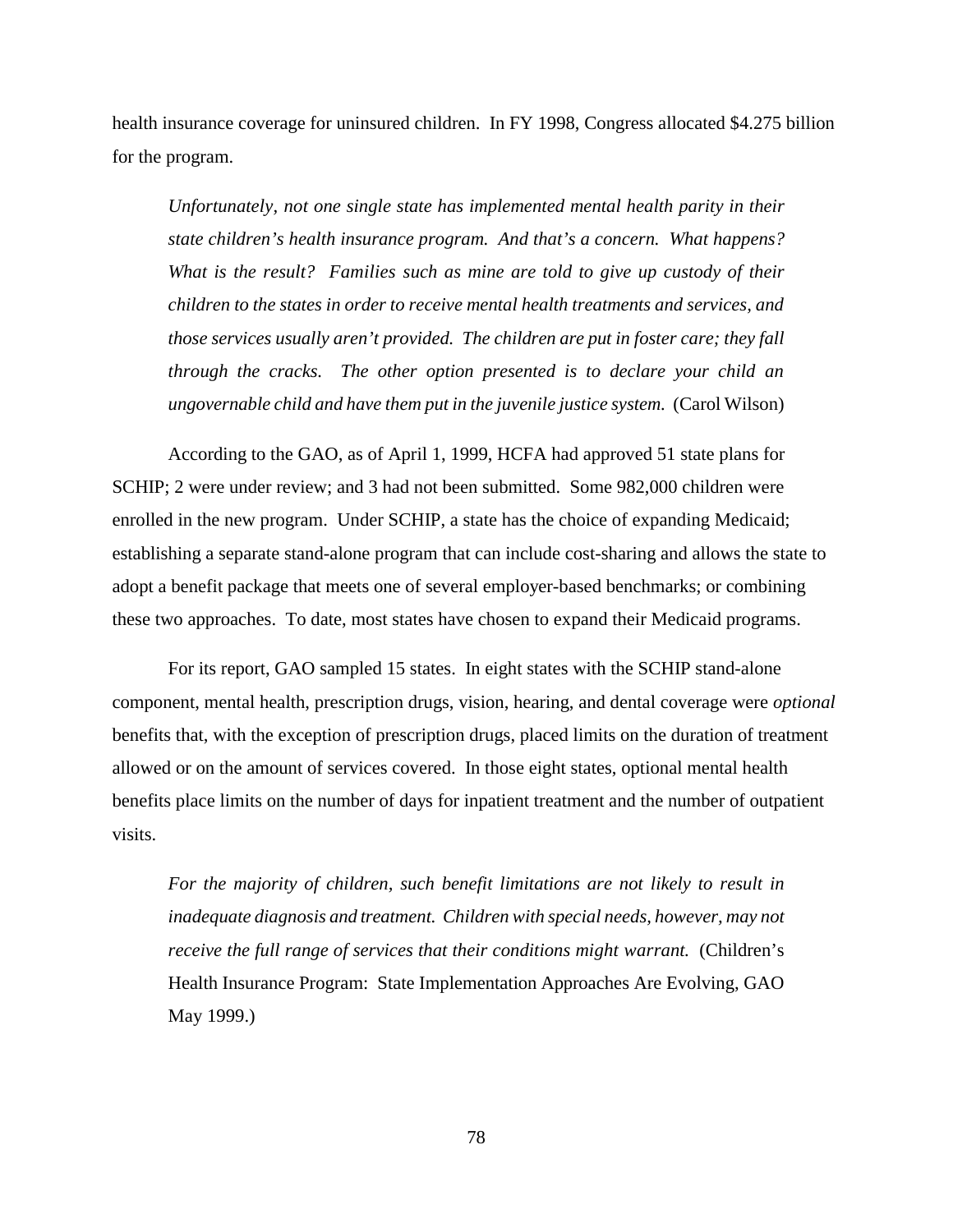Susan Mikolik testified that school issues for families with young children with psychiatric disabilities "are tremendous." She asserted that children with severe emotional disturbance (SED) and those with severe behavior handicaps (SBH) are being placed in combined classes to save money. Mikolik acknowledges that some children may carry dual diagnoses, but she believes it is inappropriate to place a SED child—with little or no SBH tendencies—into an SBH class. She states that *all* children falling into this category are not receiving a free, appropriate public education as required by law.

*The 20th Annual Report to Congress* submitted by the U.S. Department of Education in 1998 reports that some 447,426 children with emotional disturbances ages six and older were served under the Individuals with Disabilities Education Act (IDEA) during the 1996–97 school year. Over the past five years, the overall number of children served under IDEA has increased, but the number of certified special education teachers has not. Convincing evidence now exists that there is a substantial, chronic national shortage of special education teachers who are fully certified in their positions.

The IDEA Amendments of 1997 strengthened IDEA to include an appropriate evaluation, development of an individualized education program (IEP), education provided in the least restrictive environment (LRE), parent and student participation in decision making, and procedural safeguards to protect the rights of parents and their child with a disability. The law now specifically requires that a free, appropriate public education also must be made available to children who are suspended or expelled.

According to *The 20th Annual Report,* the majority of students with emotional disturbances, however, continue to be served in separate classes from other students. Even when they are placed in regular classes, research suggests that many of these students and their teachers do not currently receive the supports that they need to succeed.

Testimony revealed that their issues are generally ignored, because children with psychiatric disabilities are dealt with as discipline problems. When treatment and services are not available, some parents are left with no choice but to relinquish custody of their children to the state.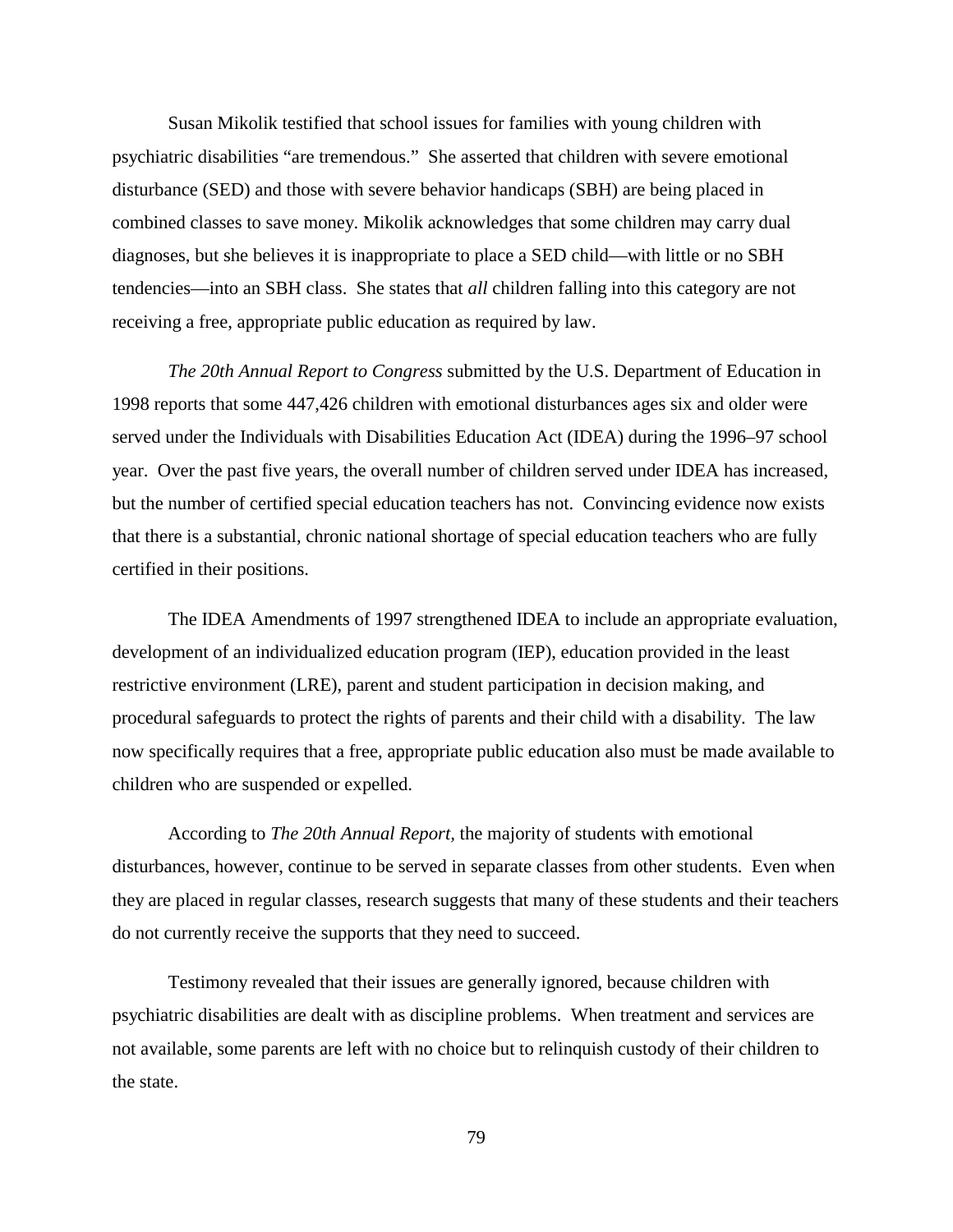In 1994, SAMHSA reports that 26,493 children received treatment at residential centers for emotionally disturbed children—a number that more than doubled since 1969, when only 13,489 children were treated in such facilities. In fact, Department of Education data, based on a December 1, 1995, survey and updated on September 1, 1997, indicated that children with emotional disturbances were almost twice as likely to receive services under IDEA in public or private residential facilities than any other group of children with disabilities.

Once institutionalized, children with psychiatric disabilities are subjected to the same abuses as their adult peers. Isolated in institutions, children are unwilling or unable to report abuse, and in some instances the staff may cover up incidents as previously reported.

If children don't receive treatment in residential facilities, they may end up in jail. As many as 14,904 received IDEA services in correctional facilities during the 1995–96 school year. Wilson asserts that approximately 60 percent of the children in the juvenile justice system have serious emotional disturbances but do not receive adequate treatment. Some children who enter a juvenile correctional facility never leave alive, as has happened in some boot camp programs.

According to a report in the May 21, 1999, issue of *The Washington Post*, 16-year-old Wallace Wesley Dandridge, who was described in the article as "an emotionally turbulent, mentally retarded youth," was found in respiratory distress, lying face-down on a steel bunk in his cell at the Oak Ridge Juvenile Correctional Center in suburban Richmond, Virginia. His hands were in standard-issue leather restraints and his pulse was nearly gone when a state trooper arrived to charge the young man with assaulting an officer at the juvenile facility. Unfortunately, an emergency tracheotomy that failed to save his life also may have destroyed any evidence that he was possibly choked or strangled.

On a happier note, Carol Wilson's son obtained employment through vocational rehabilitation and has been out of the hospital for 11 months, which is the longest time he has ever been able to stay out in the past four years.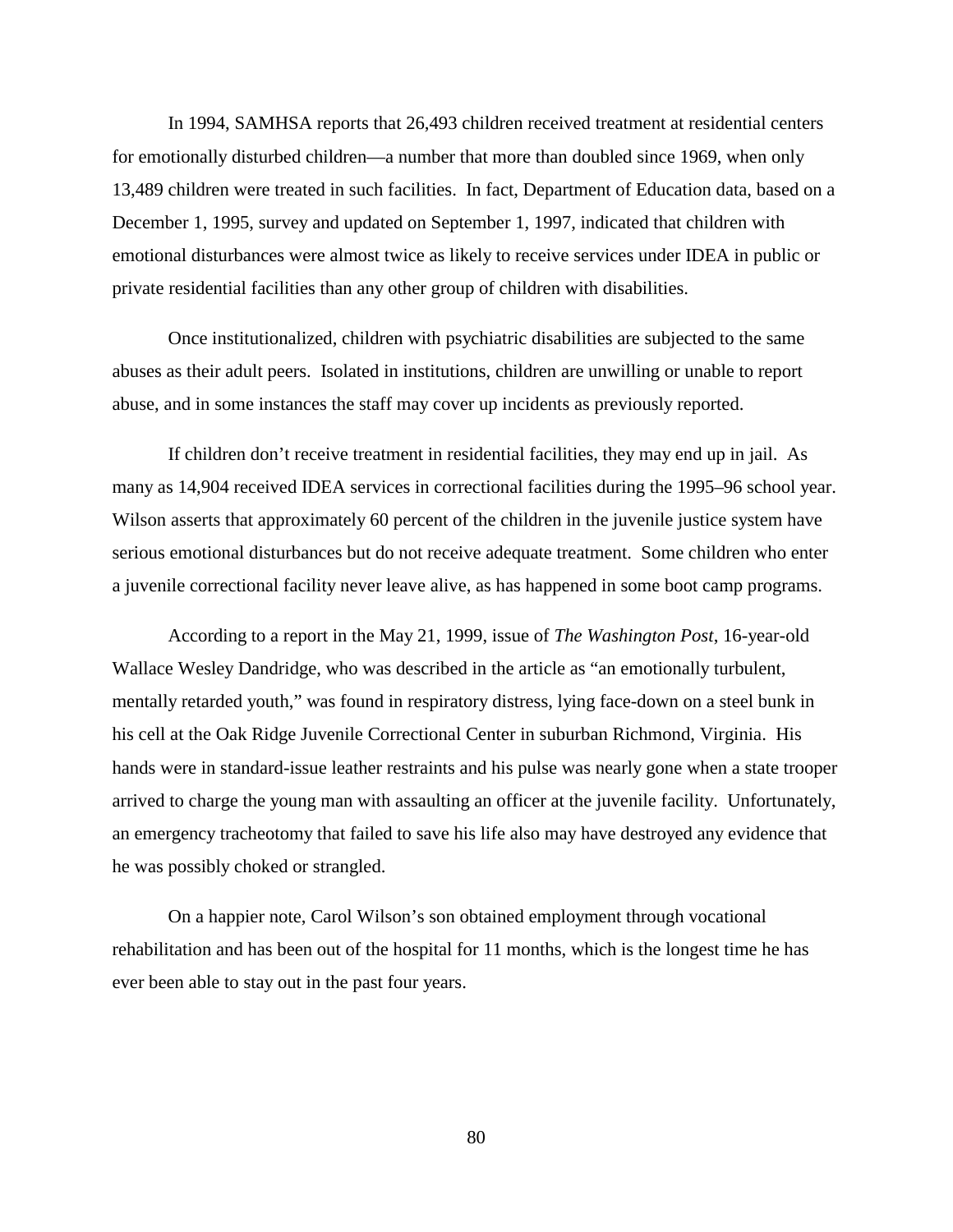*He's happy, he's in the community, and he is doing well. But it was a hard-fought battle, and 86 percent of the children in my state aren't receiving any services. We have to look at these children. Putting them in juvenile justice is not the answer. And parents giving up custody of their children is not an answer. It's a violation of my civil rights that I have to give my child away because he has a disability.* (Carol Wilson)

## **Public Policy Recommendations**

**Many children are given drugs that have serious and long-lasting damaging side effects, including other types of mental illness. Safer treatments must be developed. Particular attention should be paid to dramatic increases in the past five years in the number of children given Ritalin and other stimulant drugs for "hyperactivity."**

**Ensure that SSA's clinical study directed at evaluating the most effective approach for assessing functioning in some SSI children applicants addresses the unique needs of children with severe emotional disturbances. SSA benefit eligibility rules should be amended to include all extenuating financial and other circumstances that may have an impact on a determination of SSI benefits involving people labeled with psychiatric disabilities.**

**HCFA should enforce Medicaid's existing early and periodic screening, diagnosis, and treatment provisions. HCFA should issue a policy statement to state Medicaid officials emphasizing that Medicaid provisions apply to children with severe emotional disturbances, and that denial or failure to provide these services will result in loss of Medicaid funding.**

**In coordination with the Health Resources and Services Administration and other federal agencies, HCFA should closely monitor SCHIP to ensure that children with severe emotional disturbances are receiving services through the program. Federal funding should be withheld from states that exclude or limit SCHIP mental health services.**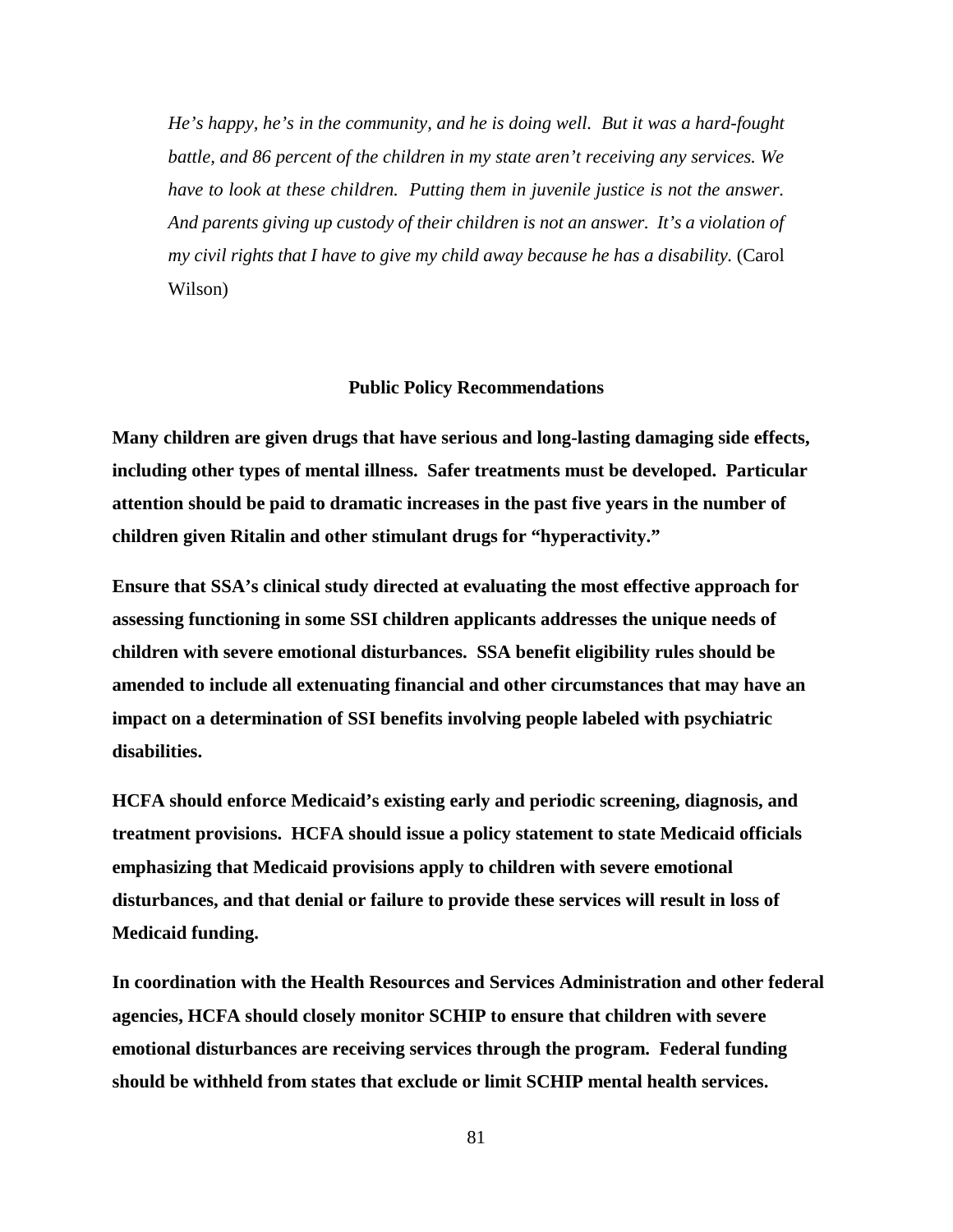**The hearings should identify barriers to treatment, explore how children are used in research, and why so many children with severe emotional disturbances are receiving services under IDEA in separate classes or in residential facilities.**

**The U.S. Department of Education should monitor and enforce existing provisions of IDEA and ensure that children with severe emotional disturbances are receiving their education in the most appropriate, integrated settings.**

**Congress should fund aggressive education and outreach programs about the rights of children with severe emotional disturbances under IDEA, other laws, and available services and resources.** 

**Congress should earmark funds for additional fully certified special education teachers to eliminate the current and projected shortage.**

**Federally funded programs providing treatment and services should require parents and/or caretakers to sign informed consent forms that clearly state the available treatment, potential risks, and alternatives. Stiff penalties should be levied against service providers who use coercion or provide inaccurate information or fail to obtain signed informed consent forms.**

**Congress should appropriate funding for additional psychologists and social workers to work in schools with children with severe emotional disturbances. Services provided in schools also should be expanded to include early intervention and treatment for children at risk and to provide appropriate services to children with severe emotional disturbances and/or substance abuse and behavioral problems. This funding could also provide in-school peer support groups for children with severe emotional disturbances and those recovering from substance abuse.**

**Congress should appropriate funding for community- and home-based treatment for children with severe emotional disturbances and their parents.**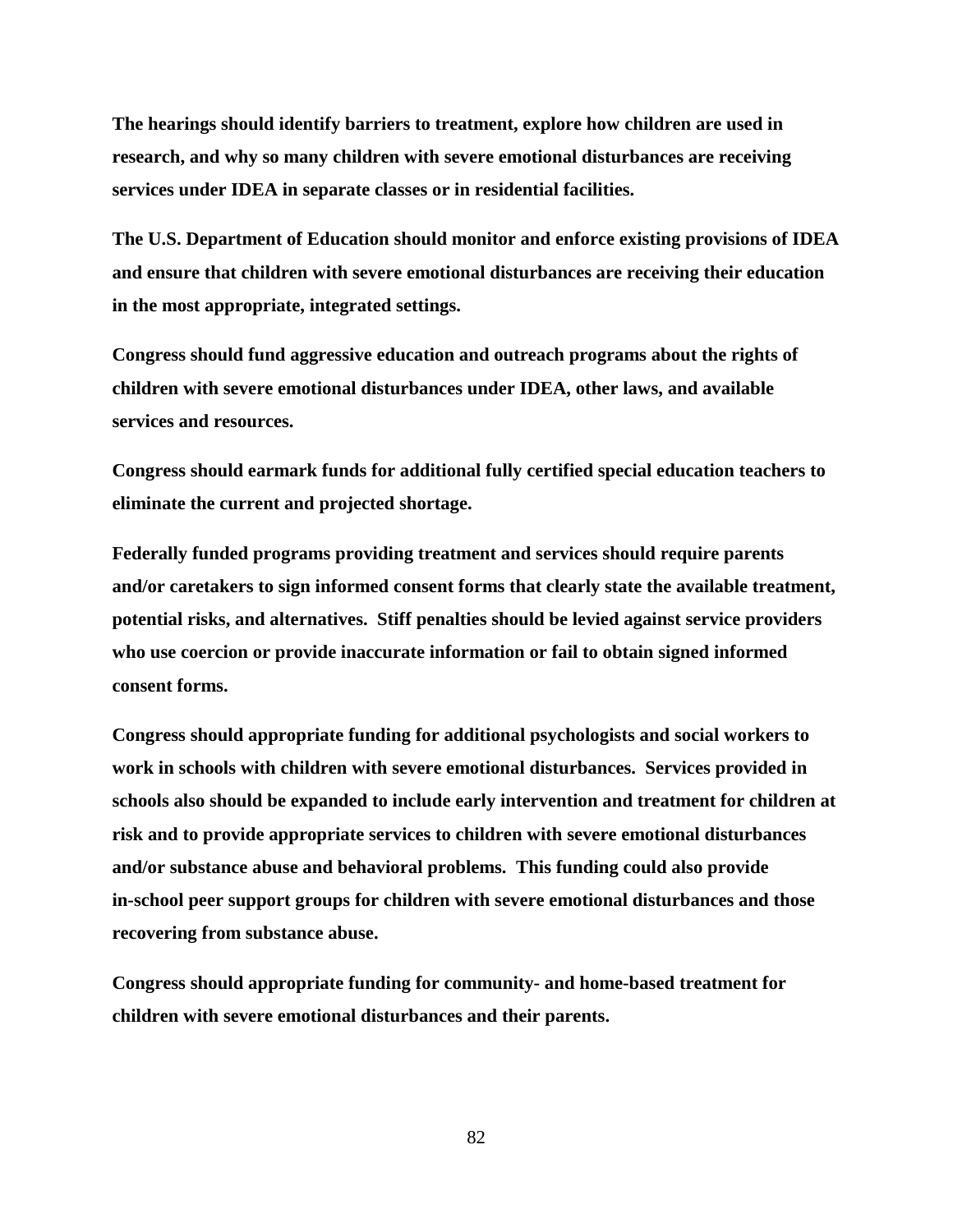Multi-systemic therapy (MST), for example, is a mental health service that focuses on changing how youth function in their natural settings—at home, in school, and in their neighborhood. It is designed to promote positive social behavior while decreasing negative behaviors, including delinquency and substance abuse. Therapists work in the home to strengthen the ability of parents or caretakers to raise children with complex problems. In a series of random trials, NIMH reports that MTS has proven effective in reducing long-term rates of rearrests by serious juvenile offenders by 20 to 70 percent.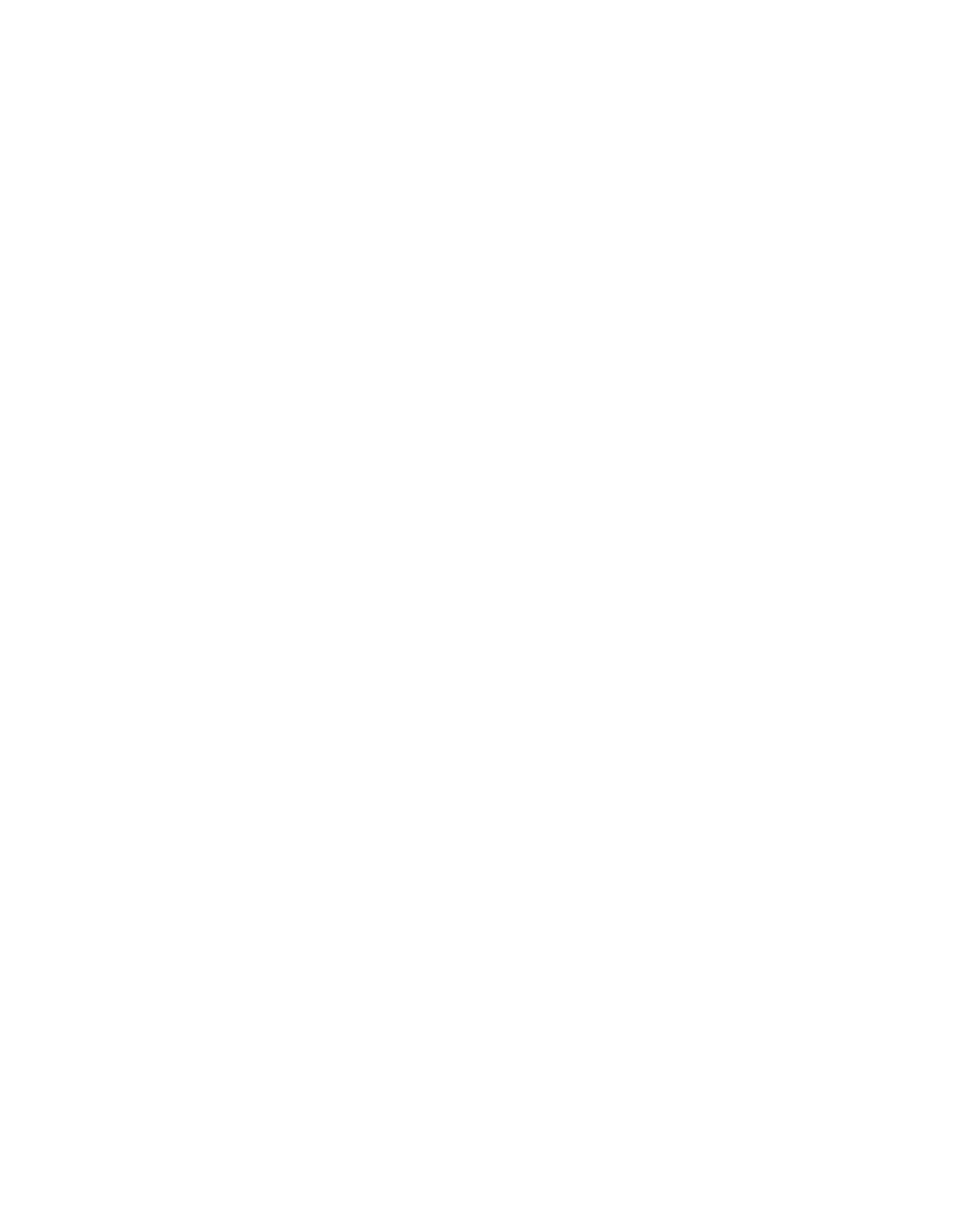# **Chapter 6 A Zillion Forms and Still No Civil Rights**

People labeled with psychiatric disabilities have little or no control over existing federal programs and policies that directly affect their lives, because their opinions are not valued or are ignored. For example, the June 7, 1999, White House Conference on Mental Health was dominated by people without psychiatric disabilities, nonconsumer-controlled mental health organizations, and the pharmaceutical industry. By virtue of their exclusion, the voices of people labeled with psychiatric disabilities were silenced when they should have had the most impact, especially when national attention was focused on policy that directly affects them.

*I admire my peers who struggle valiantly to recover what they have lost, to resume normal lives in the face of psychiatric labeling. Their very being has been invalidated by psychiatric diagnosis. In many cases, their physical existence is now dependent upon the mental illness industry.* (Angela Cerio)

*I believe that the label of mental illness is the beginning of human rights violations.* (Debbie Whittle)

George Ebert, an advocate with the Mental Patients Liberation Alliance in Syracuse, New York, testified that when he was labeled a paranoid schizophrenic, "It gave them the right to actually disable me with involuntary confinement—solitary confinement, forced drugging, and shock treatments."

Daniel Fisher, a psychiatrist, testified that some states, such as Massachusetts, had to pass legislation to ensure the human rights of people in institutions who are labeled with psychiatric disabilities, such as the right to make a phone call or have visitors, legislation that would not be necessary if people labeled with psychiatric disabilities did not lose their ordinary citizenship rights. It is important to note that both in institutions and in community facilities, rights are referred to as "privileges" that must be earned, generally by compliance with treatment. Such socalled "privileges" as using the telephone or having access to fresh air must be recognized as basic rights that may not be infringed. Just as it would be intolerable and unacceptable for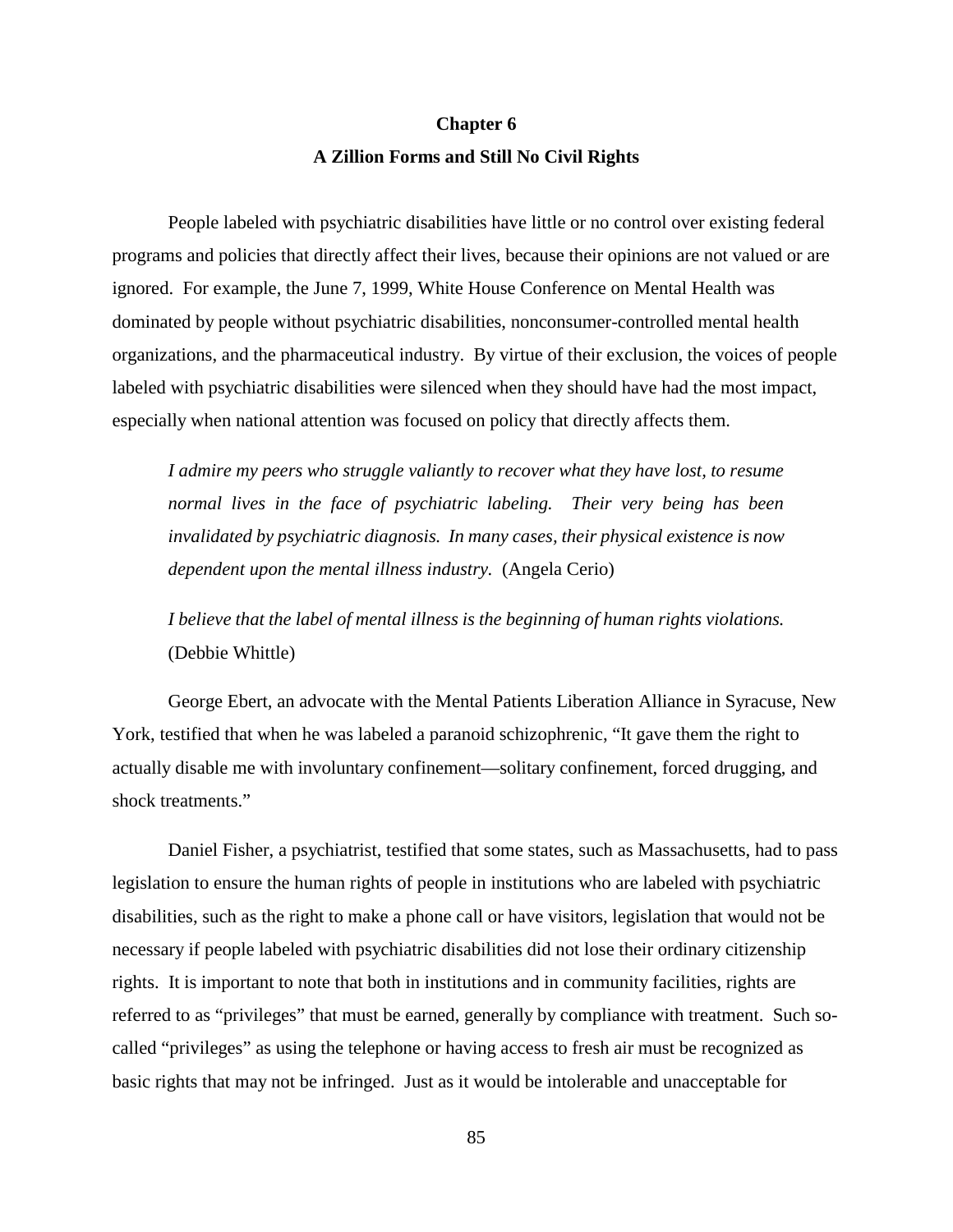people to lose their rights when they enter a hospital for medical treatment or surgery, such policies should be similarly unacceptable in psychiatric facilities.

Many of the federal programs available to people labeled with psychiatric disabilities work against self-determination and wellness. All people with disabilities who want to return to the workforce face barriers—many of them were addressed in *Removing Barriers to Work*, NCD's 1997 report. People labeled with psychiatric disabilities, however, encounter some unique barriers, and the stigma associated with their disabilities is the most egregious. Testimony revealed that many people labeled with psychiatric disabilities also are homeless and cannot access vocational services, and that people who *are* employed and acquire psychiatric disabilities often are refused accommodations. Worse, a provision in one federal law allows some people labeled with psychiatric disabilities to work for little or no compensation, when such work is part of a "therapeutic program."

*Patients are routinely coerced into forfeiting their rights in the name of treatment, and, in general, the system is structured to render consent meaningless. The hospital has a canteen overseen by therapeutic activity staff that sells light meals and beverages. If it was recommended that you work there, you could not refuse. Refusing to participate in any treatment recommendation immediately halted your privileges, including passes. We were not paid for working at the canteen, although it made money. It was considered hostile to mention the similarity between this and indentured servitude.* (Diana Rickard)

When people labeled with psychiatric disabilities attempt to work and apply for employment, they frequently encounter discrimination or are offered low-paying positions even if they have extensive work histories at responsible jobs. Further, SSA regulations limit the number of hours they can work before losing benefits and medical coverage.

*The truth is that my success is not a miracle but a lot of hard work—harder than it needs to be. The work incentives in place now rarely produce a person like me. My brothers and sisters struggle daily. They want to be productive, but they're stuck. Why? Because no one knows how to gradually get out of the system.* (Vicki Smith)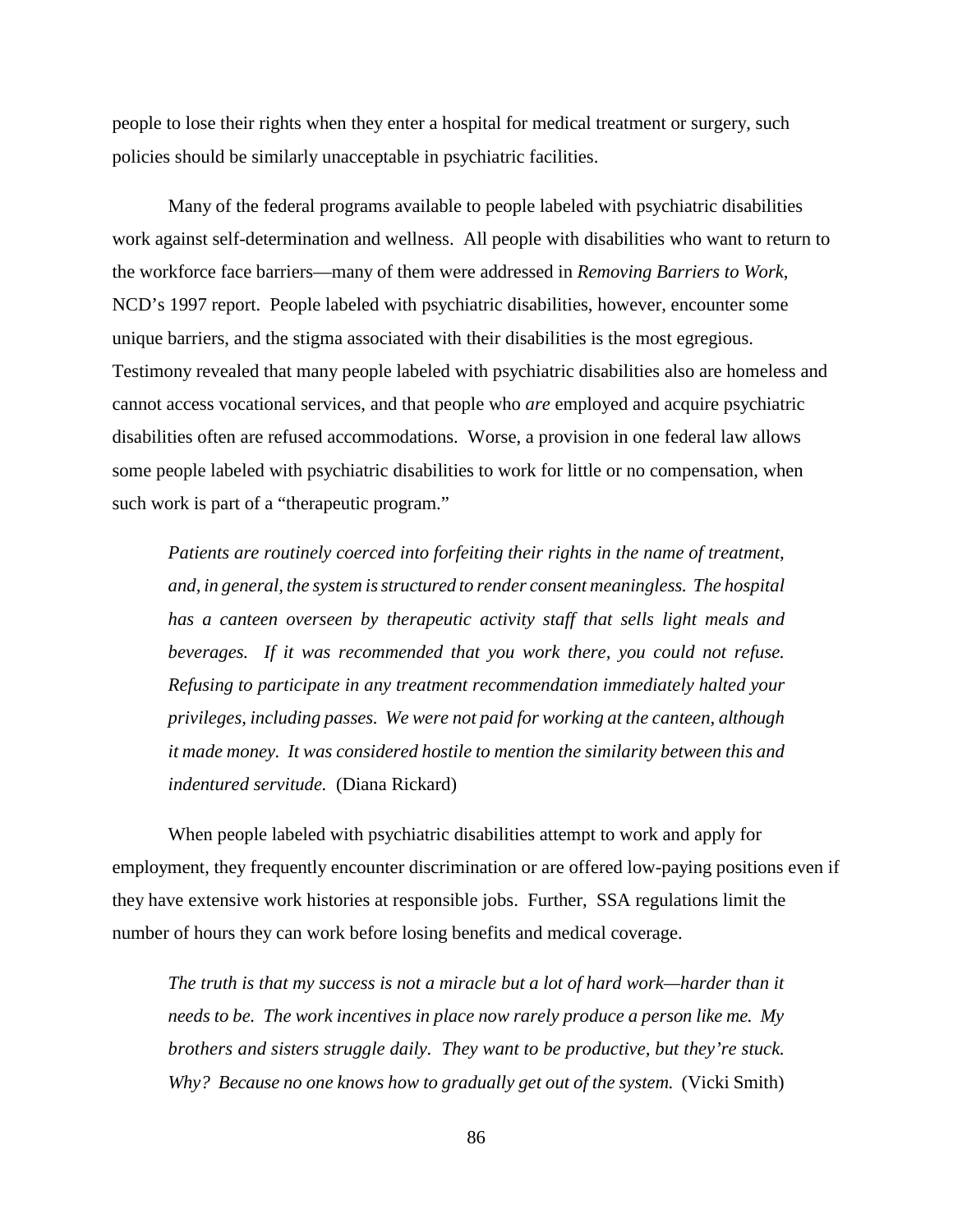Bernice Loschen testified about another barrier facing people labeled with psychiatric disabilities when they seek employment.

*Because when you work, if you have a co-pay...you have to pay a co-pay on your medicines. You don't make enough to pay for your medicines. You don't make enough to pay for your medical care.* (Bernice Loschen)

Effective July 1, 1999, people with some disabilities who receive SSDI now can earn as much as \$700 without losing benefits. This is the first increase in 10 years. But people who are blind can earn as much as \$1,100 each month before losing their benefits. Several people testified that this inequality is unfair.

*Return-to-work and employment programs contain disincentives that force persons willing to work to remain on entitlement programs.* (Sharon Frieler)

People who receive SSI are penalized for anything that they earn over \$65 in one month. NCD heard numerous calls for reforms of SSA and welfare regulations to promote, enhance, and support employment for people with disabilities.

Lucy Kim, the administrative coordinator at the Center for Urban Community Services in New York, who herself successfully transitioned from SSI/SSDI to work, recommended that health benefits continue until an individual obtains employment that provides full medical coverage, adding that the length of time could vary, depending on how long it takes to acquire medical benefits. Kim also recommended that employment and vocational services be conveniently located in shelters and community-based programs where other services are provided, noting that she was inspired to seek employment by a sign she read in a homeless shelter. She also testified that day treatment should focus more on employment and meaningful activity, and noted the many barriers that prevent people labeled with psychiatric disabilities from returning to work successfully.

*The internal obstacles are low self-esteem, lack of work experience, fear of maintaining psychiatric stability while under an enormous amount of stress starting a new job, and fear of losing benefits. Some of the external obstacles are losing*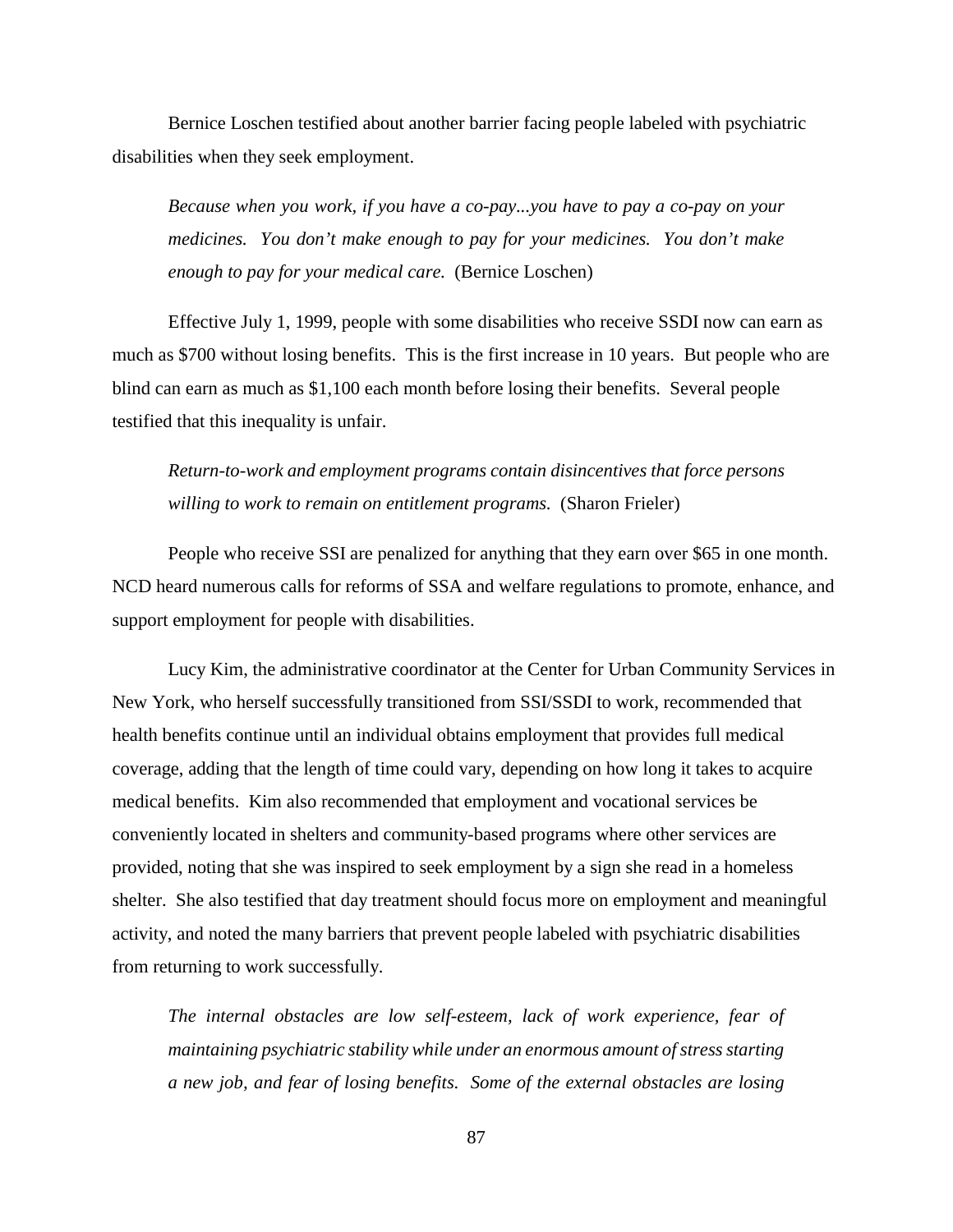*Medicaid, which enabled me to function. And, I had to lie, basically, to keep my Medicaid benefits in the transitional period. And also, I feel the SSI two-for-one earning scale is a disincentive.* (Lucy Kim)

People who are both homeless and mentally ill face numerous barriers in obtaining services that help them obtain permanent housing and work. The Task Force on Homelessness described barriers to services in its 1992 report:

*People who are severely mentally ill and homeless require an extremely broad array of resources and services—including housing, food, clothing, health and mental health care, treatment of alcohol and other drug abuse, and psychosocial and vocational rehabilitation. Yet in more communities of any size, they must negotiate an extraordinarily complex and disconnected set of bureaucracies to obtain access to these services.* (Outcasts on Main Street: Report of the Federal Task Force on Homelessness and Severe Mental Illness, DHHS, 1992.)

The Task Force recommends that service providers break traditional molds of providing services by meeting and engaging homeless people on their own terms and on their own turf.

Despite the many barriers, however, some people persevere and succeed.

*I filled out a zillion forms, and so did my boss, and so did my former mental health providers, but I'm completely off the system, and glad to be.* (Xenia Williams)

Ellen Lawson, a P&A attorney in Buffalo, testified that the current body of work incentives and other rules governing how employment affects Social Security benefits is so complex that very few SSA personnel truly understand them. Lawson recommended rules that are easier for SSA personnel to administer and easily understood by recipients and service providers. She also suggested that Social Security and SSI rules be made uniform.

*There should be a parallel set of rules for both Social Security and SSI. Often, in reading through the provisions, I wonder why there are such profound differences, and that provisions are so much more liberal in some cases for SSI, a poverty-based*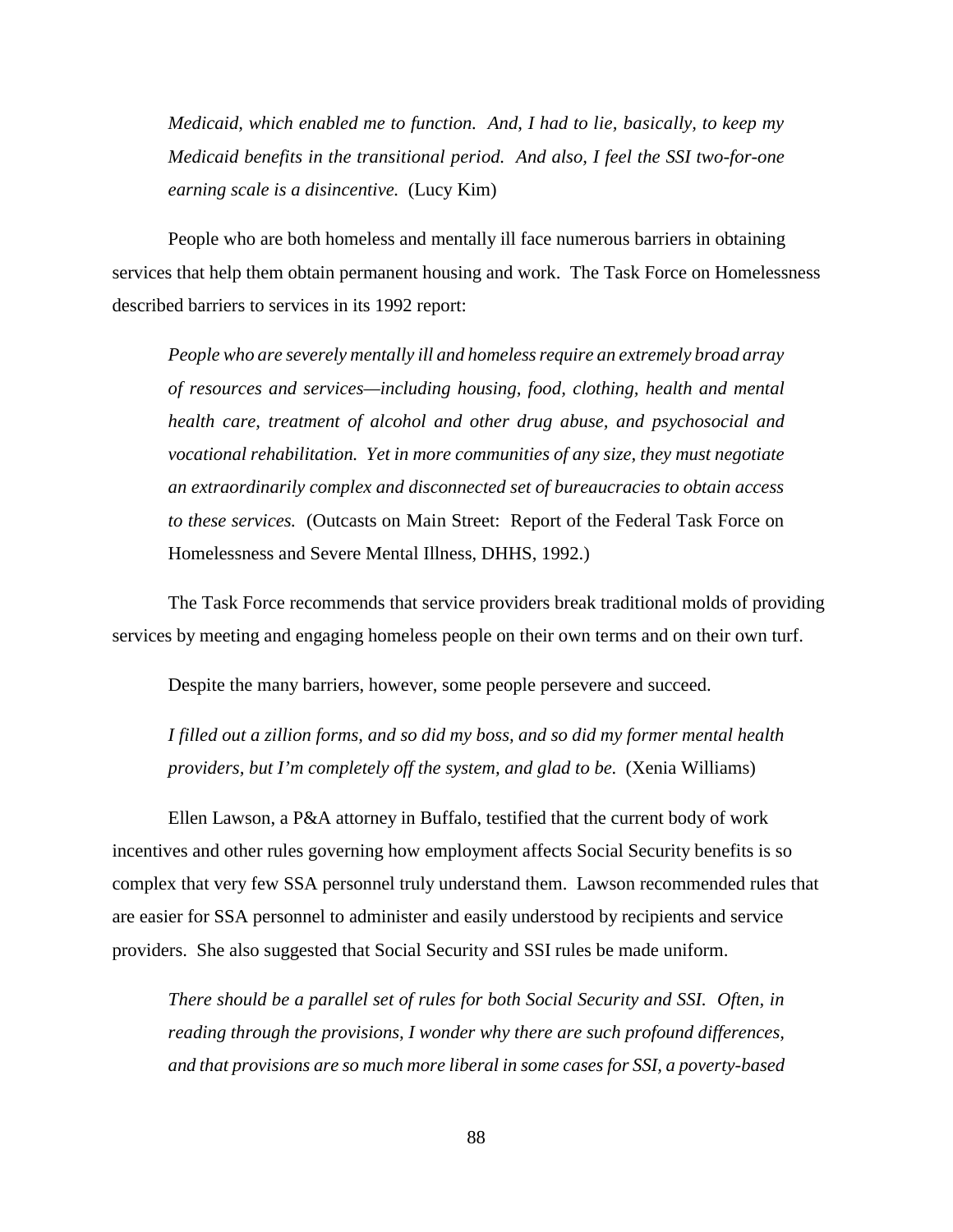*program. The rules should apply equally regardless of disability, apply equally to applicants and recipients, and apply equally regardless of what state a person resides in. Uniformity would eliminate much of the current complexity.* (Ellen Lawson)

One advocate questioned why only 243 Plans for Achieving Self Sufficiency (PASS), a Social Security work incentive program, were written in the entire country in 1997. A PASS allows people with disabilities who are SSI recipients to set aside income and/or resources for a specified period of time to achieve a work goal. Because writing a plan is so complex, and many providers and Social Security workers are unfamiliar with them, PASS remains an extremely underutilized method of helping people return to work.

Discrimination in hiring against people labeled with psychiatric disabilities continues to be a pervasive problem. On June 4, 1999, President Clinton directed OPM to ensure that the Federal Government has the same hiring and promotion standards for people labeled with psychiatric disabilities as it has for people with other disabilities. Although this directive was a step in the right direction, it does not guarantee that the numbers of people labeled with psychiatric disabilities in the federal workforce will increase. In general, federal employment of people with disabilities has never achieved employment objectives.

Section 501 of the Rehabilitation Act of 1973 (P.L. 93-112, as amended by P.L. 99-5061) requires agencies, departments, and instrumentalities of the executive branch of the Federal Government to submit to the Equal Employment Opportunity Commission (EEOC) annual accomplishment reports and affirmative action program plan updates for the hiring, placement, and advancement of people with disabilities. The Federal Government defines targeted disabilities as "deafness, blindness, missing extremities, partial paralysis, convulsive disorders, mental retardation, mental illness, and distortion of limbs and/or spine." In FY 1997, EEOC reports that people with severe disabilities represented only 1.16 percent of the total federal workforce—a figure far below the estimated 5.95 percent availability of people in the United States with targeted disabilities who were of workforce age and seeking employment.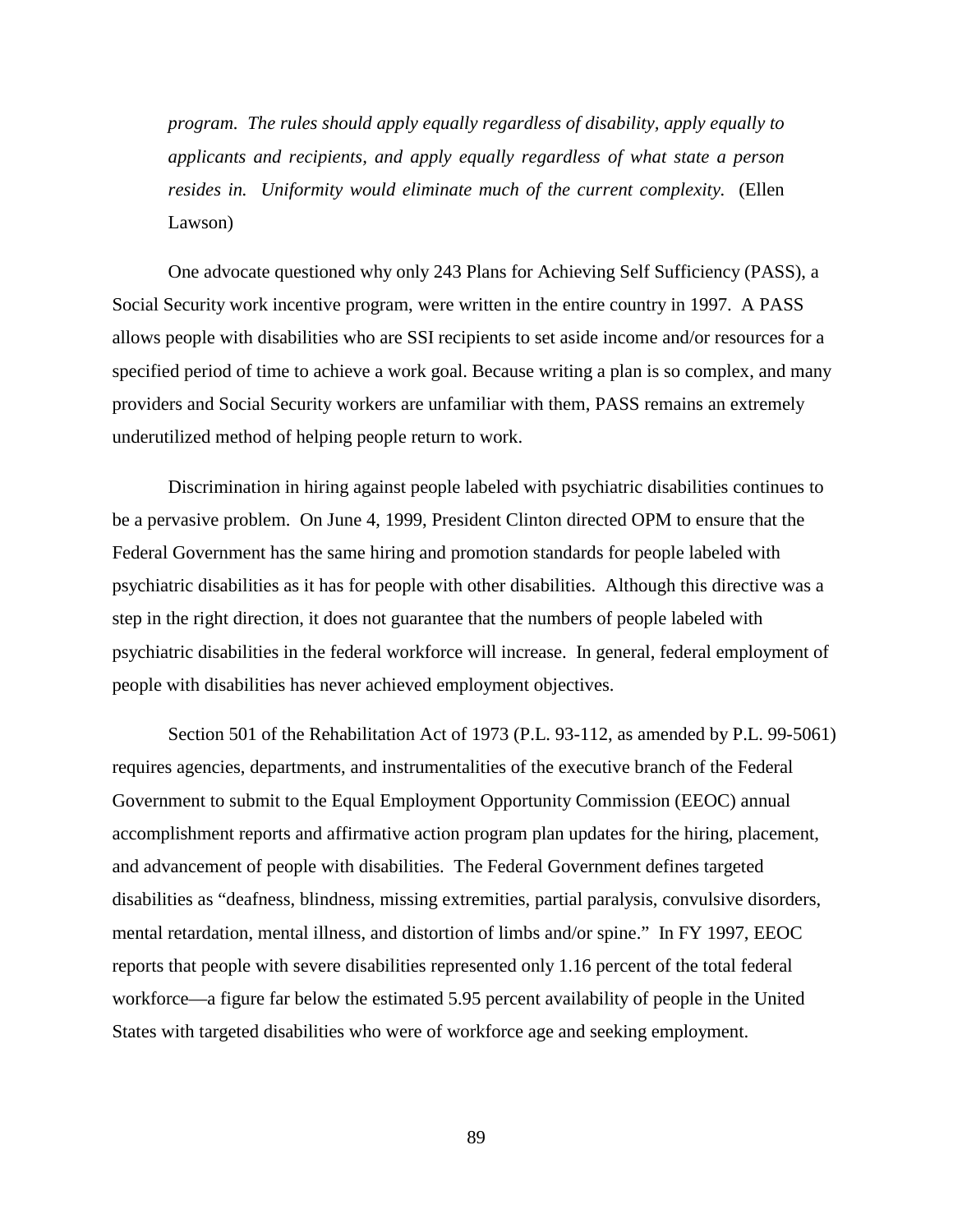Pam Olson, a mental health professional who also has experienced recurrent mental illness, testified that she naively expected ADA to protect her when she became ill. At the time she informed her employer about her depression, she had more than 20 years experience as a school psychologist and a classroom teacher and had always received positive evaluations. Olson testified that she allowed her employer to contact her therapist, assuming this would help her obtain the accommodations she needed. Instead, she was subjected to harassment, falsely accused of dishonesty, stalking, and intimidating others—none of which occurred. Her employer had rated her unsatisfactory in many areas, which were actually symptoms of her illness.

When her internal complaints of discrimination were ignored, Olsen filed suit in 1995. The court determined that she was not disabled and that she did not qualify for protection under ADA, because she was still able to perform her job—despite her unsatisfactory rating. The court also determined that ADA did not apply, because she could perform other jobs in a number of other areas. She states ADA provides little to no protection for those with psychiatric conditions, and that employers and the courts are unfamiliar with the law.

*I believe the courts, at this time, are perpetuating the stigmas and misunderstandings of mental illness rather than combating them. The burden of proof that must be met to prove mental disability under ADA sets an impossible standard.* (Pam Olson)

There is also a continuing problem of people who are forced to work with little or no compensation. In all 50 states, many institutions use patient workers to perform tasks for no salary or at a salary below the minimum wage. Sheltered workshops in the community also routinely pay less than minimum wage. The Fair Labor Standards Act (FLSA) simply requires an employer to obtain a subminimum wage certificate from the regional office of the U.S. Department of Labor (DOL) Wage and Hour Division. Data obtained from DOL on June 21, 1999, reveal that some 511 public and private institutions obtained certificates to use 27,395 people as patient workers—a marked increase since 1996, when only 374 institutions used 14,482 patient workers. This increase may be attributed to the fact that institutions no longer are required to report the total number of hours worked by patient workers, or financial information such as wages. As a result, it is difficult for DOL to monitor FLSA violations.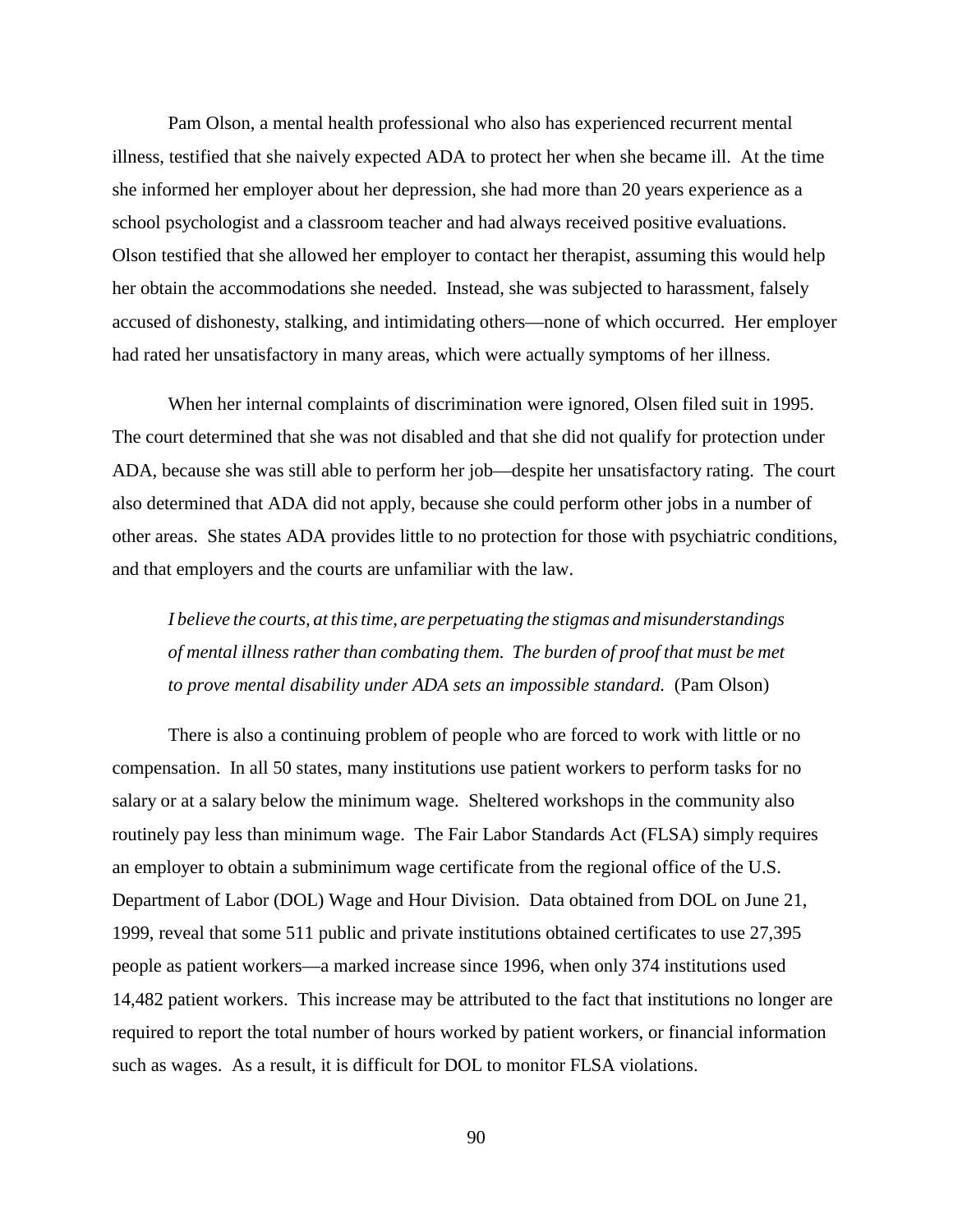Sheltered workshops, transitional employment programs, programs that use job coaches, and similar programs commonly treat people labeled with psychiatric disabilities differently from other workers, particularly in the area of wages. Real work, in integrated settings with the same wages and benefits as nondisabled workers, remains tantalizingly out of reach for many participants in "work readiness" programs.

Perhaps the most egregious violations against people labeled with psychiatric disabilities occur in the area of civil rights. Despite the provisions of ADA and other civil rights laws and the protections afforded under the due process and equal protection clauses of the U.S. Constitution, people testifying describe incident after incident in which the civil rights of people labeled with psychiatric disabilities were repeatedly violated or disregarded.

*Right now, in this country and virtually every country in the world...by virtue of our diagnosis, by virtue of our label, we don't have the same rights that other people have. We can be put into institutions because a doctor says we need to be there. There's usually some sort of court procedure, but it's not real due process. And until that changes, we're going to continue to be second-class citizens.* (Judi Chamberlin)

Several laws address various aspects of civil rights protections for people labeled with psychiatric disabilities. CRIPA authorizes the U.S. Attorney General to investigate conditions of confinement at state and local government institutions such as prisons, jails, pretrial detention centers, juvenile correctional facilities, and publicly operated nursing homes, as well as institutions for people with psychiatric and developmental disabilities. This law covers systemic conditions that could seriously jeopardize the health and safety of residents in institutions. Isolated incidents of abuse cannot be investigated under CRIPA.

The Developmental Disabilities Assistance and Bill of Rights Act of 1975 (the DD Act) and the Protection and Advocacy for Mentally Ill Individuals Act of 1986 (PAIMI) were enacted to protect the human and civil rights of people with disabilities in institutions. The DD Act and PAIMI provide a congressionally mandated nationwide network of protection and advocacy services. In 1994, Congress provided full funding for the Protection and Advocacy for Individual Rights (PAIR) program, which was established in 1978 but never funded under the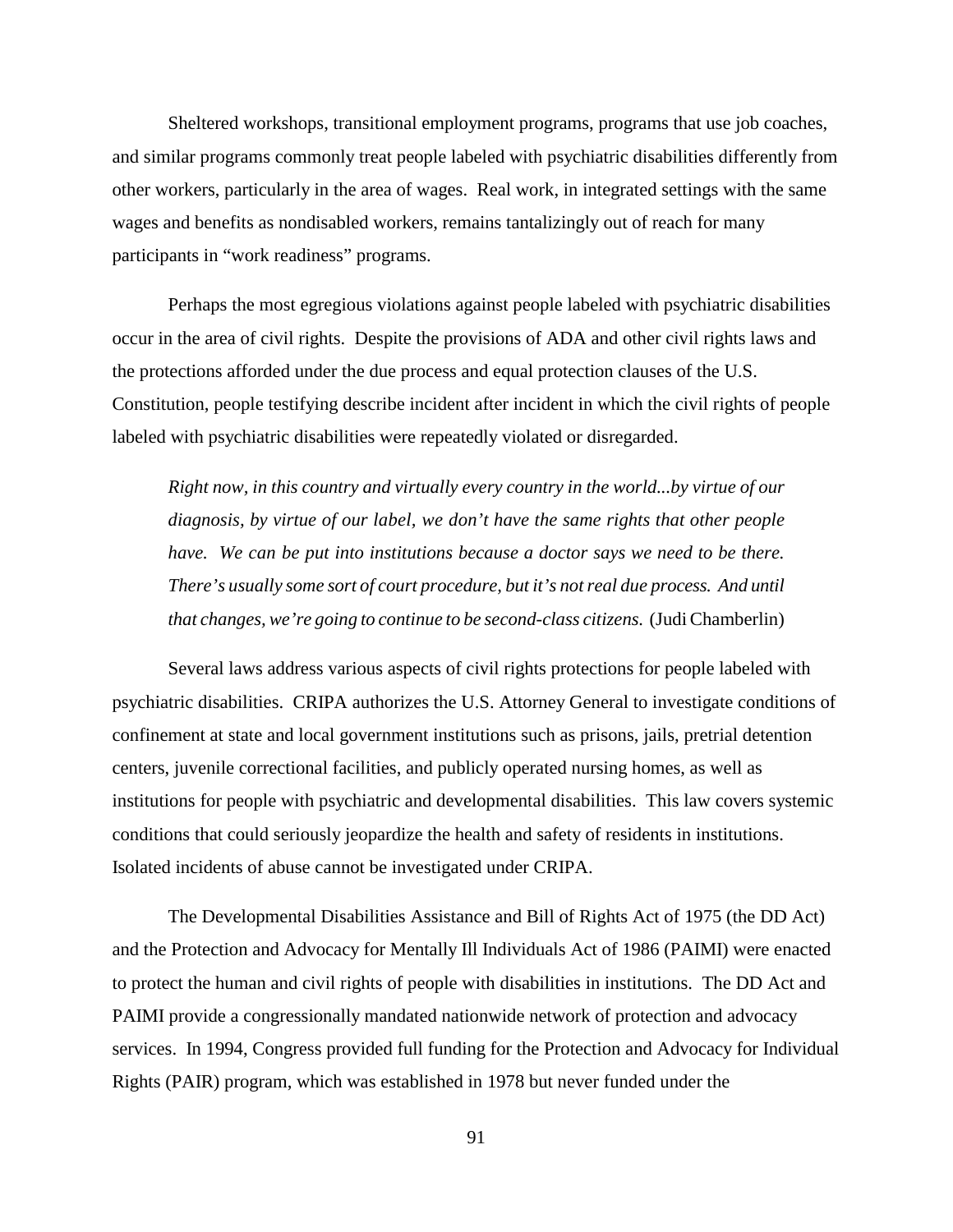Rehabilitation Act. The PAIR program provides P&A services to all people with disabilities who are *not* in institutions. However, many PAIMI programs have not aggressively pursued their original mandate. One such program, for example, claimed to have "served" 66 persons in a sixmonth period (the mere providing of a program brochure being counted as providing a service). The level of activism of P&A programs continues to vary dramatically among the states.

Unlike other Americans, many people labeled with psychiatric disabilities are denied their civil rights because federal laws fail to protect them. Involuntary commitment to a mental health facility can be ordered by a court, a physician, or a legally authorized mental health practitioner, depending on local laws, which vary from jurisdiction to jurisdiction. Police are often called upon to pick up people labeled with psychiatric disabilities for involuntary commitment. This is seen by many people labeled with psychiatric disabilities as a denial of their basic citizenship rights.

*I knew she and I did not live in the United States, and we're not citizens of that country. We lived in the gray area where we could be arrested and incarcerated in all but name for being dangerous.* (Laura Ziegler)

*Because of a few dramatic episodes sometimes involving persons with a psychiatric diagnosis, all of us who have a diagnosis are made to face forfeit of our civil liberties.* (Joseph Walsh)

Joe Young testified that when one of his institutionalized clients called 911 for help, he was promptly moved from a cottage and full grounds privileges into a locked ward and involuntarily administered Lithium. When deaths and incidents of abuse occur in institutions, P&A organizations have difficulty accessing records about the incidents. Essentially, many institutions self-investigate crimes and may even compromise evidence that could be used in criminal proceedings.

*These are some of the reasons that these institutions have to be monitored, and the Federal Government should stop subsidizing the unnecessary confinement of persons in the institutions.* (Joe Young)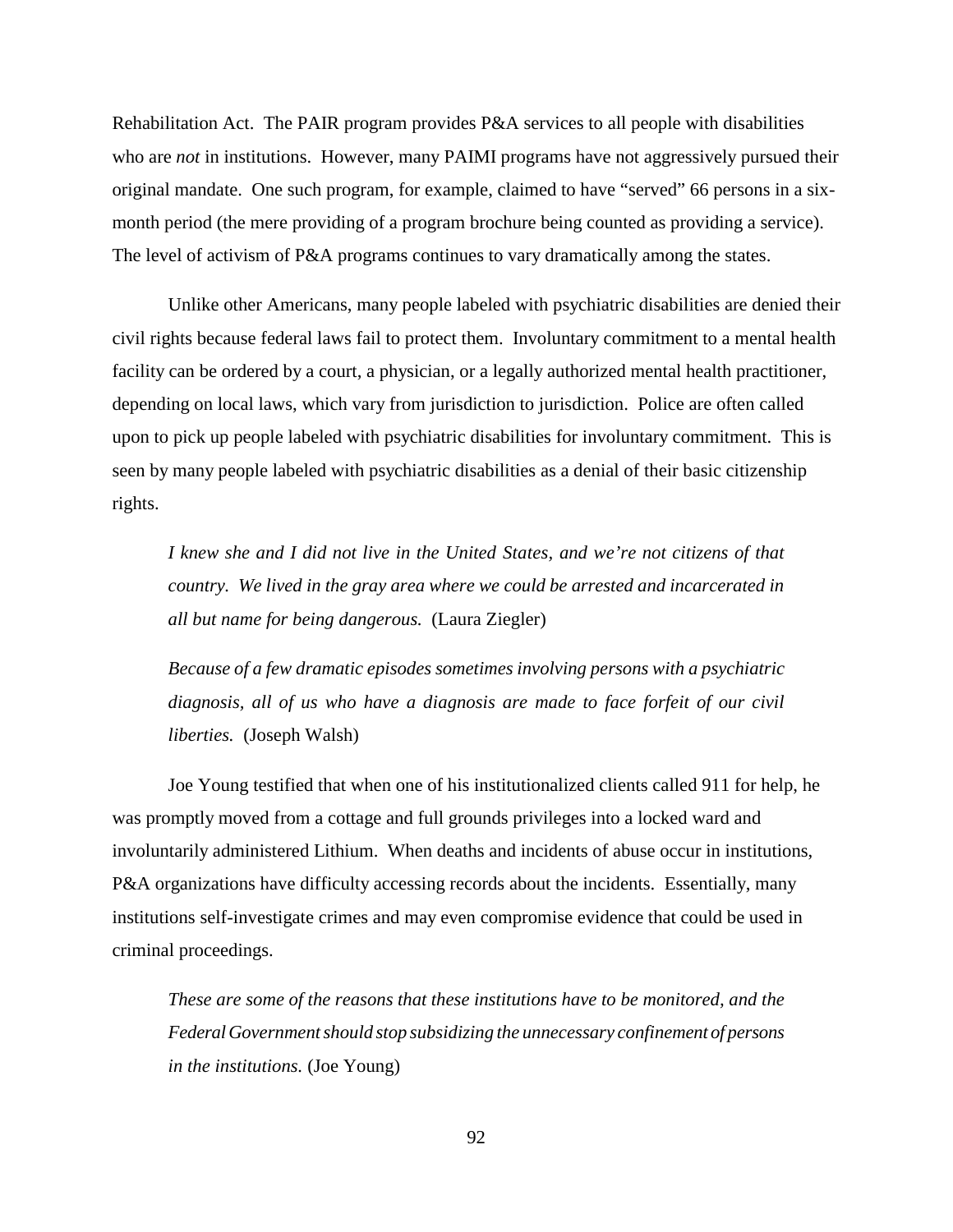According to information provided by DOJ, as of June 15, 1999, DOJ's Special Litigation Section is investigating mental health services in 65 health care and correctional facilities. It is also monitoring remedial settlements involving mental health services in 128 health care and correction facilities and hundreds of community placements from facilities under court orders. DOJ states that since 1993 the Section has investigated mental health services and monitored remedial settlements to improve mental health services in over 300 health care and correctional facilities in more than 42 states, the District of Columbia, the Commonwealth of Puerto Rico, and the Territory of Guam.

*As a result of the Section's efforts, tens of thousands of persons with mental illness are now receiving adequate services.* (Special Litigation Section, U.S. Department of Justice, June 25, 1999.)

Nonetheless, NCD heard again and again how helpless and powerless people felt in treatment settings.

*Patients are routinely coerced into forfeiting their rights in the name of treatment and, in general, the system is structured to render consent meaningless.* (Diana Rickard)

Walsh testified that inpatient commitment in New York State is achieved with the systematic participation of New York State Mental Hygiene Legal Services (MHLS).

*MHLS, originally intended as a legal advocacy service, has become a rubber stamp for doctors' orders for involuntary commitment. First, the doctor requests a judge to impose an involuntary commitment order. Invariably, a judge grants the doctor's request. When advocacy is requested by the subject of the commitment order, MHLS responds that they cannot or will not challenge the judge's order. The judge won't challenge the doctor; MHLS won't challenge the judge. Doctors' orders for commitment [are] facilitated with the appearance of due process. The state has therefore created an apparatus to create the illusion of due process.* (Joseph Walsh)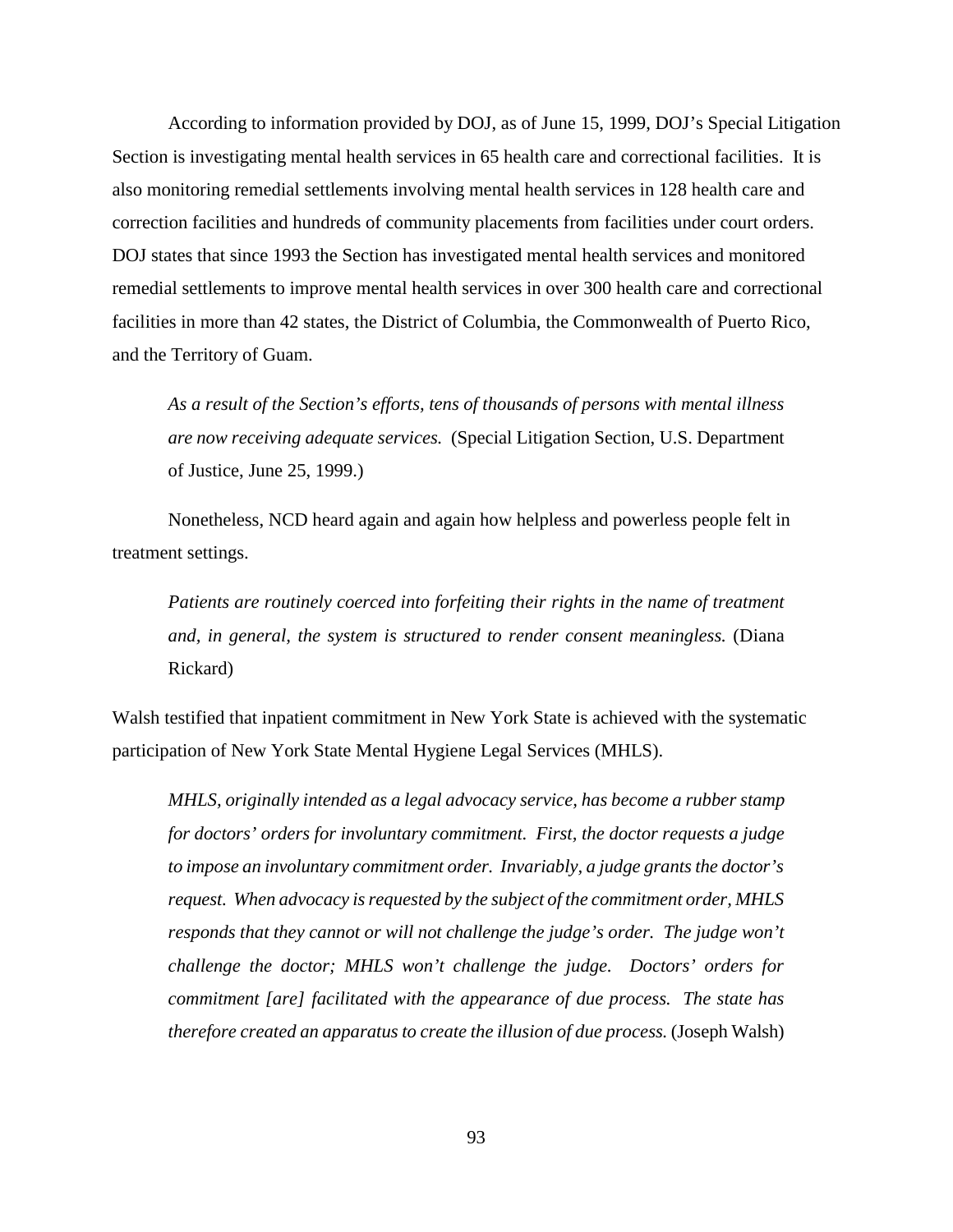Like other elements of the mental health system, advocacy services and rights protection are also implemented without major participation by people labeled with psychiatric disabilities themselves, leading to an often paternalistic attitude of "best interests" rather than paying attention to what people want for themselves. Advocacy services need to become accountable to the people they serve.

Virtually nothing has been done at the local or federal level to protect people with disabilities who are victimized in institutions and in their communities.

*Until recently, the crime victims' movement has not worked systematically to identify issues and challenges involved in responding more effectively to victims with disabilities. Improving service delivery to people with disabilities must become a priority, because the crime victims' rights movement is founded on the premise that every crime victim deserves fundamental justice and comprehensive, quality services.* (U.S. DOJ Office for Victims of Crime, *OVC Bulletin: Working with Victims of Crime with Disabilities,* September 1998.)

The *OVC Bulletin* cites a survey by Dick Sobsey, R.N., Ed.D., indicating that 48.1 percent of the perpetrators of sexual abuse against people with disabilities had gained access to their victims through disability services. *OVC Bulletin* notes that people who are victimized are vulnerable to exacerbated suffering. Also, most victims will experience a sense of shock, disbelief, or denial that the crime occurred, often followed by cataclysmic emotions, including fear, anger, confusion, guilt, humiliation, and grief. People with disabilities, however, may have intensified reactions because they may already feel stigmatized and often have low self-esteem due to societal attitudes.

Unlike most *OVC Bulletins* focusing on special categories of victims, *Working with Victims of Crime with Disabilities* offers no authoritative "census" describing the numbers and characteristics of the victim population under review, because—again—no authoritative data currently exist. The *Bulletin* does cite several studies, including one published in the *American Journal of Psychiatry*, that revealed that 81 percent of psychiatric inpatients had been physically or sexually assaulted at some point in their lives. The Colorado Department of Health estimates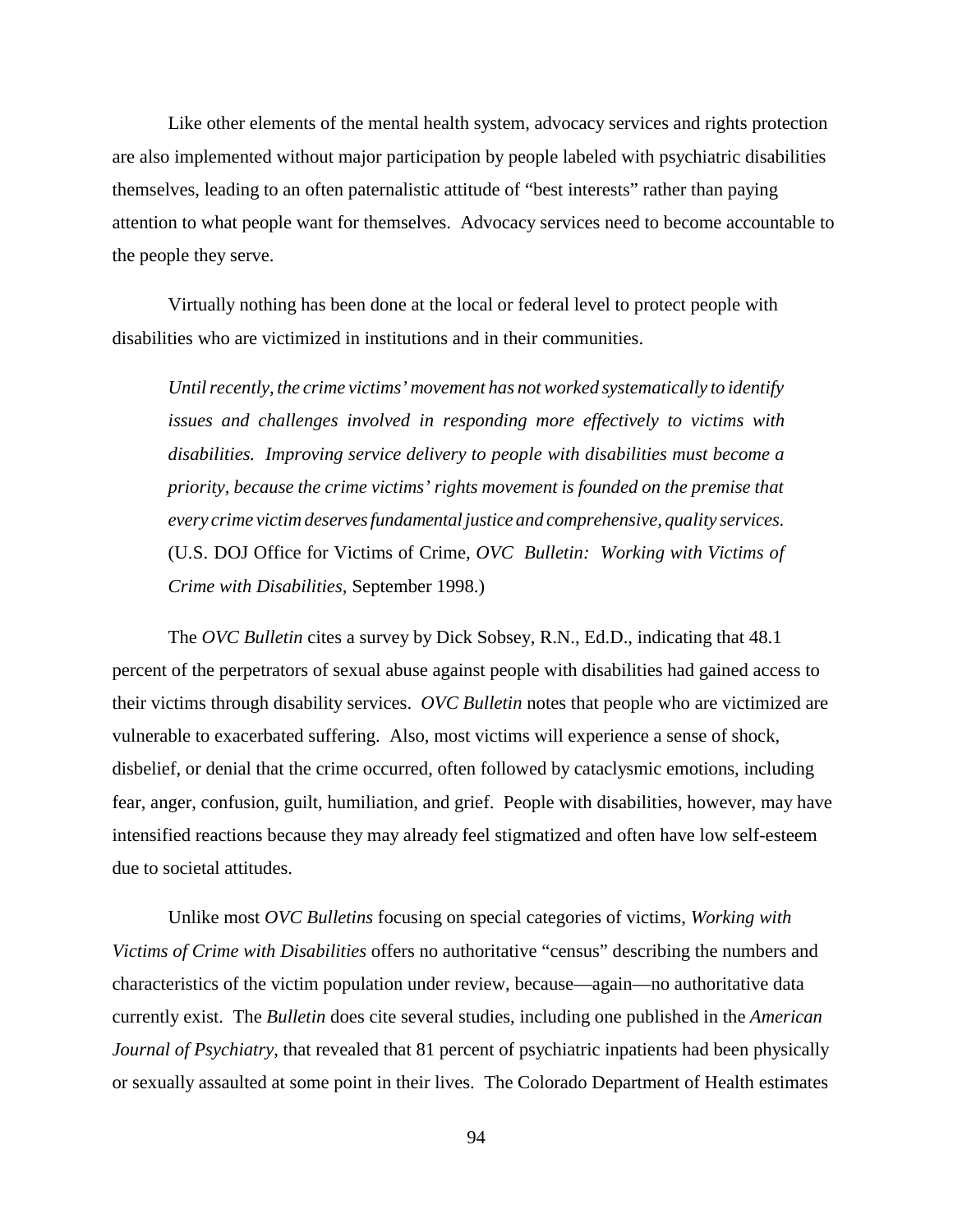that upward of 85 percent of women with disabilities are victims of domestic abuse, in comparison with, on average, 25 to 50 percent of the general population. These statistics, which have been replicated in many states, call into question the "brain disease" model of mental illness, indicating that trauma, not disordered brain chemistry, explains many emotional reactions.

Tina Minckowitz, a representative of the Brooklyn Mental Hygiene Court Monitoring Project, expressed concern that due process hearings prior to involuntary commitment do not protect people's rights.

*In New York, as in probably most other states now, they have to—they're supposed to—go through a court hearing before they can drug you by force, unless they consider it an emergency. And basically 90 percent of the time—99 percent of the time—the psychiatrists get to do what they want. So the hearings are not giving people protection against forced drugging.* (Tina Minckowitz)

Minckowitz testified that emergency forced drugging is extremely abused and that people are force-drugged in institutions because they speak up for their rights or because they speak up when they see another patient or inmate being abused.

According to testimony, funding and resource limitations are leaving vulnerable people labeled with psychiatric disabilities unprotected. Lawson, who has worked in the PAIMI program for 12 years, testified that more people are eligible for PAIMI services, but current funding levels prohibit this. As a part-time attorney who is assisted by two other part-time staff, she must cover a 15-county region in western New York, encompassing two cities and a number of rural areas. Because of such staffing and funding limitations, Lawson stated that a three-hour drive to interview one client is not unusual. If funding were higher, she testified, they could move quickly and expediently to protect the rights of their clients.

Psychiatrist and psychiatric survivor Daniel Fisher testified that the label of mental illness should not deprive people of their fundamental constitutional rights.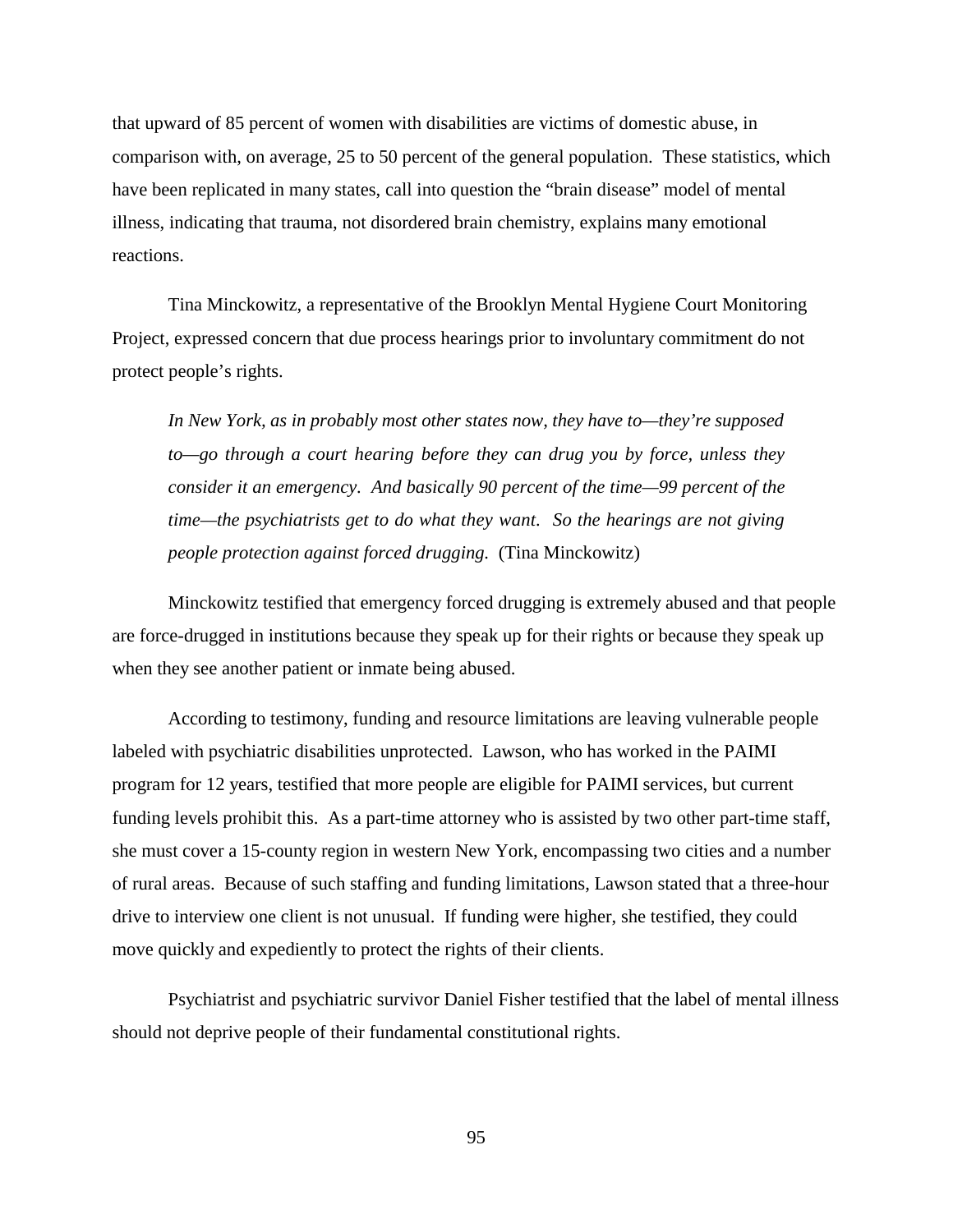*What happens in a country, as it happened in Nazi Germany, when people who are labeled as fundamentally different and flawed, as our biological psychiatry model does, the next step can be the deprivation of rights, forced treatment, and gradual extermination. I hope that we recognize that it could happen in any country. We should make sure that there's due process of law protection, so if somebody is hospitalized or in the psychiatric system, they have access to legal advocates.* (Daniel Fisher)

People labeled with psychiatric disabilities can be subjected to research with little legal oversight. Written testimony submitted by Cliff Zucker, the executive director of Disability Advocates, Incorporated (DAI), which provides P&A services for persons with psychiatric disabilities in New York State, outlined his agency's court challenges to nontherapeutic and risky experiments conducted in state psychiatric facilities on those incapable of giving informed consent. The result has been an invalidation by the courts of research regulations of the state Office of Mental Health and a move by the state Department of Health to convene an advisory committee to devise new guidelines for non-federally funded psychiatric research.

Zucker reported that institutional review boards (IRBs) that oversee and approve medical experiments are under pressure to sanction risky research on those who cannot give informed consent and that it is unlikely that many who fully understand the risks would agree to participate without seeing a direct, personal medical benefit.

*Leading psychiatrists and a high-ranking official at the state Psychiatric Institute in Manhattan, the state clearinghouse for drug research on kids and adults, have been lining their pockets with hefty drug-company speaking fees, consulting deals, board memberships, and subsidized international trips, state records show. Two members of the Psychiatric Institute in-house panel directly responsible for protecting the rights of mentally ill patients have financial ties to drug mega-firms like Eli Lilly, Glaxo Wellcome, and Bristol-Myers Squibb. The drug makers, while enriching the psychiatrists, are also picking up the tab for research at the Psychiatric Institute, where their products are tested for treatment of such ailments as depression,*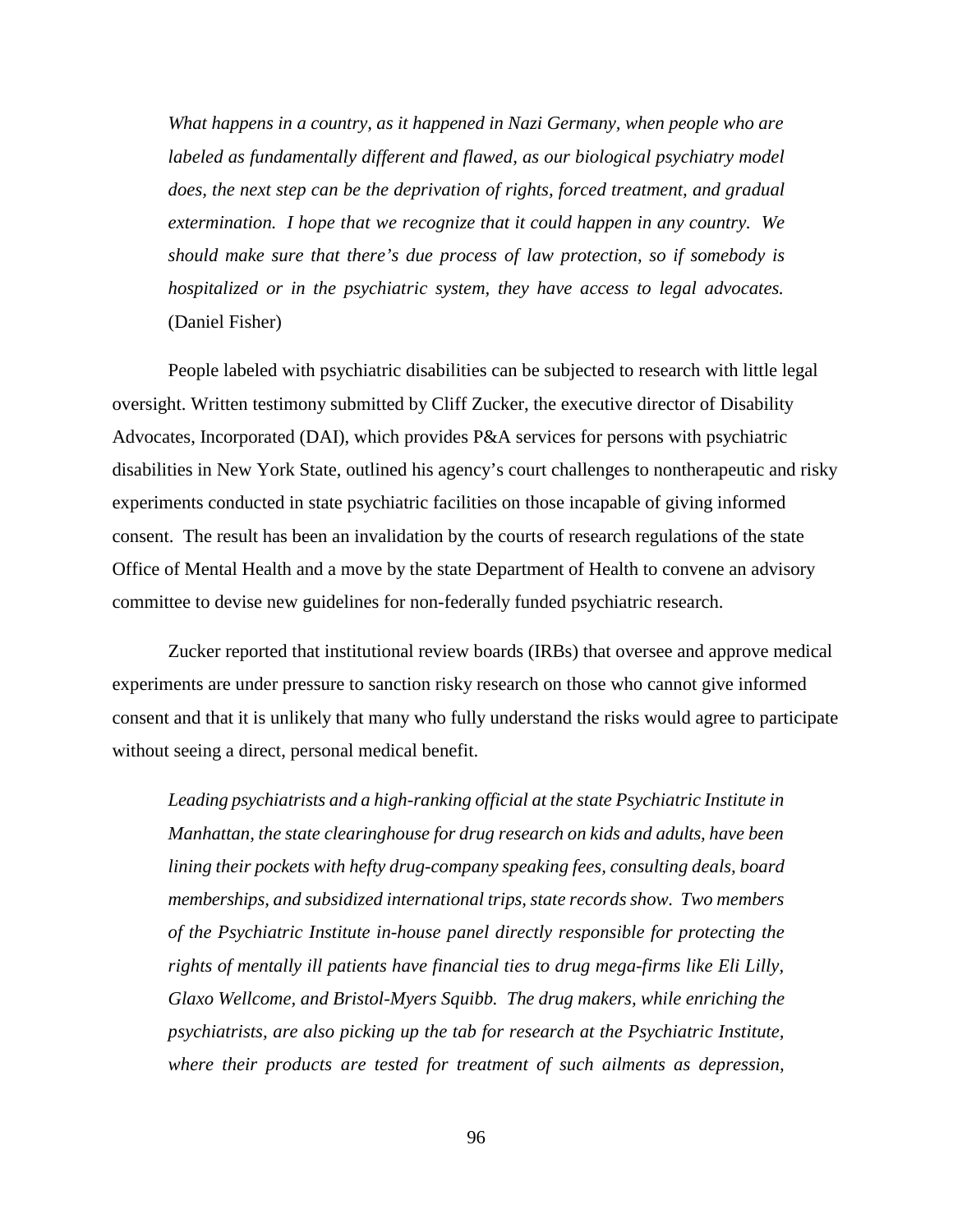*hyperactivity, and schizophrenia. Drug-company-funded studies are often led by the same researchers who have private money deals with the firms. (Analyze This: Docs Get Drug Company \$\$* by Gregg Birnbaum and Douglas Montero, *The New York Post,* February 28, 1999.)

Zucker also cautioned that people from minority communities are especially vulnerable to becoming research subjects. In the infamous experiments conducted in New York, in which young boys were given doses of fenfluramine, a procedure without any potential therapeutic benefit, he notes that all of the subjects were either African Americans or Latino Americans.

The understaffed and underfunded federal Office of Protection from Research Risks (OPRR) at the U.S. Department of Health and Human Services investigates federally funded research programs involving human research subjects to ensure compliance with the Federal Policy for the Protection of Human Subjects (also known as the Common Rule). However, the Common Rule only applies to subjects in research regulated by the FDA and to subjects in research sponsored by some federal other agencies. Privately funded research is not covered by the Common Rule, so there are no protections for human beings who participate in this research.

Joseph Glazer, of the Mental Health Association in New York State, summarized discrimination against people labeled with psychiatric disabilities and violations of their civil liberties.

*Having laws on the books that say people can't vote if they are mentally incompetent—or, in some states, "lunatics"—is discrimination. Having laws on the books that say a diagnosis of mental illness is sufficient grounds to take your children away in a family court proceeding is discrimination. Having laws sweeping across the country that say that it's okay to put violent sexual predators in state psychiatric hospitals with vulnerable people, who have in many cases already been victimized by such predators, is discrimination.* (Joseph Glazer)

Glazer concluded that mental health advocates must fight discrimination everywhere they find it.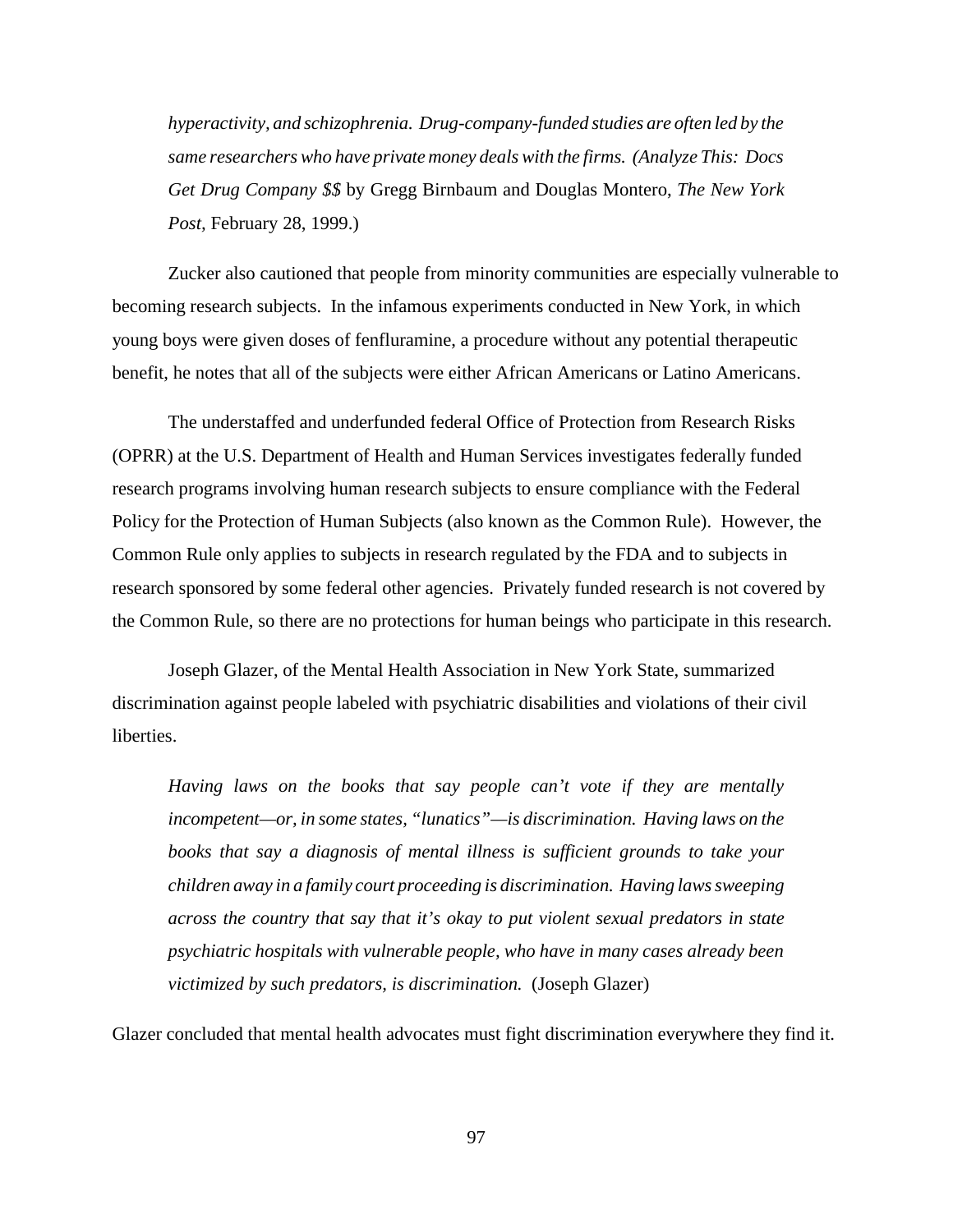Ziegler testified graphically as to the way in which the lives of people labeled with psychiatric disabilities are devalued.

*A friend of my family had a child with Prader-Willi syndrome [which causes an uncontrollable desire to eat] who was institutionalized. She was struck and killed by a car while crossing [a highway] in search of food. When I asked him how his damages action was progressing, he said it wasn't. He said all the lawyers had told him that her life had no value. That was the term the Nazis used to justify the killing of people with disabilities. It seems we have not come very far after all.* (Laura Ziegler)

Debbie Whittle testified to the power of perception and labels in defining the reality and experience of people labeled with psychiatric disabilities. She grew up in a family with two active alcoholics—a chaotic, unstable, unsafe environment that was marked by abuse and neglect. As a teenager, she experienced incest for several years and at age 17 left home, thinking she could just simply walk away and create a new life for herself. She did not realize, however, that the abuse and neglect had traumatized her so badly that she had disconnected from her own body, knowledge, wisdom, truth, and her capacity to self-heal.

*There is a high correlation between trauma histories and the experience of being psychiatrically labeled. There are some common responses to trauma. It is common, when experiencing trauma, for a person to become numb, leave their body. Disassociate. It is incredible to me that these very coping strategies that kept folks alive are then called a disorder. It is absolutely amazing to me that our psyche has the ability to have us leave our bodies when our bodies are being tortured. That seems rather sane to me. Who would choose to stay in their body and experience that? And then, the first thing that happens when those folks show up for help is, they're called—they're told that they have disassociative disorder, instead of saying, "You have this wonderful capacity that has kept you sane and whole and alive." I would just like to suggest that we move away from a pathology-based mental health system that seems kind of like an oxymoron to me. I believe that the label of mental*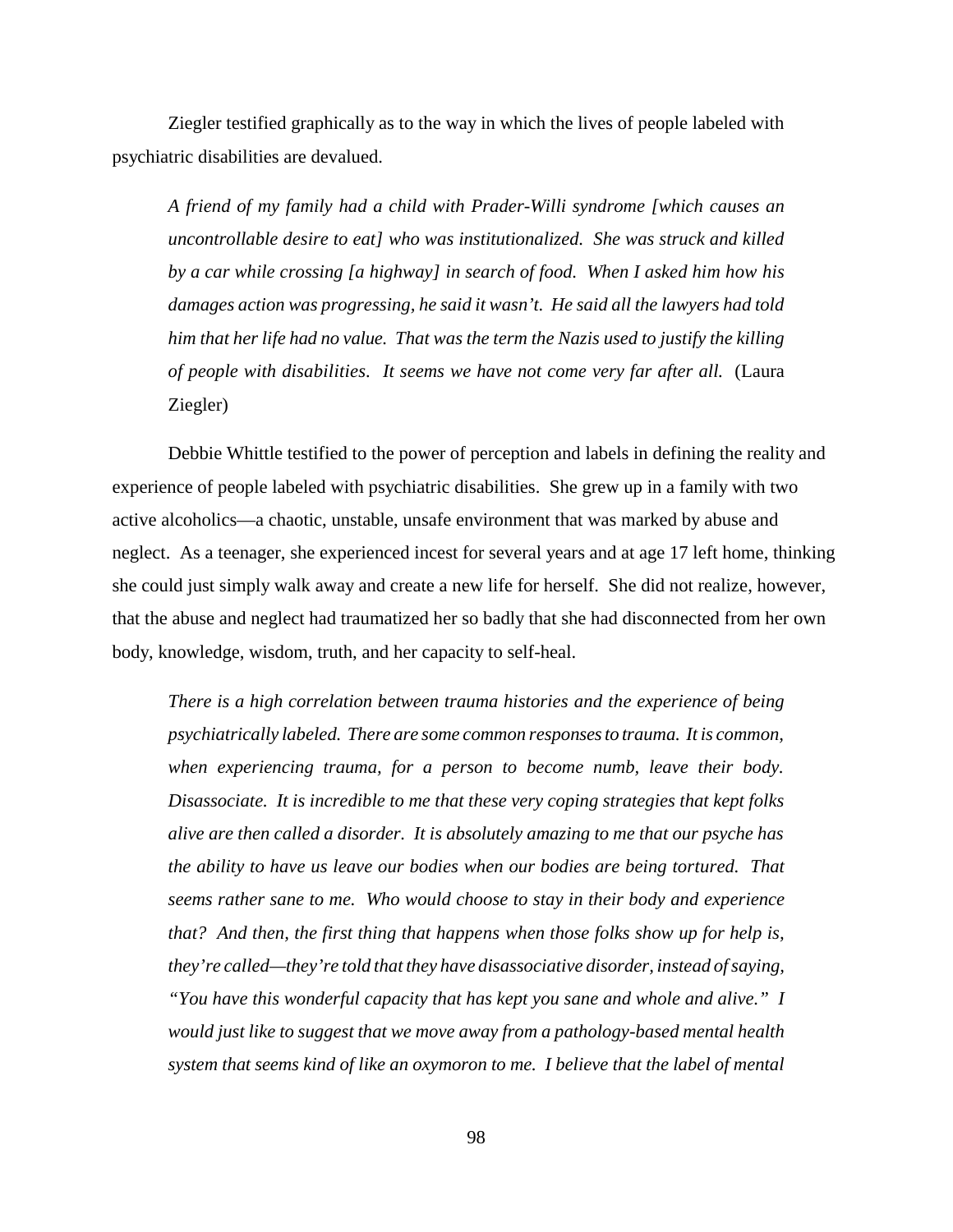*illness is the beginning of human rights violations. Healing is hard enough work without it being pathologized.* (Debbie Whittle)

ADA has been of only limited benefit to people labeled with psychiatric disabilities. Although all people with disabilities have experienced some backlash as a result of ADA (which is viewed by some not as a civil rights law but as an entitlement law), in general, some progress has been made over the past few years. However, people labeled with psychiatric disabilities have seen little improvement. In fact, widely publicized reports of violent crimes by people labeled with psychiatric disabilities, although they are statistically rare, have precipitated stronger and more prevalent prejudice, which extends to the vast majority of people labeled with psychiatric disabilities who are nonviolent and law-abiding.

Negative stereotypes about people labeled with psychiatric disabilities are widely perpetuated by the media, which frequently seize on crimes involving people labeled with psychiatric disabilities and overreact. Unfortunately, such media reports harm and stigmatize the millions of other people labeled with psychiatric disabilities who do not commit crimes.

*Because of a few dramatic episodes sometimes involving persons with a psychiatric diagnosis, all of us who have a diagnosis are made to face forfeiture of our civil liberties.* (Joseph Walsh)

Patrick Smellie's research for his report on the news media's coverage of mental illness revealed crime reporters fall into the trap of ignorance in portraying suspects. *Feeding Stereotypes* was published in the March/April 1999 issue of *Quill*, the publication of the Society of Professional Journalists. Although Smellie found mainstream American news reports involving mental illness restrained compared with those in Australia and Britain, he cautions that he is not endorsing the American news media coverage.

*Rather, it suggests something subtler: that the relentless framing of mental illness in the context of violence and criminality is amplifying, sustaining, and legitimizing a largely false picture of mental ill-health.* (Mental Illness Coverage: Feeding Stereotypes by Patrick Smellie, *Quill,* March/April 1999.)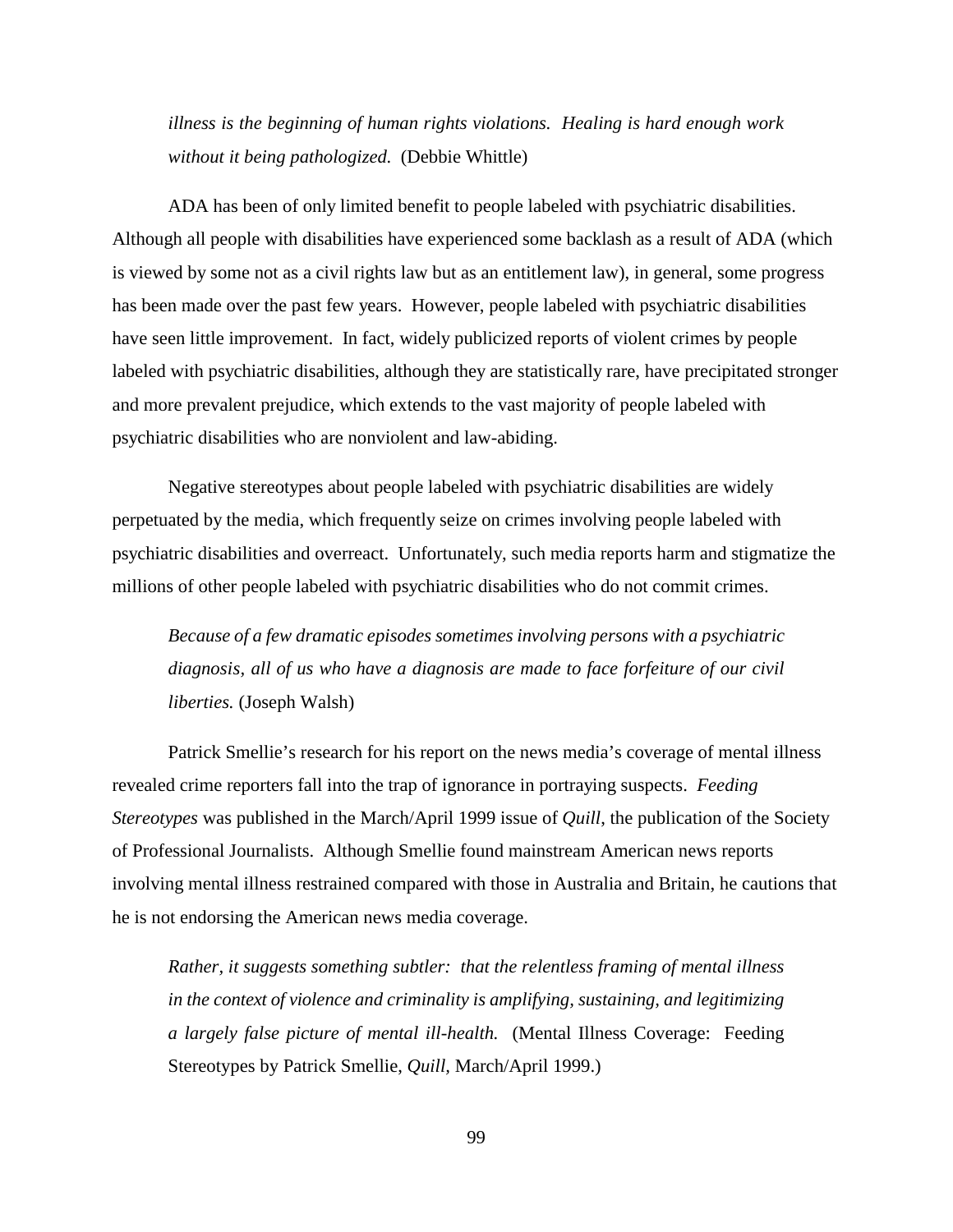George Ebert of the Mental Patients Liberation Alliance in New York State echoed the opinions of most people who testified.

*I would just like to offer our working platform. The first point is that we speak for ourselves. Next is, we seek an end to forced treatment of any kind. We seek full access to community support, advocates, and legal assistants in all involvement with the mental health system. We call for access to holistic alternatives to the medical model monopoly of mental health services. We seek an end to destructive psychiatric labels, and we demand accountability from the psychiatric system.* (George Ebert)

### **Public Policy Recommendations**

**Reinventing Social Security.**

**Simplify SSA disability regulations. SSA's redesign process should include uniform standards for SSI and SSDI program disability determinations, work incentives, and equitable earning amounts during trial work periods, regardless of program eligibility or disability.**

**SSA should provide ongoing training for its agency personnel, as well as beneficiaries and service providers, on available work incentive programs, including how to write a PASS plan.**

Social Security establishes earnings limits for people with disabilities, except for people with visual impairments whose earnings limits are established by law, and at a much higher rate than for other people with disabilities. When federal law permits such discrimination, it is egregious.

**Congress should enact legislation that makes earnings limits equal—regardless of disability.**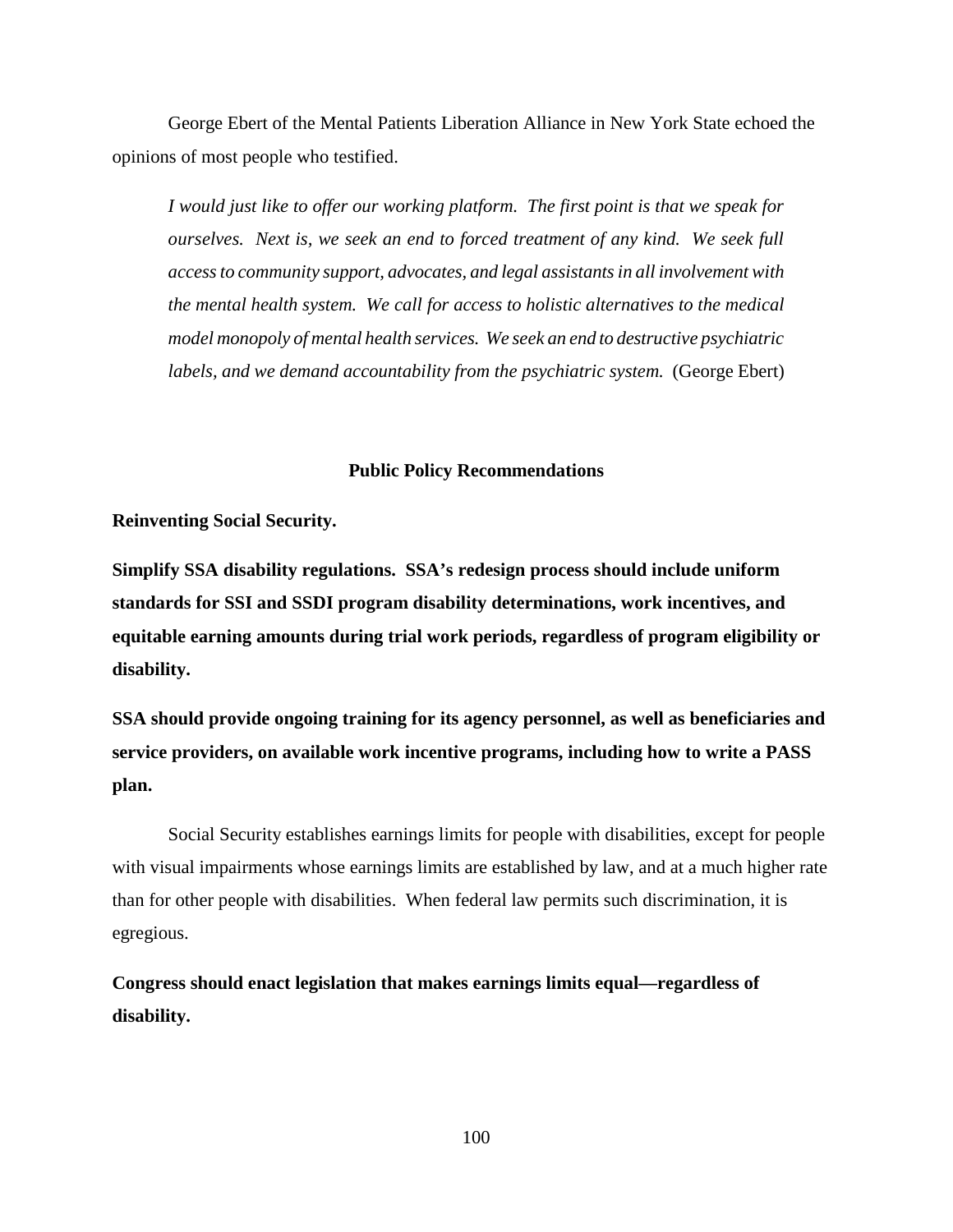**HCFA should revise existing regulations to simplify the Medicaid waiver application process for states**.

Many people indicate that a lack of affordable health care is a major disincentive to returning to work.

**Federal law should be changed to allow continuation of Medicaid and Medicare coverage until equal or better health benefits—including voluntary mental health parity and prescription drug coverage—are available through an employer.**

**The Federal Government should ensure greater coordination at the federal, state, and local levels in the delivery of services to people labeled with psychiatric disabilities.**

**Congress should amend the FLSA and eliminate the provision for patient workers and other provisions that allow people with disabilities to work without compensation or at below the minimum wage.** 

**DOL should revise applications for certificates of exemption and all other reporting documents to request such information as the number of hours each individual worked, number of people who worked, and the hourly wage paid to each person.** 

Without this information it is impossible to monitor these programs.

Information about successful model employment programs should be quickly disseminated and shared among agencies, task forces, committees, and others concerned with employment of people labeled with psychiatric disabilities.

**In addition, Congress should fund additional demonstration projects that investigate employment of people labeled with psychiatric disabilities.**

**The Federal Government should strive to be the model employer of people with disabilities. Congress should investigate why the Federal Government has consistently failed to recruit, retain, and promote more people with disabilities.**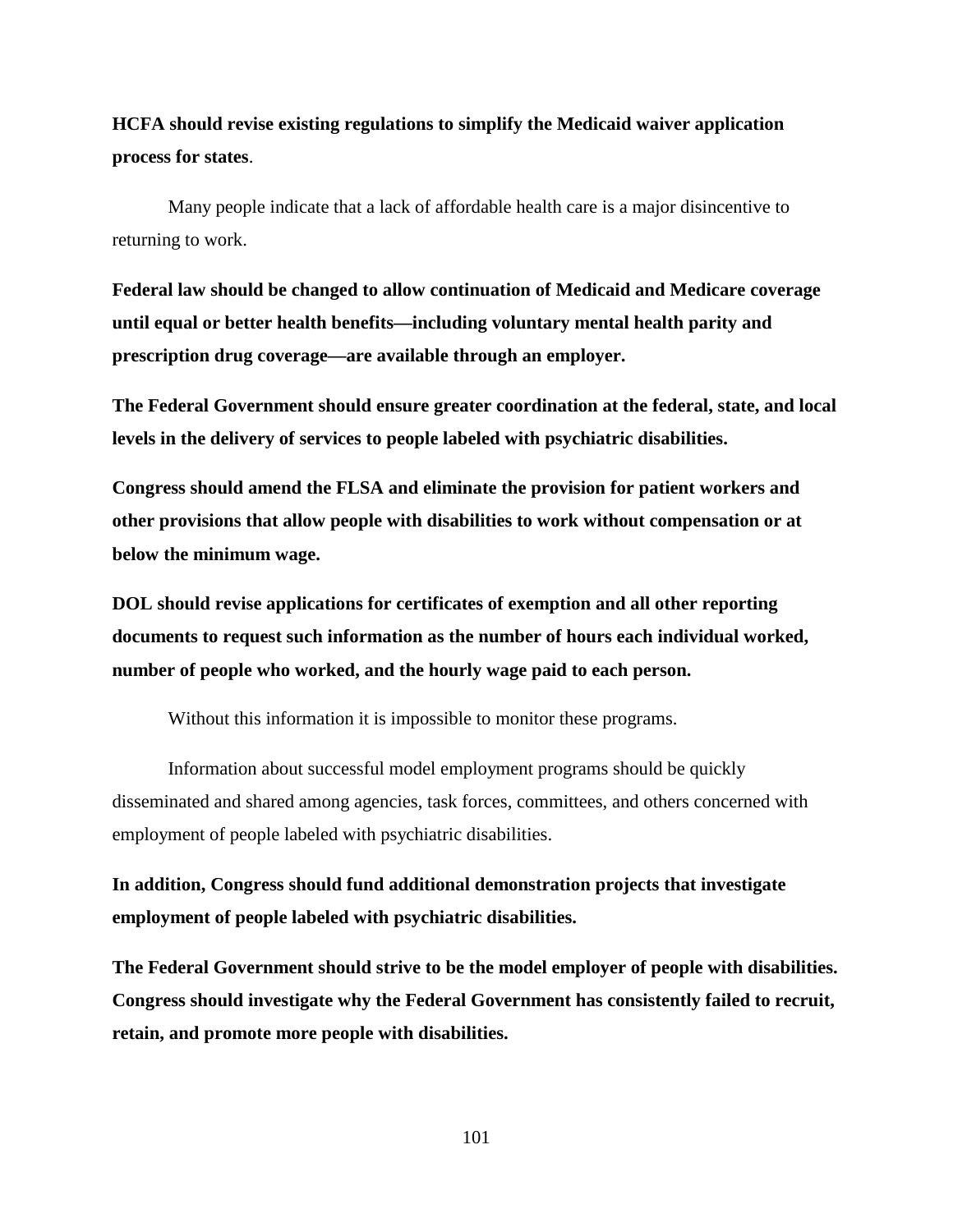**This investigation should identify existing barriers and make recommendations on the employment and promotion of people with disabilities in all branches of the Federal Government, including Congress.** 

**Federal forms should be screened to ensure that questions pertaining to psychiatric disabilities do not violate existing laws.** 

**EEOC should penalize federal agencies that discriminate or fail to comply with existing provisions of all federal laws, including reporting requirements.**

**Congress should increase funding for EEOC and DOJ ADA-related training for employers and the judicial system.** 

ADA employment-related technical assistance and training for employers and also the judicial system are essential to ensure that people labeled with psychiatric disabilities are not discriminated against in the workplace or when they take employment cases to the court.

#### **Human research subjects should be protected.**

The National Animal Welfare Act of 1966 protects animals who are used in research, but no federal law extends those same rights to people who are decisionally incapacitated. In early 1999, the National Institute of Mental Health halted several research projects because they failed to give adequate protection to their human subjects.

**Congress should enact strong federal laws that protect all human research subjects—especially people who are incapacitated and children—involved in federally as well as privately funded research. These laws should require, prior to participation in research programs, signed informed consent forms that are obtained without coercion and clearly state any possible adverse events that could result from participation in the research. The law should provide strict penalties for research facilities that fail to comply.**

**Protect the civil rights of people labeled with psychiatric disabilities.**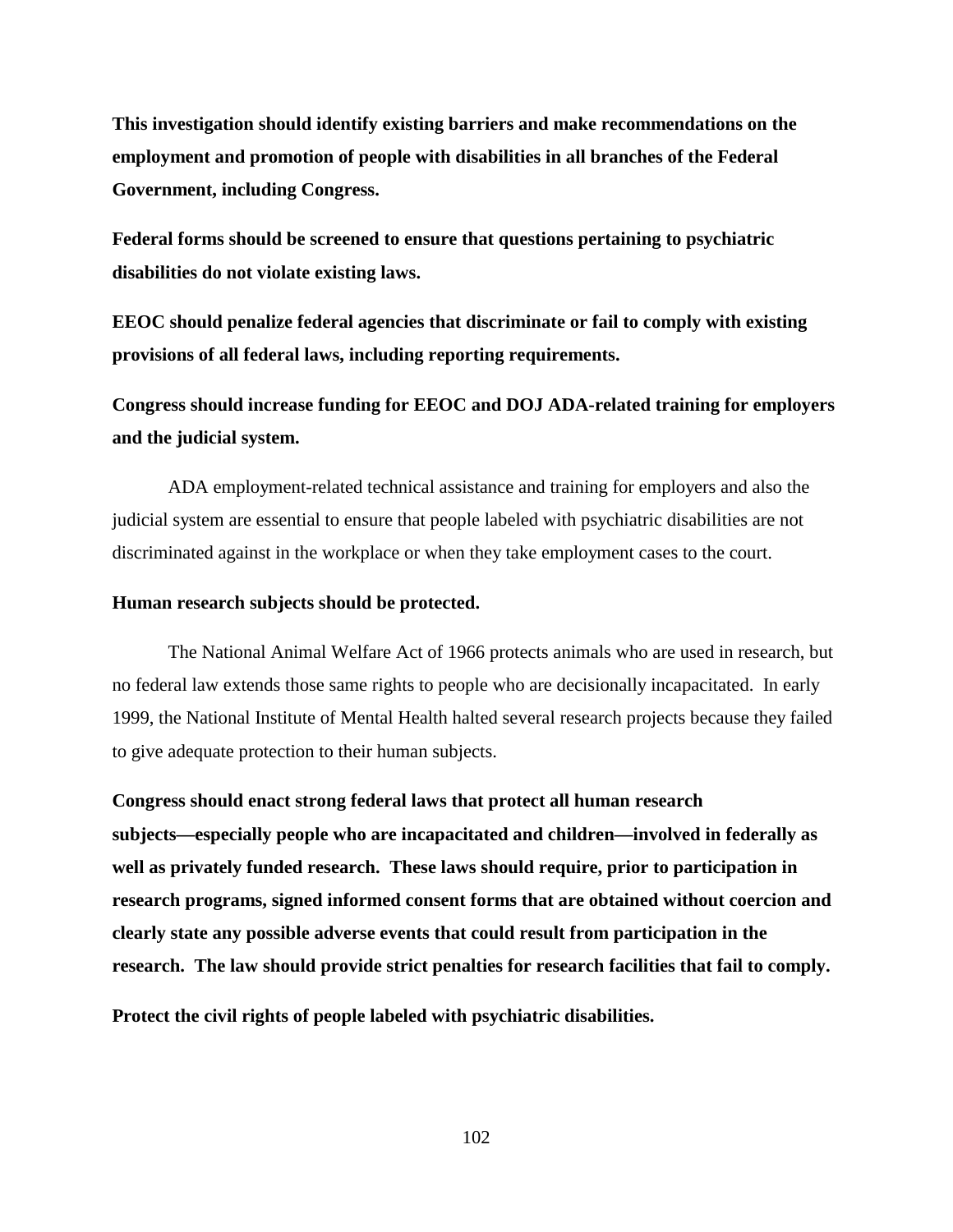**Congressional hearings should be held on civil rights violations against people labeled with psychiatric disabilities.**

**Prosecute persons, institutions, or entities that violate due process, durable power of attorney, advance directives, and informed consent rights of people labeled with psychiatric disabilities.**

Vigorous federal enforcement of civil rights laws such as ADA and other laws that protect the rights of people labeled with psychiatric disabilities is essential.

**In addition, Congress should increase funding for federal technical assistance programs and to ensure enforcement of existing laws.**

# **Congress should increase funding for protection and advocacy organizations to accommodate the increased workload.**

Current funding levels do not adequately cover enforcement of laws that protect the civil rights of people with disabilities. With the elimination of state funding for prison legal service agencies, it is essential that P&A services are available to people labeled with psychiatric disabilities in correctional facilities. However, P&A organizations must be held accountable to their constituencies and meaningfully involve people labeled with psychiatric disabilities in programs and policymaking and as paid staff, including in management positions.

# **Establish local, accessible, 24-hour emergency assistance networks for people labeled with psychiatric disabilities.**

Such networks could be operated using existing victim assistance programs that have trained staff and volunteers or that have significant numbers of people with a variety of disabilities on staff or as volunteers.

People labeled with psychiatric disabilities should not be denied their constitutional right to vote simply because of their disability or the type of facility in which they are receiving treatment.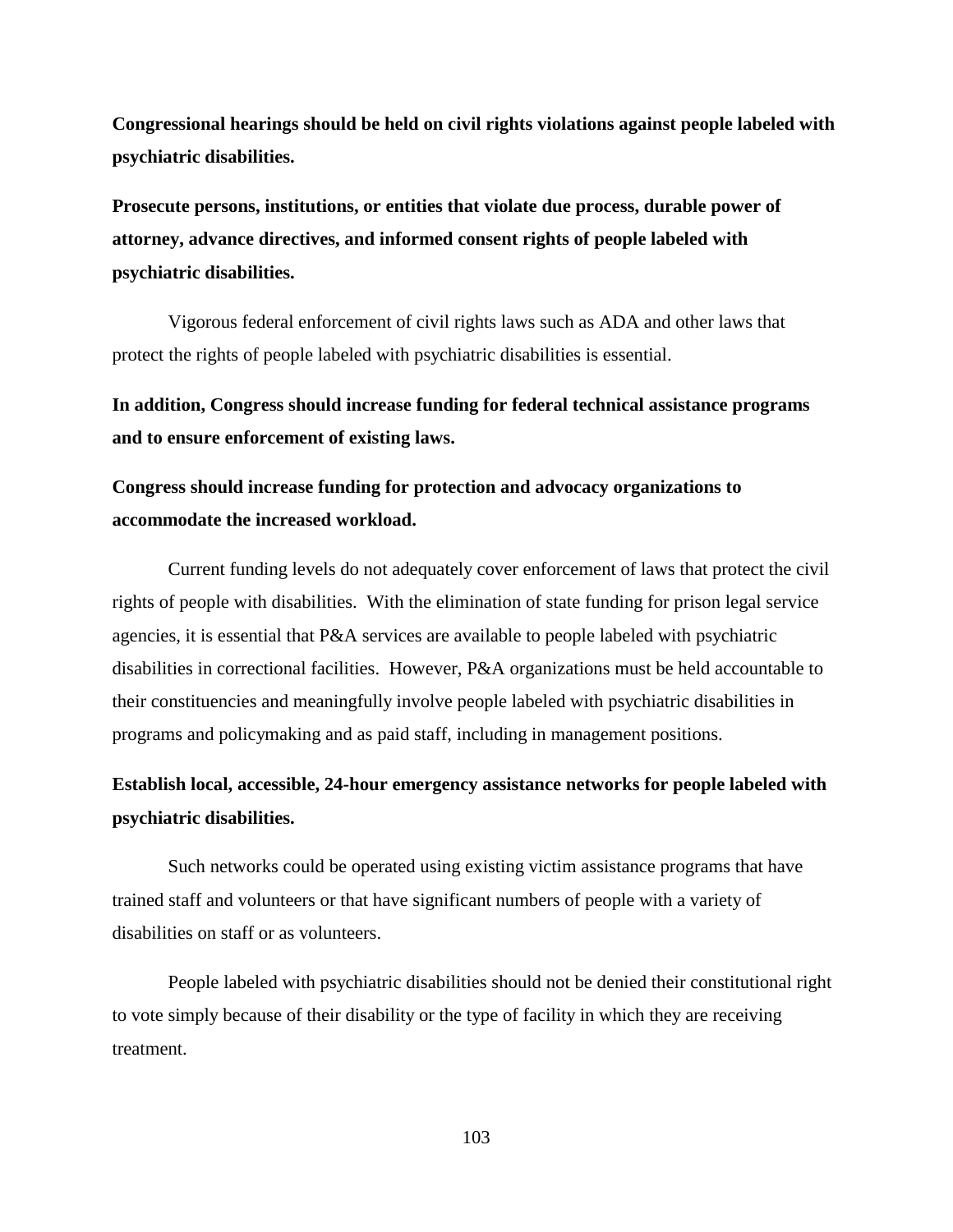**Therefore, Congress should enact a federal law protecting the voting rights of people labeled with psychiatric disabilities.**

**Federal research and demonstration resources should place a higher priority on the development of culturally appropriate alternatives to the medical and biochemical approaches to treatment of people labeled with psychiatric disabilities, including self-help, peer support, and other consumer/survivor-driven alternatives to the traditional mental health system.**

Currently, federal funding for psychiatric research is concentrated almost entirely on medical and biochemical approaches. Only a tiny fraction of research funding is directed toward programs of community support, and even less is directed toward peer support and other selfhelp approaches. This imbalance is only one of the reasons that such approaches receive less funding and are often funded only as time-limited demonstration projects, despite their considerable record of success and despite the fact that they tend to be favored by people labeled with psychiatric disabilities themselves.

**Further, Congress should amend statutes regarding the review of grant applications for psychiatric research to ensure that people labeled with psychiatric disabilities are included in meaningful ways in the review process.**

**Employment and training and vocational rehabilitation programs must account for the wide range of abilities, skills, knowledge, and experience of people labeled with psychiatric disabilities by administering programs that are highly individualized and responsive to the abilities, preferences, and personal goals of program participants.**

**The successful components of employment demonstration programs should be implemented while identified weakness should be strengthened. Also, information about successful programs should be disseminated and shared among agencies, task forces, committees, and others concerned with employment of people labeled with psychiatric disabilities.**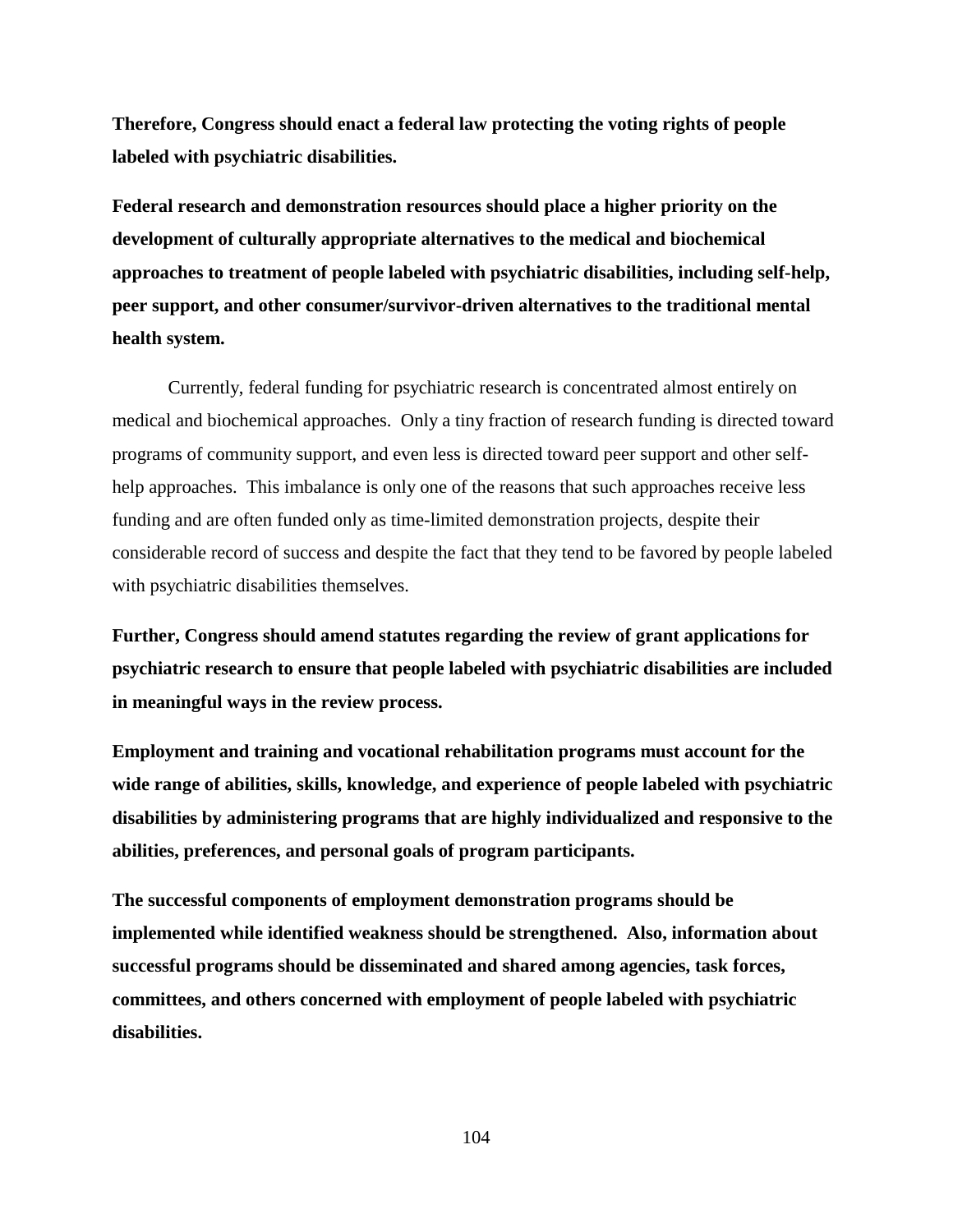**HCFA should revise existing regulations to make it easier for states to apply for Medicaid waivers under the Balanced Budget Act of 1997 for people with disabilities who return to work.**

**People labeled with psychiatric disabilities must be included in significant numbers in the planning, implementation, and evaluation of employment programs. It is essential that employment and training programs span the full range of employment options, rather than segregating people labeled with psychiatric disabilities in low-wage positions with few opportunities for advancement, or in segregated "make-work" programs.** 

Currently, many people labeled with psychiatric disabilities who already have advanced degrees or considerable high-level employment experience are actively discouraged from returning to their previous type and level of employment, and are shunted into programs far below their level of interest or skill.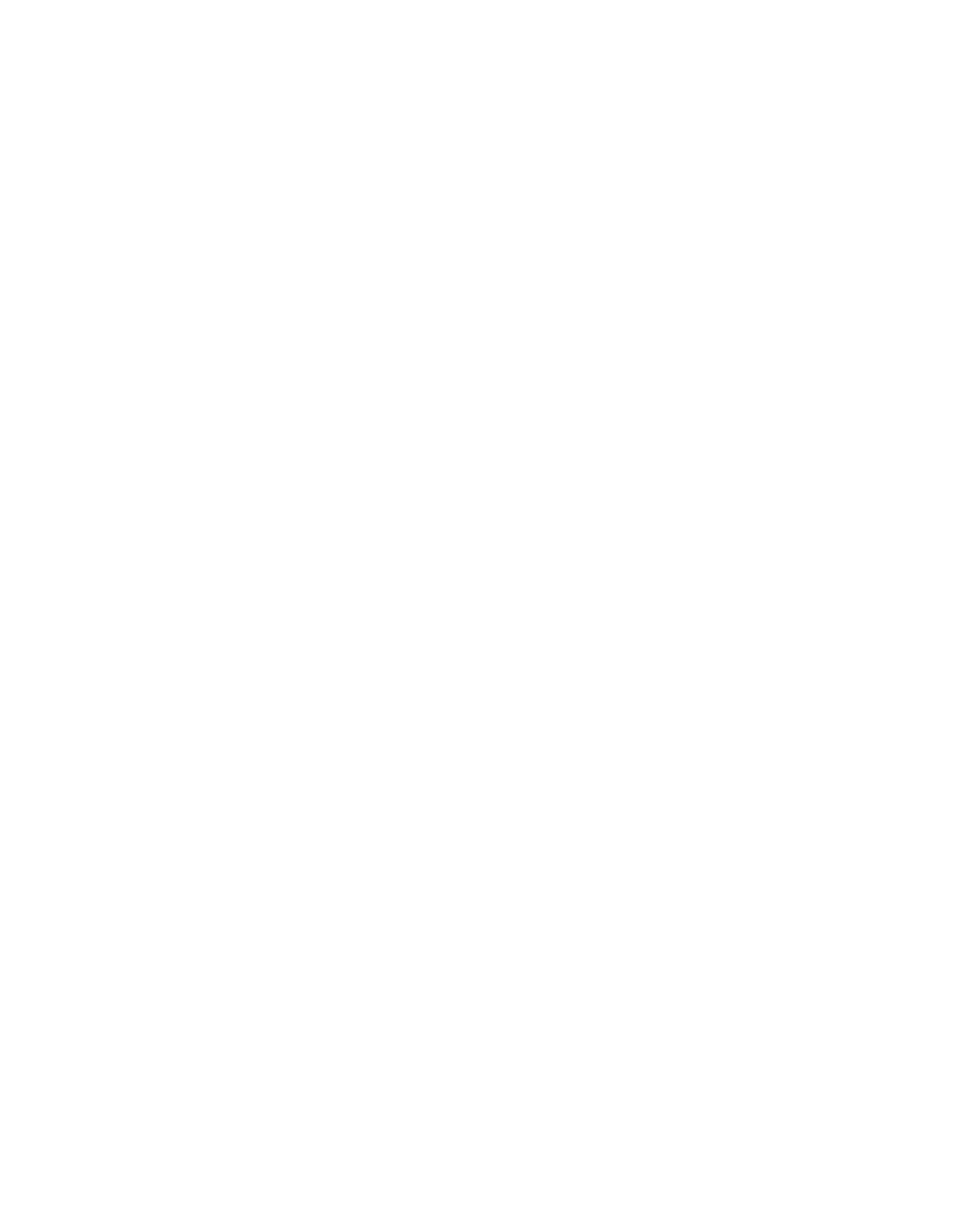## **In Conclusion**

Americans with psychiatric disabilities believe—and this report confirms—that they are denied the self-determination necessary to control their own lives. Currently, politically and financially powerful forces oppose any consumer/survivor change to the existing mental health system. However, the system *must* change, and America must respond. Deprivation of human and civil rights cannot be tolerated in a country that was founded on the premise that everyone is created equal. The term "liberty and justice for all" must be underscored and applied for people labeled with psychiatric disabilities.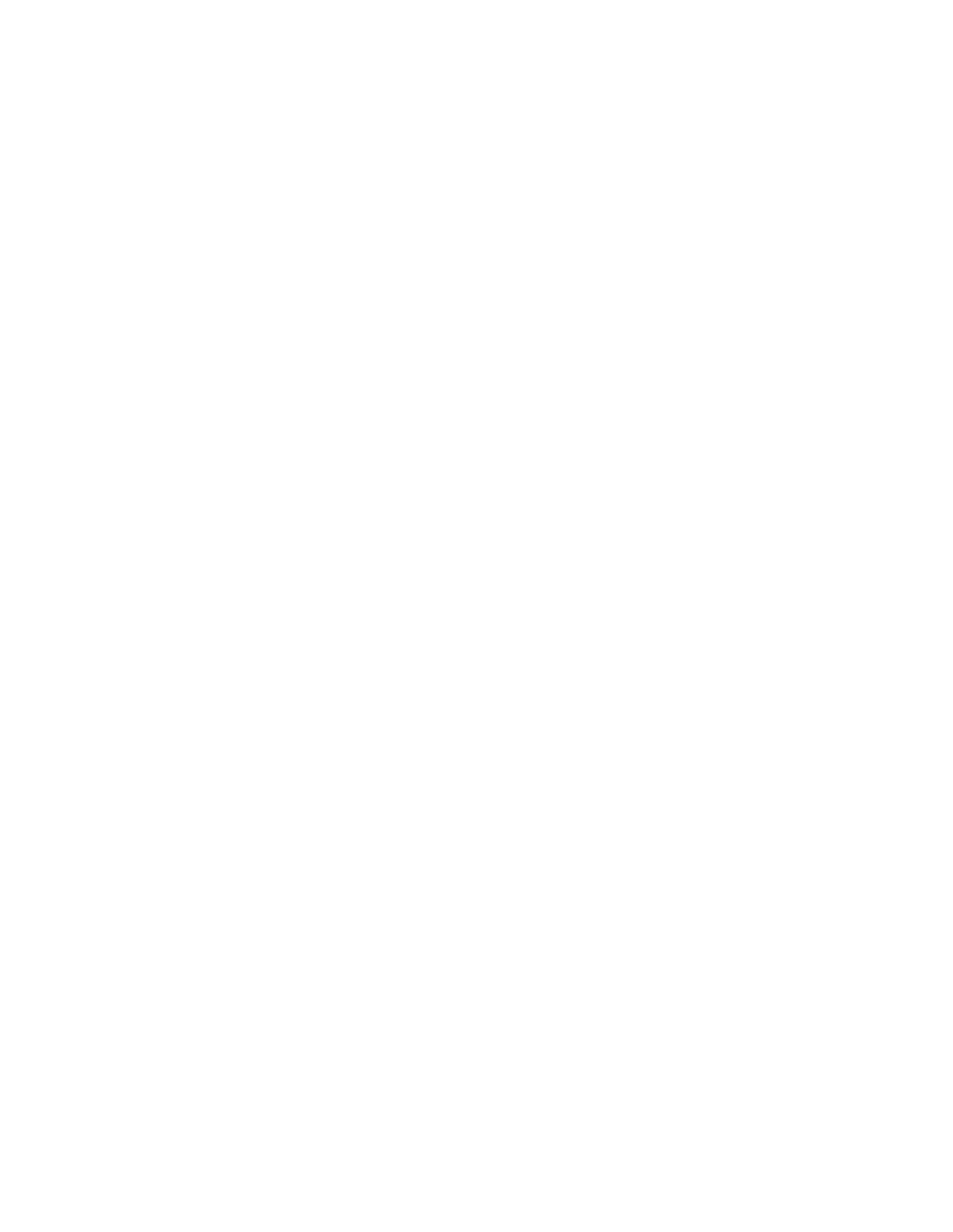## **Glossary**

**ACT**—assertive community treatment

**ADA**—Americans with Disabilities Act

**CMHS**—the Center for Mental Health Services is the bureau within SAMHSA that most directly deals with consumer-run services and programs

**Consumer**—a person who has used or still may be using mental health services, including medication, and who generally identifies her/himself with a diagnosis

**CRIPA**—Civil Rights of Institutionalized Persons Act of 1980

**CSH**—Corporation for Supportive Housing

**DAI**—Disability Advocates, Incorporated

**DD Act**—Developmental Disabilities Assistance and Bill of Rights Act of 1975

**DMA**—Division of Medical Assistance

**DOJ**—Department of Justice

**DOL**—Department of Labor

**ECT**—electroconvulsive therapy (shock treatment)

**EEOC**—Equal Employment Opportunity Commission

**ERISA**—Employment Retirement Income Security Act

**FDA**—Food and Drug Administration

**FHAA**—Fair Housing Amendments Act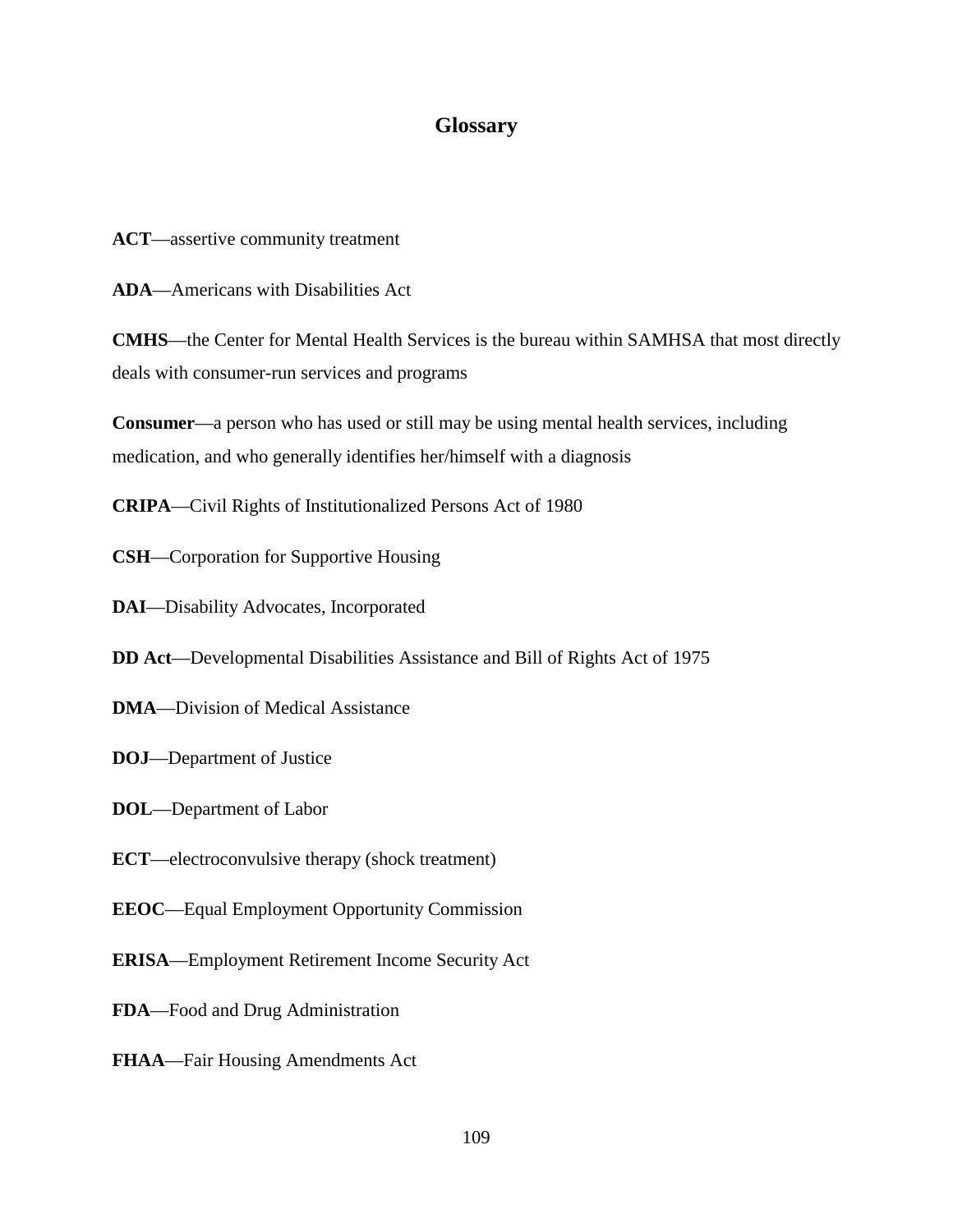**FLSA**—Fair Labor Standards Act

**GAO**—General Accounting Office

**HAP**—Homeless Assistance Programs

**HCFA**—Health Care Financing Administration

**HOPA**—Housing Opportunities for Persons with AIDS

**HUD**—Department of Housing and Urban Development

**IDEA**—Individuals with Disabilities Education Act

**IEP**—individualized education program

**IOC**—involuntary outpatient commitment, a legal process by which persons may be forced to accept treatment against their will in the community, most often through the use of medication

**IRB**—institutional review board

**LRE**—least restrictive environment

**MCO**—managed care organization

**MHLAC**—Mental Health Legal Advisors Committee

**MHLS**—Mental Hygiene Legal Services

**MHPA**—Mental Health Parity Act of 1996

**NAMHC**—National Advisory Mental Health Council

**NAMI**—National Alliance for the Mentally Ill

**NCD**—National Council on Disability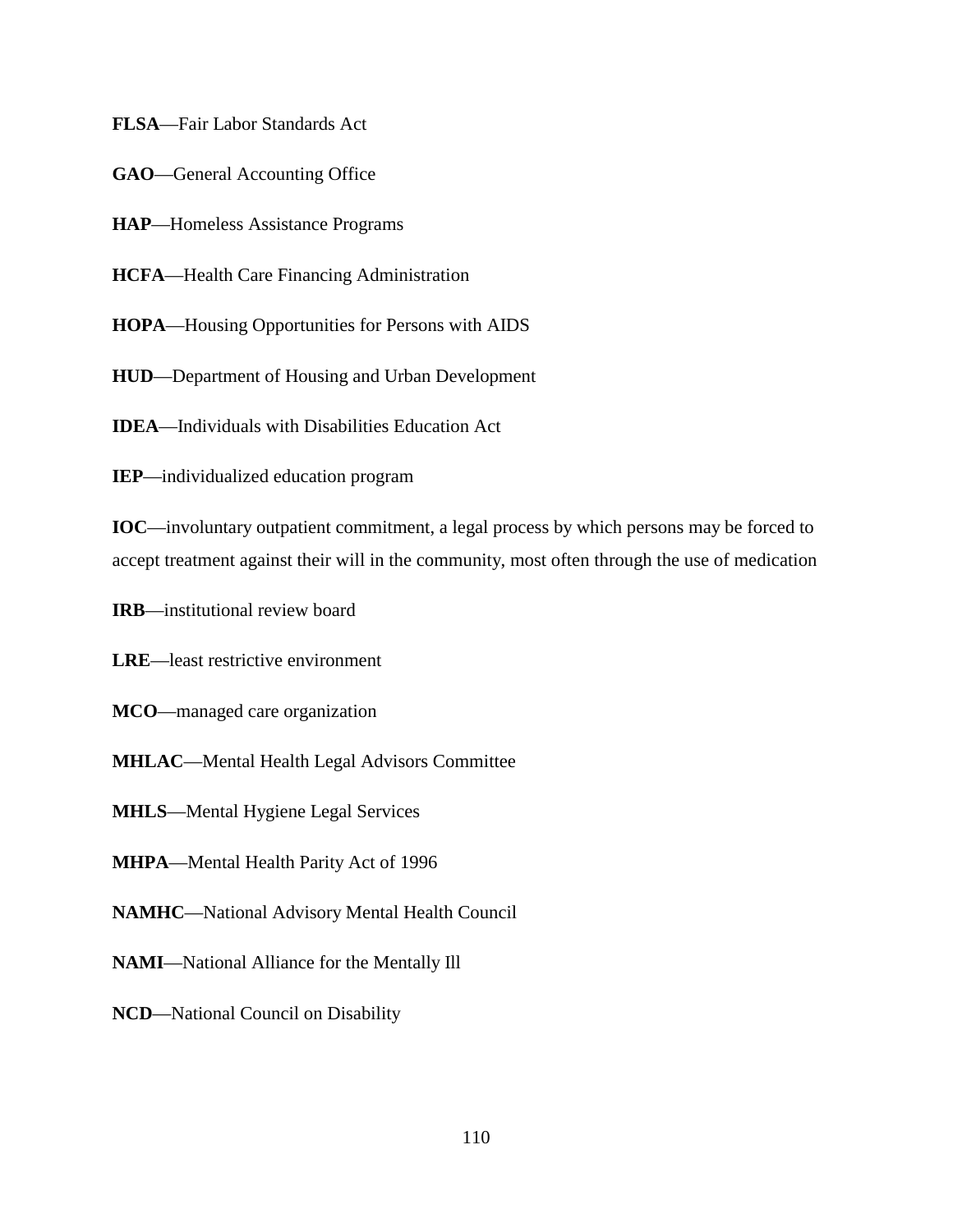**NEC**—National Empowerment Center—a CMHS-funded technical assistance center, providing information and referral services to consumers and survivors

**NIDRR**—National Institute on Disability and Rehabilitation Research

**NIMBY**—not in my back yard

**NIMH**—National Institute of Mental Health, the institute within the National Institutes of Health charged with conducting research related to medical model treatments

**NSH**—Napa State Hospital

**OPM**—Office of Personnel Management

**OPRR**—Office of Protection from Research Risks

**P&A**—protection and advocacy

**PAIMI**—protection and advocacy for individuals with mental illness

**Parity**—equality

**PASS**—Plans for Achieving Self-Sufficiency

**PERF**—Police Executive Research Forum

**PHA**—public housing agency

**RSA**—Rehabilitation Services Administration

**Restraint**—a process in which patients are physically restrained with mechanical devices in order to make them immobile; some people include the use of drugs, terming this "chemical restraint"

**SAMHSA**—within the U.S. Department of Health and Human Services, the Substance Abuse and Mental Health Services Administration administers programs that deliver services, do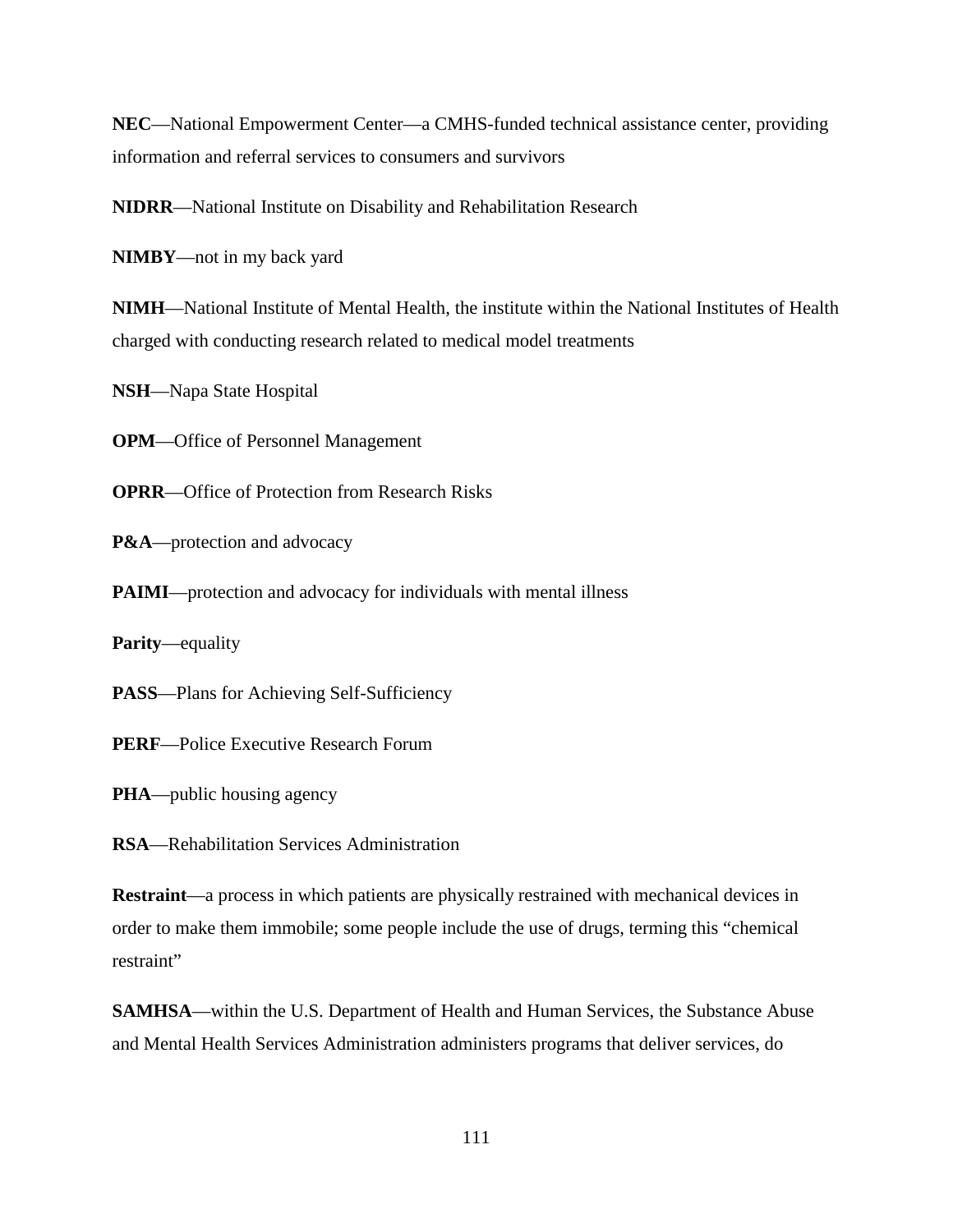research or service delivery, support technical assistance programs for consumer-directed activities

**SBH**—severe behavior handicaps

**SCHIP**—State Children's Health Insurance Program

**Seclusion**—the removal of a person in a psychiatric facility to a private, generally locked, space, often without clothing, access to food, or access to bathroom facilities

**SED**—severe emotional disturbance

**SMI**—serious mental illness

**SSI**—Supplemental Security Income

**SSDI**—Social Security Disability Income

**Survivor**—a person who has experienced the mental health system and generally has negative experiences or impressions; psychiatric survivors believe they have not only survived their original emotional distress but also the "help" they received

**TAC**—Treatment Advocacy Center

**VR**—vocational rehabilitation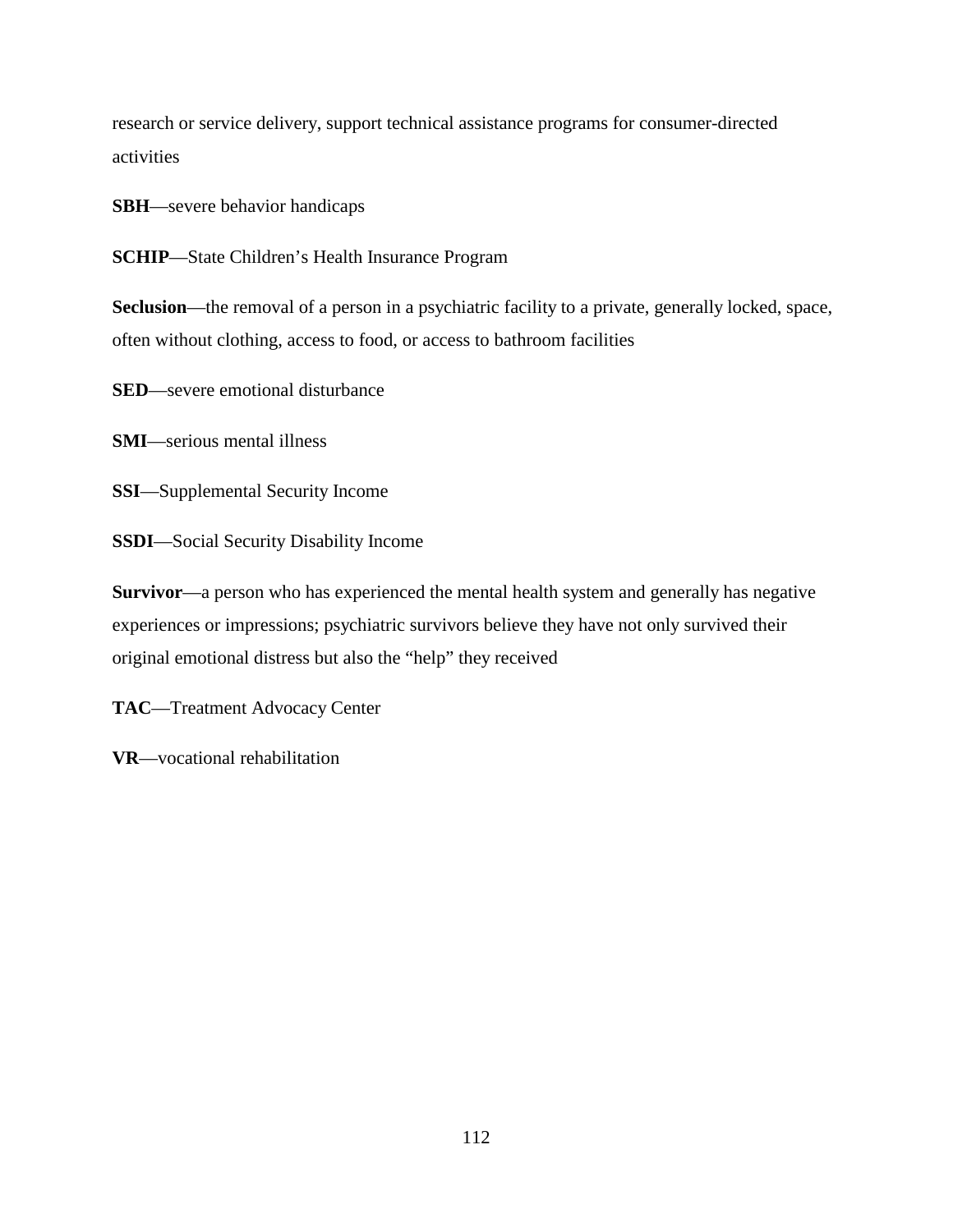# **Appendix Mission of the National Council on Disability**

#### **Overview and Purpose**

NCD is an independent federal agency with 15 members appointed by the President of the United States and confirmed by the U.S. Senate.

The overall purpose of NCD is to promote policies, programs, practices, and procedures that guarantee equal opportunity for all individuals with disabilities, regardless of the nature or severity of the disability; and to empower individuals with disabilities to achieve economic selfsufficiency, independent living, and inclusion and integration into all aspects of society.

#### **Specific Duties**

The current statutory mandate of NCD includes the following:

- Reviewing and evaluating, on a continuing basis, policies, programs, practices, and procedures concerning individuals with disabilities conducted or assisted by federal departments and agencies, including programs established or assisted under the Rehabilitation Act of 1973, as amended, or under the Developmental Disabilities Assistance and Bill of Rights Act; as well as all statutes and regulations pertaining to federal programs that assist such individuals with disabilities, in order to assess the effectiveness of such policies, programs, practices, procedures, statutes, and regulations in meeting the needs of individuals with disabilities.
- Reviewing and evaluating, on a continuing basis, new and emerging disability policy issues affecting individuals with disabilities at the federal, state, and local levels, and in the private sector, including the need for and coordination of adult services, access to personal assistance services, school reform efforts and the impact of such efforts on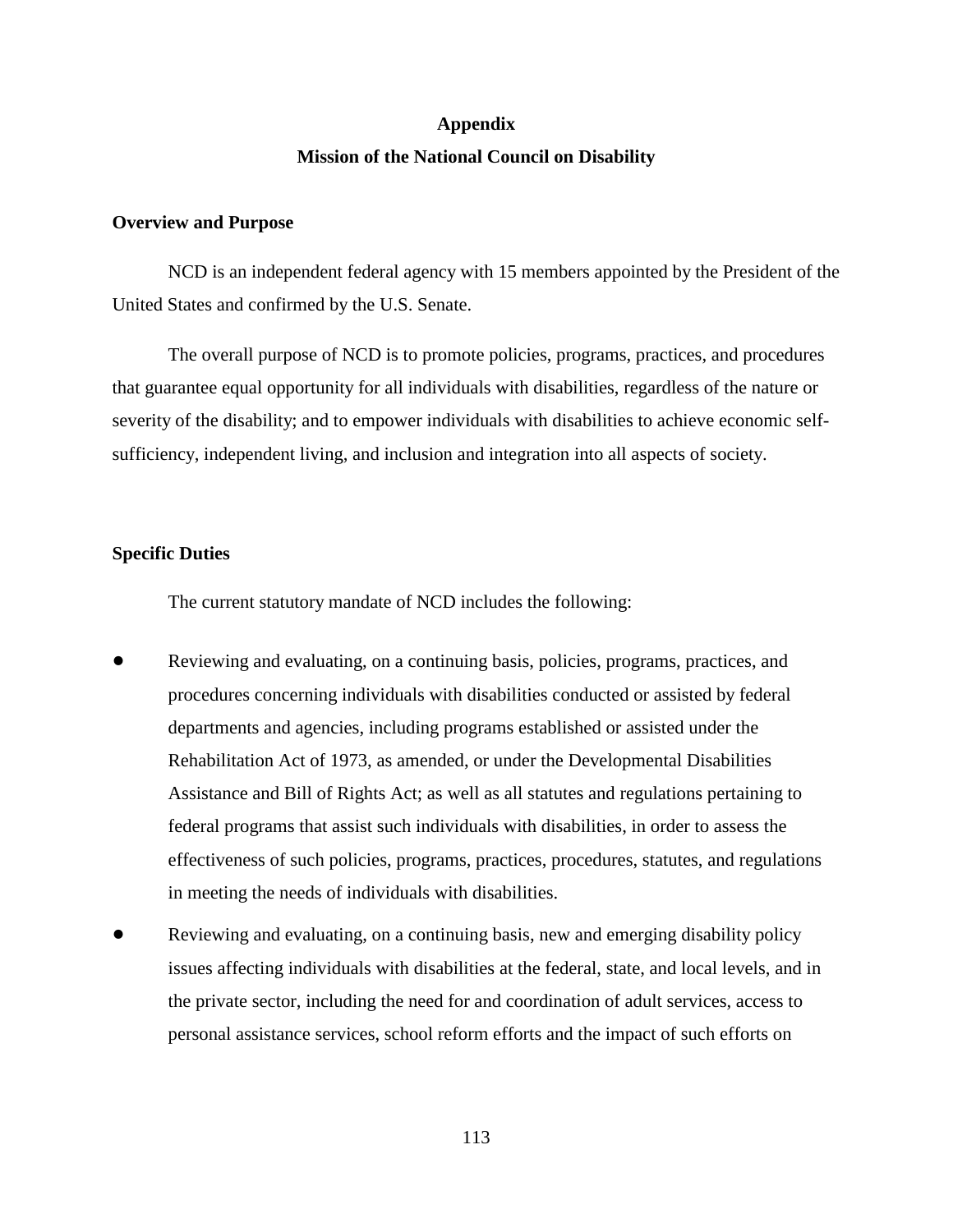individuals with disabilities, access to health care, and policies that operate as disincentives for individuals to seek and retain employment.

- Making recommendations to the President, Congress, the Secretary of Education, the Director of the National Institute on Disability and Rehabilitation Research, and other officials of federal agencies, respecting ways to better promote equal opportunity, economic self-sufficiency, independent living, and inclusion and integration into all aspects of society for Americans with disabilities.
- Providing Congress, on a continuing basis, advice, recommendations, legislative proposals, and any additional information that NCD or Congress deems appropriate.
- Gathering information about the implementation, effectiveness, and impact of the Americans with Disabilities Act of 1990 (42 USC 12101 et seq.).
- Advising the President, Congress, the Commissioner of the Rehabilitation Services Administration, the Assistant Secretary for Special Education and Rehabilitative Services within the Department of Education, and the Director of the National Institute on Disability and Rehabilitation Research on the development of the programs to be carried out under the Rehabilitation Act of 1973, as amended.
- Providing advice to the Commissioner with respect to the policies and conduct of the Rehabilitation Services Administration.
- Making recommendations to the Director of the National Institute on Disability and Rehabilitation Research on ways to improve research, service, administration, and the collection, dissemination, and implementation of research findings affecting persons with disabilities.
- Providing advice regarding priorities for the activities of the Interagency Disability Coordinating Council and reviewing the recommendations of this Council for legislative and administrative changes to ensure that such recommendations are consistent with the purposes of NCD to promote the full integration, independence, and productivity of individuals with disabilities.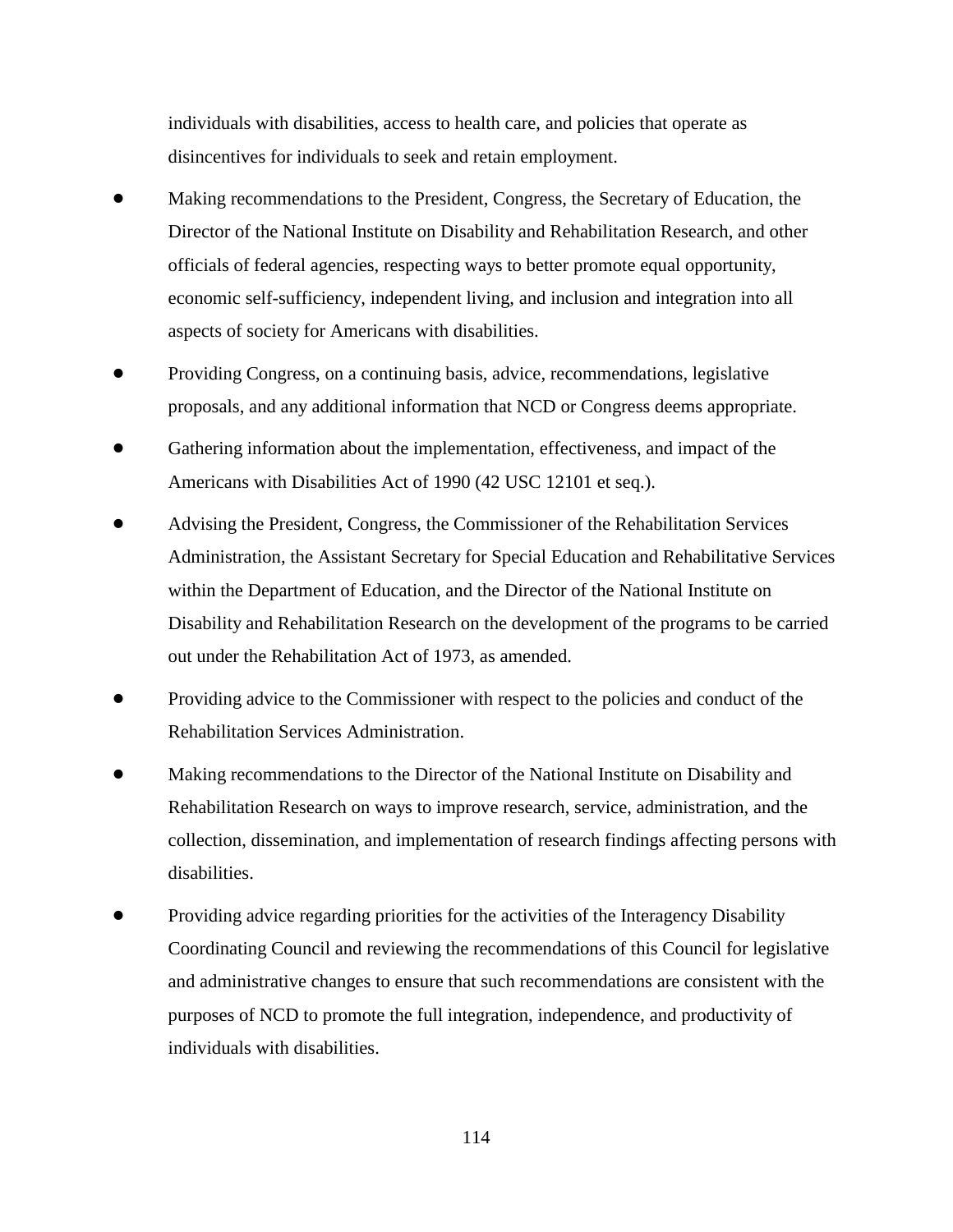Preparing and submitting to the President and Congress an annual report titled *National Disability Policy: A Progress Report.* 

#### **International**

In 1995, NCD was designated by the Department of State to be the official contact point with the U.S. government for disability issues. Specifically, NCD interacts with the special rapporteur of the United Nations Commission for Social Development on disability matters.

#### **Consumers Served and Current Activities**

While many government agencies deal with issues and programs affecting people with disabilities, NCD is the only federal agency charged with addressing, analyzing, and making recommendations on issues of public policy that affect people with disabilities regardless of age, disability type, perceived employment potential, economic need, specific functional ability, status as a veteran, or other individual circumstance. NCD recognizes its unique opportunity to facilitate independent living, community integration, and employment opportunities for people with disabilities by ensuring an informed and coordinated approach to addressing the concerns of persons with disabilities and eliminating barriers to their active participation in community and family life.

NCD plays a major role in developing disability policy in America. In fact, it was NCD that originally proposed what eventually became the Americans with Disabilities Act (ADA). NCD's present list of key issues includes improving personal assistance services, promoting health care reform, including students with disabilities in high-quality programs in typical neighborhood schools, promoting equal employment and community housing opportunities, monitoring the implementation of ADA, improving assistive technology, and ensuring that persons with disabilities who are members of minority groups fully participate in society.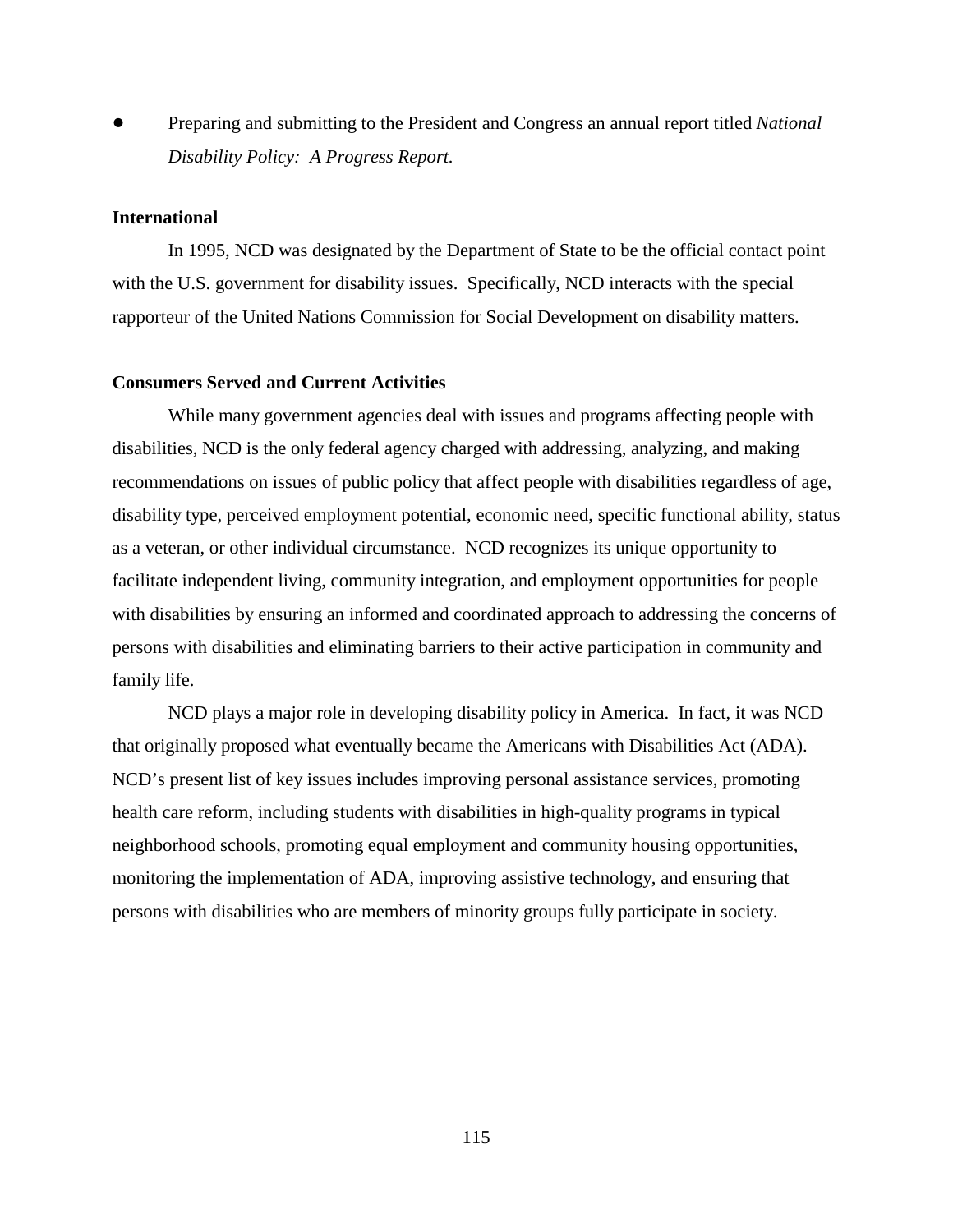## **Statutory History**

NCD was initially established in 1978 as an advisory board within the Department of Education (Public Law 95-602). The Rehabilitation Act Amendments of 1984 (Public Law 98- 221) transformed NCD into an independent agency.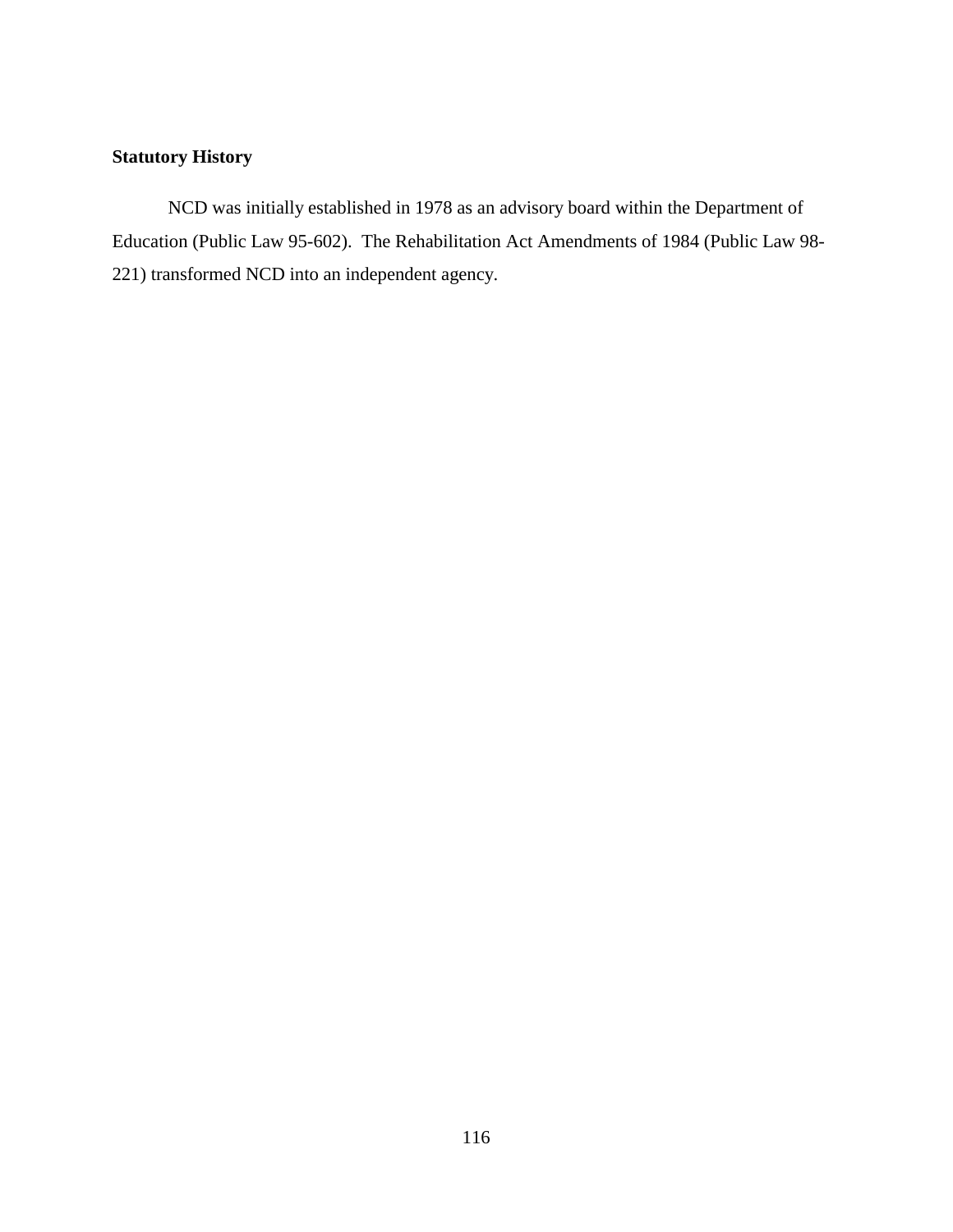**National Council on Disability Special Standard Mail<br>
1331 F Street, NW, Suite 1050 Special Standard Mail<br>
Postage and Fees Paid 1331 F Street, NW, Suite 1050** Washington, DC 20004 NCD

**Official Business Penalty for Private Use, \$300** **Permit No. G-279**

## **ADDRESS CORRECTION REQUESTED**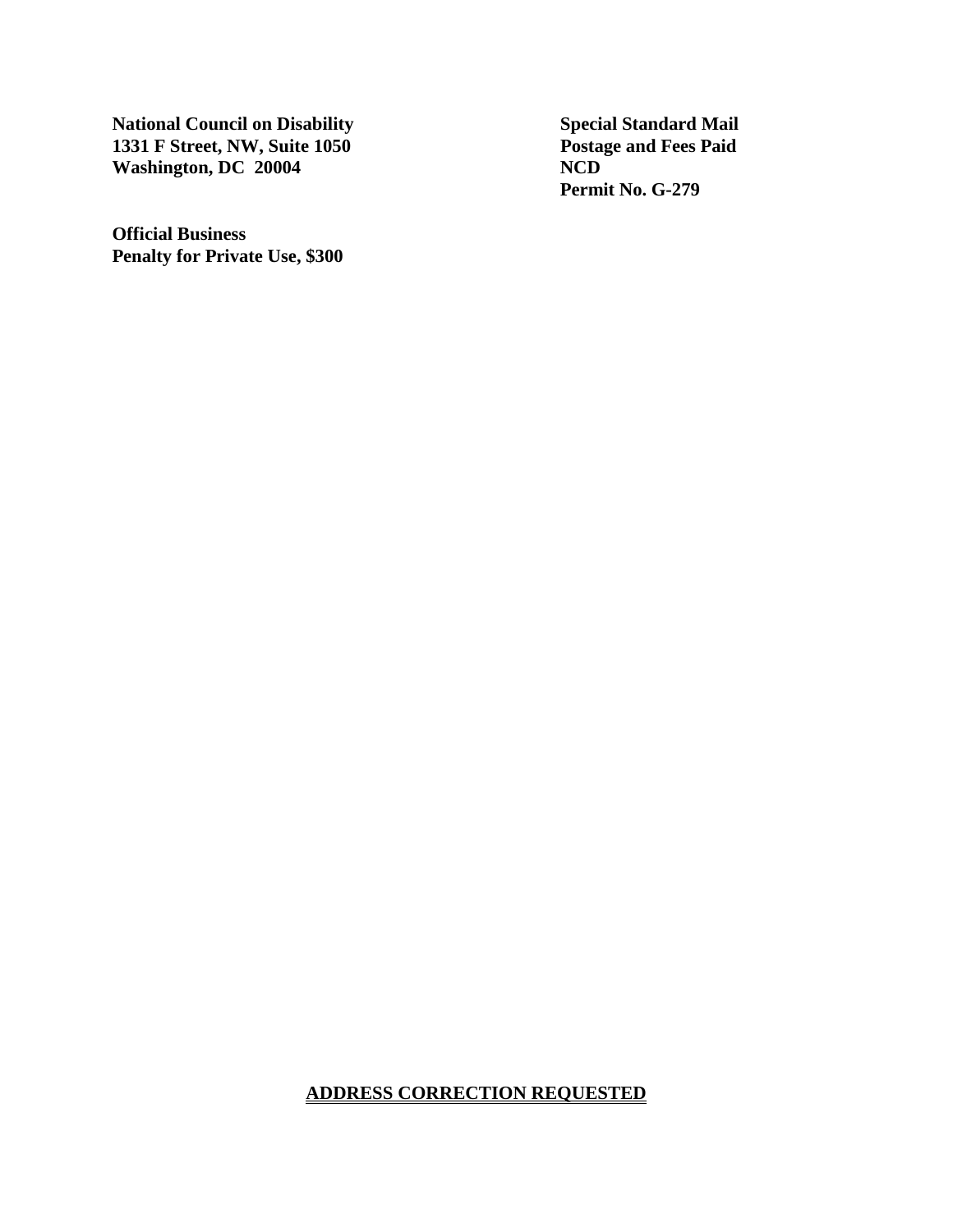- 1. Laws that allow the use of involuntary treatments such as forced drugging and inpatient and outpatient commitment should be viewed as inherently suspect, because they are incompatible with the principle of self-determination. Public policy needs to move in the direction of a totally voluntary community-based mental health system that safeguards human dignity and respects individual autonomy.
- 2. Government civil rights enforcement agencies and publicly funded advocacy organizations should work more closely together and with adequate funding to implement effectively critical existing laws such as the Americans with Disabilities Act, Fair Housing Act, Civil Rights of Institutionalized Persons Act, Protection and Advocacy for Individuals with Mental Illness Act, and Individuals with Disabilities Education Act, giving people labeled with psychiatric disabilities a central role in setting the priorities for enforcement and implementation of these laws.
- 3. Mental health treatment should be about healing, not punishment. Accordingly, the use of aversive treatments, including physical and chemical restraints, seclusion, and similar techniques that restrict freedom of movement, should be banned. Also, public policy should move toward the elimination of electroconvulsive therapy and psychosurgery as unproven and inherently inhumane procedures. Effective humane alternatives to these techniques exist now and should be promoted.
- 4. People labeled with psychiatric disabilities should have a major role in the direction and control of programs and services designed for their benefit. This central role must be played by people labeled with psychiatric disabilities themselves, and should not be confused with the roles that family members, professional advocates, and others often play when "consumer" input is sought.
- 5. Eligibility for services in the community should never be contingent on participation in treatment programs. People labeled with psychiatric disabilities should be able to select from a menu of independently available services and programs, including mental health services, housing, vocational training, and job placement, and should be free to reject any service or program. Moreover, in part in response to the Supreme Court's decision in *L.C. v. Olmstead,* state and federal governments should work with people labeled with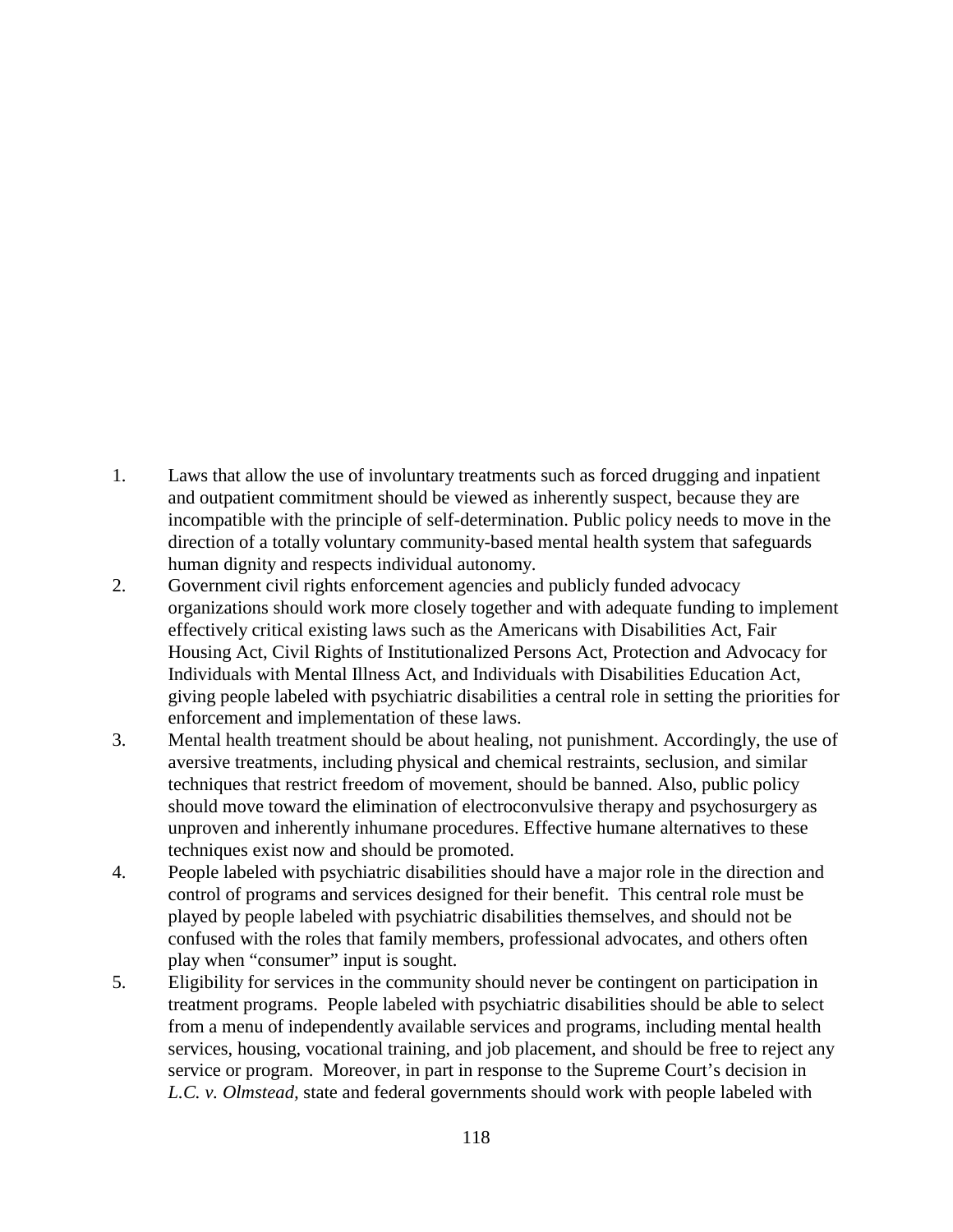psychiatric disabilities and others receiving publicly funded care in institutions to expand culturally appropriate home and community-based supports so that people are able to leave institutional care and, if they choose, access an effective, flexible, consumer/survivor-driven system of supports and services in the community.

- 6. HUD should increase affordable housing for people labeled with psychiatric disabilities and combine all of its housing programs for people with disabilities—regardless of disability or chronic health condition.
- 7. Congress and the administration should continue to block further attempts to designate elderly-only housing and all attempts to remove or reduce the anti-discrimination protections of the FHAA.
- 8. Increase employment opportunities.
- 9. Federal income support programs such as Supplemental Security Income and Social Security Disability Insurance should provide flexible and work-friendly support options so that people with episodic or unpredictable disabilities are not required to participate in the current "all or nothing" federal disability benefit system, often at the expense of pursuing their employment goals.
- 10. To ensure that parity laws do not make it easier to force people into accepting "treatments" they do not want, it is critical that these laws define parity only in terms of voluntary treatments and services.
- 11. Institute closer oversight and monitoring of MCOs, Medicare, and Medicaid.
- 12. Protect patients' rights.
- 13. Institute mandatory training for all personnel who work in law enforcement; the judicial, penal, parole, and probation systems; and victim assistance programs on the requirements of ADA and other laws that protect the civil and human rights of people labeled with psychiatric disabilities.
- 14. Increase involvement in protecting the rights of people labeled with psychiatric disabilities who are defendants in courts and inmates of state and local corrections systems.
- 15. Federal, state, and local governments, including education, health care, social services, juvenile justice, and civil rights enforcement agencies, must work together to reduce the placement of children and young adults with disabilities, particularly those labeled seriously emotionally disturbed, in correctional facilities and other segregated settings. These placements are often harmful, inconsistent with the federally protected right to a free and appropriate public education, and unnecessary if timely, coordinated, familycentered supports and services are made available.
- 16. Improve federal policies.
- 17. Protect the civil rights of people labeled with psychiatric disabilities.
- 18. Appropriate funding should be allocated for a public service campaign to dispel myths and educate the public about people labeled with psychiatric disabilities, with an emphasis on rights.
- 19. Congress should establish minimum standards to protect people labeled with psychiatric disabilities.
- 20. Federal research and demonstration resources should place a higher priority on the development of culturally appropriate alternatives to the medical and biochemical approaches to treatment of people labeled with psychiatric disabilities, including self-